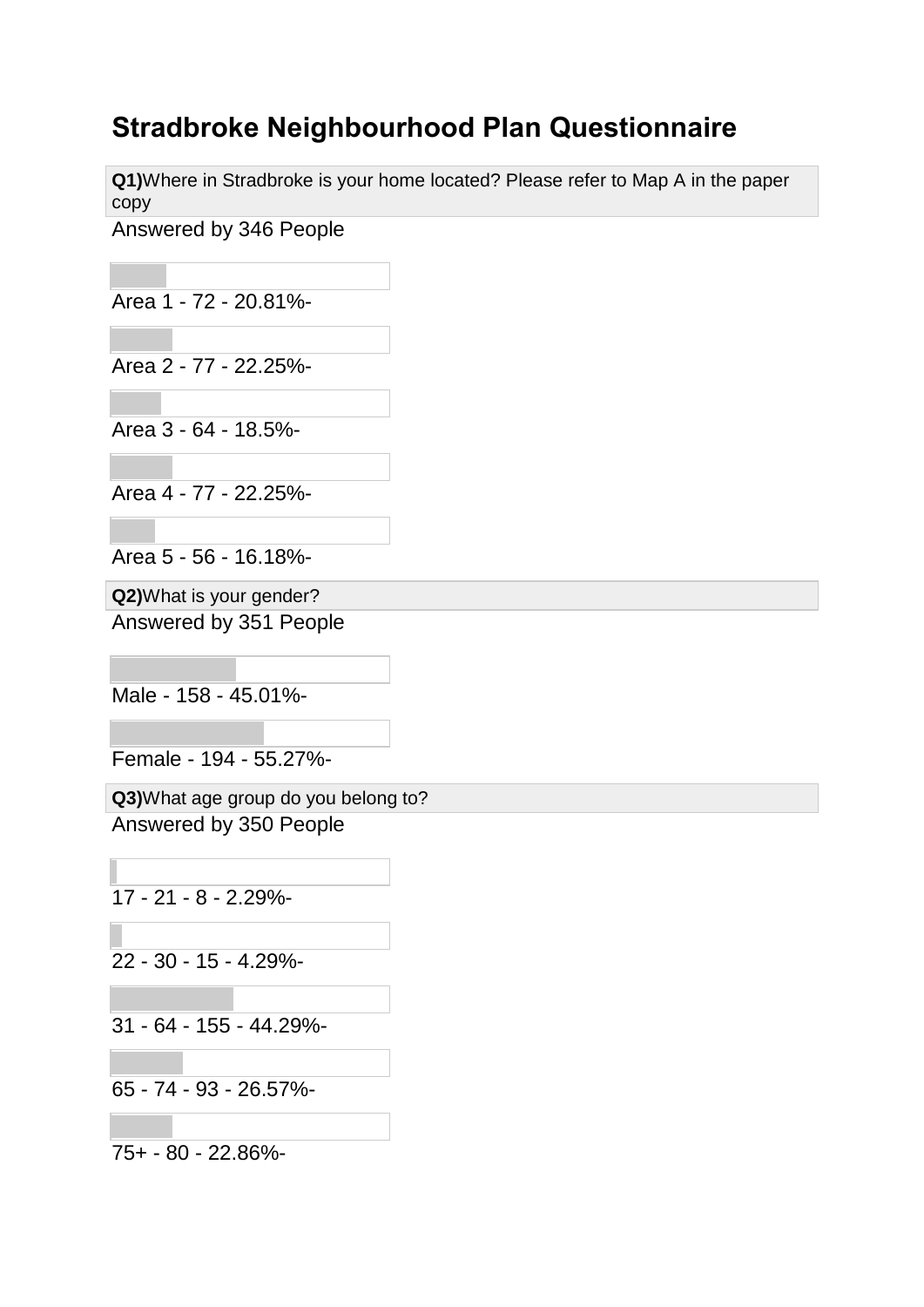**Q4)**If new housing were to be built in Stradbroke, what type of homes should be built?

Answered by 350 People

Affordable homes for people with a local connection - 275 - 78.57%-

1 to 2 bedrooms - 143 - 40.86%-

2 to 3 bedrooms - 220 - 62.86%-

4+ bedrooms - 57 - 16.29%-

Homes for the elderly - 175 - 50%-

Homes for people with disabilities - 109 - 31.14%-

Other (please specify) - 16 - 4.57%-

**Q5)**What type of housing and business development would be acceptable in Stradbroke? Please refer to Map B in the paper copy

Answered by 344 People

Infill only (Sites within the village settlement boundary) - 300 - 87.21%

not acceptable - 60 - 20% -

less acceptable - 32 - 10.67% -

acceptable - 107 - 35.67% -

good location - 36 - 12% -

ideal location - 65 - 21.67% -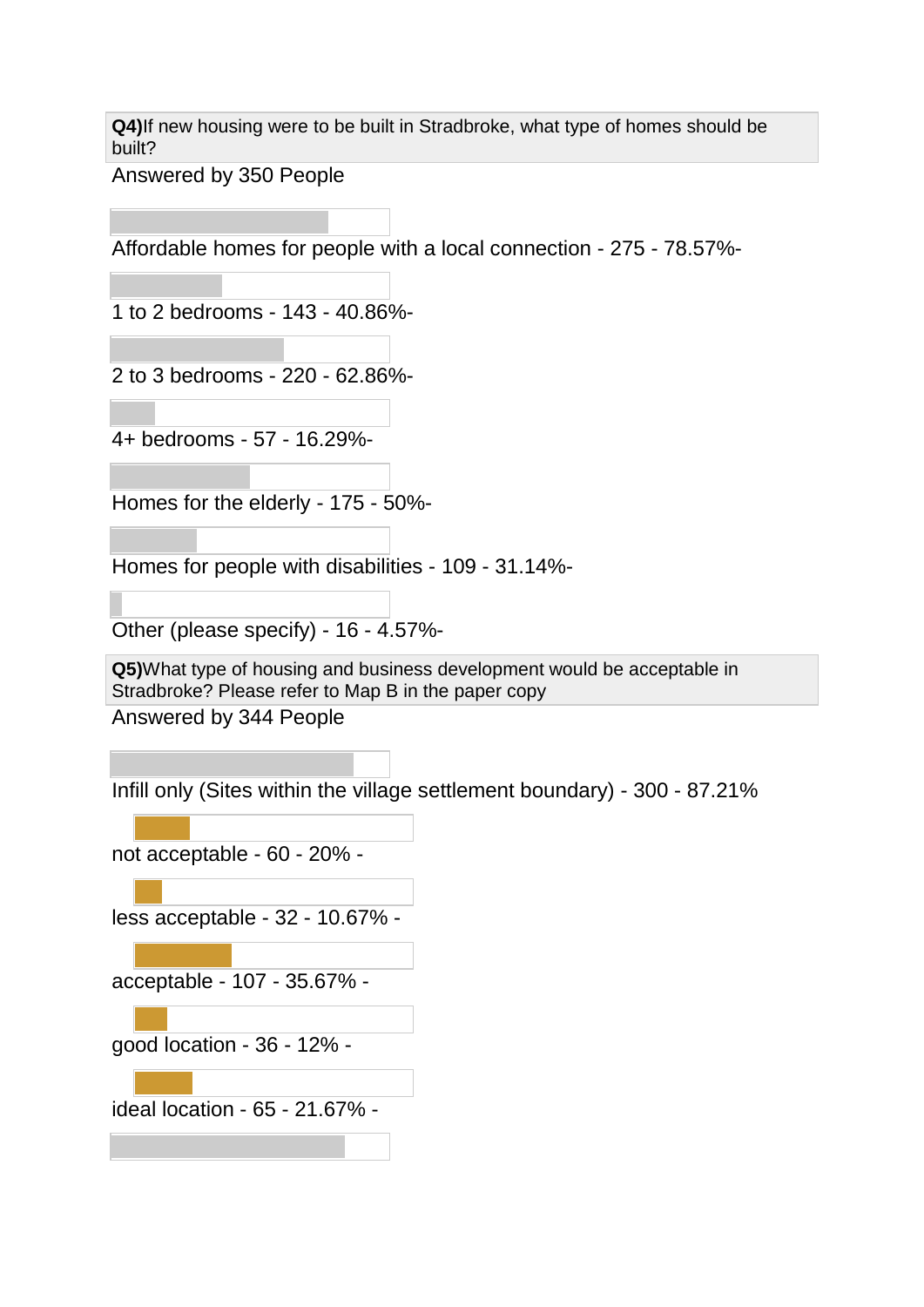Single homes in controlled locations outisde the settlement boundary - 289  $-84.01%$ 

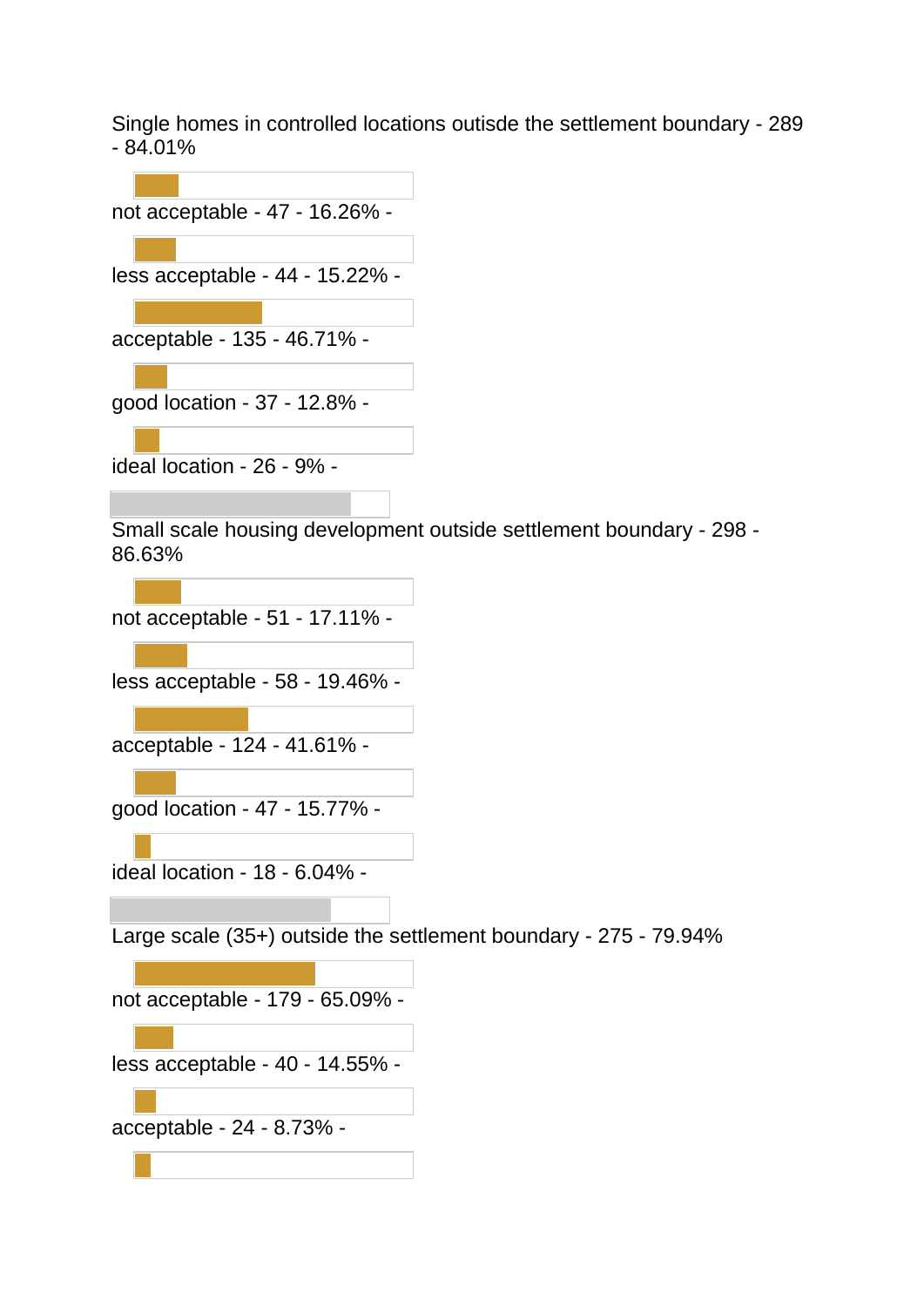good location - 17 - 6.18% -

ideal location - 15 - 5.45% -

Local needs housing outside the settlement boundary - 290 - 84.3%

not acceptable - 55 - 18.97% -

less acceptable - 48 - 16.55% -

acceptable - 129 - 44.48% -

good location - 37 - 12.76% -

ideal location - 21 - 7.24% -

Conversion of redundant buildings - 294 - 85.47%

not acceptable - 13 - 4.42% -

less acceptable - 17 - 5.78% -

acceptable - 121 - 41.16% -

good location - 62 - 21.09% -

ideal location - 81 - 27.55% -

Garden infill development - 281 - 81.69%

not acceptable - 101 - 35.94% -

less acceptable - 69 - 24.56% -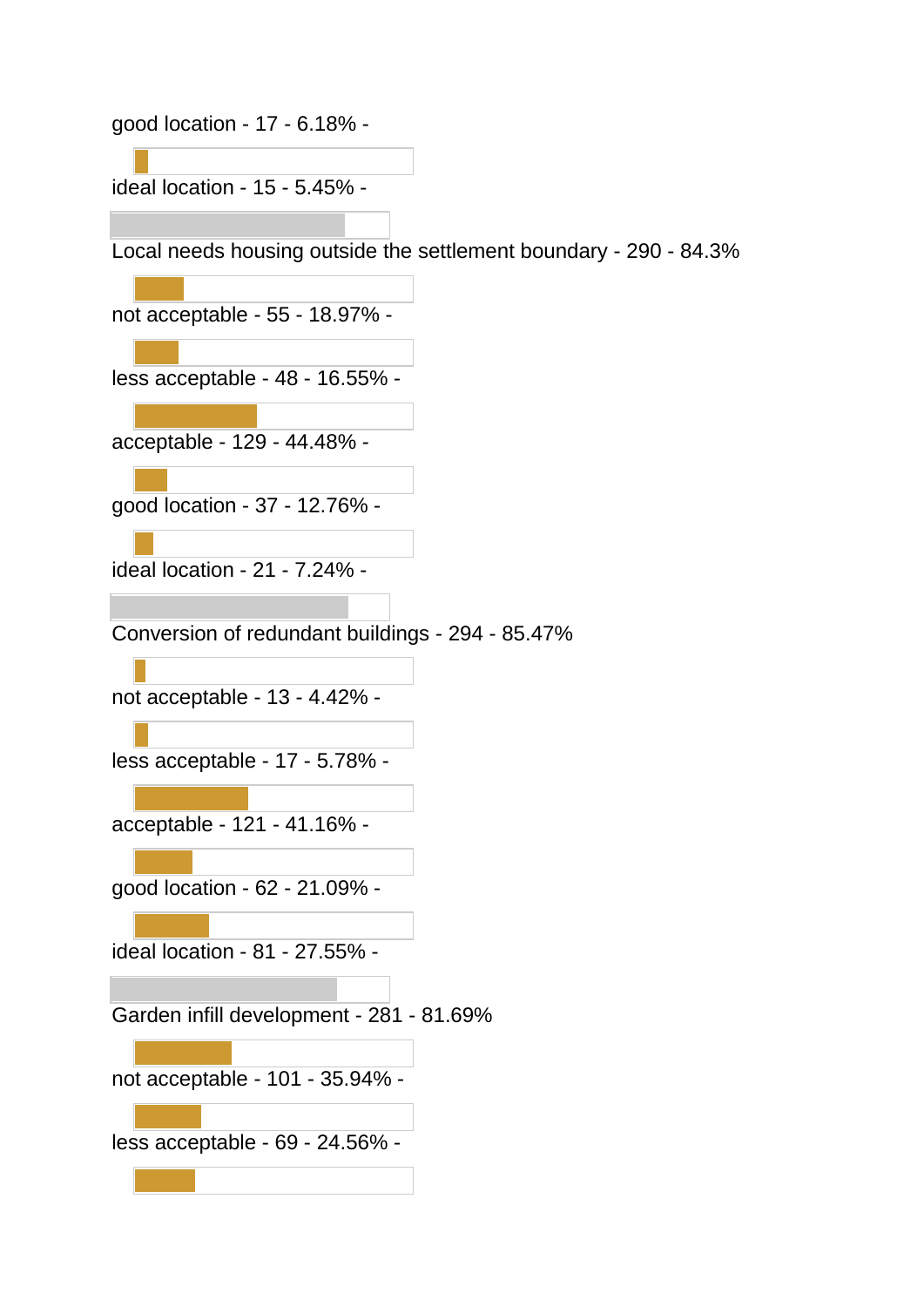acceptable - 63 - 22.42% -

good location - 23 - 8.19% -

ideal location - 25 - 8.9% -

No new housing needed - 220 - 63.95%

not acceptable - 137 - 62.27% -

less acceptable - 35 - 15.91% -

acceptable - 38 - 17.27% -

good location - 4 - 1.82% -

ideal location - 6 - 2.73% -

Small business units - 279 - 81.1%

not acceptable - 52 - 18.64% -

less acceptable - 39 - 13.98% -

acceptable - 138 - 49.46% -

good location - 33 - 11.83% -

ideal location - 18 - 6.45% -

Larger industrial/agricultural units outside the settlement boundary - 245 - 71.22%

not acceptable - 114 - 46.53% -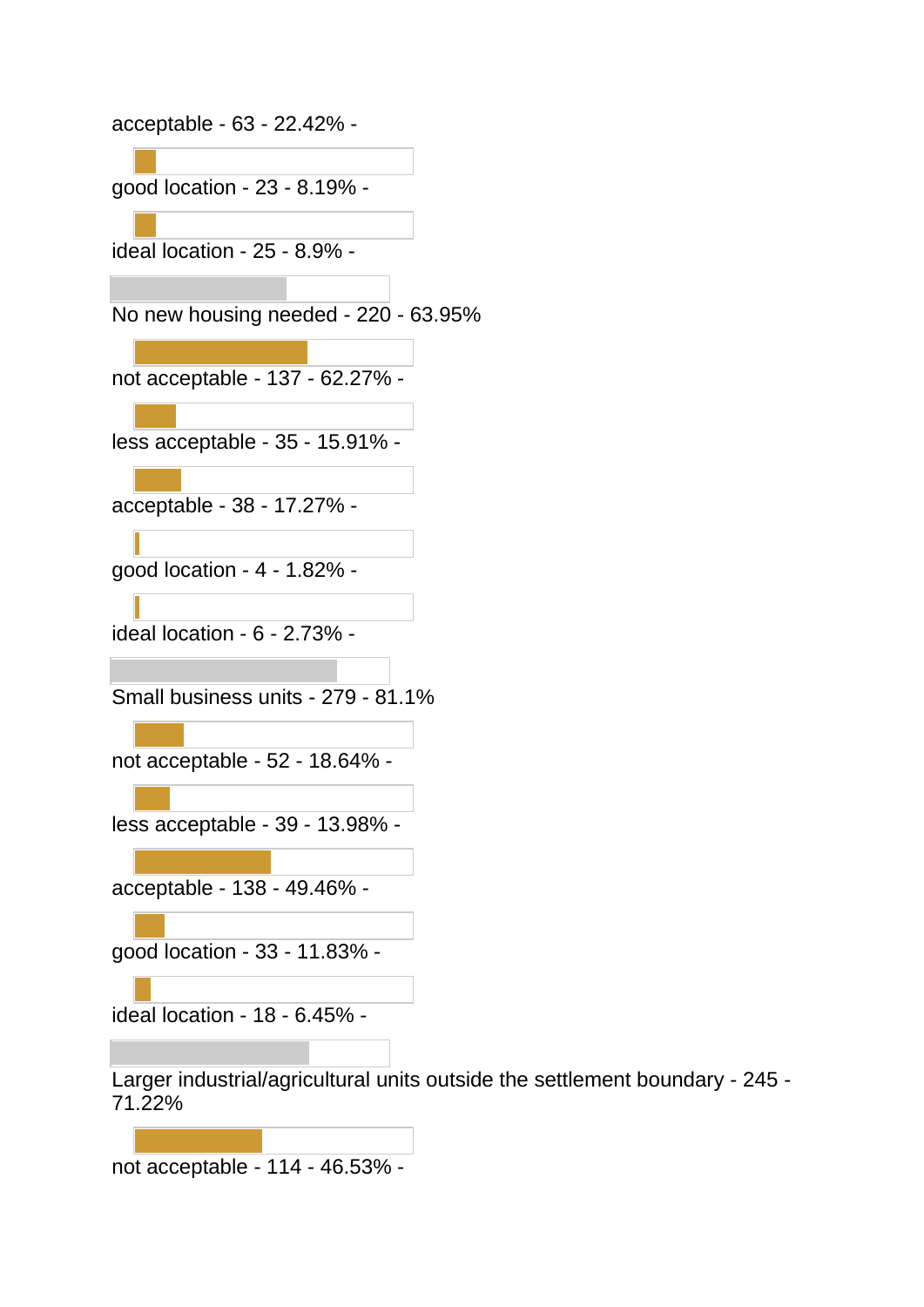

ideal location - 19 - 7.76% -

**Q6)**Please rate your preference for possible development areas (1-10) identified on the map. Please refer to Map B in the paper copy

Answered by 323 People

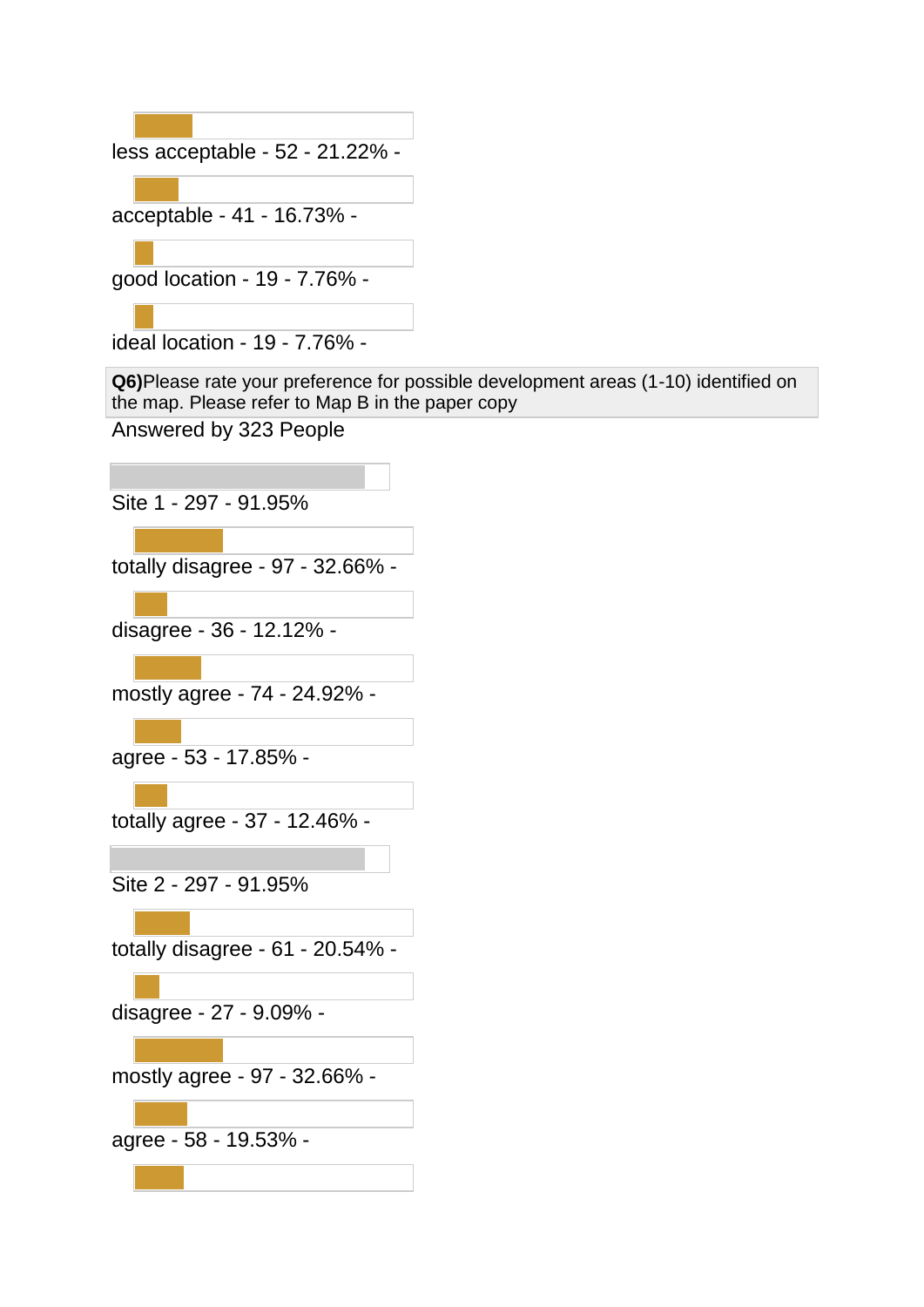totally agree - 54 - 18.18% -

Site 3 - 301 - 93.19%

totally disagree - 52 - 17.28% -

disagree - 17 - 5.65% -

mostly agree - 89 - 29.57% -

agree - 82 - 27.24% -

totally agree - 61 - 20.27% -

Site 4 - 292 - 90.4%

totally disagree - 81 - 27.74% -

disagree - 38 - 13.01% -

mostly agree - 69 - 23.63% -

agree - 66 - 22.6% -

totally agree - 38 - 13.01% -

Site 5 - 292 - 90.4%

totally disagree - 78 - 26.71% -

disagree - 40 - 13.7% -

mostly agree - 85 - 29.11% -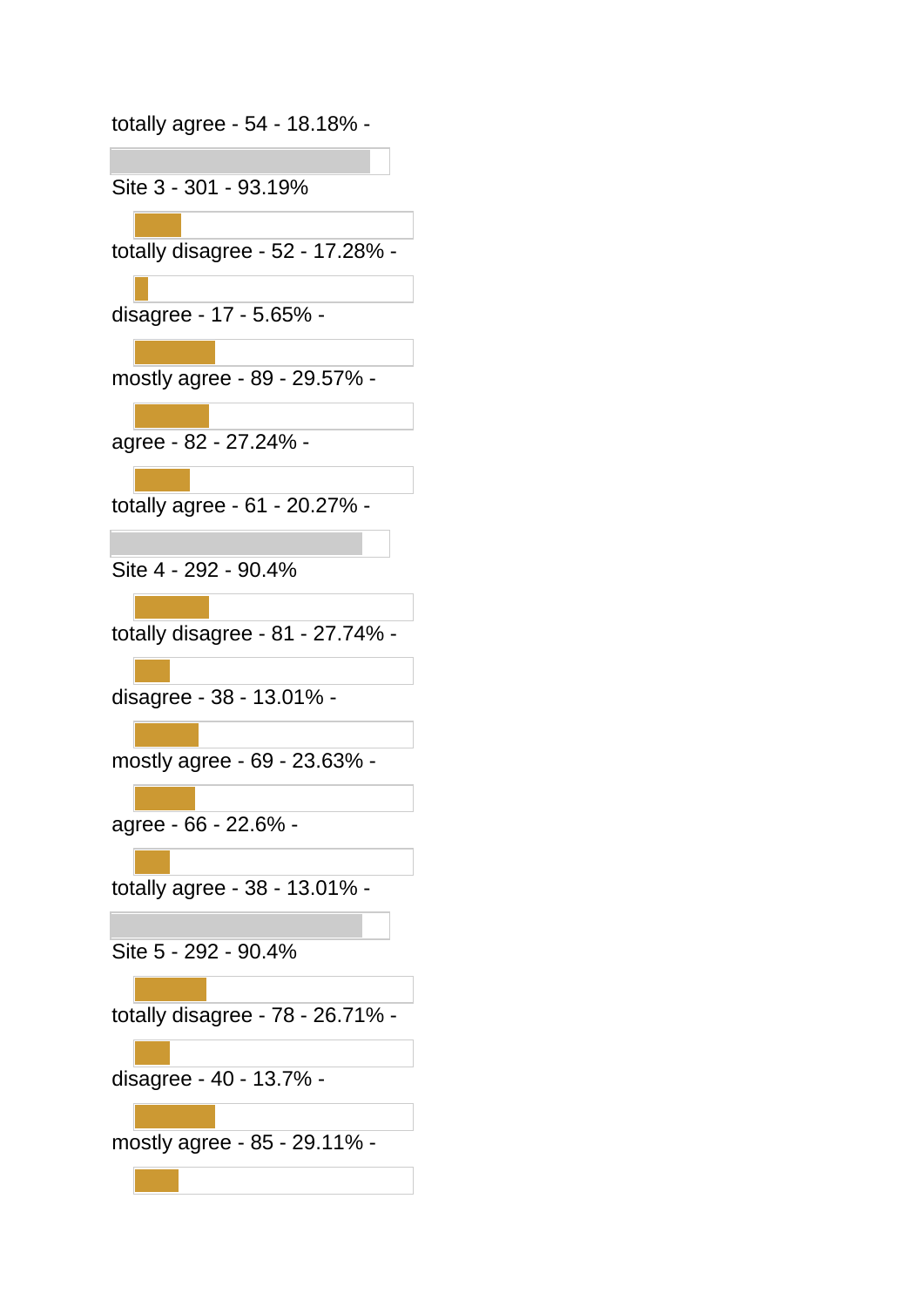agree - 47 - 16.1% -

| totally agree - 42 - 14.38% -    |
|----------------------------------|
|                                  |
| Site 6 - 291 - 90.09%            |
|                                  |
|                                  |
| totally disagree - 76 - 26.12%   |
|                                  |
| disagree - 39 - 13.4% -          |
|                                  |
| mostly agree - 88 - 30.24% -     |
|                                  |
| agree - 49 - 16.84% -            |
|                                  |
|                                  |
| totally agree - 39 - 13.4% -     |
|                                  |
| Site 7 - 287 - 88.85%            |
|                                  |
| totally disagree - 86 - 29.97%   |
|                                  |
|                                  |
| disagree - 37 - 12.89% -         |
|                                  |
| mostly agree - 73 - 25.44% -     |
|                                  |
| agree - 57 - 19.86% -            |
|                                  |
| totally agree - 34 - 11.85%      |
|                                  |
|                                  |
| Site 8 - 285 - 88.24%            |
|                                  |
| totally disagree - 63 - 22.11% - |
|                                  |
| disagree - 51 - 17.89% -         |
|                                  |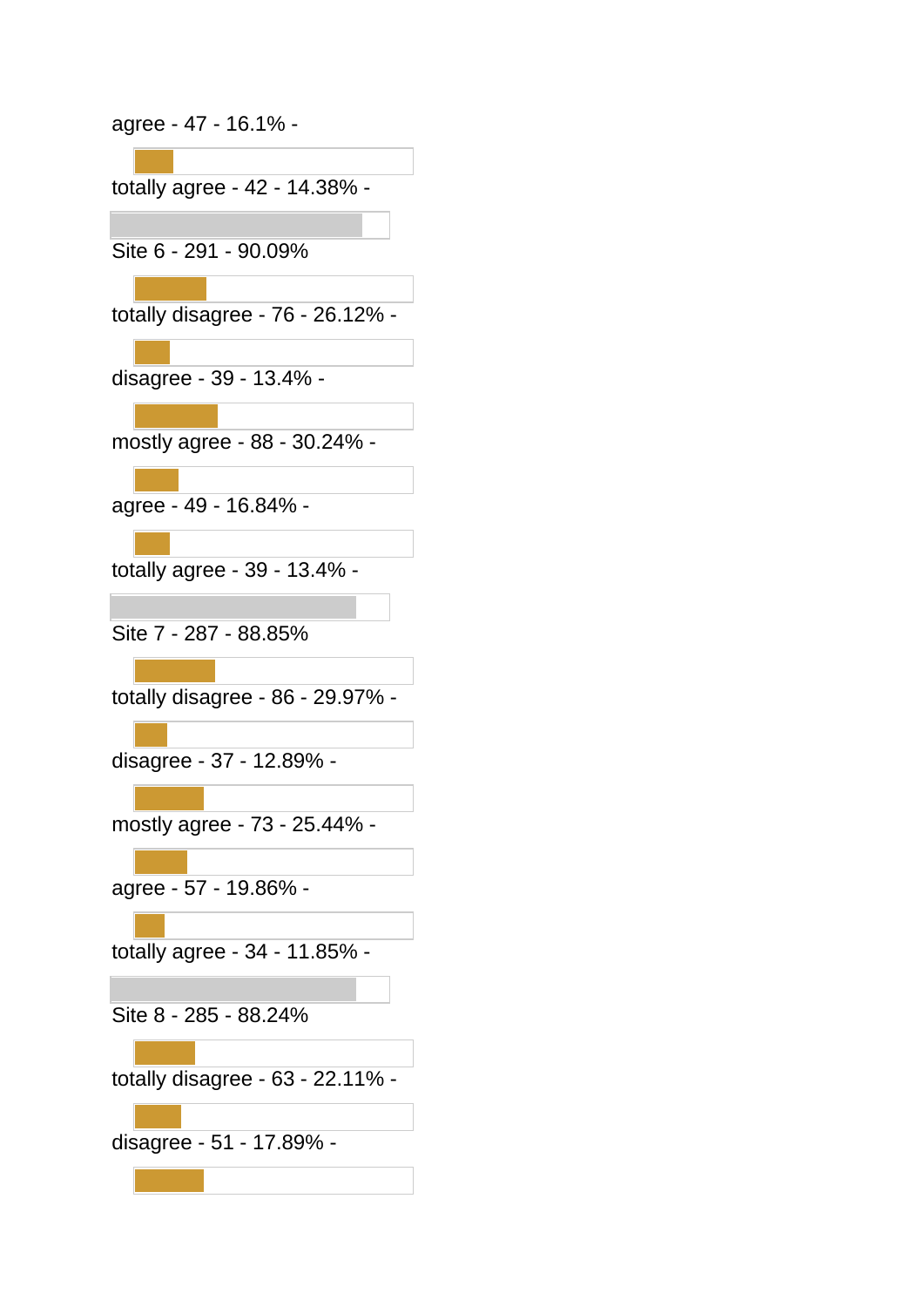| mostly agree - 73 - 25.61% -      |
|-----------------------------------|
|                                   |
| agree - 67 - 23.51% -             |
|                                   |
| totally agree - 31 - 10.88% -     |
|                                   |
| Site 9 - 281 - 87%                |
|                                   |
| totally disagree - 95 - 33.81% -  |
|                                   |
| disagree - 39 - 13.88% -          |
| mostly agree - 71 - 25.27% -      |
|                                   |
| agree - 49 - 17.44% -             |
|                                   |
| totally agree - 27 - 9.61% -      |
|                                   |
| Site 10 - 293 - 90.71%            |
|                                   |
| totally disagree - 132 - 45.05% - |
|                                   |
| disagree - 47 - 16.04% -          |
|                                   |
| mostly agree - 45 - 15.36% -      |
|                                   |
| agree - 27 - 9.22% -              |
|                                   |
| totally agree - 42 - 14.33% -     |

**Q7)**How important are the following in respect of buildings in Stradbroke? Answered by 344 People

Traditional Suffolk architecture designs - 323 - 93.9%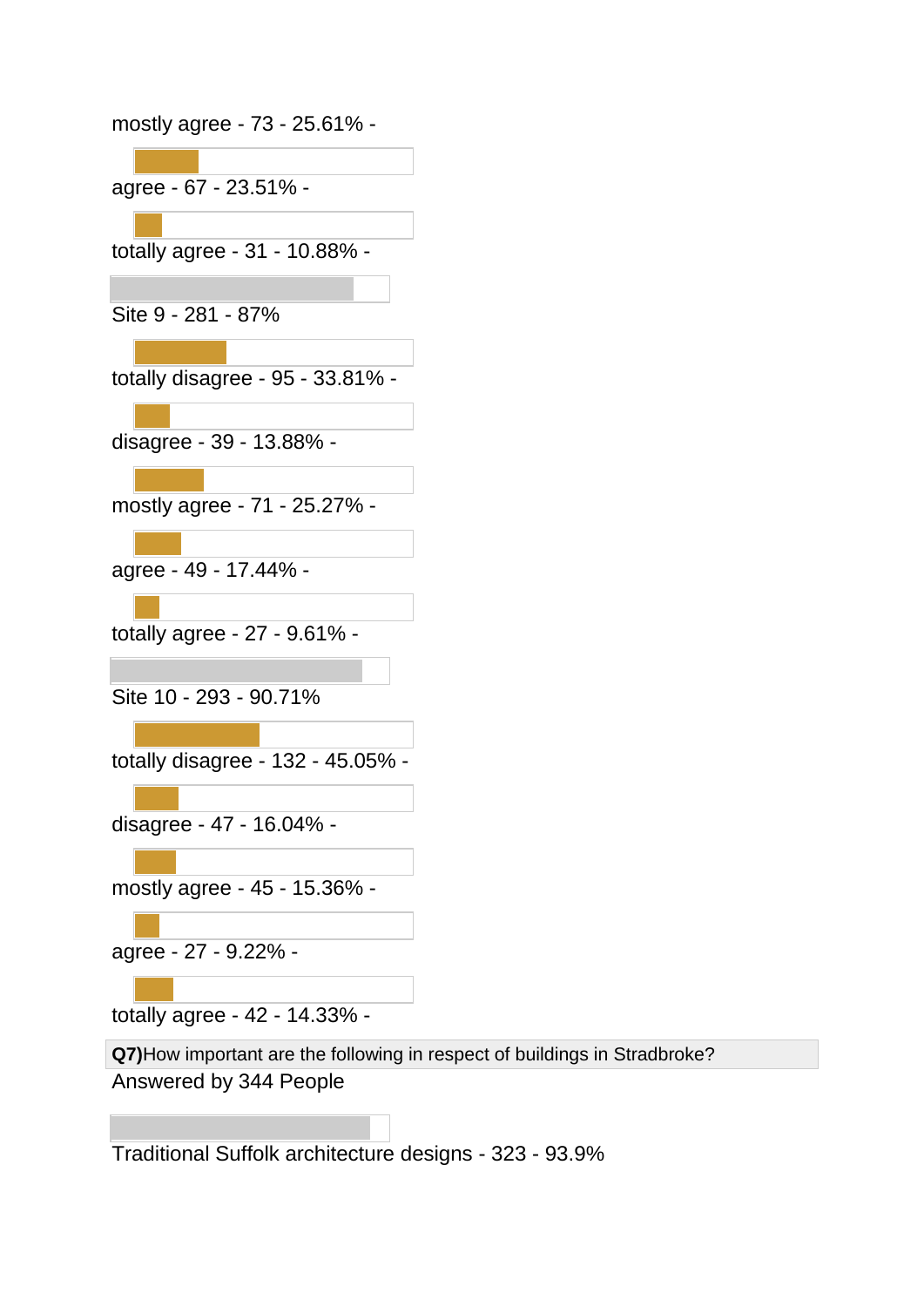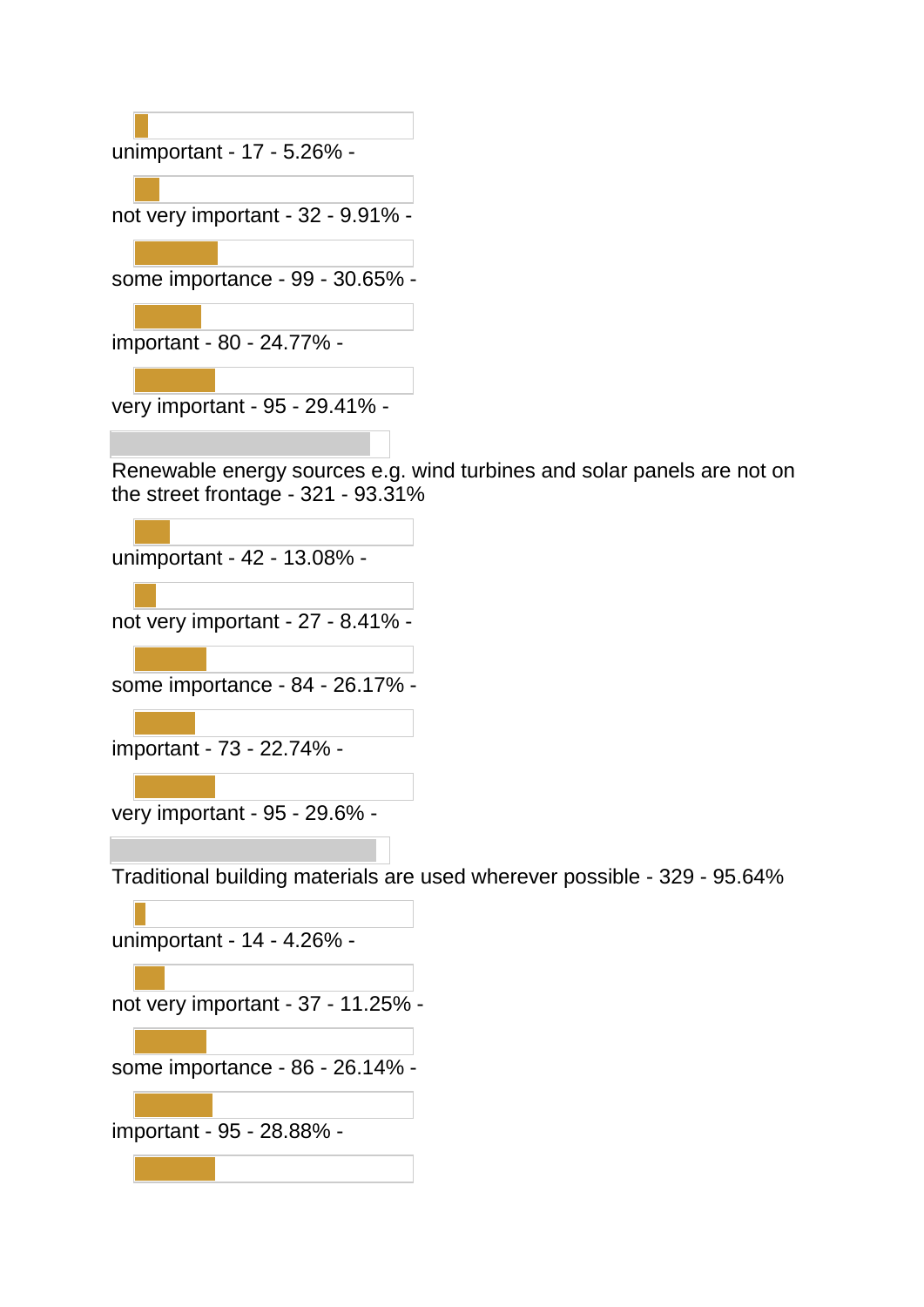very important - 97 - 29.48% -

Vehicular access, parking and turning areas do not dominate the frontages of houses - 323 - 93.9%

unimportant - 33 - 10.22% -

not very important - 47 - 14.55% -

some importance - 88 - 27.24% -

important - 69 - 21.36% -

very important - 86 - 26.63% -

The importance of garaging/off-road parking - 335 - 97.38%

unimportant - 3 - 0.9% -

not very important - 4 - 1.19% -

some importance - 25 - 7.46% -

important - 87 - 25.97% -

very important - 216 - 64.48% -

The size of gardens for new houses/developments - 315 - 91.57%

unimportant - 12 - 3.81% -

not very important - 40 - 12.7% -

some importance - 91 - 28.89% -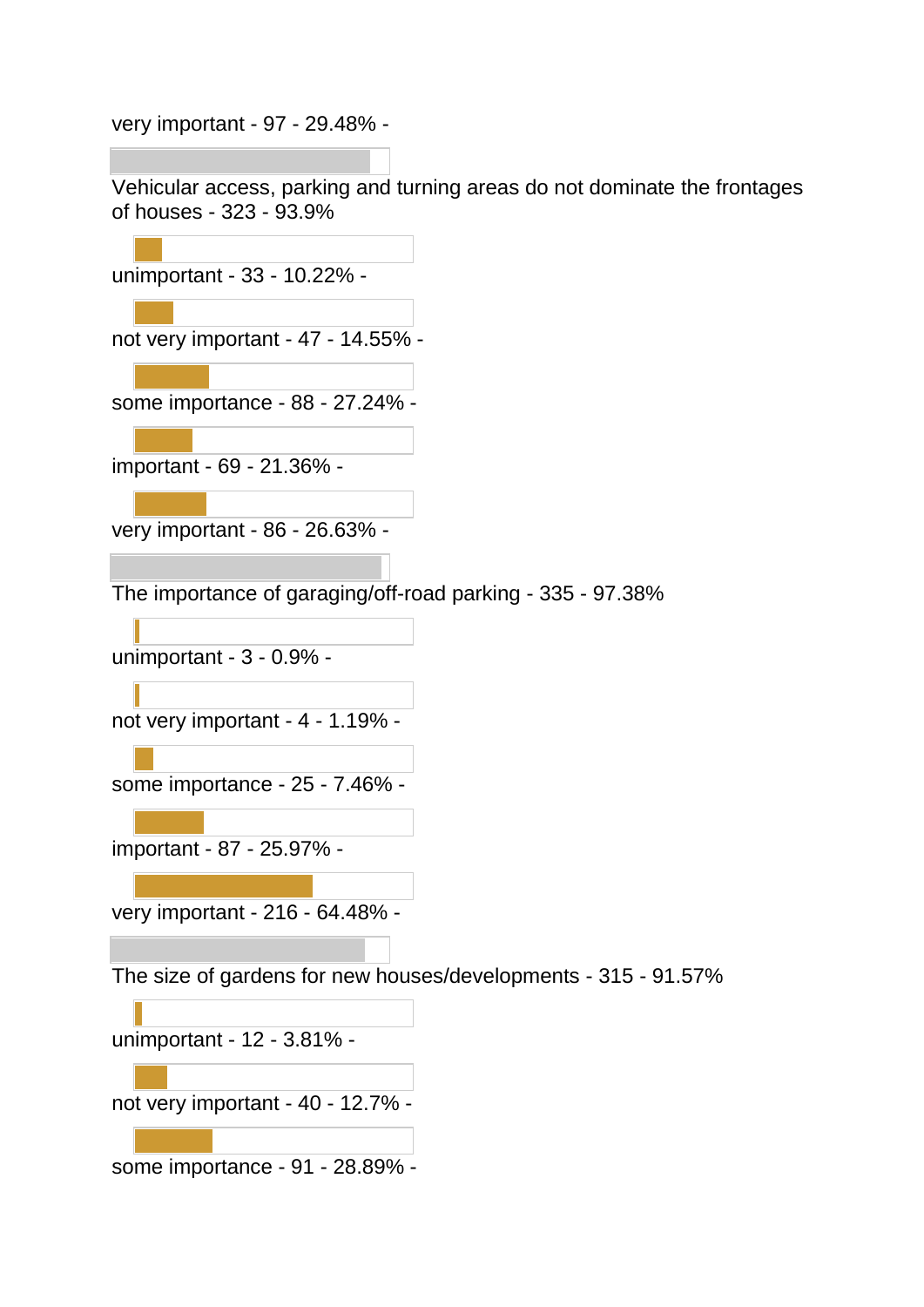important - 98 - 31.11% -

very important - 74 - 23.49% -

**Q8)**How important is it that the following small/medium businesses should be encouraged into Stradbroke?

Answered by 345 People

Retail - 331 - 95.94%

unimportant - 20 - 6.04% -

not very important - 13 - 3.93% -

some importance - 76 - 22.96% -

important - 113 - 34.14% -

very important - 109 - 32.93% -

Light industry/Manufacturing - 318 - 92.17%

unimportant - 44 - 13.84% -

not very important - 45 - 14.15% -

some importance - 92 - 28.93% -

important - 85 - 26.73% -

very important - 52 - 16.35% -

Technical - 313 - 90.72%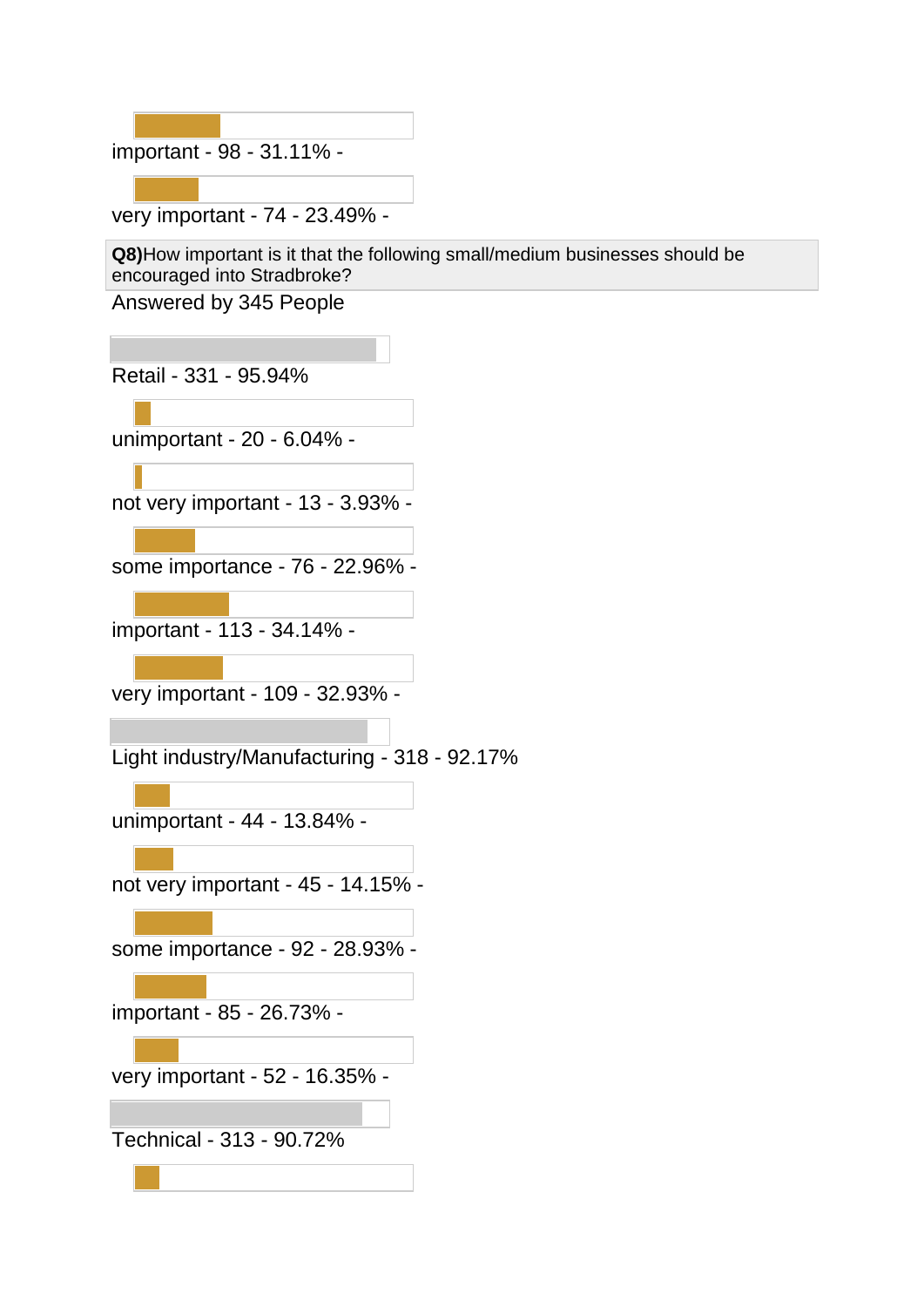unimportant - 29 - 9.27% not very important - 41 - 13.1% some importance - 103 - 32.91% important - 83 - 26.52% very important - 57 - 18.21% - Agriculture/horticulture - 320 - 92.75% unimportant - 22 - 6.88% not very important - 23 - 7.19% some importance - 79 - 24.69% important - 90 - 28.13% very important - 106 - 33.13% - Administration and professional services/offices - 318 - 92.17% unimportant - 37 - 11.64% not very important - 54 - 16.98% some importance - 94 - 29.56% important - 91 - 28.62% very important - 42 - 13.21% -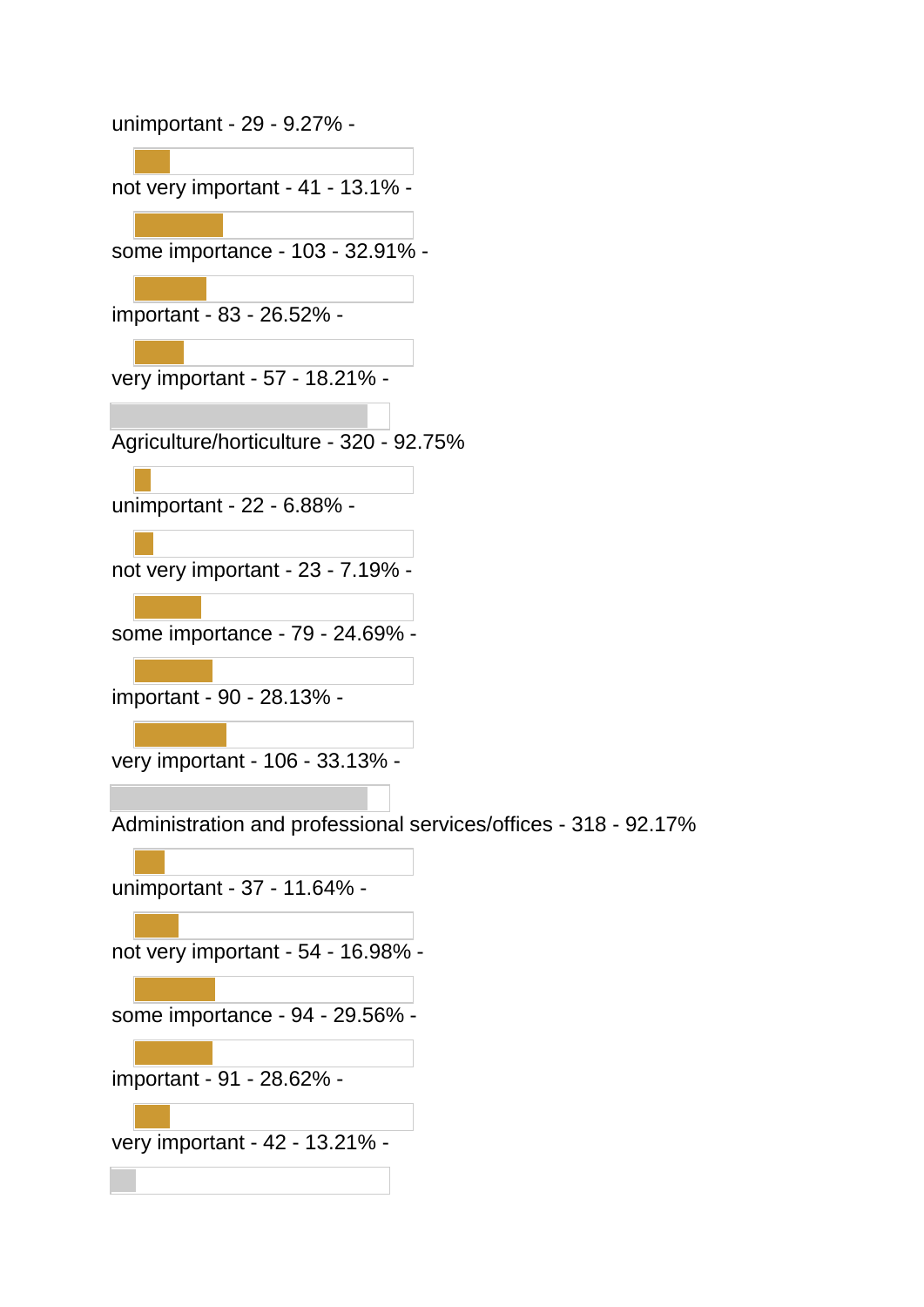Other (please specify) - 33 - 9.57%



very important - 6 - 18.18% -

**Comments** 

I have no objection to small businesses being encouraged as long as traffic isn't increased through the village. New roads would need to be

constructed to bypass the centre. [ some importance ]

I'm not sure that it matters what the businesses are, but it would be good to attract some into the village [ some importance ]

no large lorries or smoke or smells [ important ]

No large lorries or smells [ some importance ]

Single person operatives [important ]

Anything to improve local employment, especially for the younger generation [ very important ]

Improve local employment [ very important ]

DIY, Hardware, Paints. A Deli/farm shop. Can we get a mobile bank? [ some importance ]

Pubs and cafes [ very important ]

Nursing/ residential home [ important ]

We think that Stradbroke has plenty going for it already, with existing employers free to expand if they wish [ unimportant ]

We think that Stradbroke has plenty going for it already, with existing employers free to expand if they wish [ unimportant ]

High Tech computer software/engineering, oil/gas engineering, aerospace [ very important ]

Dentist and other health professionals [ very important ]

moble service for those that cannot reach the shops [important]

traditonal crafts - iron mongery/thatchers/stone masons [ some importance ]

Local shops with more local affordable produce [ some importance ] Supermarket [ unimportant ]

something for the kids [ some importance ]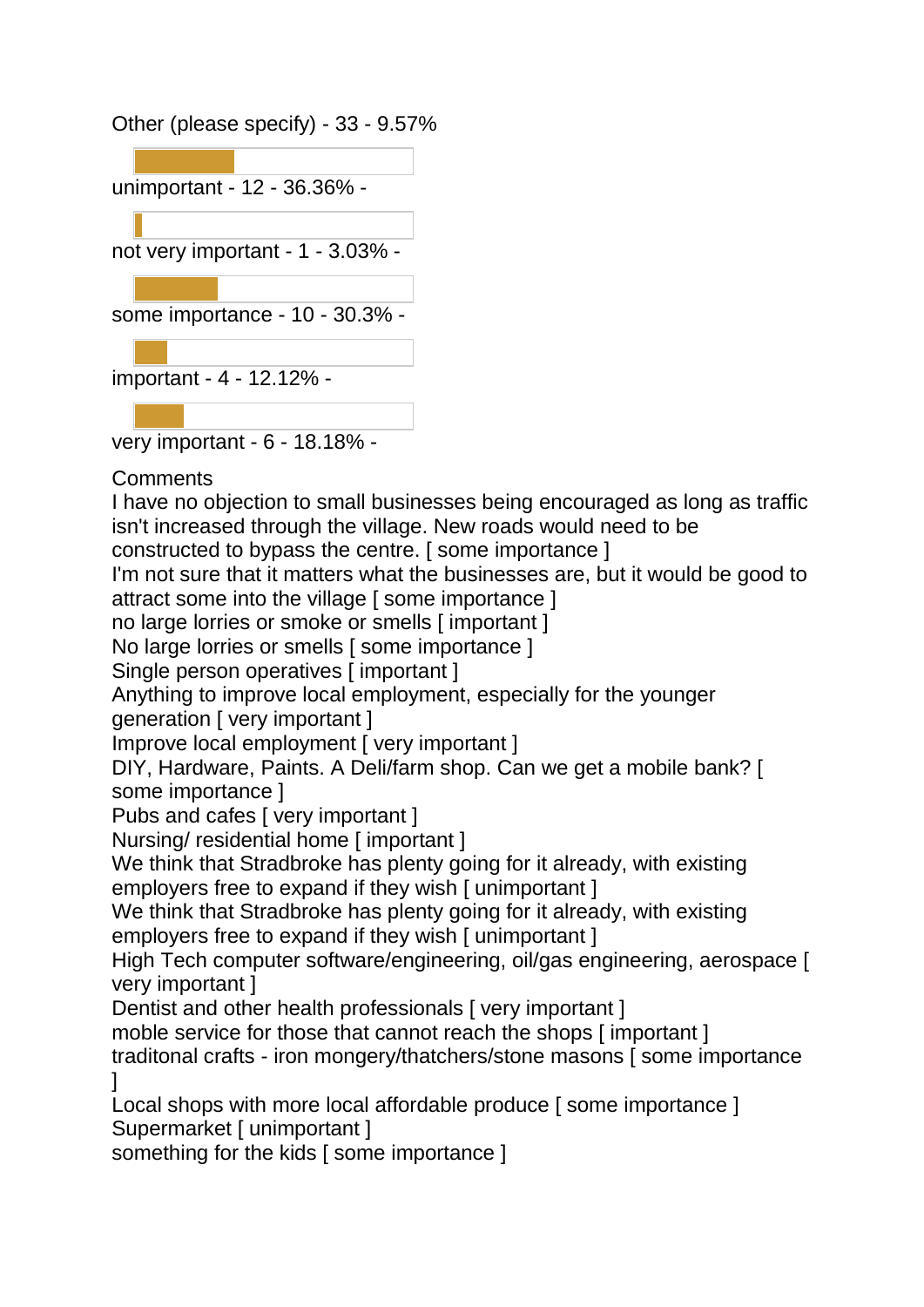**Q9)**Which of the following best describes your situation? Answered by 348 People

In full-time or part time education - 16 - 4.6%-

Employed - full-time or part time - 101 - 29.02%-

Work from home - 25 - 7.18%-

Self-employed - 37 - 10.63%-

In a Government training scheme - 0 - 0%

Retired - 187 - 53.74%-

Unable to work through illness/disability - 9 - 2.59%-

Other (please specify) - 9 - 2.59%- **Comments** FULL TIME MOTHER Temporary living abroad Voluntary worker Stay at home Mum housewife Full time mum

Volunteer Look after grandchildren often

**Q10)**How far do you travel to your main place of study/work/occupation? Answered by 342 People

Situated in Stradbroke - 48 - 14.04%-

Up to 5 miles - 15 - 4.39%-

Up to 10 miles - 34 - 9.94%-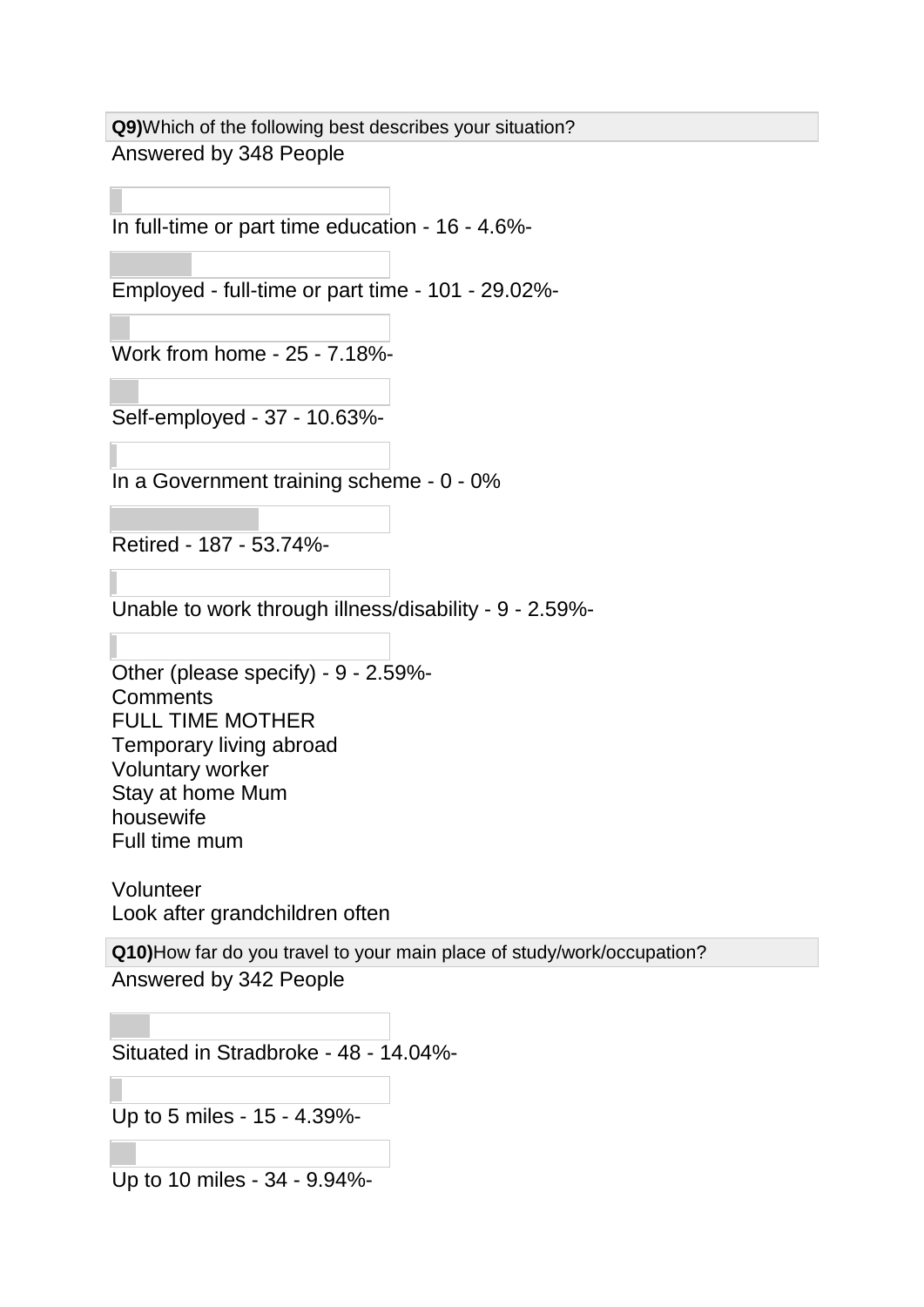Up to 20 miles - 20 - 5.85%-

Up to 40 miles - 21 - 6.14%-

Over 40 miles - 23 - 6.73%-

Not applicable - 182 - 53.22%-

**Q11)**If you could work from home, what prevents you from doing so? Answered by 213 People

Poor Broadband - 130 - 61.03%-

Poor mobile phone service - 105 - 49.3%-

Childcare issues - 13 - 6.1%-

Social isolation - 19 - 8.92%-

Other (please specify) - 51 - 23.94%- **Comments** No Applicable Retired Not Applicable Retired N/a Company does not allow it retired not applicable not applicable Retired I do work form home no issues Retired Retired I have a computer but rarely use it Unable to work from home Not appropriate public service Nothing, I already work from home Retired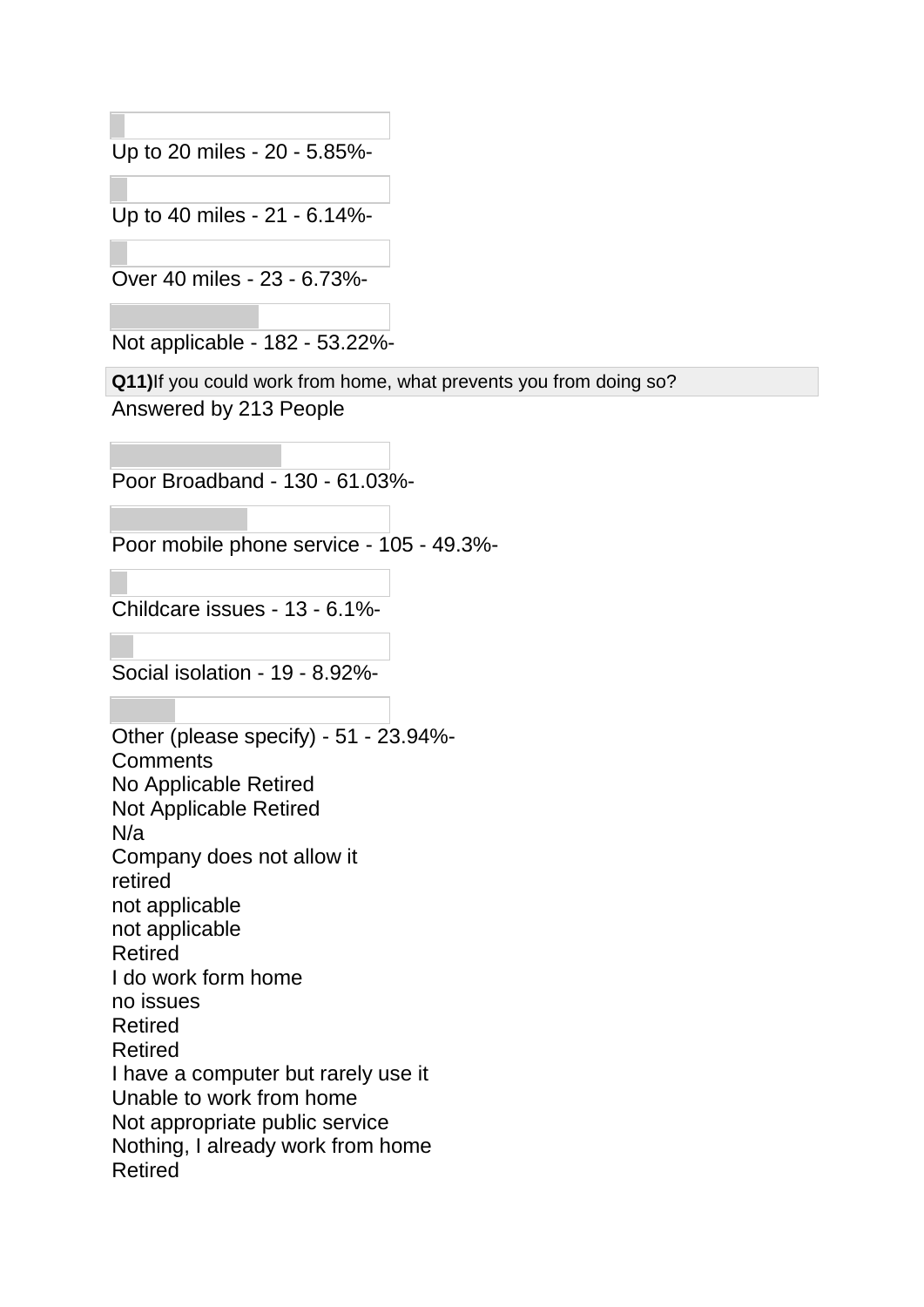Not Applicable Needing to work in London on occasion N/A Retired retired Poor public transport and none at weekend Public transport poor and none at wkends Retired not possible The nature of the work prohibits working at home. lack of opportunities to work from home work from home N/A N/A n/a Type of work I do is not compatible with working at home N/A N/A retired N/A retired N/A With current employment not practical INFLEXIBLE EMPLOYER I do work from home too old n/a n/a not applicable n/a age factory in eye We ran a reclaim business - space is important We ran a reclaim business - space is important Poor landline

**Q12)**Are your work or study opportunities limited by any of the following Answered by 149 People

Lack of childcare - 21 - 14.09%-

Cost of childcare - 15 - 10.07%-

Personal disability - 14 - 9.4%-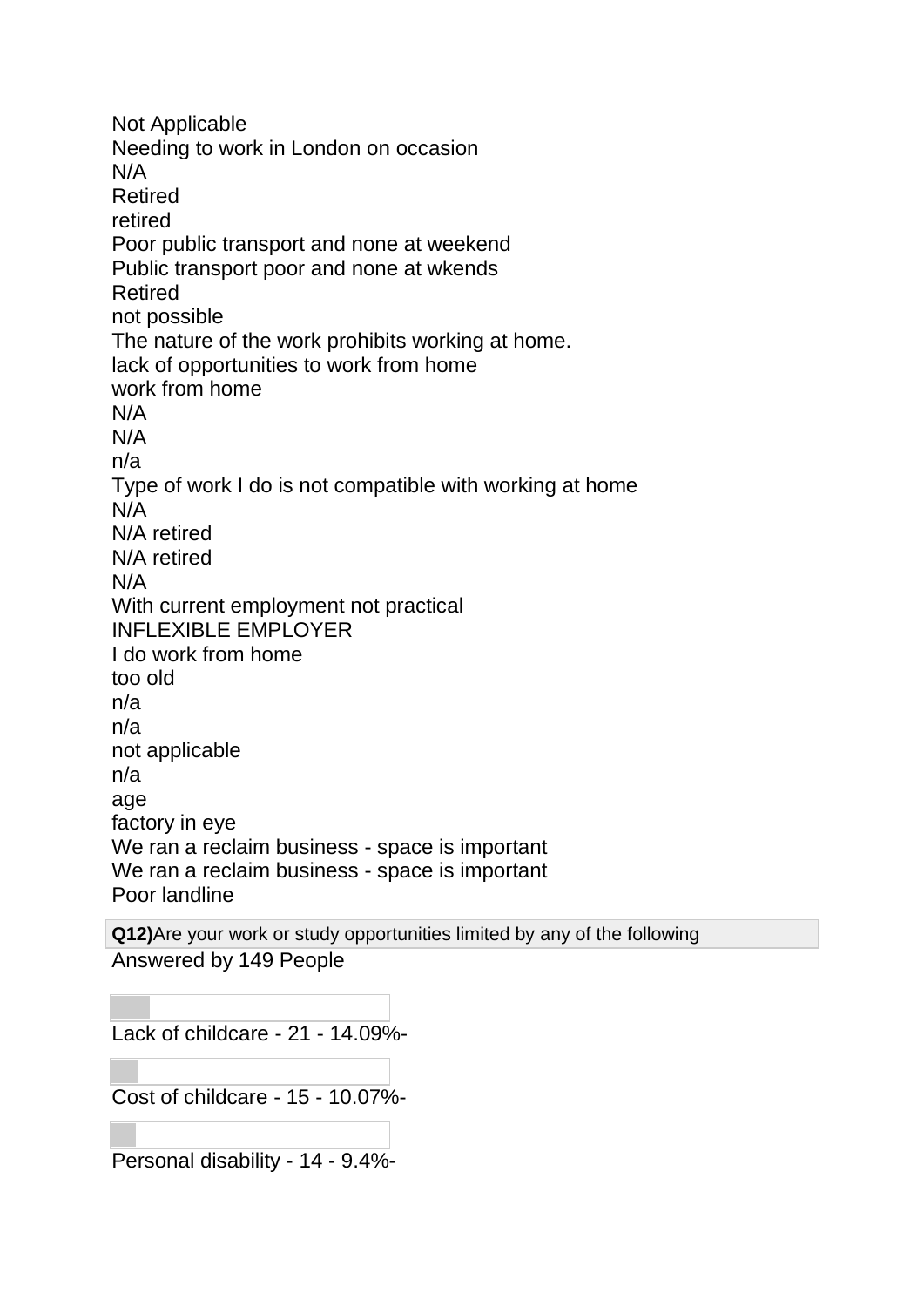I haven't the right type of qualifications/training/experience - 18 - 12.08%-

Inconvenient bus times - 38 - 25.5%-

Lack of alternative care for adult dependant - 4 - 2.68%-

Other (please specify) - 68 - 45.64%- **Comments** not limited now not applicable RETIRED retired none of the above none of the above Not Applicable Retired Not Applicable retired Na N/a N/A retired not applicable not applicable Retired not applicable Not applicable NA NA no supermarkets locally Retired Retired Work not limited RETIRED RETIRED Age! age! My work or study opportunities are not limited by any of these No - retired N/A N/A N/A retired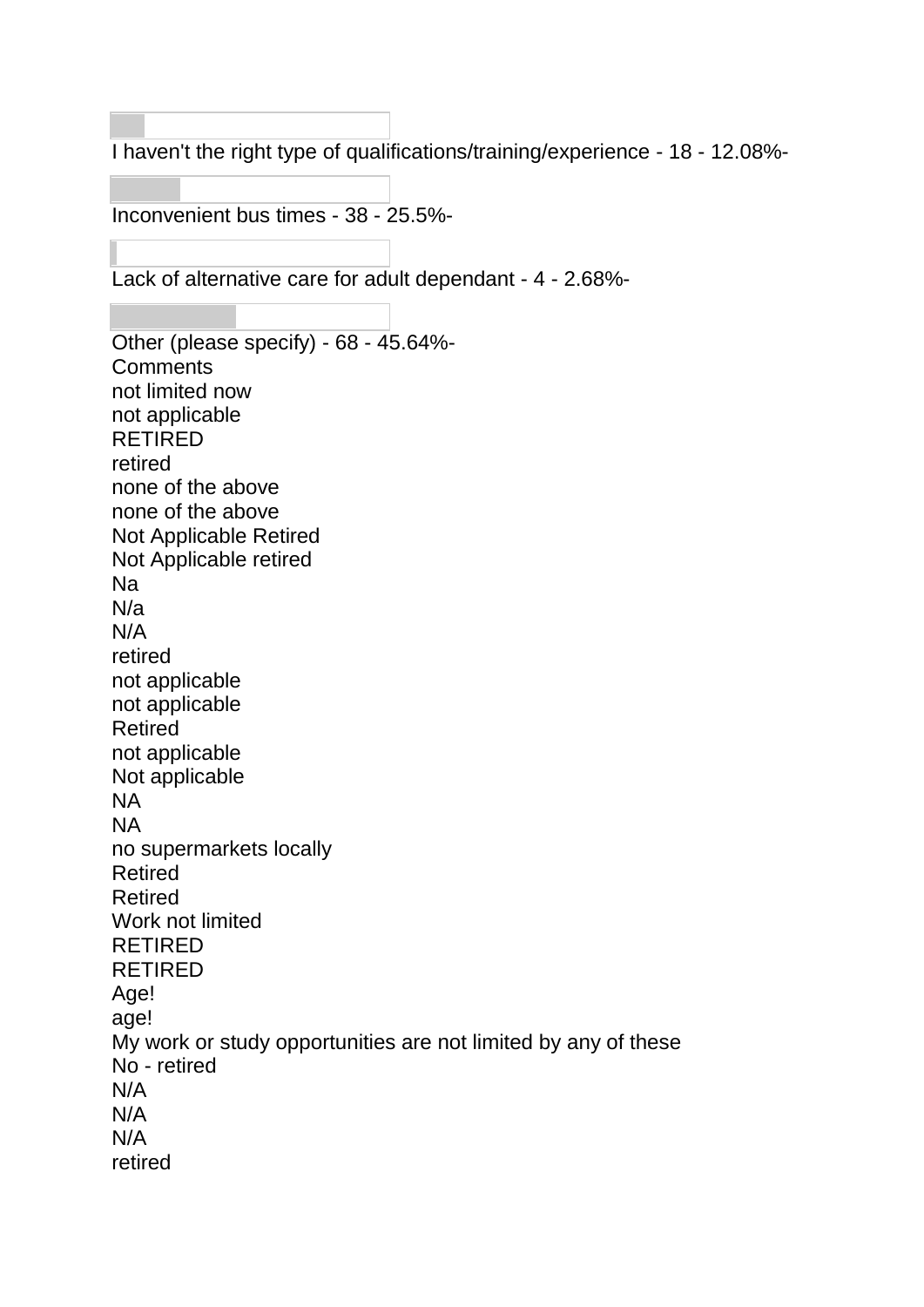Lack of public transport n/a Poor public transport and slow broadband and poor mobile phone reception Poor bus service and none at weekends, bad mobile phone reception and slow broadband Na No costs involved Not applicable none **None** Not limited n/a N/A N/A N/A NOT APPLICABLE NOT APPLICABLE NOT APPLICABLE N/A N/A retired N/A retired N/A N/A N/A Currently no limitations but previously lavk and cost of childcare n/a n/a not applicable n/a Lack of 6th form age more busses shuold be available to and fron Stradbroke and surrouding areas inexcusably poor Mobile signal - how can we appear to be profession people when we sound like country bumkpins?!! Cos they cannot reach us... **Q13)**Do you think there is a need to use the facilities of Stradbroke's schools (outside school hours) and any of the other public buildings e.g. the community centre for any of the following? Answered by 328 People

Community use of computers and training - 225 - 68.6%-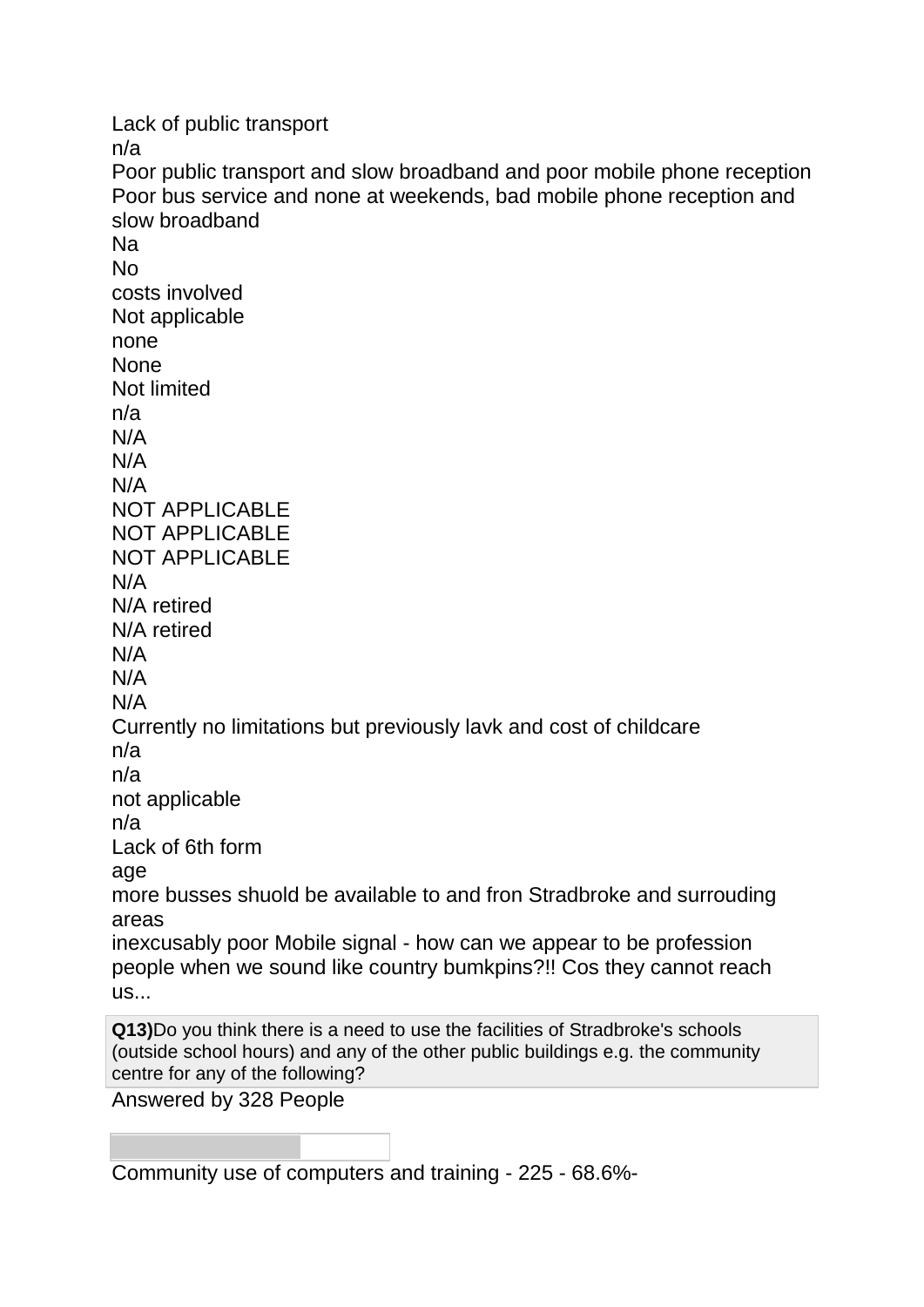Venue for evening classes - 273 - 83.23%-

Venue for children's 'After School Club' - 205 - 62.5%-

Venue for Holiday Play Scheme - 184 - 56.1%-

Community use of stage - 154 - 46.95%-

Venue for meetings - 206 - 62.8%-

Breakfast Club - 118 - 35.98%-

Other (please specify) - 17 - 5.18%- **Comments** Social gatheringgs; support groups Farmers market, allotment sales entertainment entertainment and myself run the Table Tennis

I would like events before 7.30pm

The court House should not be run as an exclusive "Maureen" club. The run as an exclusive "Maureen" club. sports hall for badminton, 5-a-side etc community centre used for more family activities e.g. discos sports facilities Garden club Surely this is all very well catered for already Surely this is all very well catered for already Group meetings eg sheds or card games sporting activities/fetes/public events birthday parties, functions

**Q14)**How important are the following in Stradbroke? Answered by 318 People

| Parent & Toddlers / Under 5s / Parent clubs - 280 - 88.05% |  |
|------------------------------------------------------------|--|
|------------------------------------------------------------|--|

unimportant - 16 - 5.71% -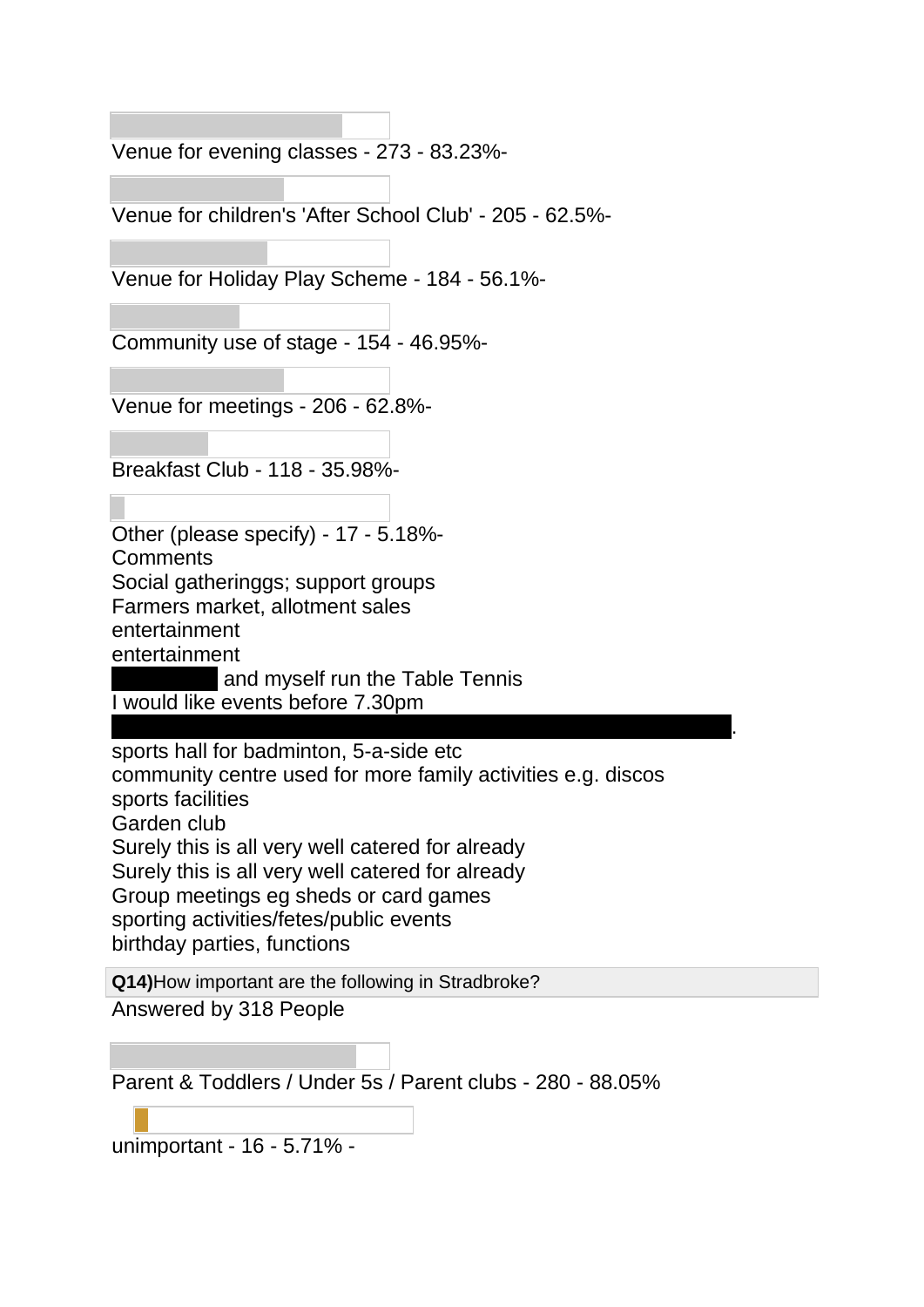| not very important - 6 - 2.14% -                         |
|----------------------------------------------------------|
|                                                          |
| some importance - 41 - 14.64% -                          |
|                                                          |
| important - 91 - 32.5% -                                 |
|                                                          |
| very important - 126 - 45% -                             |
|                                                          |
| Playgroup - 277 - 87.11%                                 |
|                                                          |
| unimportant - 13 - 4.69% -                               |
|                                                          |
| not very important - 2 - 0.72% -                         |
|                                                          |
| some importance - 50 - 18.05% -                          |
| important - 94 - 33.94% -                                |
|                                                          |
| very important - 118 - 42.6% -                           |
|                                                          |
| Private Nursery School - 253 - 79.56%                    |
|                                                          |
| unimportant - 43 - 17% -                                 |
|                                                          |
| not very important - 56 - 22.13% -                       |
|                                                          |
| some importance - 83 - 32.81% -                          |
|                                                          |
| important - 37 - 14.62% -                                |
|                                                          |
| very important - 34 - 13.44% -                           |
|                                                          |
| Pre-school (affiliated to primary school) - 279 - 87.74% |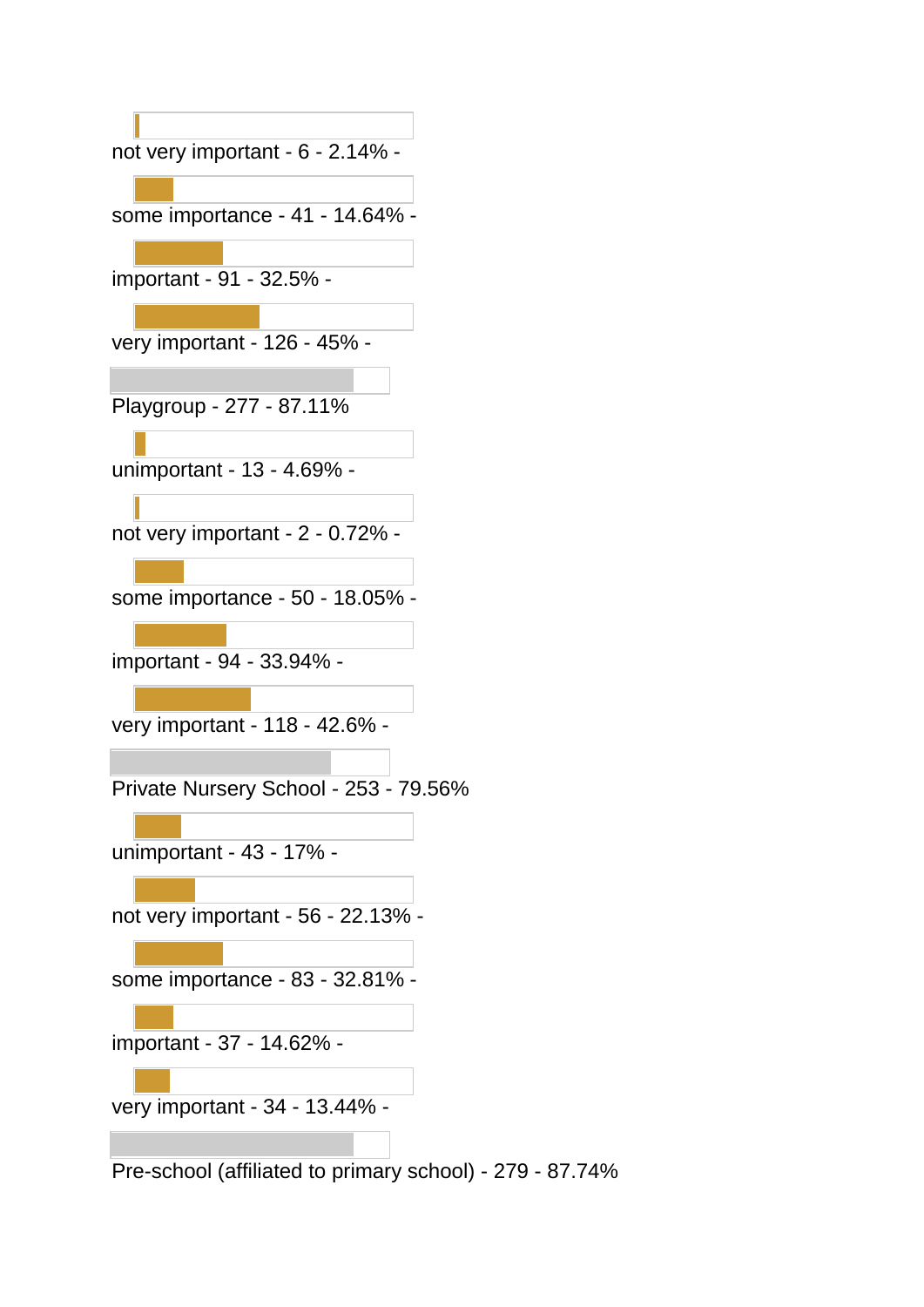unimportant - 18 - 6.45% -

not very important - 6 - 2.15% -

some importance - 44 - 15.77% -

important - 89 - 31.9% -

very important - 122 - 43.73% -

More registered Child Minders - 253 - 79.56%

unimportant - 27 - 10.67% -

not very important - 31 - 12.25% -

some importance - 90 - 35.57% -

important - 56 - 22.13% -

very important - 49 - 19.37% -

After-School clubs - 277 - 87.11%

unimportant - 16 - 5.78% -

not very important - 12 - 4.33% -

some importance - 69 - 24.91% -

important - 96 - 34.66% -

very important - 84 - 30.32% -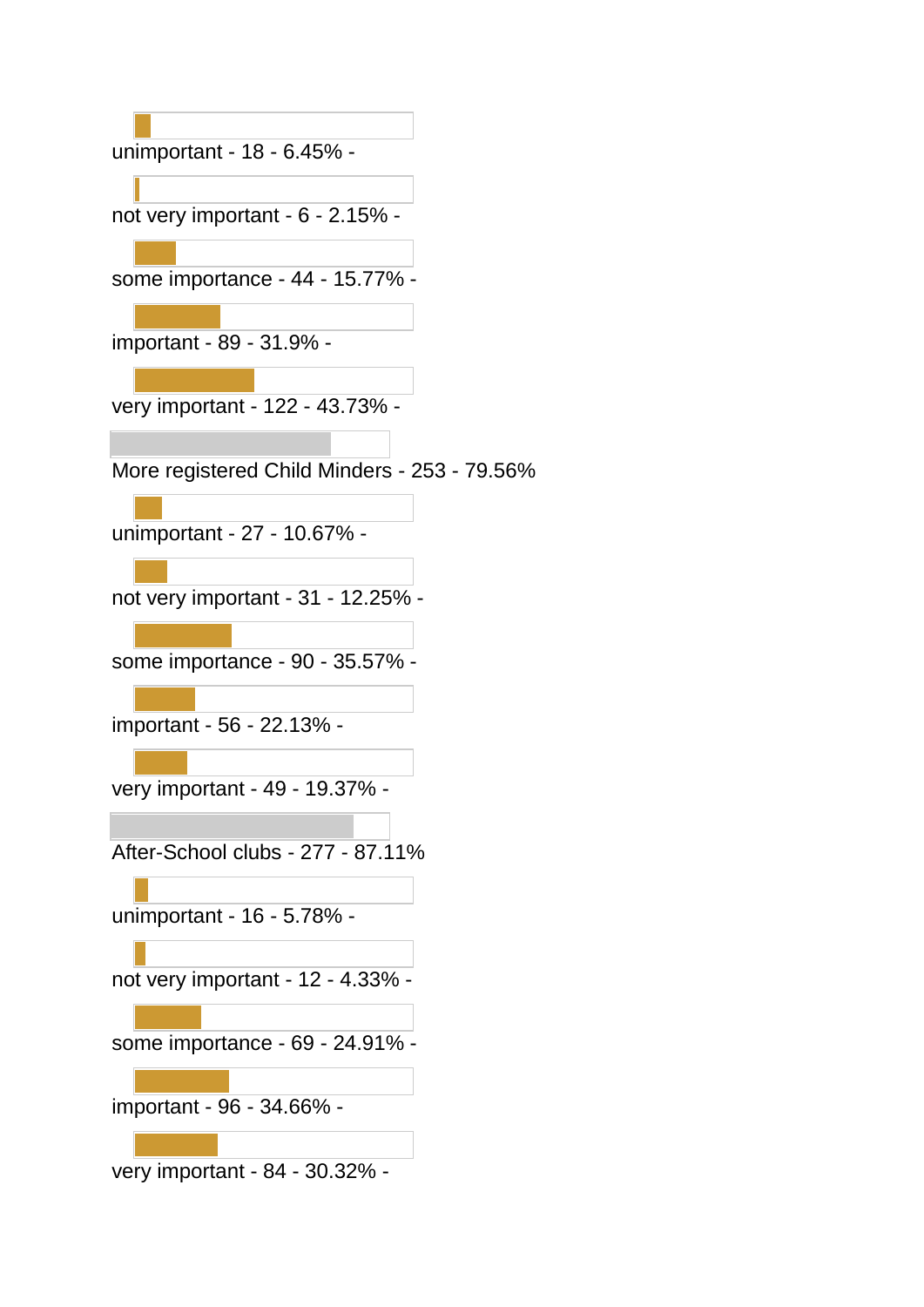Summer play scheme - 273 - 85.85% unimportant - 17 - 6.23% not very important - 13 - 4.76% some importance - 80 - 29.3% important - 91 - 33.33% very important - 72 - 26.37% - Adult education evening classes - 289 - 90.88% unimportant - 11 - 3.81% not very important - 7 - 2.42% some importance - 66 - 22.84% important - 107 - 37.02% very important - 98 - 33.91% - **Q15)**How important are the following to improve/maintain Stradbroke's environment? Answered by 342 People Plant/maintain more hedges and trees - 324 - 94.74% unimportant - 3 - 0.93% not very important - 14 - 4.32% -

some importance - 60 - 18.52% -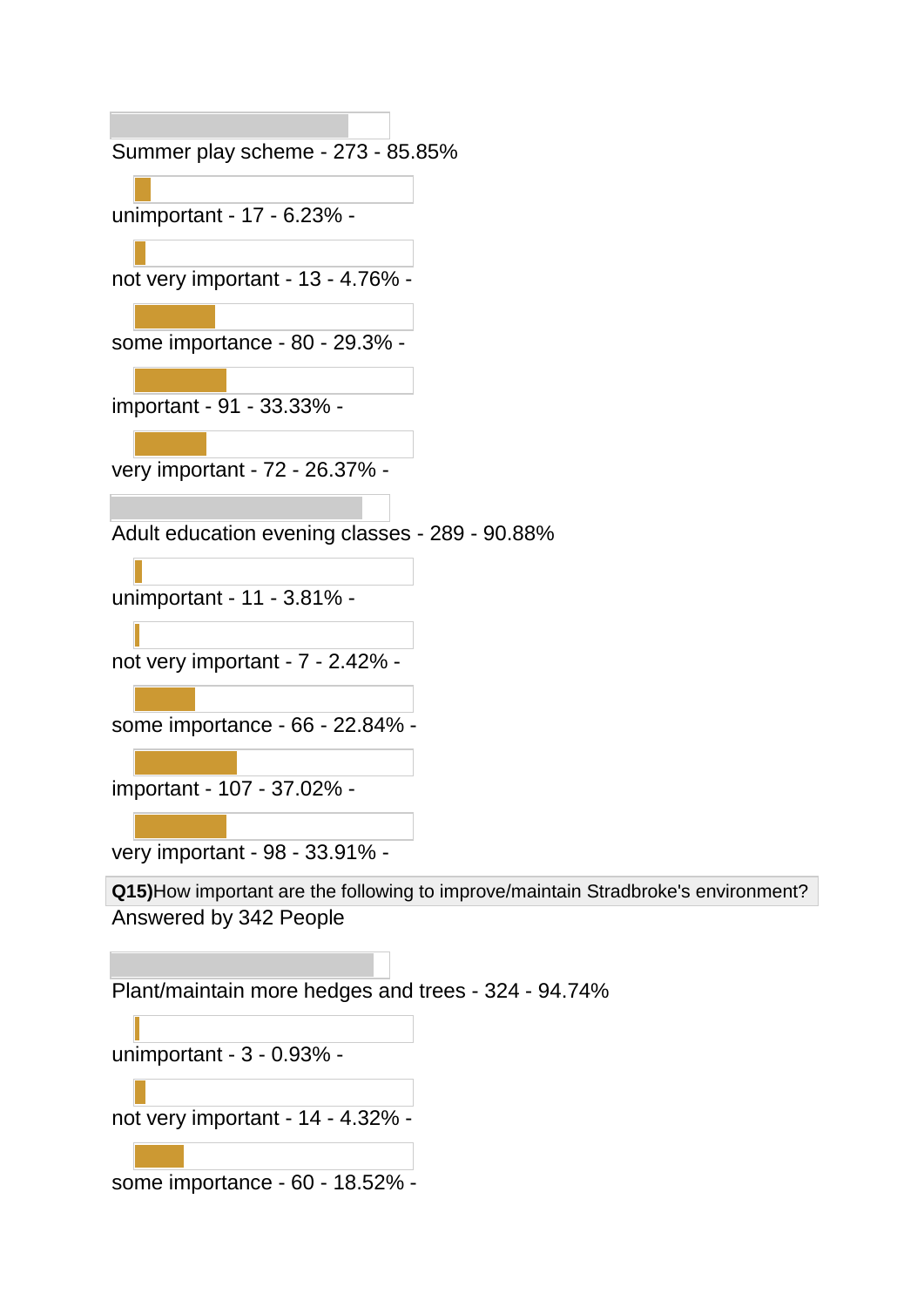important - 115 - 35.49% very important - 132 - 40.74% - Preserve old orchards - 312 - 91.23% unimportant - 15 - 4.81% not very important - 26 - 8.33% some importance - 81 - 25.96% important - 94 - 30.13% very important - 96 - 30.77% - Create a tree nursery from local seed - 302 - 88.3% unimportant - 29 - 9.6% not very important - 67 - 22.19% some importance - 100 - 33.11% important - 56 - 18.54% very important - 50 - 16.56% - Develop nature reserves/woodlands - 322 - 94.15% unimportant - 15 - 4.66% not very important - 35 - 10.87% -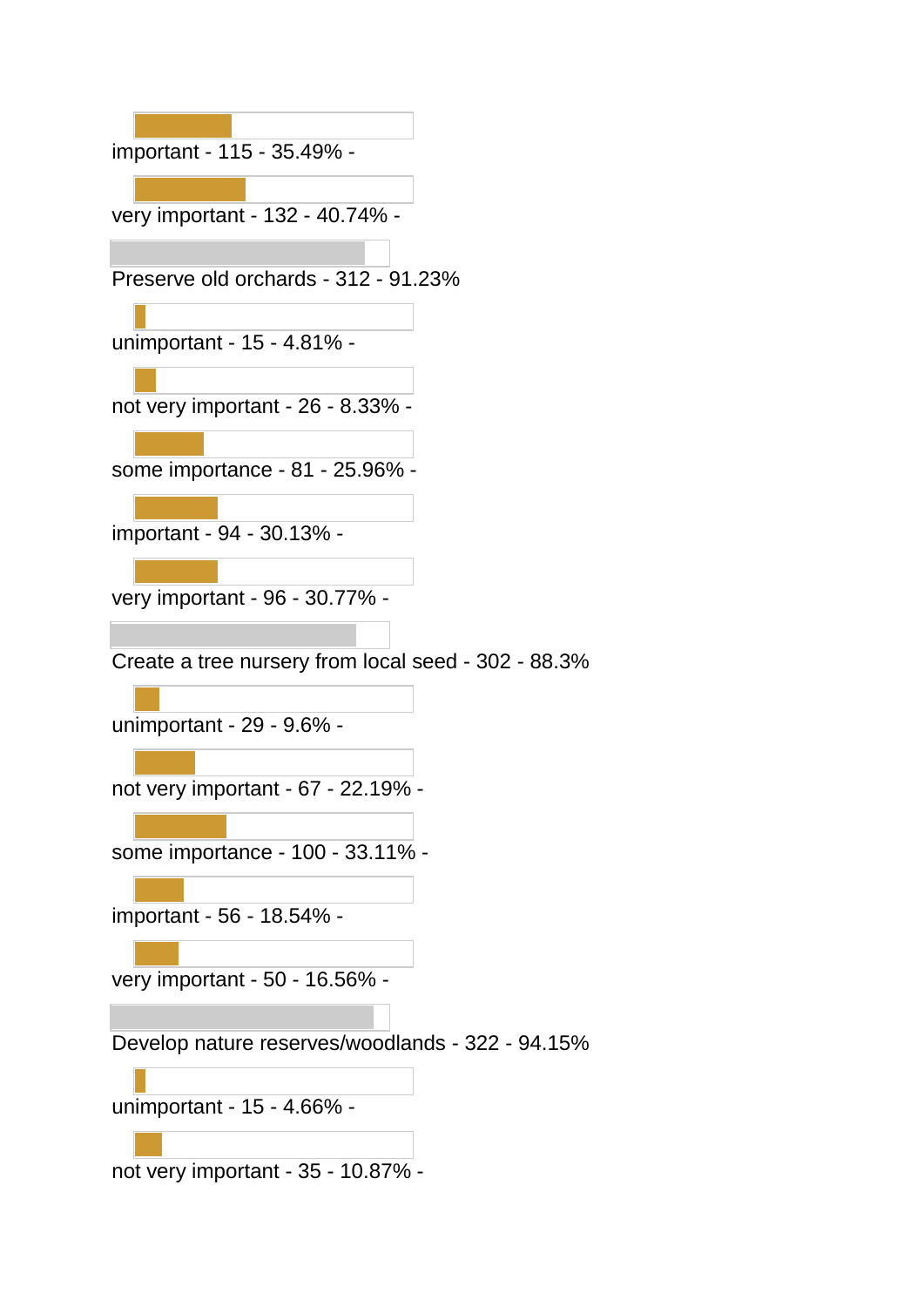| some importance - 85 - 26.4% -           |
|------------------------------------------|
| important - 89 - 27.64% -                |
| very important - 98 - 30.43% -           |
|                                          |
| Cleaning out silted ponds - 319 - 93.27% |
| unimportant - 15 - 4.7% -                |
| not very important - 25 - 7.84% -        |
| some importance - 77 - 24.14% -          |
| important - 92 - 28.84% -                |
|                                          |
| very important - 110 - 34.48% -          |
| Other (please specify) - 45 - 13.16%     |
| unimportant - 1 - 2.22% -                |
| not very important - 0 - 0%              |
| some importance - 3 - 6.67% -            |
| important - 11 - 24.44% -                |
|                                          |

very important - 30 - 66.67% -

**Comments** Pick up animal faeces [ very important ] Farmers to clean roads that they cover in soil after their vehicles have travelled to different sites. [ important ] cleaning out ditches to ensure water flows [ very important ]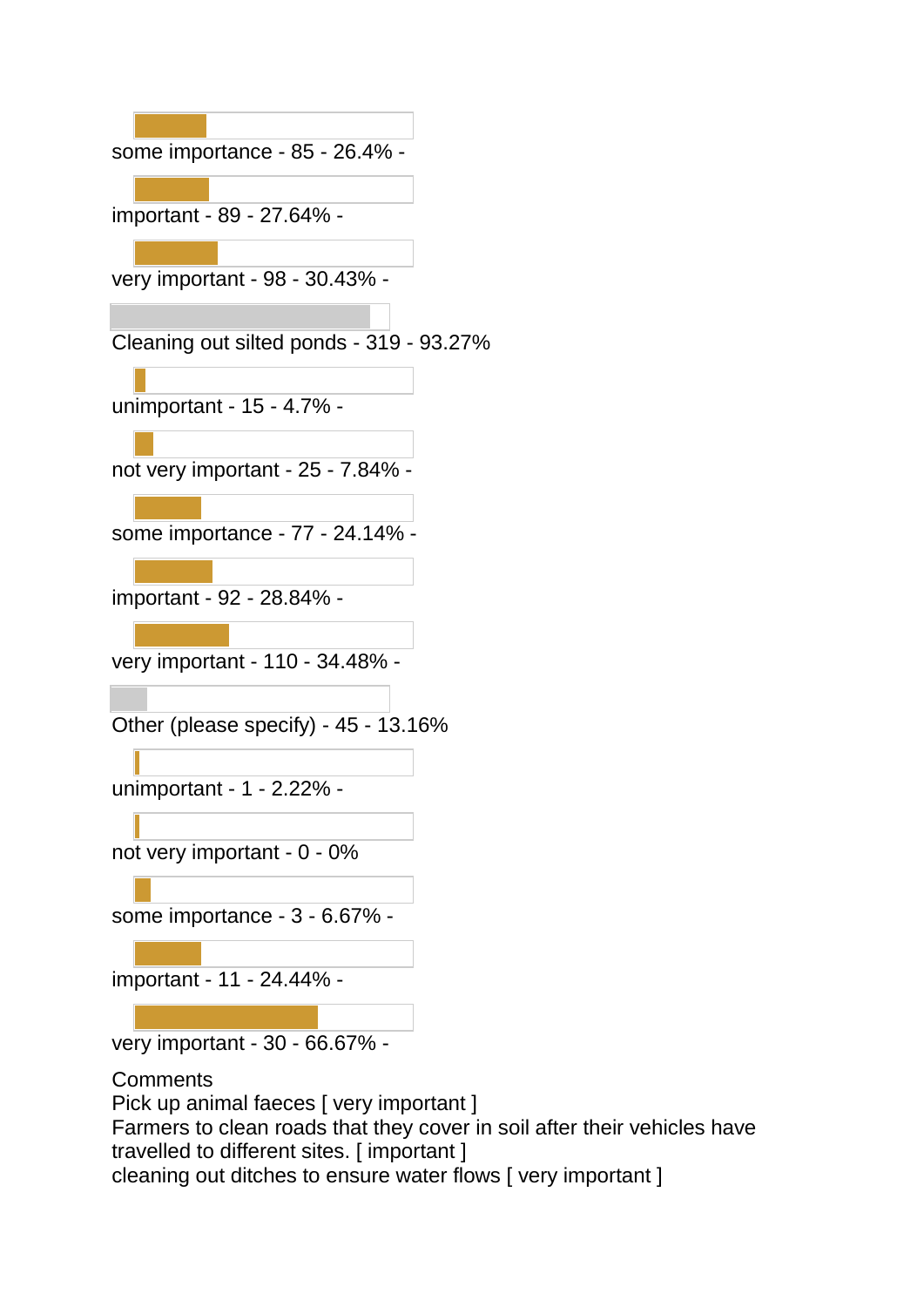cleaning out ditches to ensure water flows [ very important ]

Not to allow too much infill which will make te village feel urban [ very important ]

maintain ditches for drainage; manage footpaths [ very important ] Keep bins at rear of homes to avoid rubbishy blowing out of them for others to pick up [ very important ]

establish mud-free winter walks with dog poo bins. Speed awareness at exits and entrance to village. a co-operative farm/garden produce and craft market/shop/outlet [ important ]

Keep ditches clear [ very important ]

Cleaning out ditches [ important ]

Clear litter [ important ]

Clear all brooks ditches drains and increase drainage for floods [ unimportant ]

Keep hedges low to save wonderful views [ very important ] RESTRICT TRAFFIC/LORRIES [ very important ]

reduce the amount of light pollution b switching off street lights late at night and introducing a co-operative policy towards lowering yard/garden lights including farmyards. That is bring them nearer to the ground. The do not need to be as high or as bright as the are [ very important ]

dark skies police and awareness caused by outside lighting spilling onto other properties within sight lines. A 100w light can be a nuisance over more than 1 mile. PIR Tungsten Halogen floodlights poorly positioned create road hazards as well as a nuisance. [ very important ]

Clean out ditches [ very important ]

clean out ditches [ very important ]

Footpaths [ very important ]

Nesting boxes for Owls, Bats etc [ some importance ]

encourage wildlife in gardens [ important ]

Use of TPOs to protect trees I very important 1

Use of TPOs to protect trees [ very important ]

More shops need to do hanging baskets etc. in the summer and lights in the winter to make the village look pretty [ very important ]

cleaning of local ditches which are beginning to create flooding problems [ very important ]

Cleaning out Ditches [ important ]

Maintain Footpaths [ very important ]

Maintain Footpaths [ very important ]

keep trees on the pavement side regularly trimmed back [ important ]

Keep strams and brooks silt free to stop flooding I very important I

maintain ditches [ very important ]

Maintain ditches [ very important ]

keep pavements clear of overgrown hedges [ very important ]

keep pavements clear of overgrown hedges [ very important ]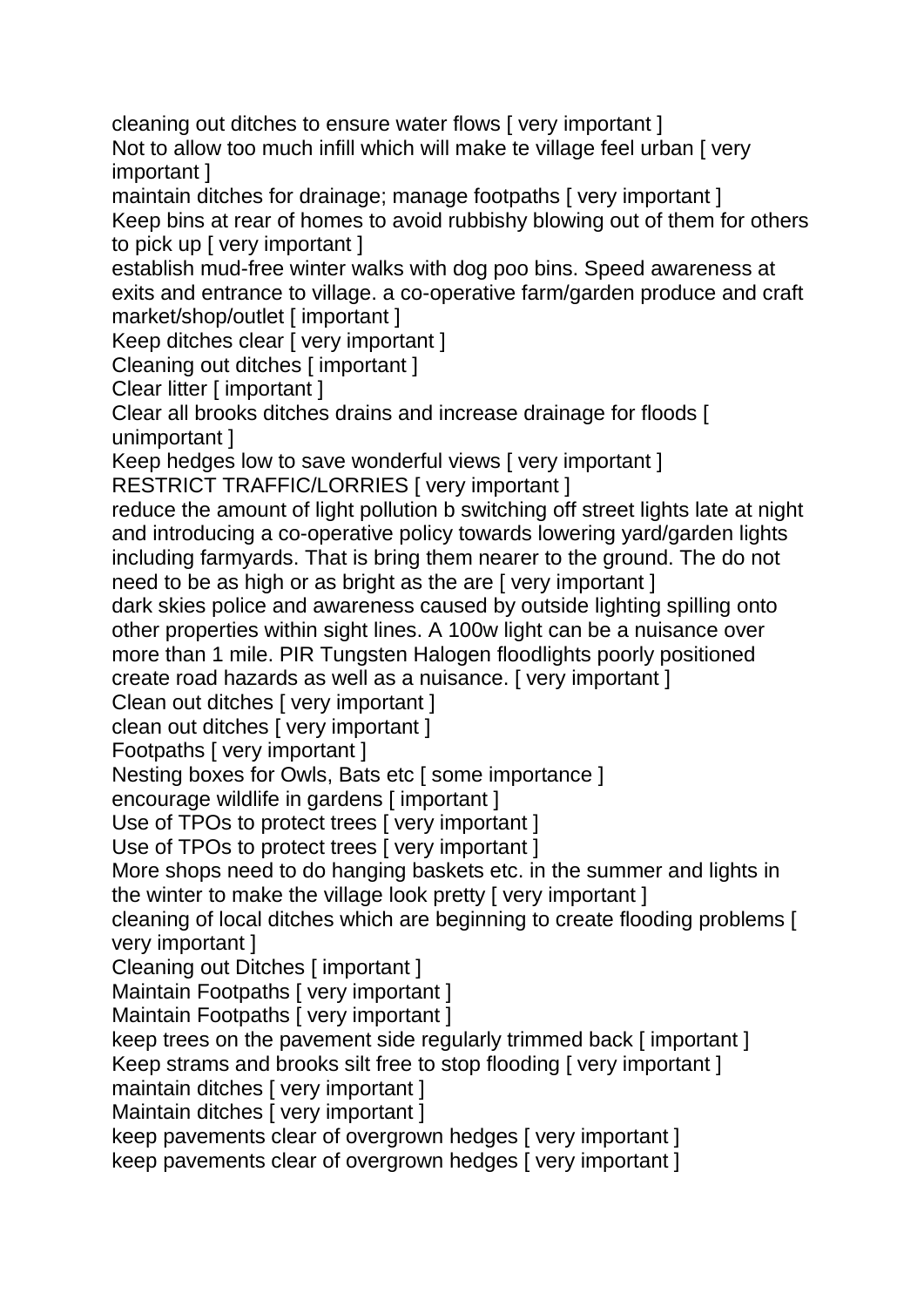Encouragement of getting those alone out into our nature environment even if only to visit all their old pals in the graveyard. This doesn't have to be sad but bring back memories from the past [ very important ] maintain breathing holes - i.e. unbuilt areas near the village centre - ensure natural environment is maintains for birds and animals [ very important ] woodland project neaves lane never completed, do we need more? - trees already planted at the allotment site. [ very important ] Lots of pavements are cracked and in a state of disrepair [important] pot holes and ditches flooding [ some importance ]

**Q16)**If you are responsible for a vehicle, where do you usually park it? Answered by 334 People

In a garage beside my home - 137 - 41.02%-

In a garage elsewhere in Stradbroke - 2 - 0.6%-

Off the road beside my home or garage - 199 - 59.58%-

Off the road on public land - 4 - 1.2%-

On the road - 23 - 6.89%-

Other - 6 - 1.8%-

**Q17)**Please rate your experience of parking in Stradbroke Answered by 336 People

Vehicles blocking your entrance/pathways/roads - 283 - 84.23%

a major problem - 37 - 13.07% -

a frequent problem - 20 - 7.07% -

occasionally a problem - 35 - 12.37% -

rarely a problem - 70 - 24.73% -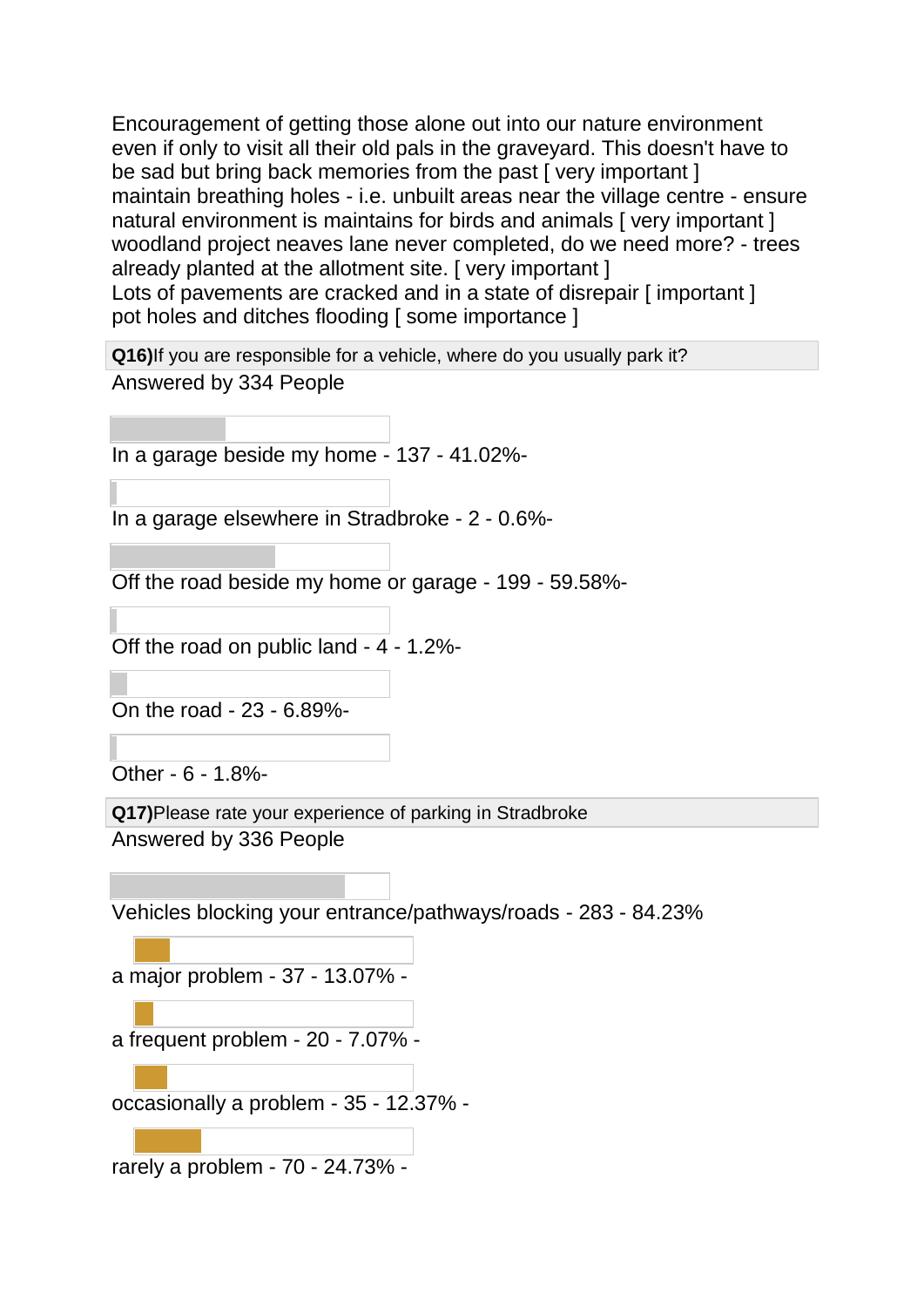not a problem - 121 - 42.76% - Vehicles parked on grass areas - 269 - 80.06% a major problem - 10 - 3.72% a frequent problem - 14 - 5.2% occasionally a problem - 40 - 14.87% rarely a problem - 74 - 27.51% not a problem - 131 - 48.7% - Limited places to park - 291 - 86.61% a major problem - 39 - 13.4% a frequent problem - 40 - 13.75% occasionally a problem - 82 - 28.18% rarely a problem - 62 - 21.31% not a problem - 68 - 23.37% - Parking near junctions - 317 - 94.35% a major problem - 187 - 58.99% a frequent problem - 54 - 17.03% occasionally a problem - 33 - 10.41% -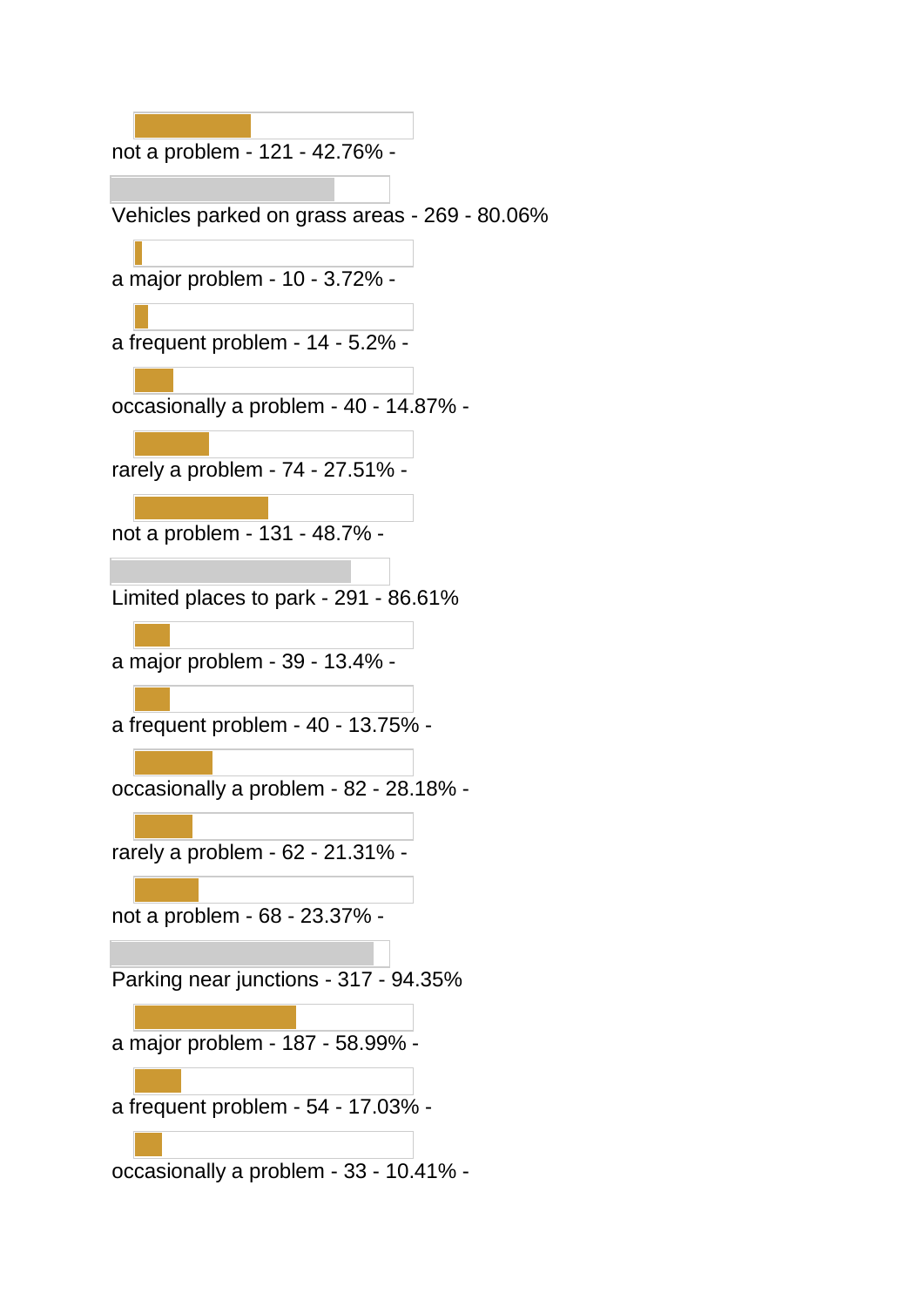

not a problem - 5 - 11.9% -

**Comments** 

Walk to village mainly [ a major problem ] Parking near to schools at the start and finish of the school day causes major congestion. [ a major problem ]

Please build that Co-op at the garage site and which would alleviate parking for the school. Educate parents not to drive 500yds in the village to drop children off at the school. [ not a problem ]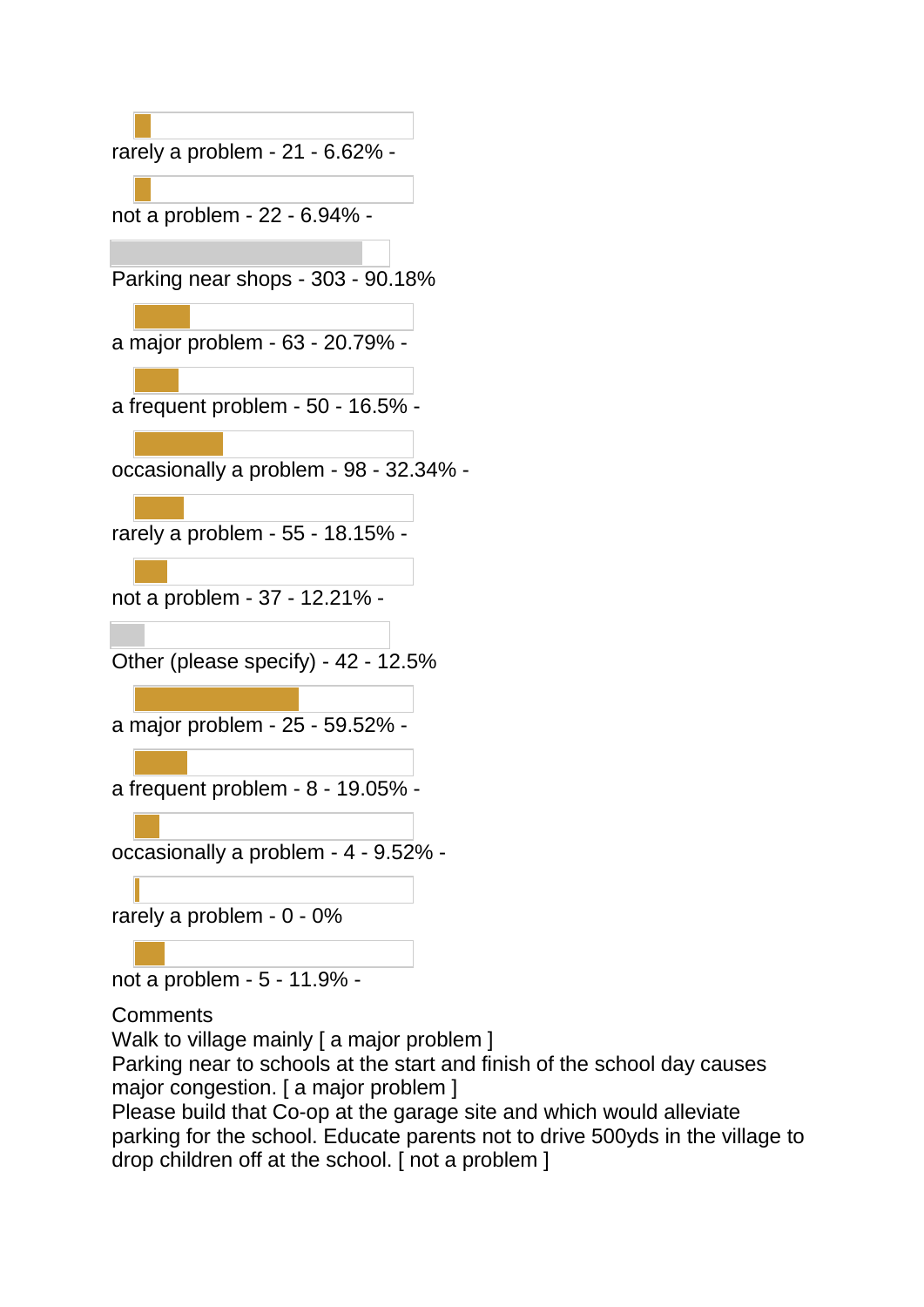No problems with parking whatsoever [ not a problem ]

Large numbers of heavy goods lorries pass down the main street causing much congestion [ a major problem ]

Parking near the school where Queen St narrows [ not a problem ] Parking outside primary school causes dangerous conditions, cannot see down road because of curvature. Make laybay on school ground for buses only, give school land at back [ a major problem ]

Parking outside Primary school [ a major problem ]

Queen St T junction with Laxfiled Rd outside churhc. Parking too near conrers [ a major problem ]

Queen Street T junction. Lax field Road outside of church. See highway code for distances in respect of parking near corners [ a major problem ] The needs for bigger roads and affordable homes instead of more houses (cost of planning sites) [ a major problem ]

Parking outside school - queen st obscuring bend [ occasionally a problem ]

Yellow lines near junctions [ a major problem ]

I live near the school, parents are irresponsible and frequently cause problems when I'm trying to get out or in [ occasionally a problem ] Parking outside Primary School, and High School [ a major problem ]

parking for primary school [ a major problem ]

School [ a major problem ]

outside school [ a major problem ]

Conjection at school is a bloody nightmere accident waiting to happen. Buy the land opposite and charge a small fee for school parking [ not a problem ]

Parking near school. Could parents be encourage to park further and walk for a bit? [ a major problem ]

parking at the top of Church Street as business use is not considered when planning permission granted [ a major problem ]

Parking on pavements [ a frequent problem ]

Parking outside particularly bad spot [ a major problem ]

Outside school at certain times [ a major problem ]

Parking on pavements [ a frequent problem ]

Households with very few drivers living in their house yet having lots of vehicles [ a frequent problem ]

Thyere are sometimes as many as 4 cars parked at the junction of Doctors Lane [ a frequent problem ]

There are sometimes as many as 4 cars parked at the junction of Doctors Lane I a frequent problem 1

Parking at the primary school [ a frequent problem ]

Parking at the primary school [ a frequent problem ]

parking near the school at drop off and pick up.....people need to think about where they leave vehicles so they do not block people in or cause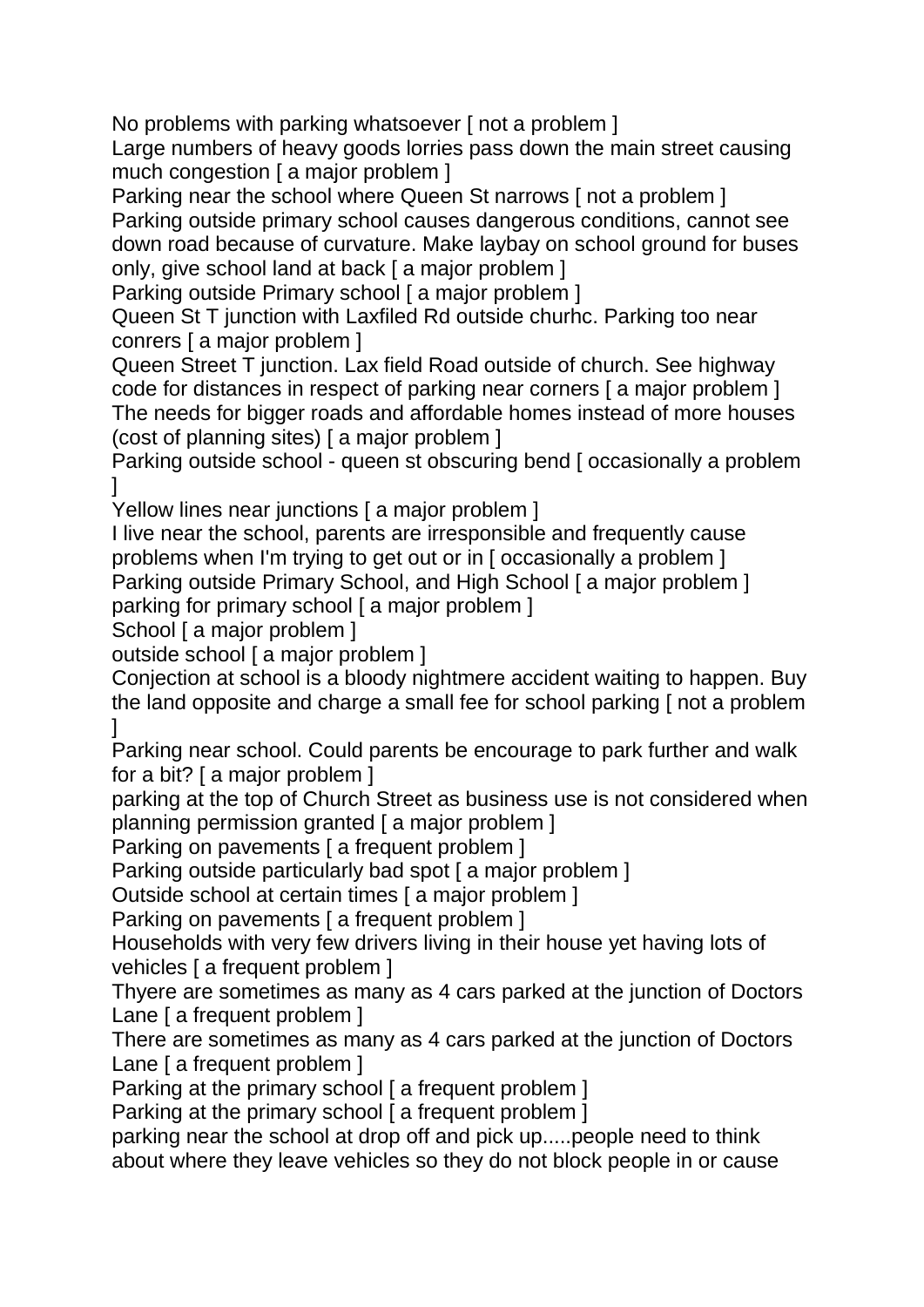obstructions to the through traffic. [ a major problem ] We used to live in Ash Plough and there is very limited parking spaces for owners, guests and all who go to this area. If a new housing development was to take place it needs to take into account that we live in the countryside and most owners have 2+ cars [ a major problem ] parking near home e.g. for self or guests - inconsiderate space wasting stops others having a share of the limited space [a frequent problem ] Parking at primary school [ a major problem ]

Top of road near Church. Simeotimes unable to see traffic coming both ways [ occasionally a problem ]

outside the schools [ a major problem ]

near school cars park on main rd [ a major problem ]

**Q18)**Please rate the following in terms of causing traffic problems in Stradbroke?

Answered by 344 People

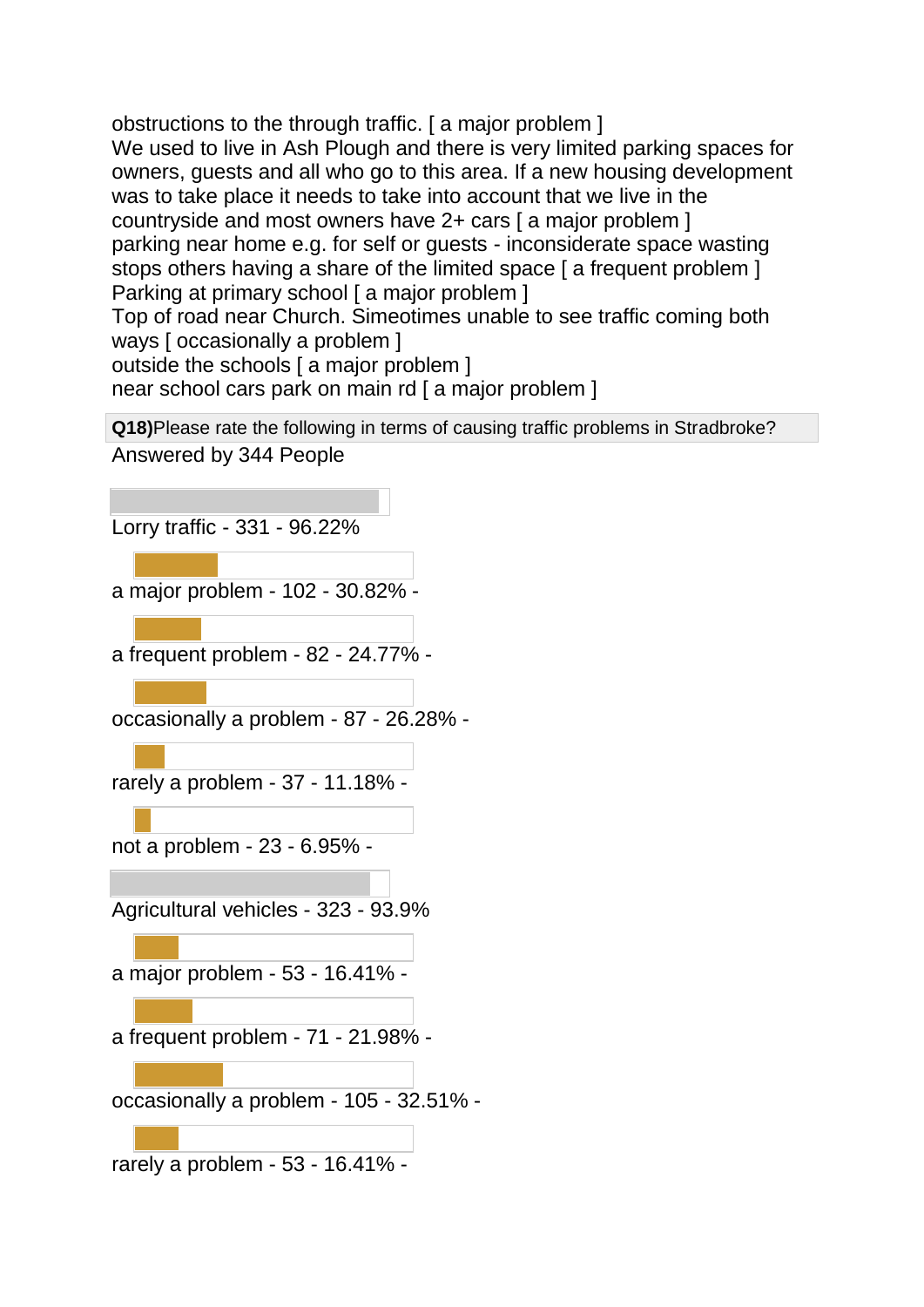| not a problem - 41 - 12.69% -           |
|-----------------------------------------|
|                                         |
| Traffic speed - 325 - 94.48%            |
|                                         |
| a major problem - 109 - 33.54% -        |
|                                         |
| a frequent problem - 86 - 26.46% -      |
|                                         |
| occasionally a problem - 74 - 22.77% -  |
|                                         |
| rarely a problem - 38 - 11.69% -        |
| not a problem - 18 - 5.54% -            |
|                                         |
| Lack of parking - 310 - 90.12%          |
|                                         |
| a major problem - 43 - 13.87% -         |
|                                         |
| a frequent problem - 47 - 15.16% -      |
|                                         |
| occasionally a problem - 92 - 29.68% -  |
|                                         |
| rarely a problem - 80 - 25.81% -        |
|                                         |
| not a problem - 48 - 15.48% -           |
|                                         |
| Volume of traffic - 306 - 88.95%        |
|                                         |
| a major problem - 45 - 14.71% -         |
|                                         |
| a frequent problem - 55 - 17.97% -      |
|                                         |
| occasionally a problem - 114 - 37.25% - |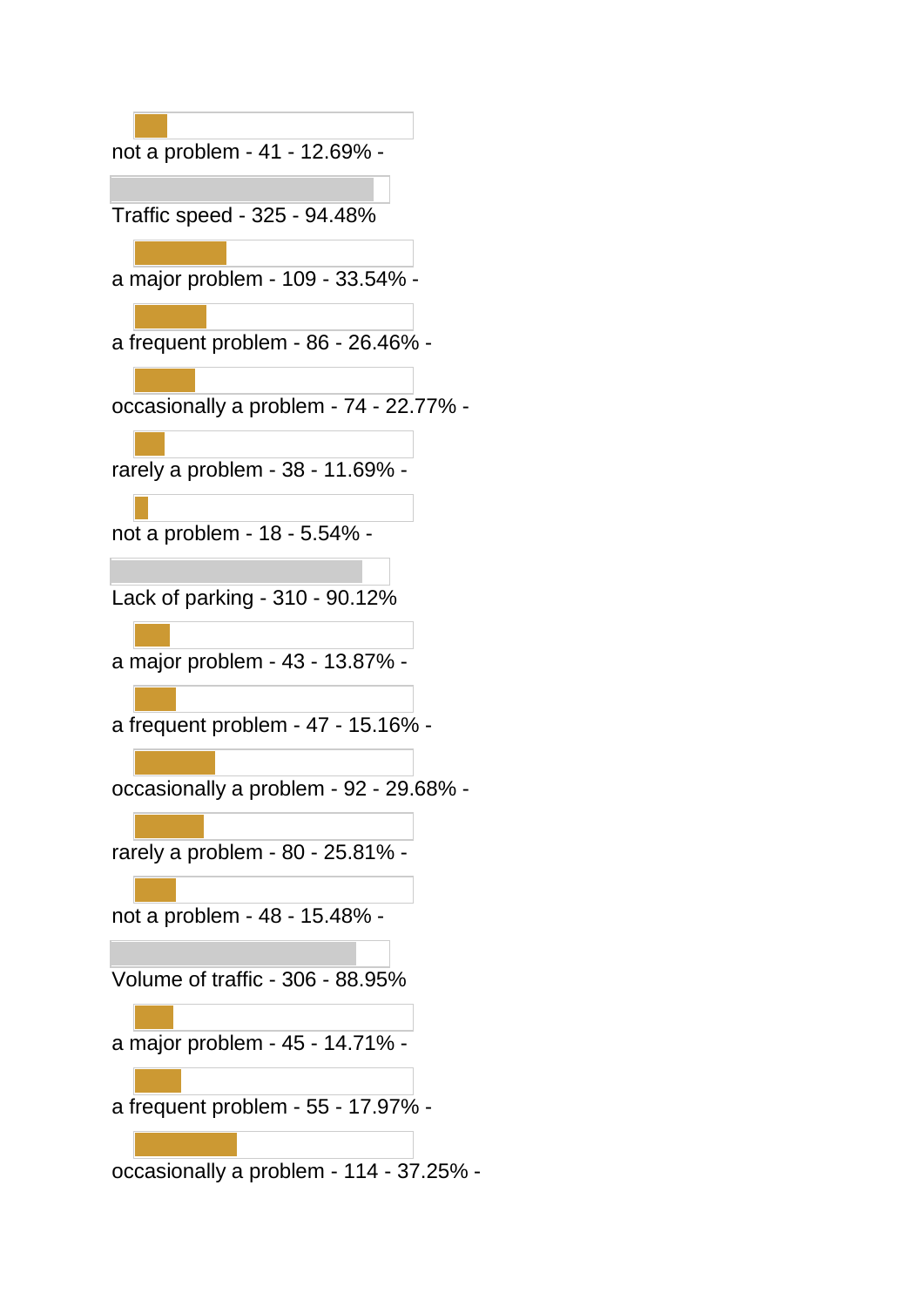| rarely a problem - 62 - 20.26% -       |
|----------------------------------------|
|                                        |
| not a problem - 30 - 9.8% -            |
|                                        |
| Lack of pavements - 306 - 88.95%       |
| a major problem - 37 - 12.09% -        |
| a frequent problem - 28 - 9.15% -      |
| occasionally a problem - 80 - 26.14% - |
| rarely a problem - 97 - 31.7% -        |
| not a problem - 64 - 20.92% -          |
| Congestion at schools - 323 - 93.9%    |
| a major problem - 163 - 50.46% ·       |
| a frequent problem - 75 - 23.22% -     |
| occasionally a problem - 50 - 15.48% - |
| rarely a problem - 15 - 4.64% -        |
| not a problem - 20 - 6.19% -           |
| Other (please specify) - 18 - 5.23%    |
| a major problem - 9 - 50% -            |
| a frequent problem - 4 - 22.22% -      |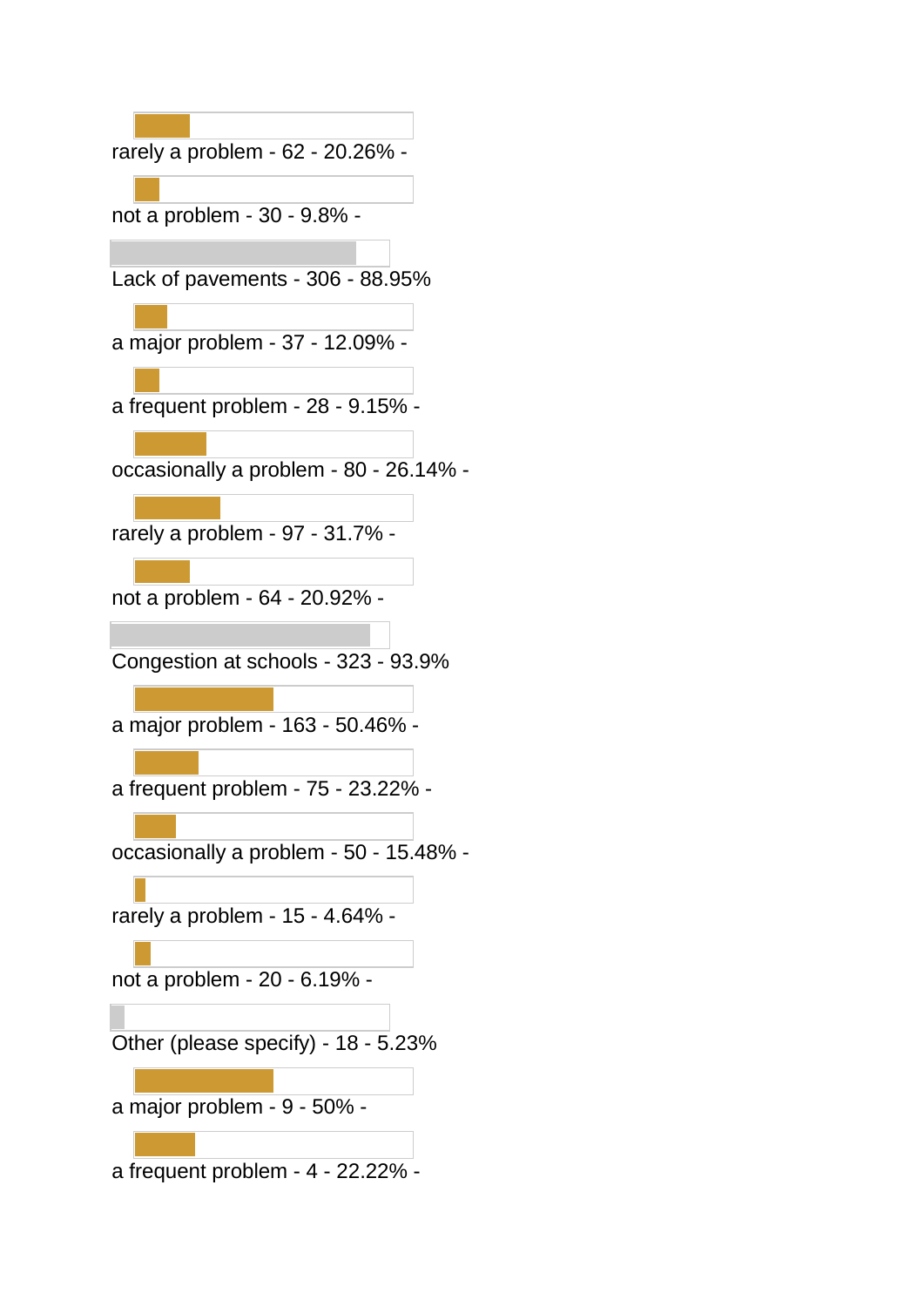occasionally a problem - 1 - 5.56% -

rarely a problem - 0 - 0%

not a problem - 4 - 22.22% -

**Comments** 

horse boxes [ a frequent problem ]

People in centre of the village parking on the street where shoppers need to park. [ not a problem ]

Parking near junctions is a frequent problem both for road users and pedestrians primarily because visability is obscured [ a frequent problem ] Parking outside primary school [ a major problem ]

Parking in front of infants school despite allow lines on the road. Parents appear to ignore this. [ not a problem ]

Need for bypass [ a major problem ]

|Motorbikes speeding on Laxfield Road [ not a problem ]

Congestion at primary school [ a major problem ]

primary school [ a major problem ]

parking by main junction [ a major problem ]

vibration from flagrant speeding by heavy lorries [ not a problem ]

delivery lorries at the spar present a real problem [ a major problem ]

Allowed expansion of haulage yard not helpful [ a major problem ] Agricultural vehicles far too speedy down Queen Street [ a major problem ] lack of feeder roads (alternative) from Grove Farm causing more congestion on Queen St/Diss Road in fullness of time [ a frequent problem  $\mathbf{I}$ 

Cars parked on the bend of Queen St by the school are a hazard as you leave the village. You cannot see if there is a car approaching until the last minute. [ a major problem ]

**Q19)**How important do you feel the following may be in calming traffic? Answered by 341 People

Narrowing road as you enter Stradbroke - 302 - 88.56%

unimportant - 126 - 41.72% not very important - 54 - 17.88% -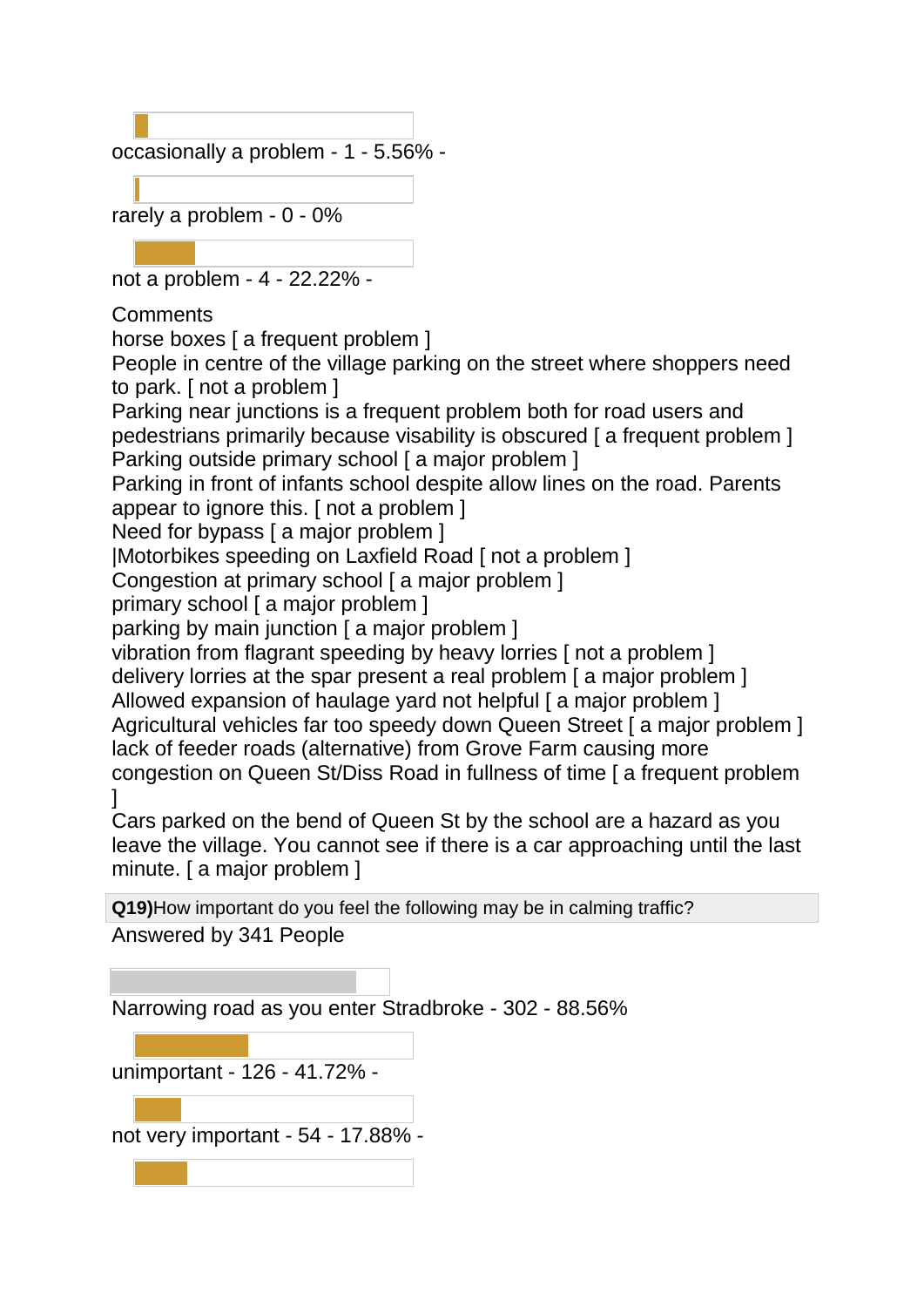some importance - 58 - 19.21% -

important - 25 - 8.28% -

very important - 39 - 12.91% -

'20's plenty' outside the High School - 311 - 91.2%

unimportant - 56 - 18.01% -

not very important - 34 - 10.93% -

some importance - 69 - 22.19% -

important - 72 - 23.15% -

very important - 80 - 25.72% -

Buff rumble strips - 309 - 90.62%

unimportant - 109 - 35.28% -

not very important - 53 - 17.15% -

some importance - 68 - 22.01% -

important - 42 - 13.59% -

very important - 37 - 11.97% -

Passing places - 303 - 88.86%

unimportant - 101 - 33.33% -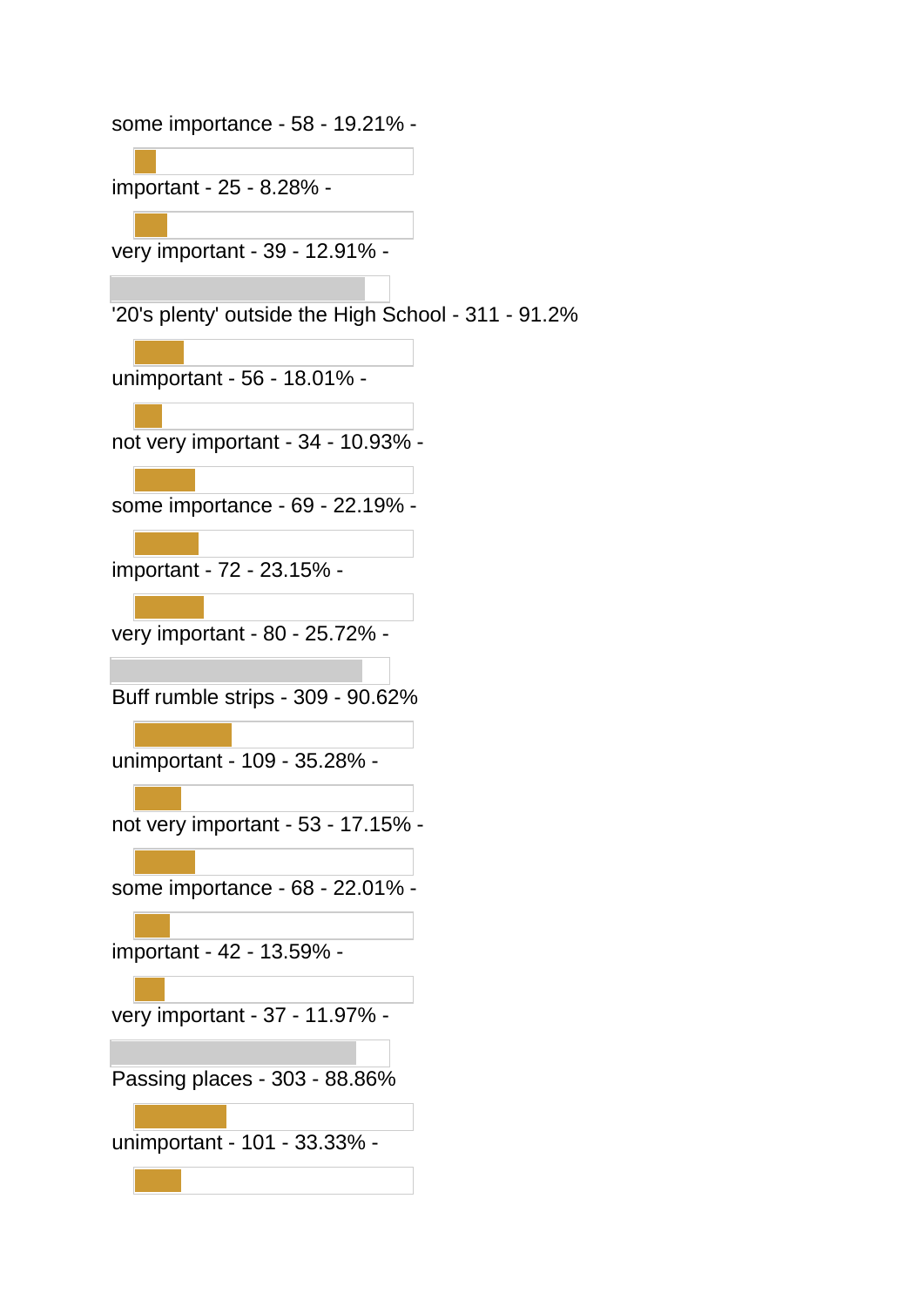not very important - 53 - 17.49% -

some importance - 83 - 27.39% -

important - 39 - 12.87% -

very important - 27 - 8.91% -

Priority system at narrow section - 297 - 87.1%

unimportant - 77 - 25.93% -

not very important - 44 - 14.81% -

some importance - 77 - 25.93% -

important - 59 - 19.87% -

very important - 40 - 13.47% -

Speed control measures - 322 - 94.43%

unimportant - 36 - 11.18% -

not very important - 25 - 7.76% -

some importance - 58 - 18.01% -

important - 83 - 25.78% -

very important - 120 - 37.27% -

Other (please specify) - 22 - 6.45%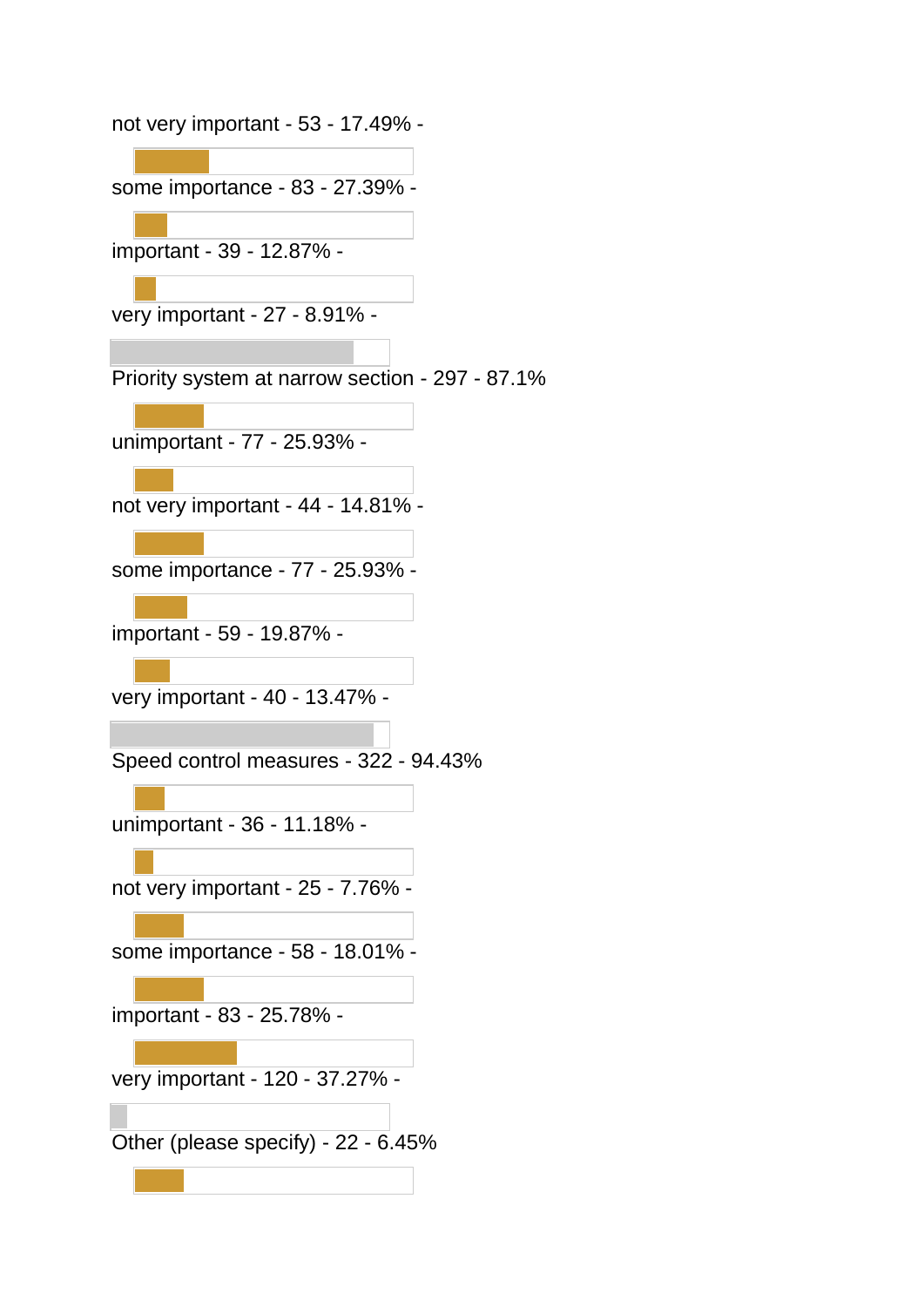unimportant - 4 - 18.18% -

not very important - 1 - 4.55% some importance - 0 - 0% important - 3 - 13.64% -

very important - 14 - 63.64% -

Comments

Pedestrian crossing near primary school [ important ]

Please don't waste taxpayers money on speed control measures [ very important ]

no dropping off outside schools [ very important ]

Outside primary school, too many cars parked [ very important ]

Bypass [ unimportant ]

NO HGV [ very important ]

it's been tried in Holland and works. Install cattle grids at all entrances to village and introduce sheep [ unimportant ]

keep development inside current village envelope and limit speed to 5mph throughout village.take pavements away. [ very important ]

'slow' road signs at the junction b the church on all 3 sides [ very important  $\mathbf{I}$ 

Is traffic really an issue that in Stradbroke? No [ not very important ] White "gates" on either side of the road as you enter the 30mph zone and more visible "slow down" signs [ very important ]

I do not believe we have a speed issue in stradbroke. With all the cars parked on the road in Queens street, why narrow it when it is already narrowed for free? [ unimportant ]

Laxfield straight is a big problem 30 never observed [ very important ] Do not allow street parking along Queens street from the primary school to the end of the village. It has a number of bends which make it dangerous to move out past parked cars, particularly if a lorry is coming along! [ very important ]

sorting out a car park for the primary school, maybe if section 7 on map B is developed then maybe some land could be donated to the school as part of the deal to ease a growing issue! [ very important ]

Speeding mega tractors [ very important ]

Speed limits painted on road. Different coloured Tarmac near schools.

Flashing signs. [ very important ]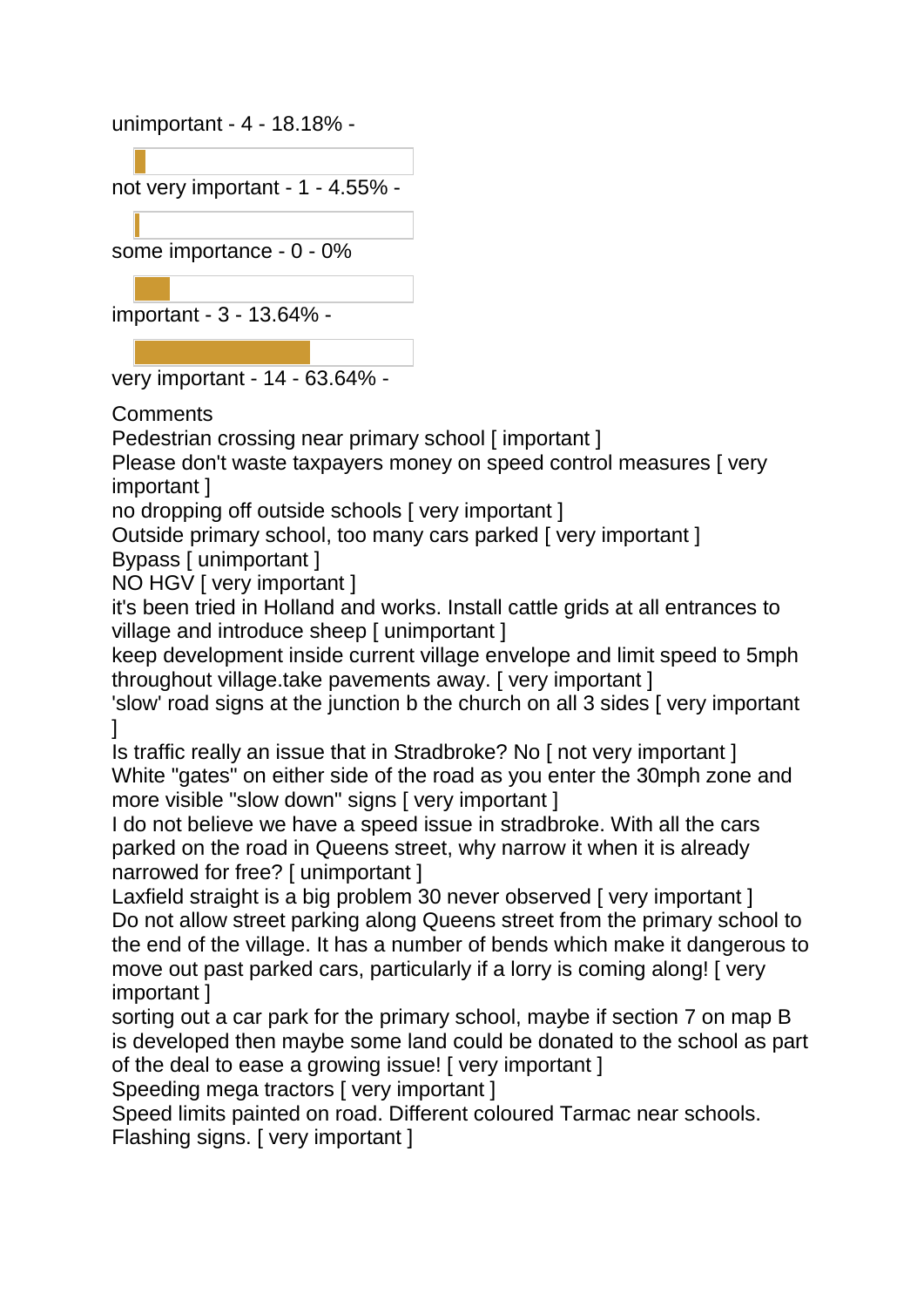20's plenty for the centre of the village [ important ] Signs to show your speed as you enter the village [ very important ]

**Q20)**Please rate the importance of the following in Stradbroke Answered by 339 People

Cycle paths - 299 - 88.2% unimportant - 72 - 24.08% not very important - 65 - 21.74% some importance - 75 - 25.08% important - 49 - 16.39% very important - 38 - 12.71% - More footways/pavements - 306 - 90.27% unimportant - 50 - 16.34% not very important - 60 - 19.61% some importance - 86 - 28.1% important - 64 - 20.92% very important - 46 - 15.03% - Wider footways/pavements - 313 - 92.33% unimportant - 63 - 20.13% not very important - 82 - 26.2% -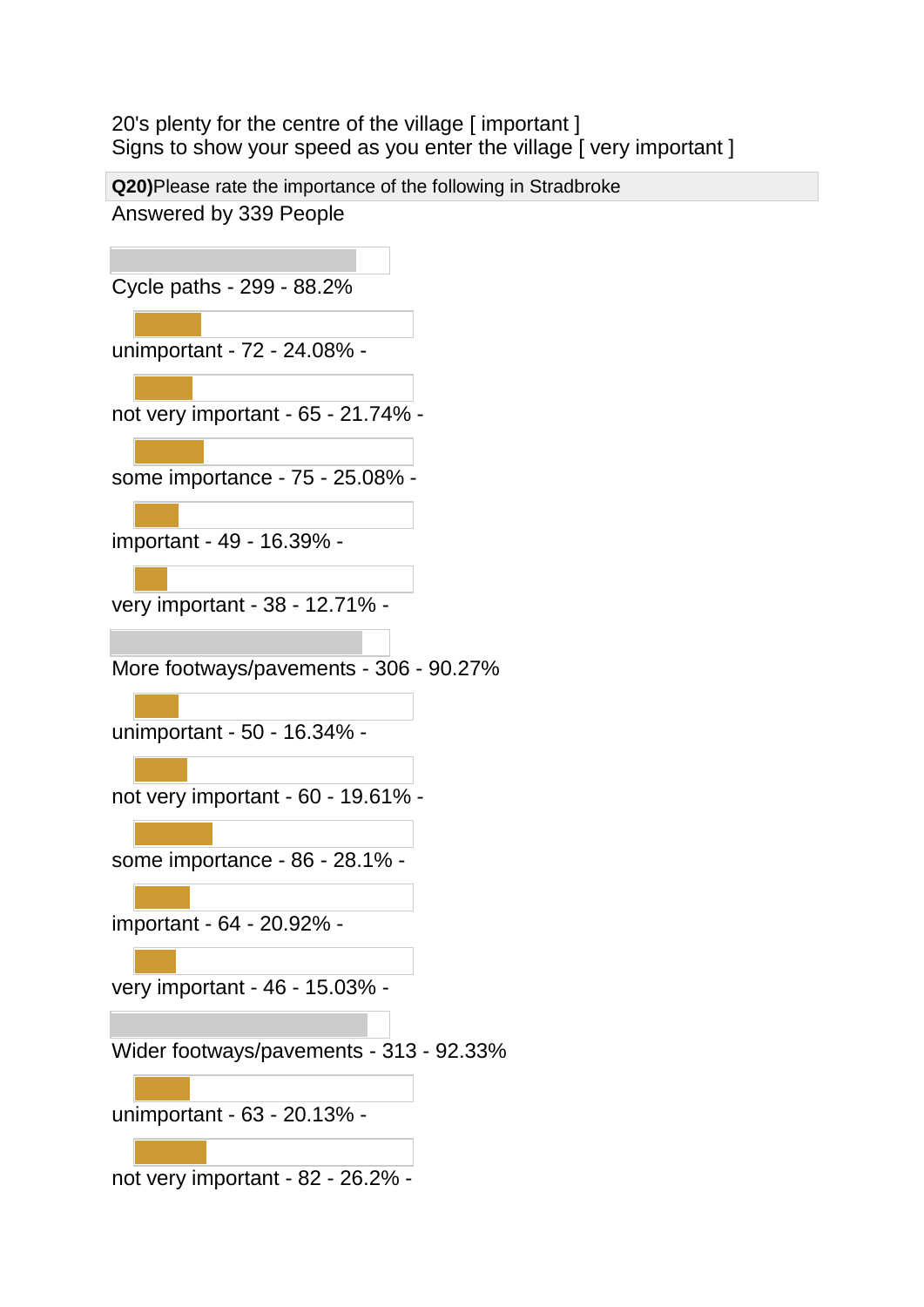some importance - 83 - 26.52% -

important - 53 - 16.93% -

very important - 32 - 10.22% -

Dropped kerbs (for wheelchairs/pushchairs) - 312 - 92.04%

unimportant - 32 - 10.26% -

not very important - 26 - 8.33% -

some importance - 70 - 22.44% -

important - 91 - 29.17% -

very important - 93 - 29.81% -

More street lights - 305 - 89.97%

unimportant - 54 - 17.7% -

not very important - 60 - 19.67% -

some importance - 82 - 26.89% -

important - 61 - 20% -

very important - 48 - 15.74% -

Pedestrian Crossing - 309 - 91.15%

unimportant - 93 - 30.1% -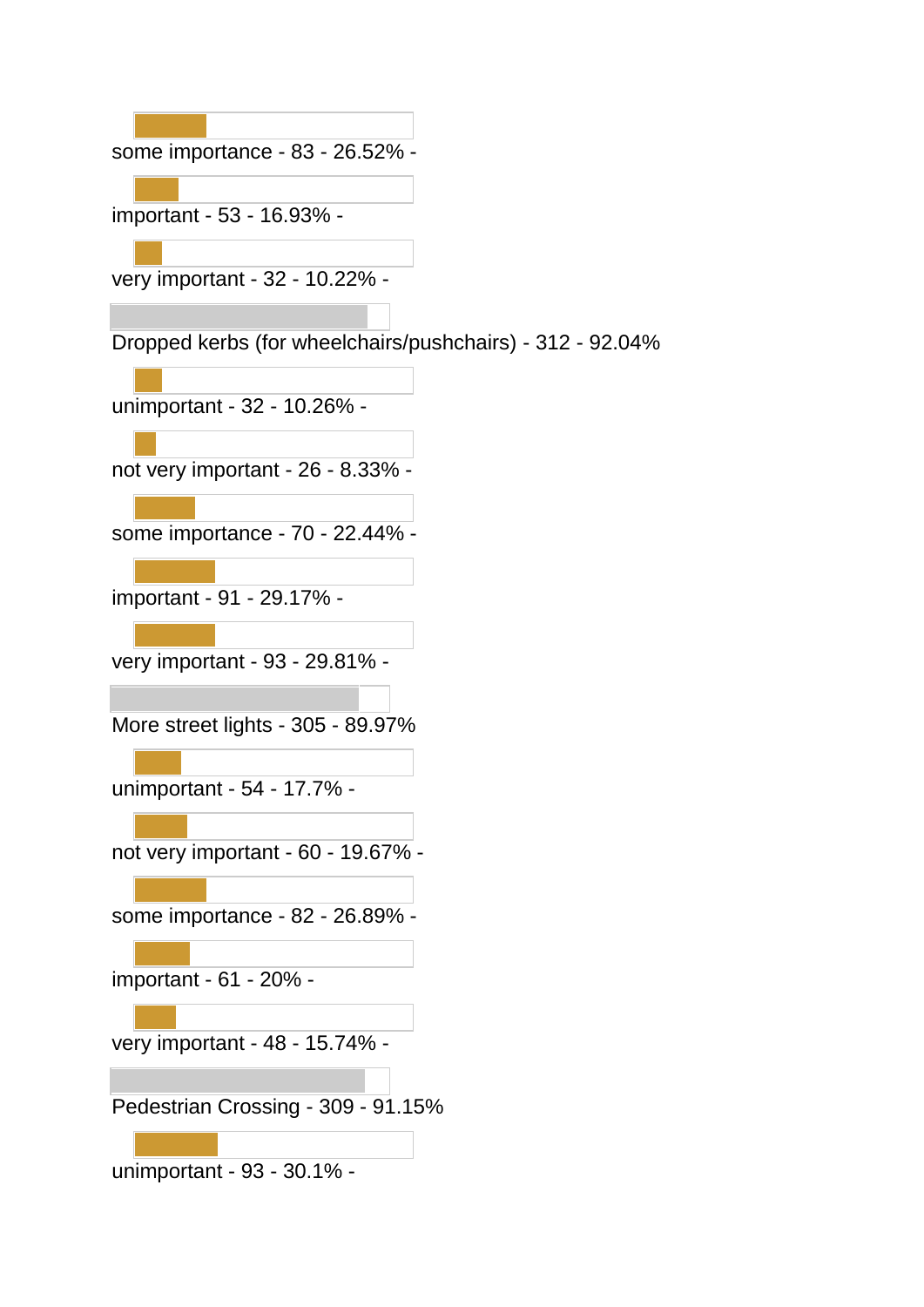| not very important - 62 - 20.06% -                            |
|---------------------------------------------------------------|
| some importance - 55 - 17.8% -                                |
| important - 41 - 13.27% -                                     |
| very important - 58 - 18.77% -                                |
| More footpaths - 297 - 87.61%                                 |
| unimportant - 52 - 17.51% -                                   |
| not very important - 59 - 19.87% -                            |
| some importance - 77 - 25.93% -                               |
| important - 66 - 22.22% -                                     |
| very important - 43 - 14.48% -                                |
| Better sign posts of existing public footpaths - 301 - 88.79% |
| unimportant - 48 - 15.95% -                                   |
| not very important - 36 - 11.96% -                            |
| some importance - 82 - 27.24% -                               |
| important - 74 - 24.58% -                                     |
| very important - 61 - 20.27% -                                |
|                                                               |

Remove unnecessary signs (Please specify which signs) - 107 - 31.56%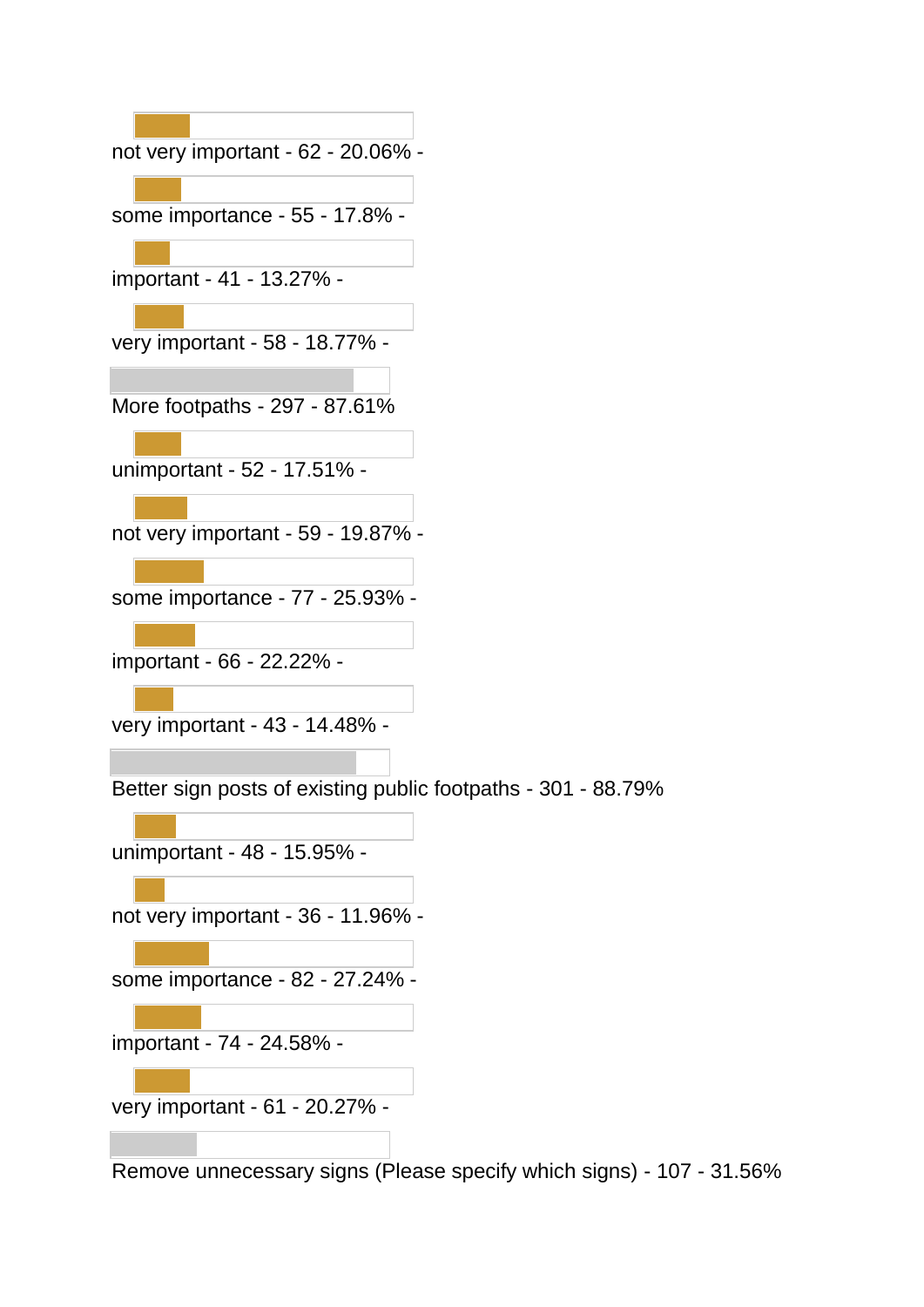

## **Comments**

Signs ear the community centre for the Swimming Pool are very unsightly and should be changed to something more symathetic [very important] large highways directional signs on church street and new st [ very important ]

Roadwork signs once work finished [ very important ]

Private signs for events, boards advertsing on security fences. Building plots left for monthswhich spooil the appearance of the village. There are sufficieient notice boards to accommodate any adverts [very important] 20s plenty is not a mandatory sign - confusing and a driver will run over a child while being distracted reading such a verbose sign. [ very important ] Advertsing on poles - remove after event [ very important ]

advertising on lamp posts [ very important ]

Remove them all and see reinstate ones that actually make a difference... probably not that many [ very important ]

Traffic signs [ very important ]

Any sign that causes confusion [ very important ]

Any sign that causes confusion [ some importance ]

Remove unnecessary signs in general [ very important ]

In general [ very important ]

The speed sign at Westhall seldom works. Who is responsible? Cycling from Spar and Sports centre down Queen Street is a great racetrack. Highly dangerous for pedestrians and pushchairs [ very important ] Events signs at both high school and community field are put up sometimes month before events, although we support events loses the impact as people get used to the dog earred signs before events take place. These are all over the village, some other event signs have been removed in past by organisers in order to put them up [ very important ]

**Q21)**Which of the following means of transport do you use most frequently? Please rate.

Answered by 345 People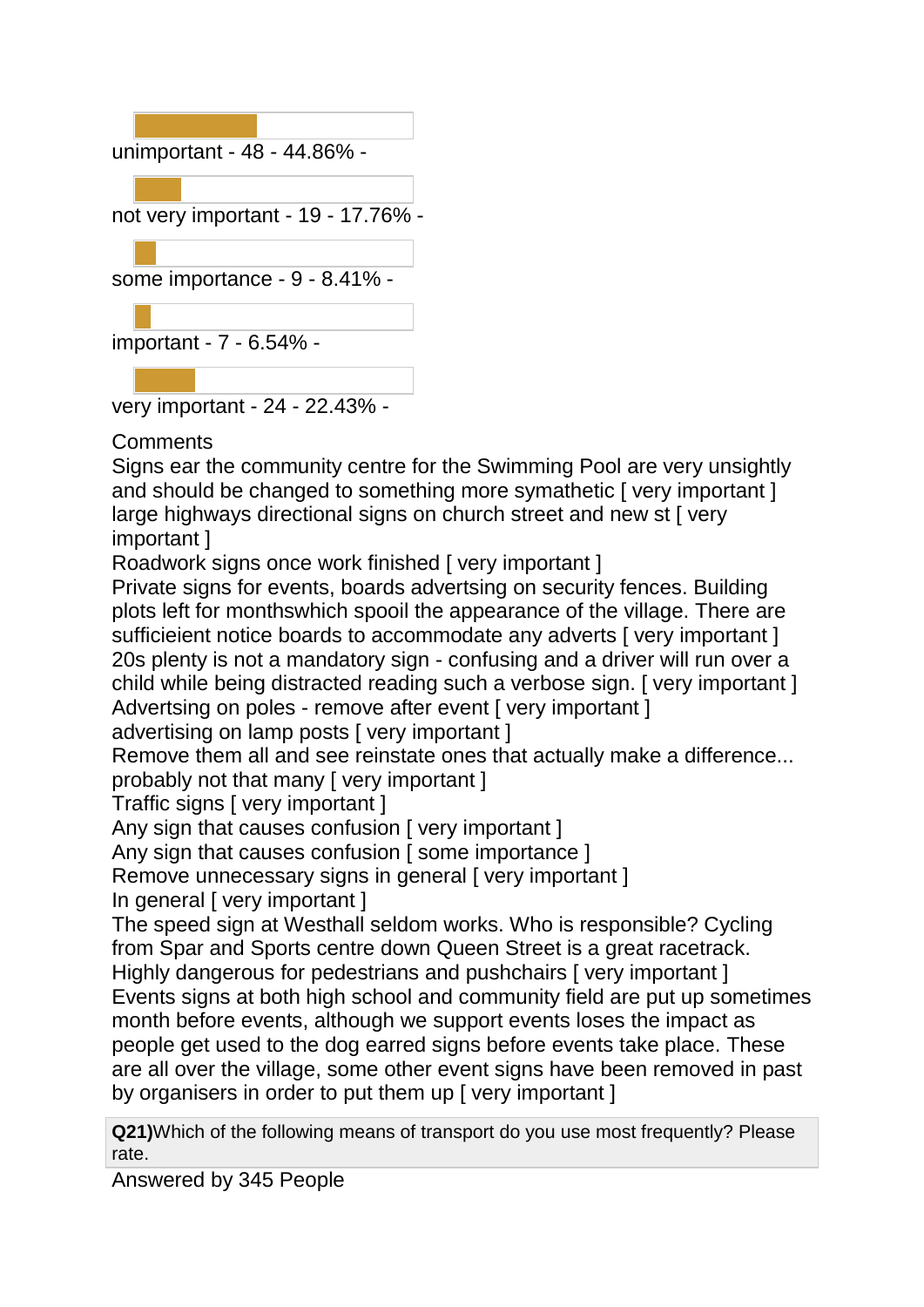Car - 335 - 97.1%

never use - 4 - 1.19% -

use rarely - 2 - 0.6% -

use occasionally - 22 - 6.57% -

use frequently - 115 - 34.33% -

use daily - 192 - 57.31% -

Motorbike/moped/scooter - 250 - 72.46%

never use - 236 - 94.4% -

use rarely - 2 - 0.8% -

use occasionally - 9 - 3.6% -

use frequently - 1 - 0.4% -

use daily - 2 - 0.8% -

Bicycle - 268 - 77.68%

never use - 133 - 49.63% -

use rarely - 40 - 14.93% -

use occasionally - 59 - 22.01% -

use frequently - 23 - 8.58% -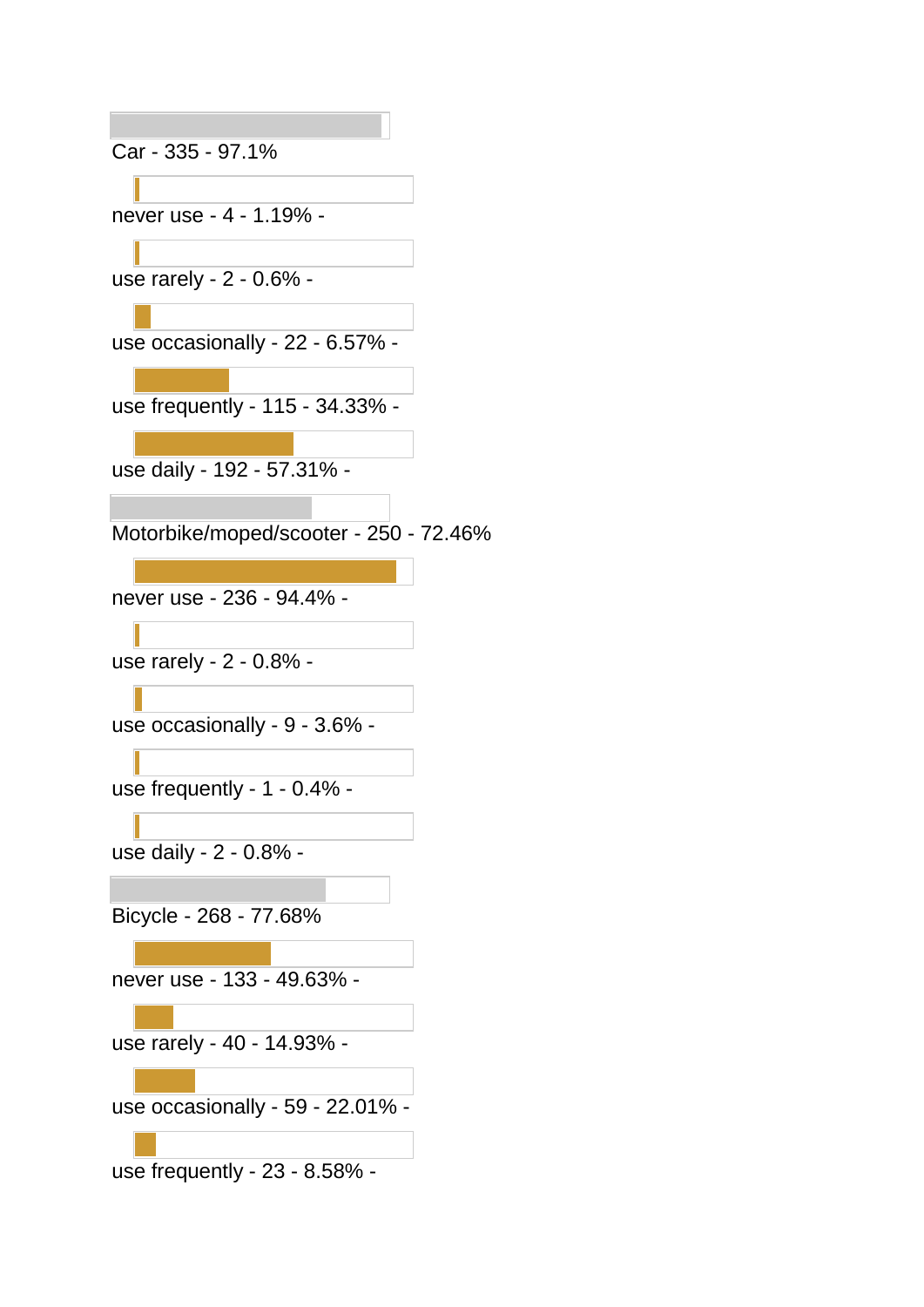| use daily - 13 - 4.85% -         |
|----------------------------------|
|                                  |
| Taxi - 258 - 74.78%              |
|                                  |
| never use - 157 - 60.85% -       |
|                                  |
| use rarely - 71 - 27.52% -       |
|                                  |
| use occasionally - 24 - 9.3% -   |
|                                  |
| use frequently - 5 - 1.94% -     |
|                                  |
| use daily - 1 - 0.39% -          |
| Buses - 260 - 75.36%             |
|                                  |
| never use - 163 - 62.69% -       |
|                                  |
| use rarely - 50 - 19.23% -       |
|                                  |
| use occasionally - 36 - 13.85% - |
|                                  |
| use frequently - 9 - 3.46% -     |
|                                  |
| use daily - 2 - 0.77% -          |
|                                  |
| Train - 261 - 75.65%             |
|                                  |
| never use - 85 - 32.57% -        |
|                                  |
| use rarely - 71 - 27.2% -        |
|                                  |
| use occasionally - 83 - 31.8% -  |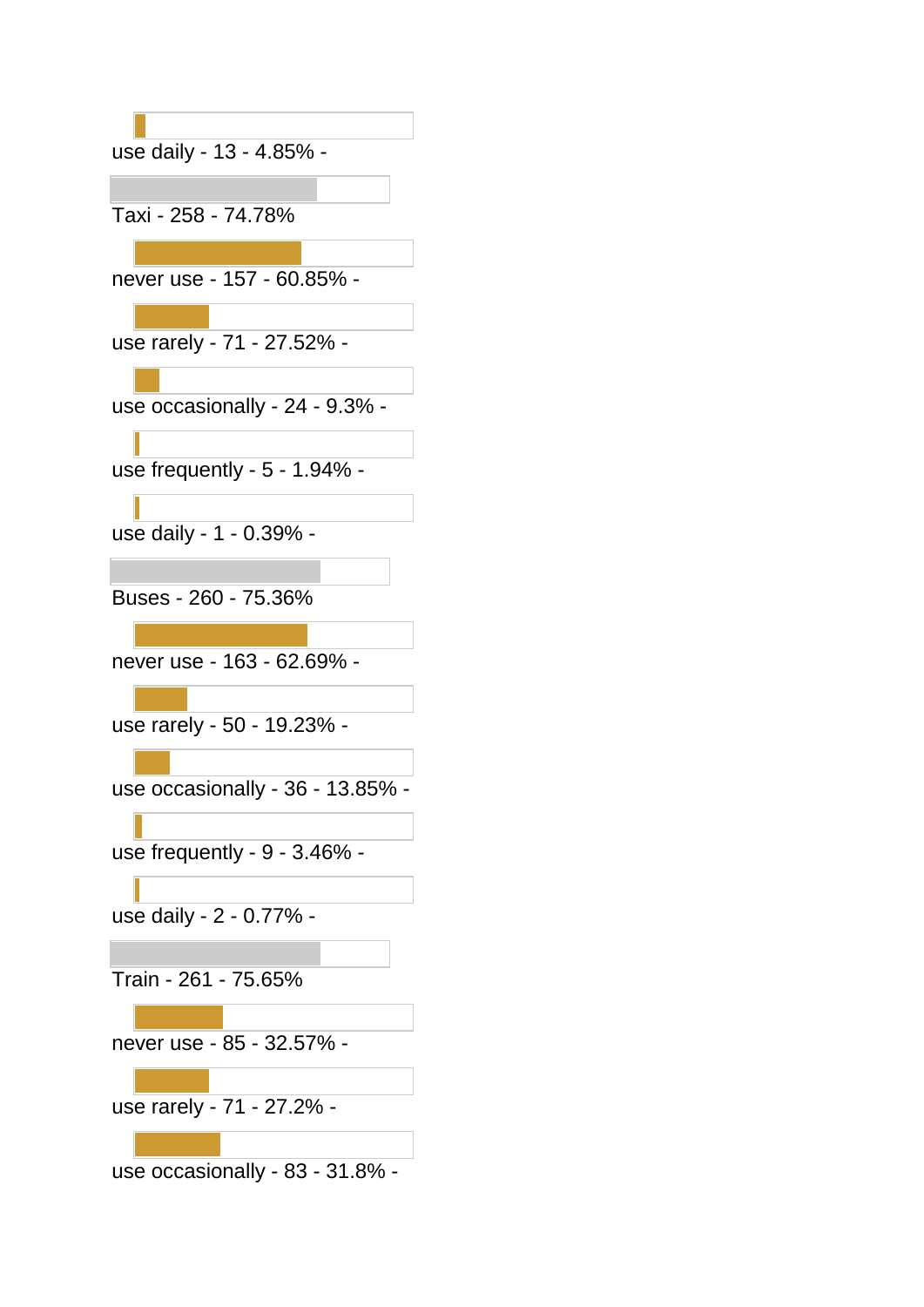use frequently - 15 - 5.75% -

use daily - 7 - 2.68% -

Walk - 311 - 90.14%

never use - 11 - 3.54% -

use rarely - 14 - 4.5% -

use occasionally - 59 - 18.97% -

use frequently - 104 - 33.44% -

use daily - 123 - 39.55% -

Car-share - 251 - 72.75%

never use - 180 - 71.71% -

use rarely - 27 - 10.76% -

use occasionally - 24 - 9.56% -

use frequently - 13 - 5.18% -

use daily - 7 - 2.79% -

Mobility Scooter - 234 - 67.83%

never use - 219 - 93.59% -

use rarely - 7 - 2.99% -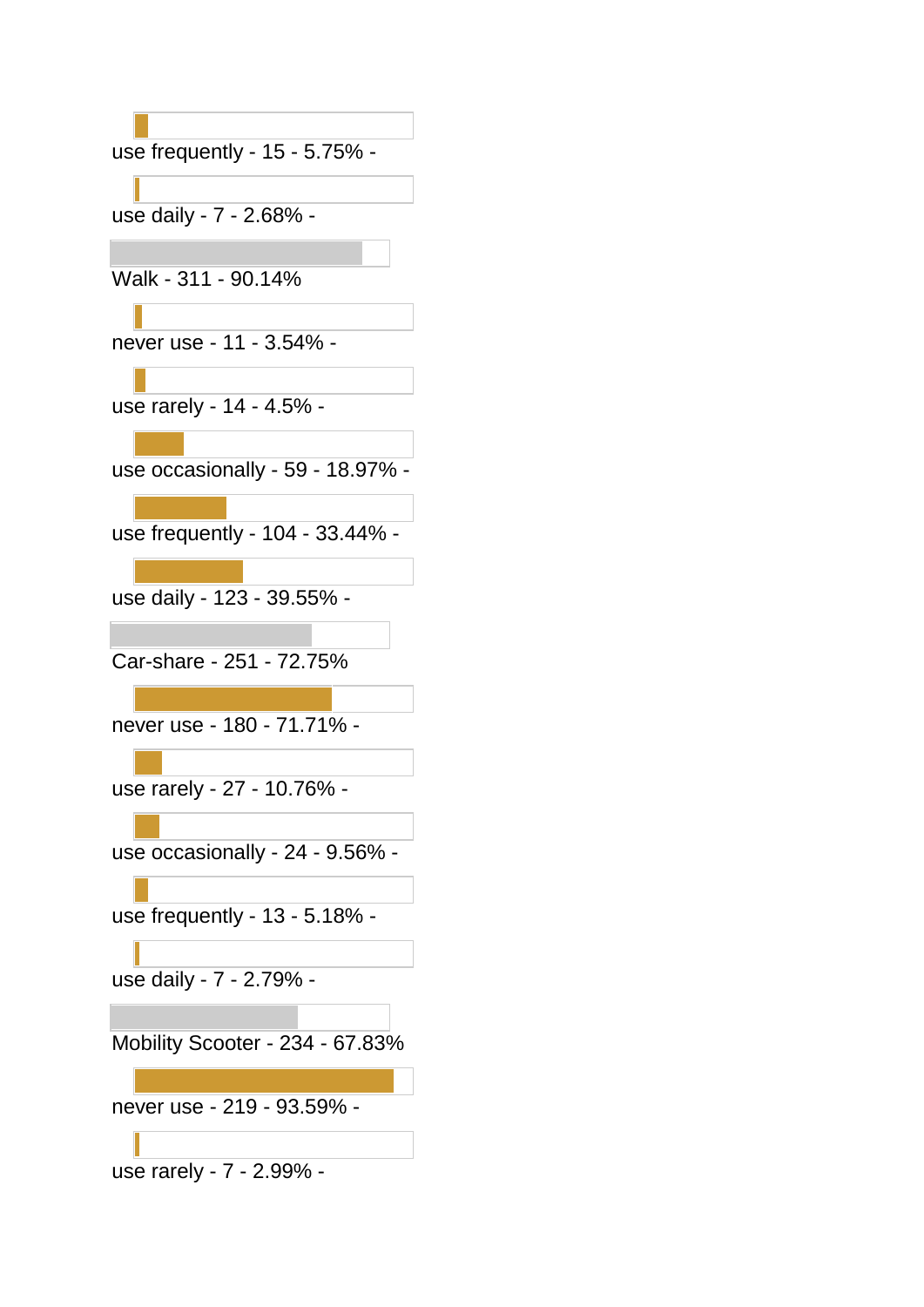use occasionally - 3 - 1.28% -

use frequently - 1 - 0.43% -

use daily - 4 - 1.71% -

**Q22)**Please rate how important any of the following changes to the bus services would be to you

Answered by 276 People

Route - 259 - 93.84%

unimportant - 70 - 27.03% -

not very important - 34 - 13.13% -

some importance - 46 - 17.76% -

important - 36 - 13.9% -

very important - 73 - 28.19% -

Bus Stop location - 253 - 91.67%

unimportant - 100 - 39.53% -

not very important - 52 - 20.55% -

some importance - 46 - 18.18% -

important - 33 - 13.04% -

very important - 22 - 8.7% -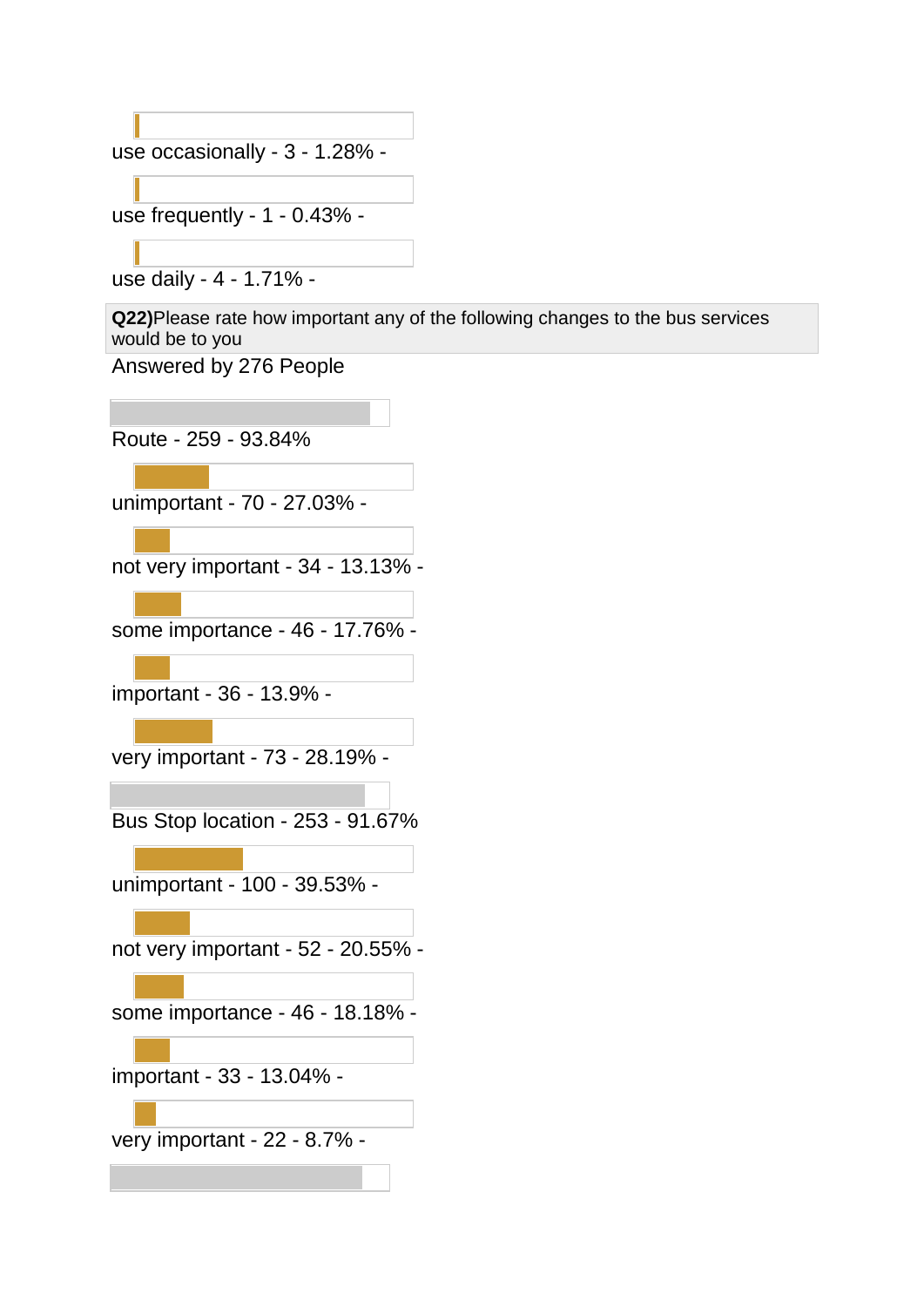Bus Shelter - 250 - 90.58% unimportant - 101 - 40.4% not very important - 60 - 24% some importance - 50 - 20% important - 23 - 9.2% very important - 16 - 6.4% - Timetable - 262 - 94.93% unimportant - 67 - 25.57% not very important - 27 - 10.31% some importance - 24 - 9.16% important - 65 - 24.81% very important - 79 - 30.15% - Link arrival times with main bus service departures - 251 - 90.94% unimportant - 70 - 27.89% not very important - 18 - 7.17% some importance - 37 - 14.74% important - 50 - 19.92% -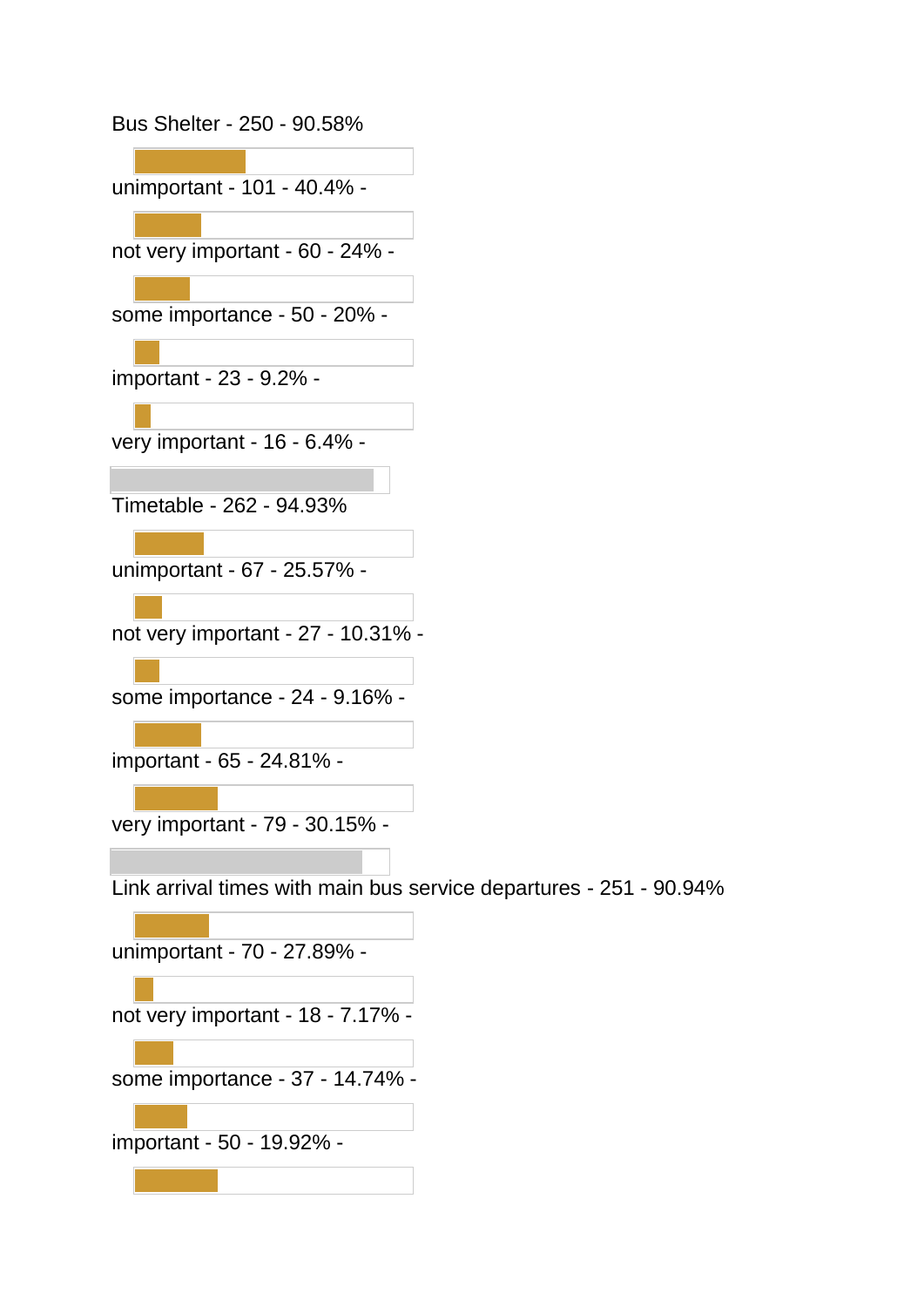| very important - 76 - 30.28% -                                      |
|---------------------------------------------------------------------|
|                                                                     |
| Reliability - 254 - 92.03%                                          |
|                                                                     |
| unimportant - 65 - 25.59% -                                         |
|                                                                     |
| not very important - 13 - 5.12% -                                   |
|                                                                     |
| some importance - 21 - 8.27% -                                      |
|                                                                     |
| important - 56 - 22.05% -                                           |
|                                                                     |
|                                                                     |
| very important - 99 - 38.98% -                                      |
|                                                                     |
| Cost - 238 - 86.23%                                                 |
|                                                                     |
| unimportant - 66 - 27.73% -                                         |
|                                                                     |
| not very important - 30 - 12.61% -                                  |
|                                                                     |
| some importance - 54 - 22.69% -                                     |
|                                                                     |
|                                                                     |
| important - 39 - 16.39% -                                           |
|                                                                     |
| very important - 49 - 20.59% -                                      |
|                                                                     |
| Booking system being available evenings and weekends - 240 - 86.96% |
|                                                                     |
| unimportant - 88 - 36.67% -                                         |
|                                                                     |
| not very important - 46 - 19.17% -                                  |
|                                                                     |
| some importance - 45 - 18.75% -                                     |
|                                                                     |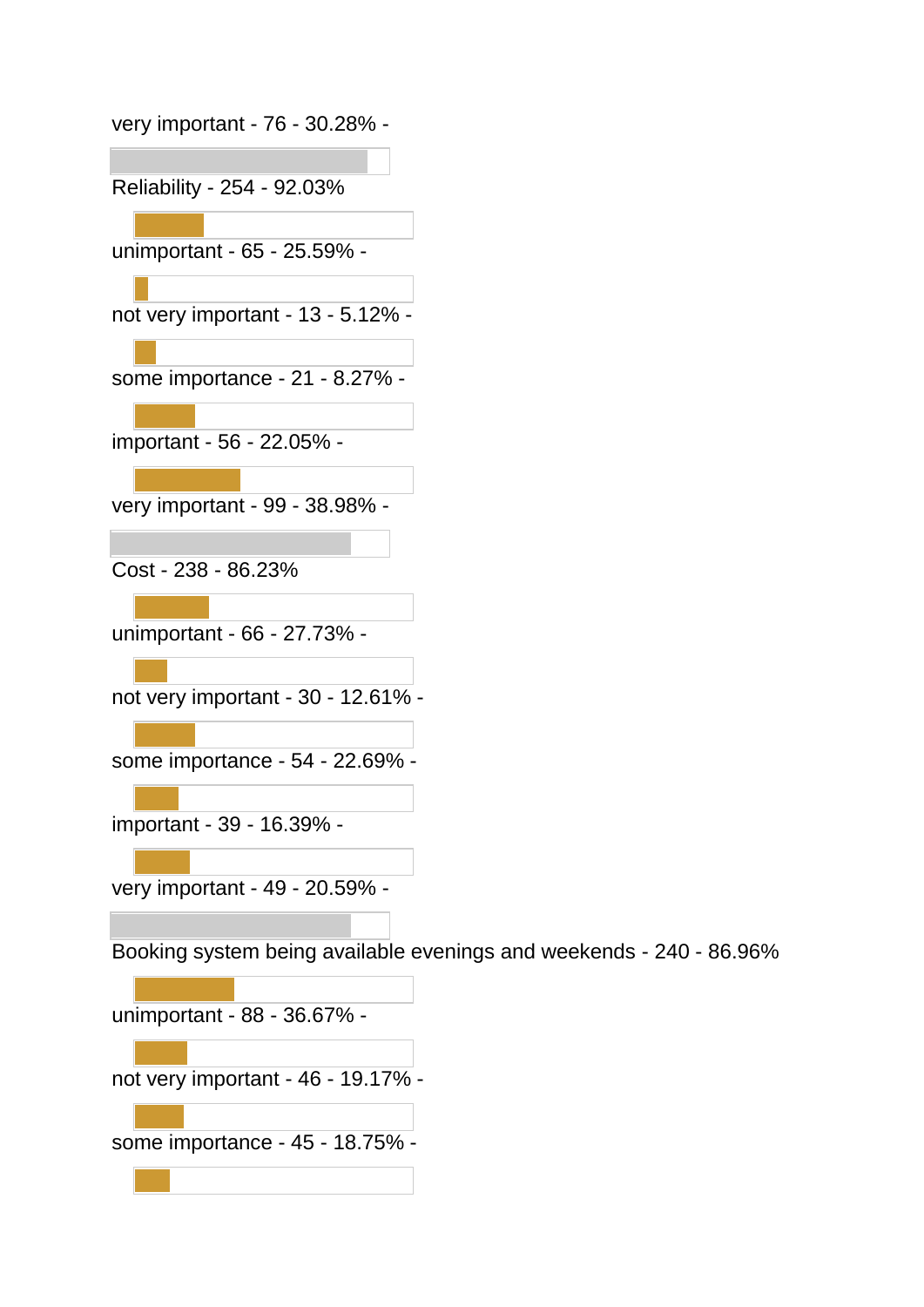important - 32 - 13.33% -

very important - 29 - 12.08% -

Access for those with disabilities - 240 - 86.96%

unimportant - 63 - 26.25% -

not very important - 21 - 8.75% -

some importance - 21 - 8.75% -

important - 50 - 20.83% -

very important - 85 - 35.42% -

**Q23)**How do you rate the provision of the following services and utilities in Stradbroke?

Answered by 342 People

Recycling facilities - 335 - 97.95%

very poor - 8 - 2.39% -

poor - 26 - 7.76% -

satisfactory - 85 - 25.37% -

good - 148 - 44.18% -

excellent - 68 - 20.3% -

Street lighting - 315 - 92.11%

very poor - 17 - 5.4% -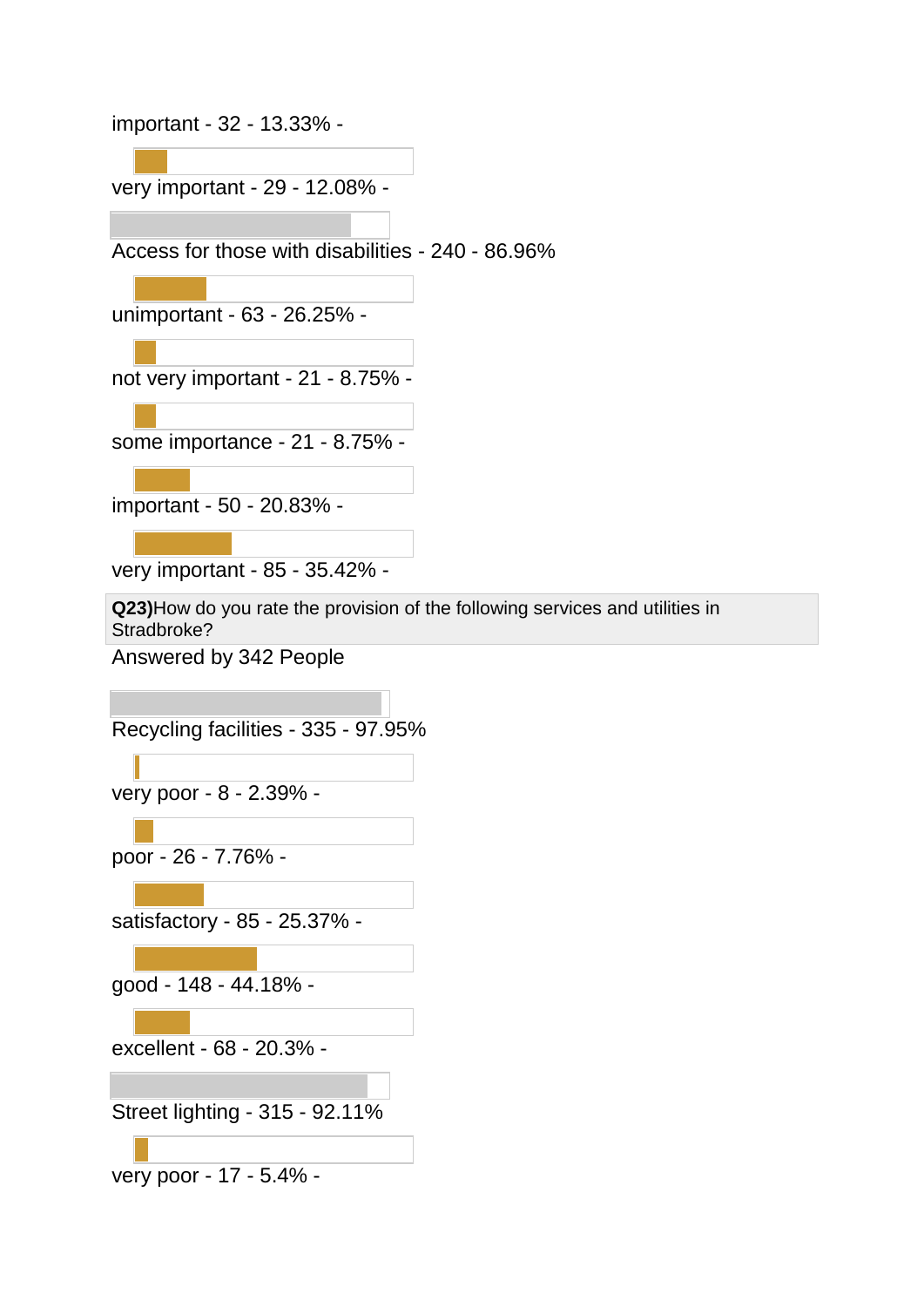| poor - 54 - 17.14% -                                      |
|-----------------------------------------------------------|
|                                                           |
| satisfactory - 144 - 45.71% -                             |
|                                                           |
| good - 84 - 26.67% -                                      |
|                                                           |
| excellent - 16 - 5.08% -                                  |
|                                                           |
| Winter weather service (eg. road gritting) - 320 - 93.57% |
| very poor - 9 - 2.81% -                                   |
|                                                           |
| poor - 42 - 13.13% -                                      |
|                                                           |
| satisfactory - 163 - 50.94% -                             |
|                                                           |
| good - 80 - 25% -                                         |
|                                                           |
| excellent - 26 - 8.13% -                                  |
|                                                           |
| Mobile phone - 306 - 89.47%                               |
| very poor - 108 - 35.29% -                                |
|                                                           |
| poor - 77 - 25.16% -                                      |
|                                                           |
| satisfactory - 70 - 22.88% -                              |
|                                                           |
| good - 43 - 14.05% -                                      |
|                                                           |
| excellent - 8 - 2.61% -                                   |
|                                                           |
| Broadband - 297 - 86.84%                                  |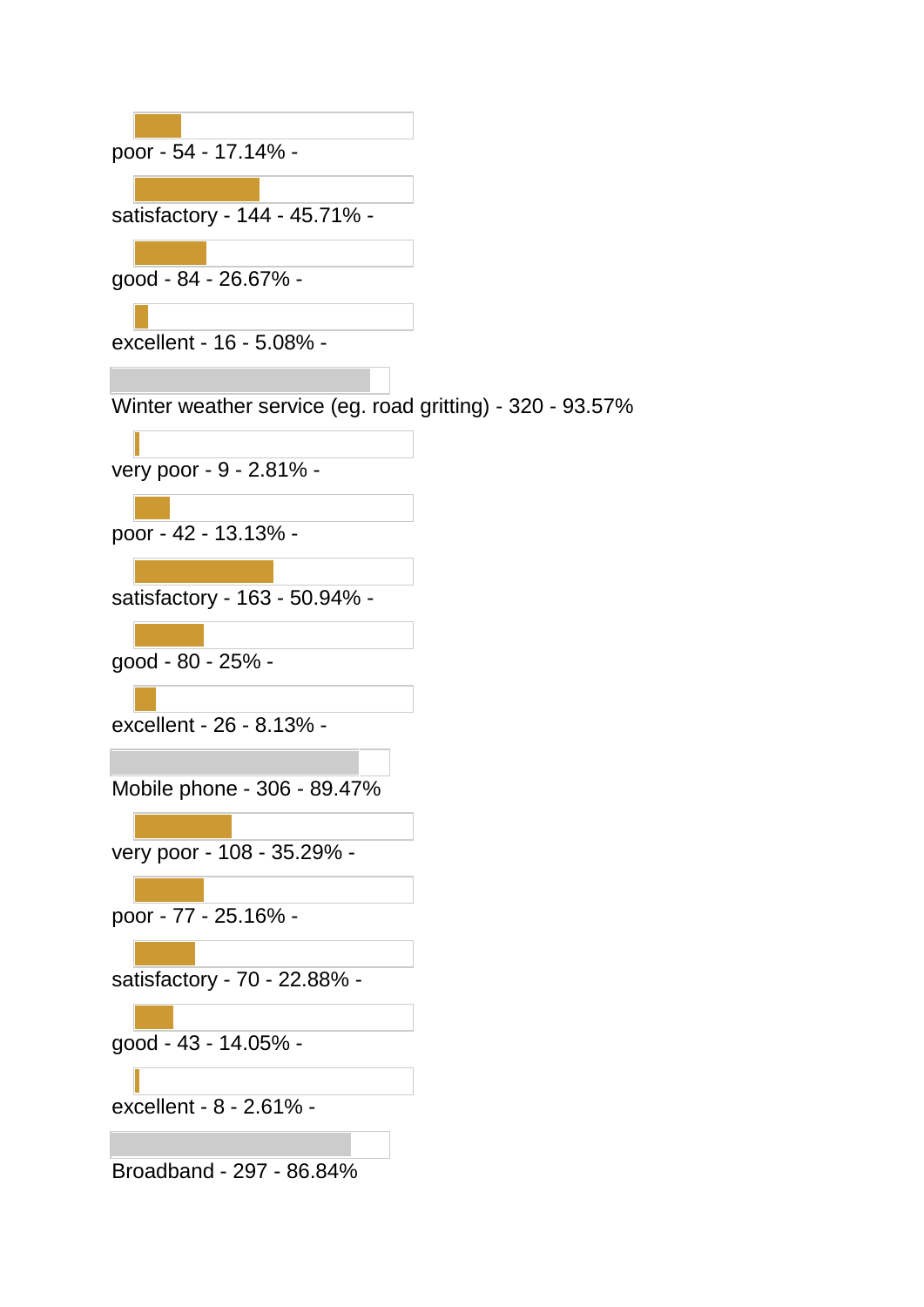|  | very poor - 86 - 28.96% -    |  |
|--|------------------------------|--|
|  |                              |  |
|  | poor - 101 - 34.01% -        |  |
|  |                              |  |
|  | satisfactory - 63 - 21.21% - |  |
|  |                              |  |
|  | good - 39 - 13.13% -         |  |
|  |                              |  |

excellent - 8 - 2.69% -

**Q24)**If an application was made to erect a mobile phone mast within Stradbroke how would you feel about it?

Answered by 340 People

Support the application as long as not visible - 185 - 54.41%-

Support the application if sited away from housing - 189 - 55.59%-

Current service acceptable so no need for new mast - 45 - 13.24%-

Do not want a mobile phone mast in Stradbroke - 33 - 9.71%-

**Q25)**Are there any areas of the village that you feel unsafe? Answered by 320 People

Yes (Please specify where you feel unsafe) - 42 - 13.13%- **Comments** 

T Junction Queen Street and Church Street

The junction of Wilby Road/New Street/Church Street.

At the junction of Wilby Road/New Street/Church Street

church st by the primary school

walking through alley between Woodfields and gym at night

Footway from Woodfields to Community Centre and swimming pool - no lighting

New St lack of lighting.

Queen St with agricultural vehicles

Queen St with agricultural vehicles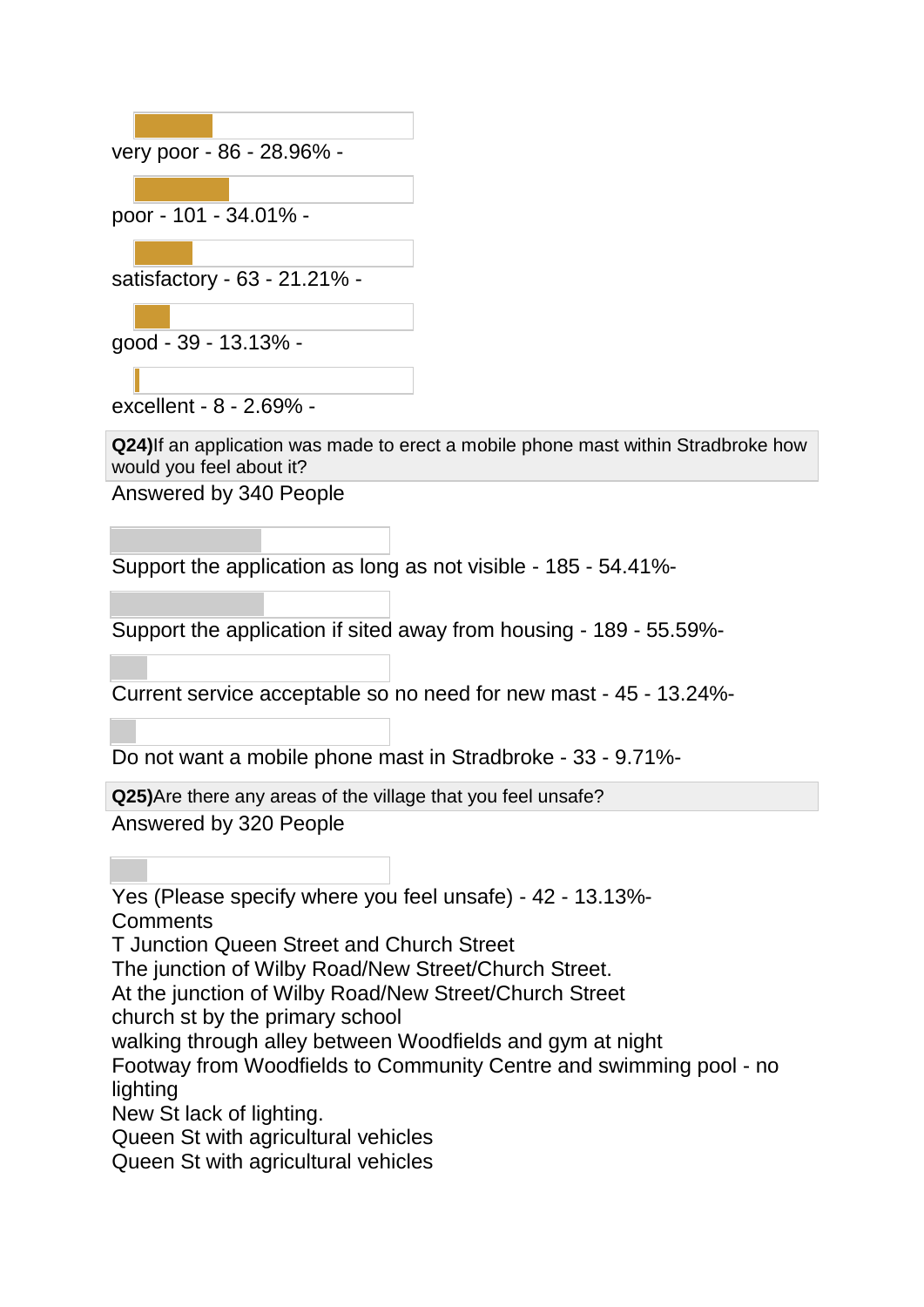primary school when cars parked collecting children

Outside,; shop, Westhall, Doctors

Outside; shop, Westhall, Doctors

Crossing the road outside Spar

WILBY RD., FOR C30METRES FROM WHITES CLOSE TOWARDS TRANSAM

WILBY RD.,FOR C30METRES FROM WHITES CLOSE TOWARDS TRANSAM

when walking or cycling on the Diss Road - no footpath and hidden bends and fast traffic

Queen St

Queen street

MINOR ROADS AND LANES

by the school because of bloody minded parking

Swimming pool car park in the evenings.

outside Spar after dark

outside Spar after dark

Later at night when dark

Crossing Church Street; parking at junction makes crossing dangerous.

Laxfield Road between the 30mph sign on the eastern extreme Drapers Hill - vehicles drive dangerously fast along here 24hrs a day and the

permissive path is not accessible to everyone along it's length.

Where there are no pavements.

crossing the road by the church when cars are parked too close to the junction. Also makes it difficult turning out of Queens Street

Walking in Doctors Lane with a LARGE pothole (getting bigger) in bad light !!! Reported twice.

Walking in Doctors Lane with a LARGE pothole (getting bigger) in bad light !!! Reported twice.

Crosing the Road early in the morning rush/peak time, a hazard for pedestrins (most particularly elderly and school children) made worse by people parking close to the junction

Crossing rod to get to the primary school (Queen's Street)

TRAFFIC AT QUEEN ST / CHURCH ST JUNCTION (AS PEDESTRIAN AND CAR DRIVER) WHEN PARKING BY OTHERS BLOCKS VISIBILITY. MORE RISK ON DARK EVENINGS

TRAFFIC QUEENS ST CHURCH ST JUNCTION PEDESTRIAN OR CAR DRIVER PARKING BY OTHERS BLOCKS VISIBILITY MORE RISK ON DARK EVENINGS

Queen St/Church St junction

perhaps more lights between woodfield alley towards tennis and pool school times in Queen St

school times in Queen St

When the street lights go out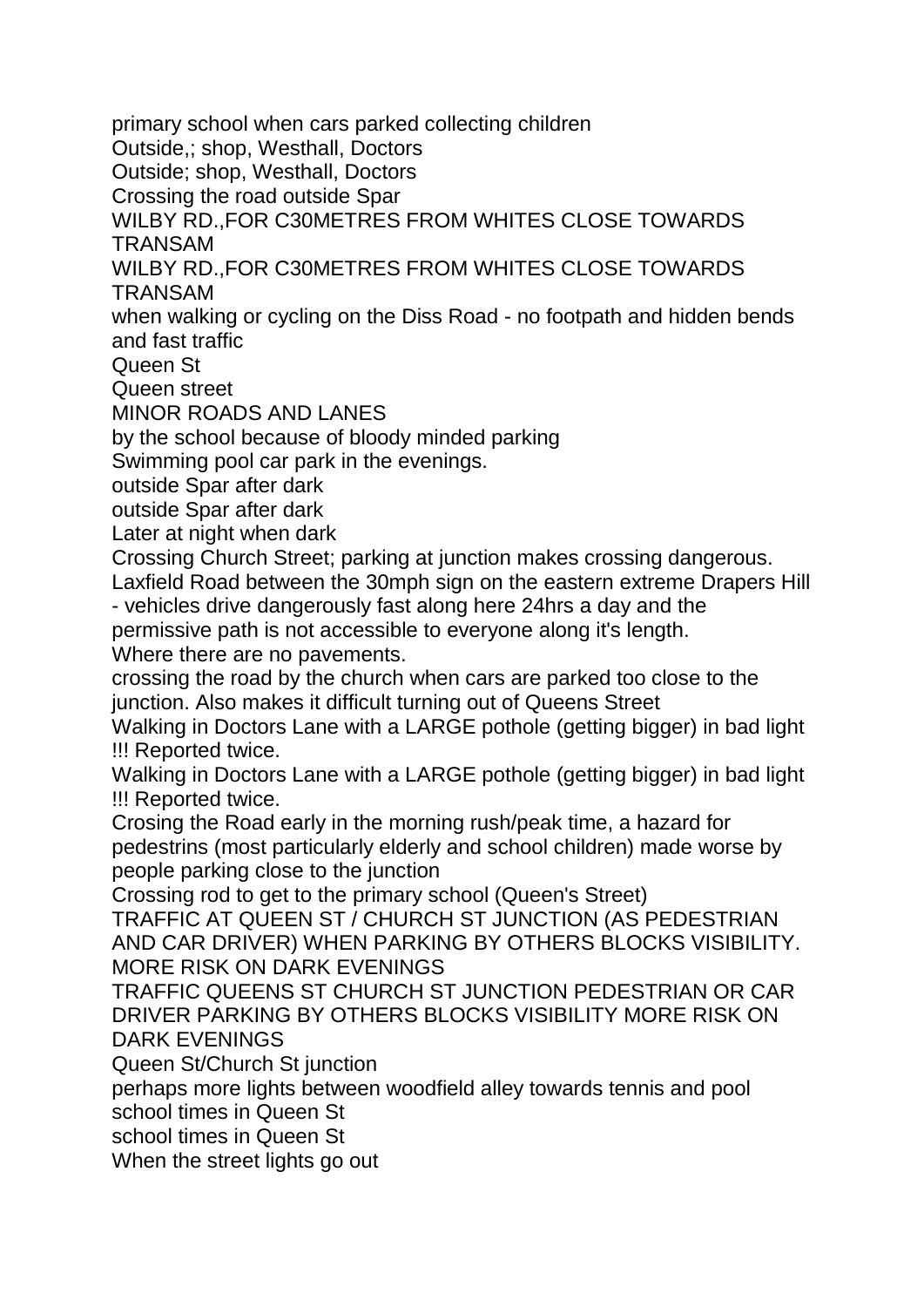Junction of Queen St and Church St, Primary School and High School Junction of Queen St and Church St, Primary School and High School stretch from The Street down to Westhall - not enough street lighting

No - 278 - 86.88%-

**Q26)**How important do you feel the following shops and services are? Answered by 345 People

Local shops - 344 - 99.71%

unimportant - 0 - 0%

not very important - 0 - 0%

some importance - 4 - 1.16% -

important - 50 - 14.53% -

very important - 290 - 84.3% -

Post Office - 343 - 99.42%

unimportant - 2 - 0.58% -

not very important - 5 - 1.46% -

some importance - 16 - 4.66% -

important - 47 - 13.7% -

very important - 273 - 79.59% -

Tea shop/cafe - 328 - 95.07%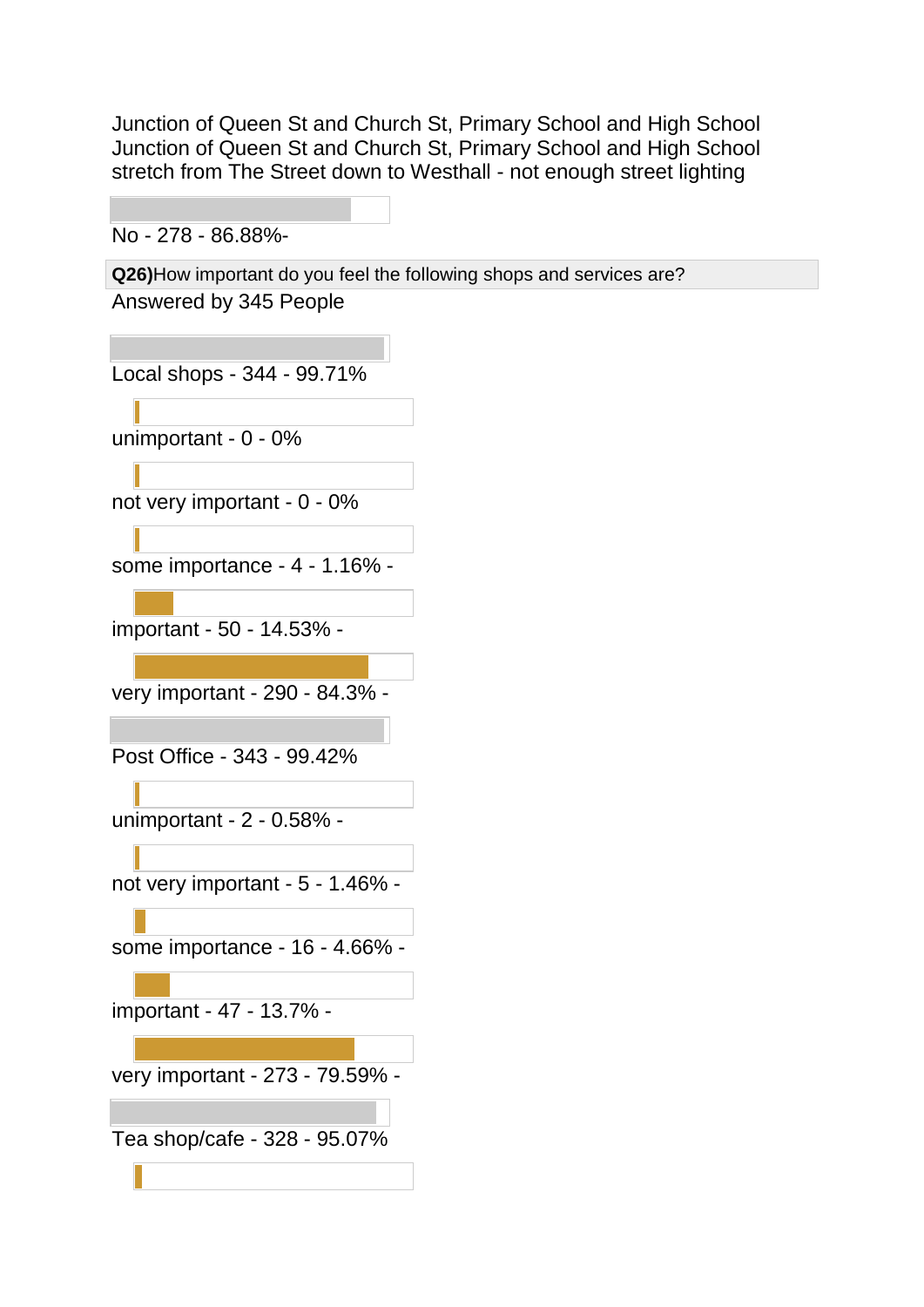unimportant - 13 - 3.96% not very important - 41 - 12.5% some importance - 122 - 37.2% important - 88 - 26.83% very important - 64 - 19.51% - Local car servicing/repairs - 323 - 93.62% unimportant - 6 - 1.86% not very important - 14 - 4.33% some importance - 75 - 23.22% important - 103 - 31.89% very important - 125 - 38.7% - Local farm shop - 319 - 92.46% unimportant - 15 - 4.7% not very important - 36 - 11.29% some importance - 122 - 38.24% important - 75 - 23.51% very important - 71 - 22.26% -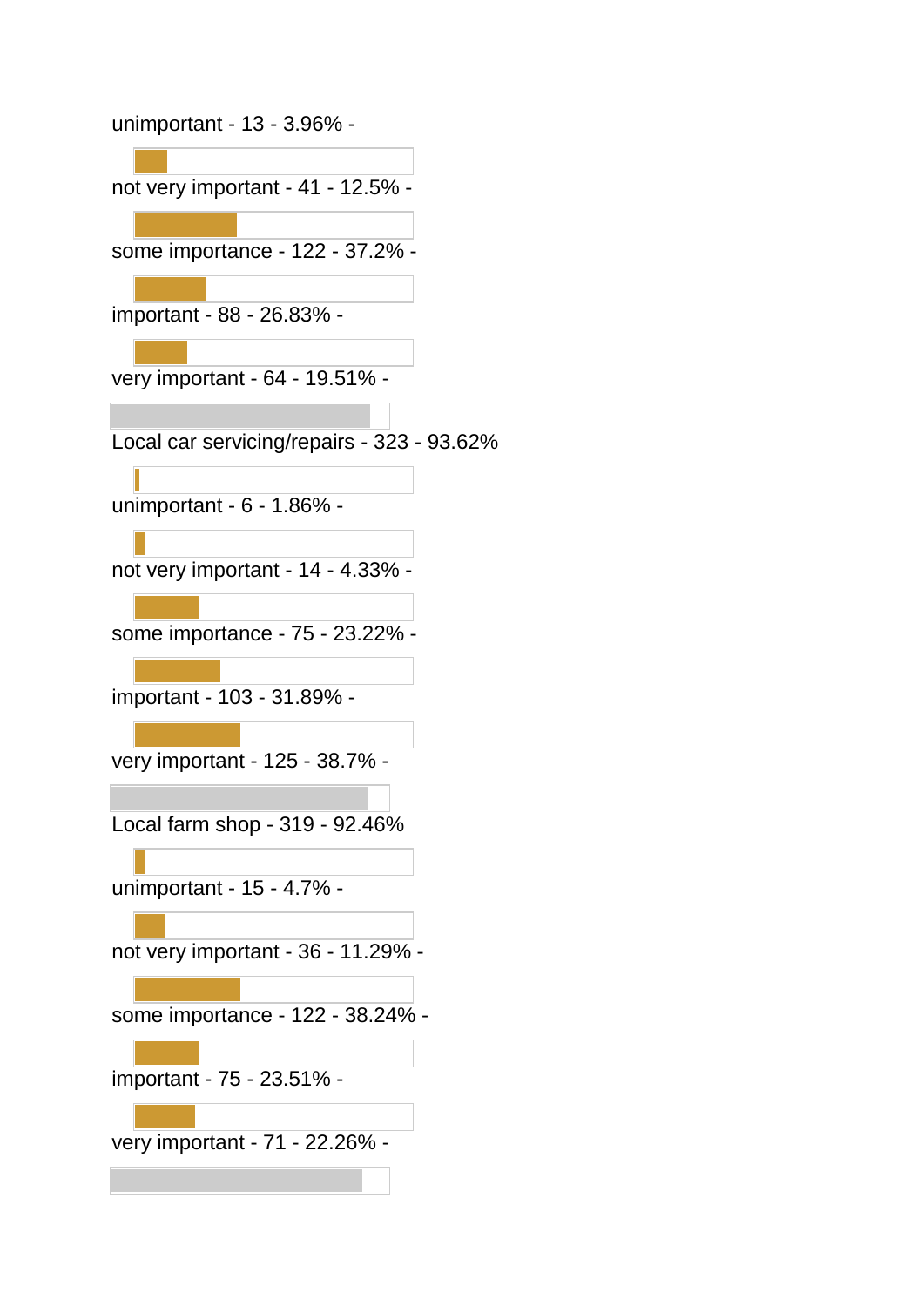Taxi - 311 - 90.14%

unimportant - 28 - 9% not very important - 37 - 11.9% some importance - 114 - 36.66% important - 81 - 26.05% very important - 51 - 16.4% - Milk delivered to the door - 311 - 90.14% unimportant - 109 - 35.05% not very important - 83 - 26.69% some importance - 60 - 19.29% important - 41 - 13.18% very important - 18 - 5.79% - Papers delivered to the door - 321 - 93.04% unimportant - 108 - 33.64% not very important - 76 - 23.68% some importance - 67 - 20.87% -

important - 35 - 10.9% -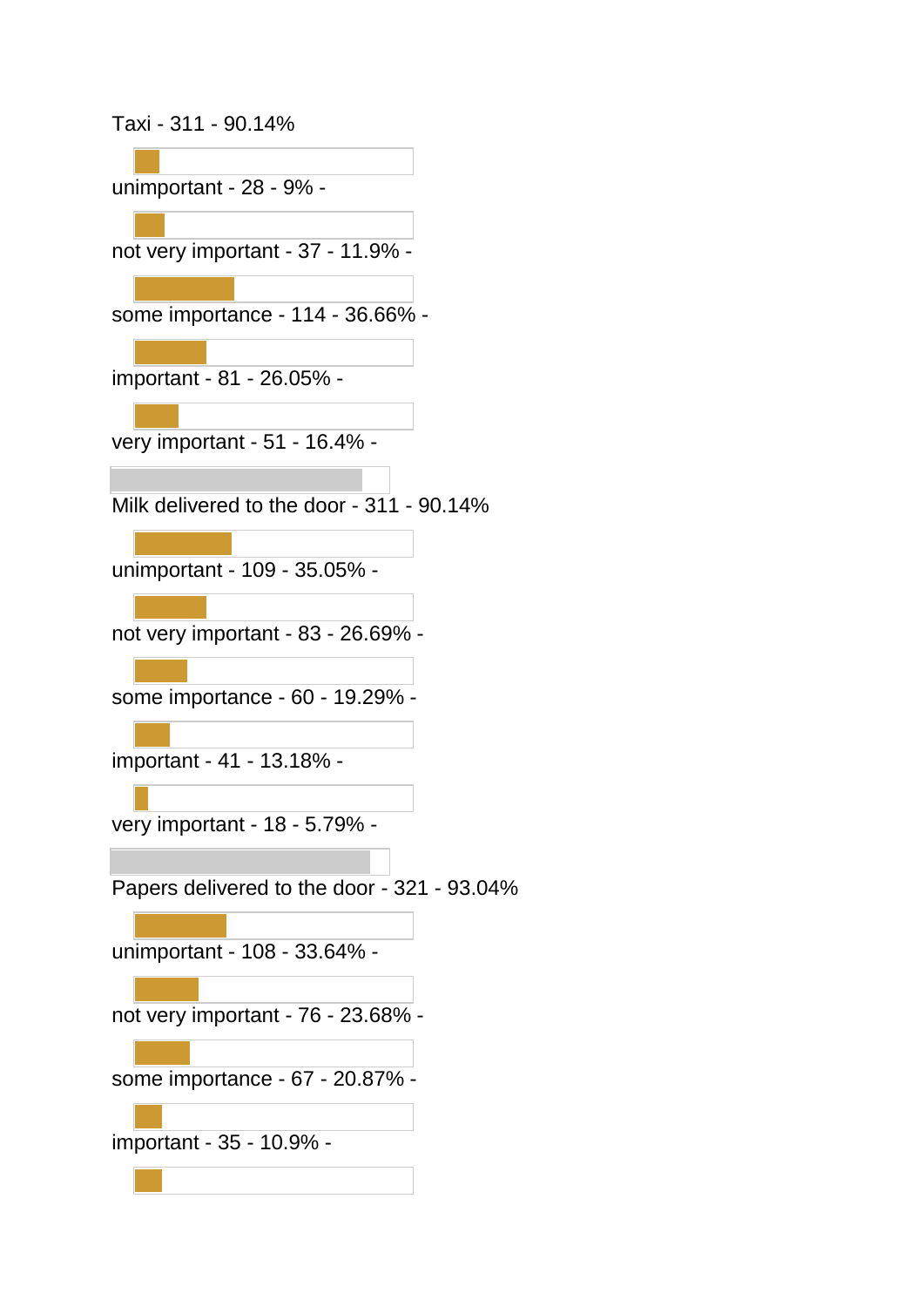| very important - 35 - 10.9% -            |
|------------------------------------------|
| Fresh fish van - 314 - 91.01%            |
| unimportant - 76 - 24.2% -               |
|                                          |
| not very important - 59 - 18.79% -       |
| some importance - 99 - 31.53% -          |
| important - 52 - 16.56% -                |
| very important - 28 - 8.92% -            |
| Mobile grocer - 301 - 87.25%             |
| unimportant - 101 - 33.55% -             |
| not very important - 82 - 27.24% -       |
| some importance - 80 - 26.58% -          |
| important - 28 - 9.3% -                  |
| very important - 10 - 3.32% -            |
| Mobile beauty/hairdressing - 306 - 88.7% |
| unimportant - 95 - 31.05% -              |
|                                          |
| not very important - 77 - 25.16% -       |
| some importance - 83 - 27.12% -          |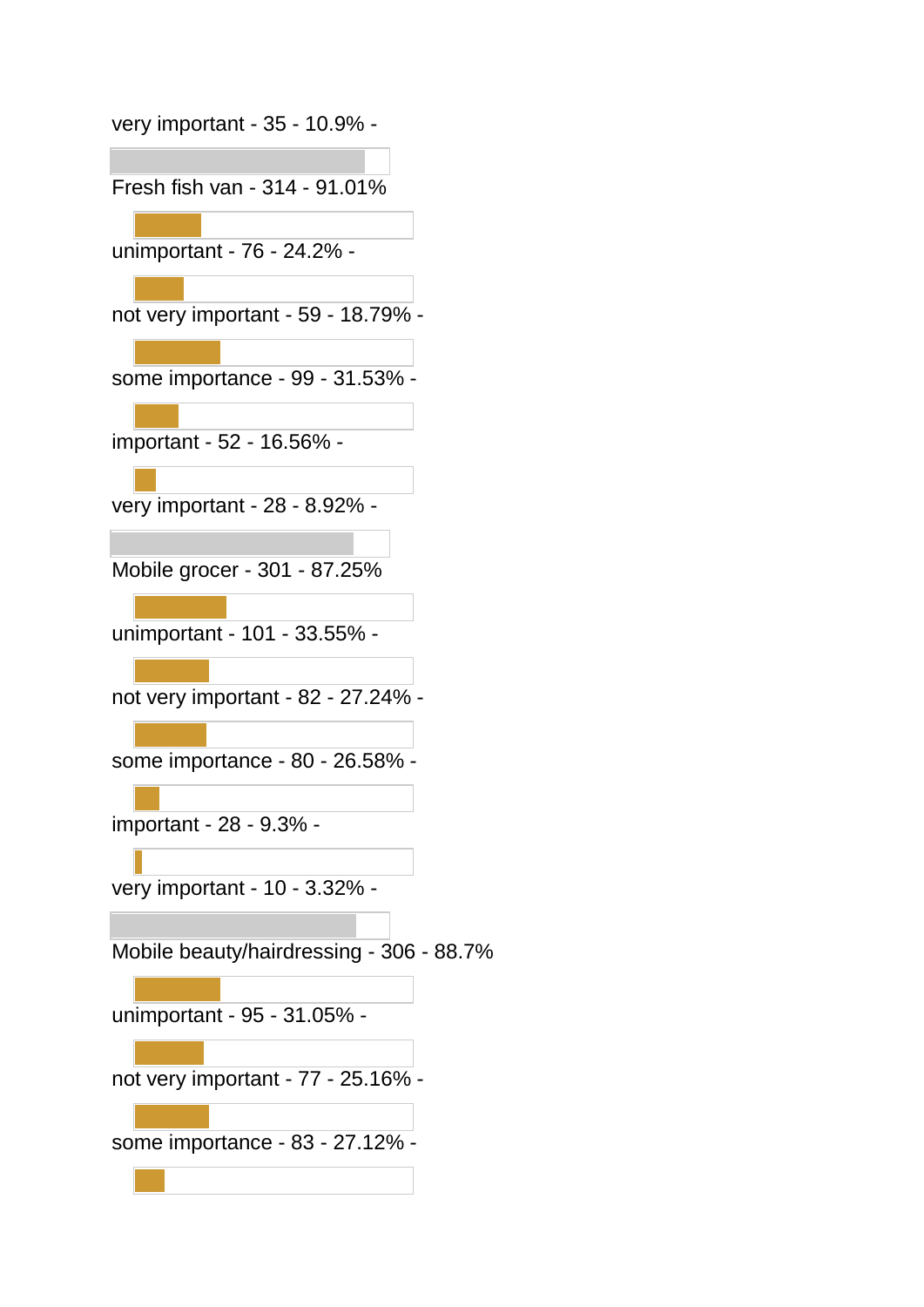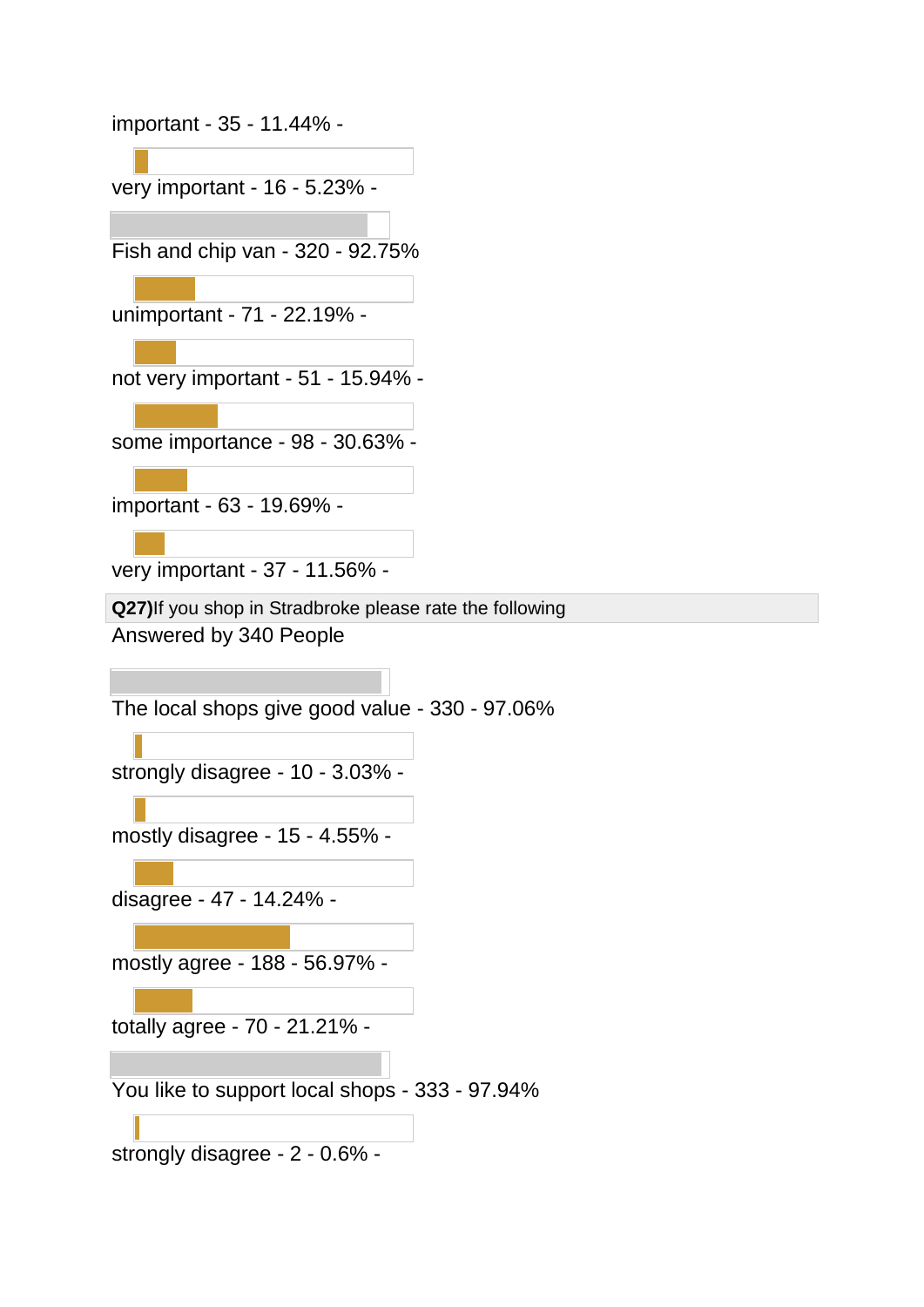mostly disagree - 4 - 1.2% disagree - 9 - 2.7% mostly agree - 137 - 41.14% totally agree - 181 - 54.35% - You like the social contact - 297 - 87.35% strongly disagree - 16 - 5.39% mostly disagree - 22 - 7.41% disagree - 43 - 14.48% mostly agree - 130 - 43.77% totally agree - 86 - 28.96% - It saves time - 300 - 88.24% strongly disagree - 6 - 2% mostly disagree - 7 - 2.33% disagree - 37 - 12.33% mostly agree - 141 - 47% totally agree - 109 - 36.33% - It saves transport costs - 308 - 90.59%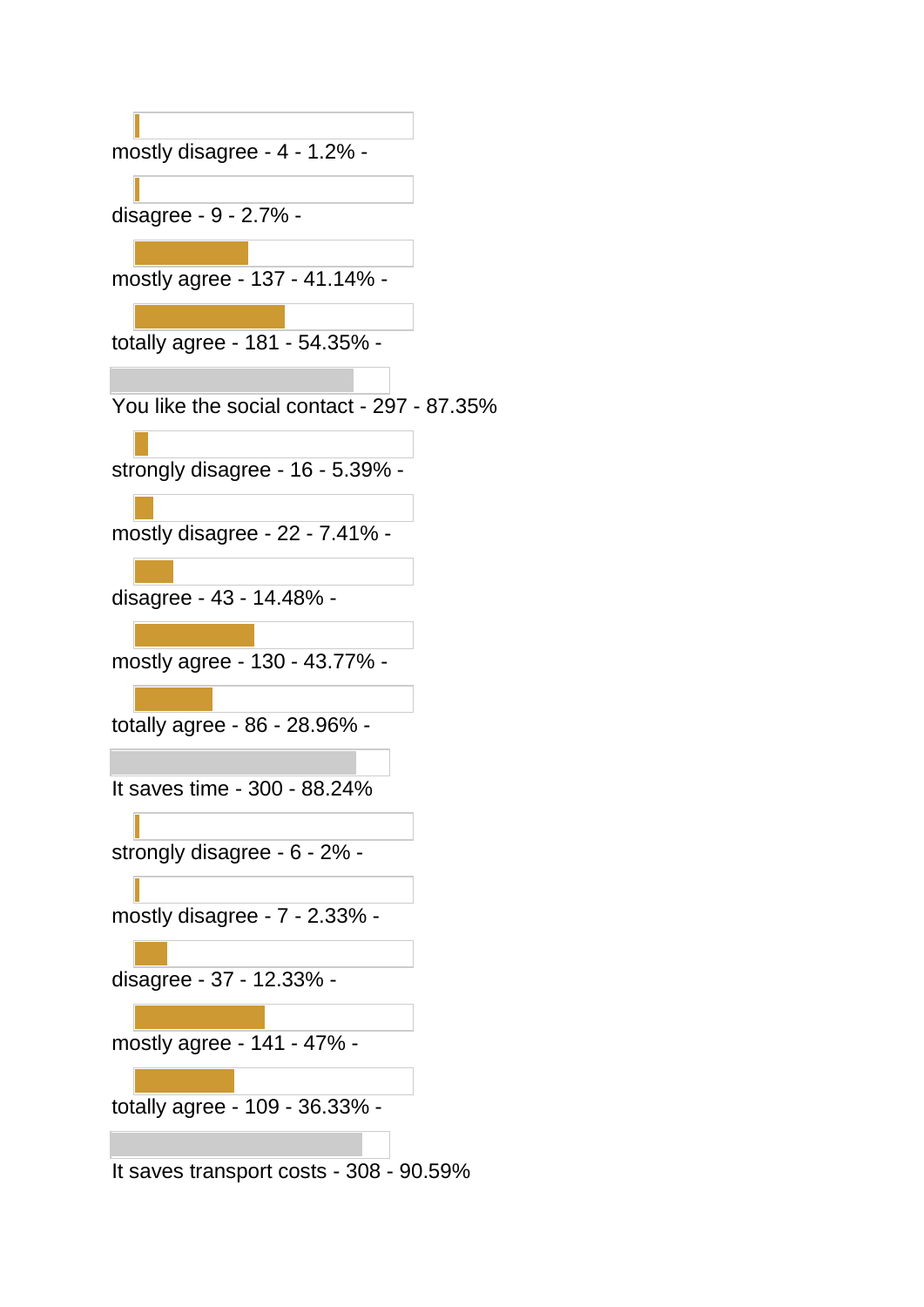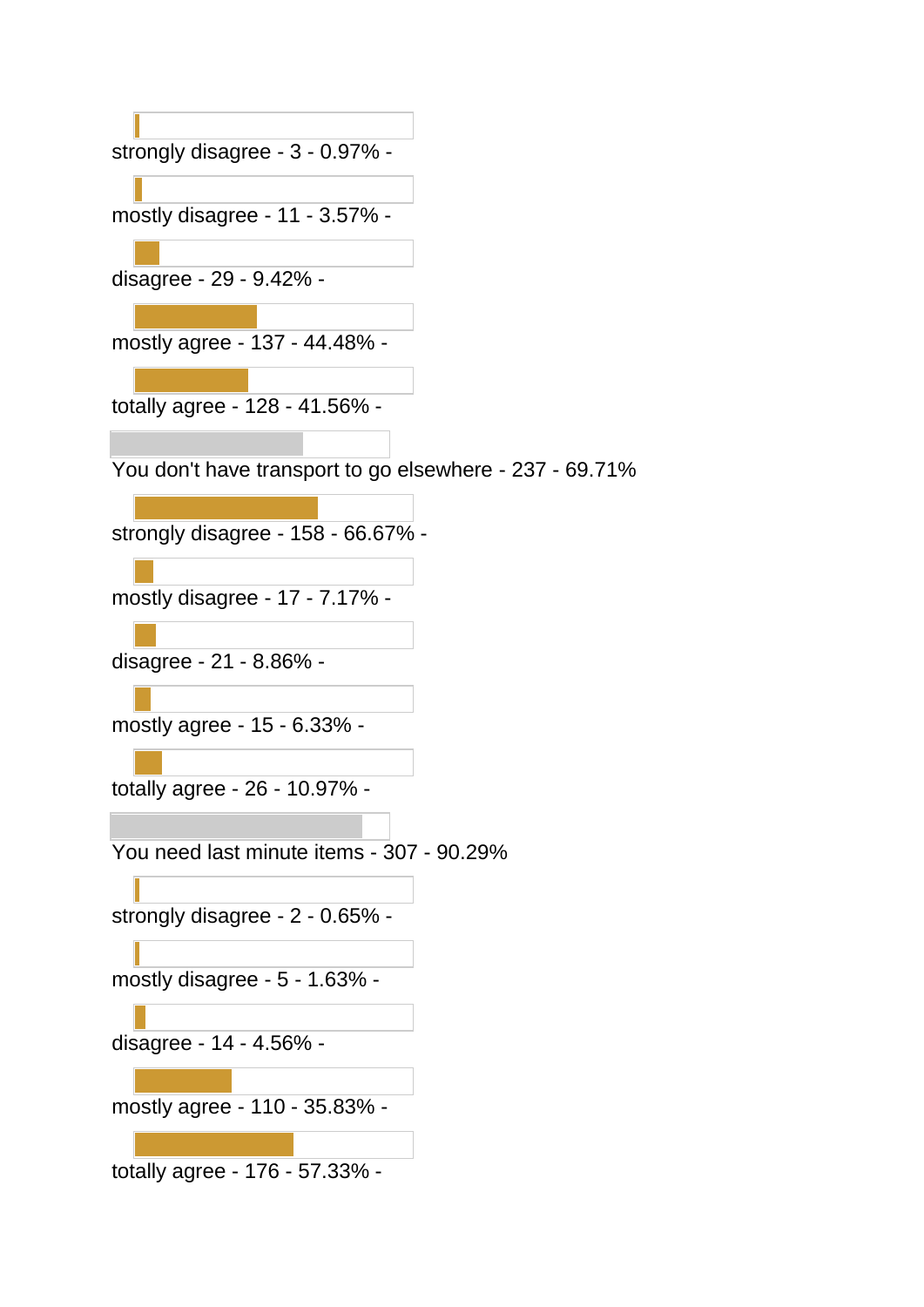Other - 12 - 3.53% strongly disagree - 3 - 25% mostly disagree - 1 - 8.33% disagree - 0 - 0% mostly agree - 3 - 25% -

totally agree - 5 - 41.67% -

**Comments** 

Butchers has quality local meat [ totally agree ]

Grow heart and vibrancy to the community. A community shop selling local produce would be great [ totally agree ]

more houses and business would help [ strongly disagree ]

The local supermarket is very poor. Fortunately, I live closer to the wonderful Laxfield Coop. [ strongly disagree ]

need a healthier offering in spar - look to laxfield shop as a benchmark [ strongly disagree ]

organic local food vital for future [ totally agree ]

Local shops are critical to the life of the vilage [ totally agree ]

Spar prices could be more competitive, The Butchers is fantastic! [ totally agree ]

Can the Parish Council Help? No charity shops [ mostly agree ]

The spar shop opening times are a great help [ mostly agree ] would be good to have more locally produced food/trinkets/cards etc [ mostly agree ]

**Q28)**If you shop away from Stradbroke please rate the following Answered by 333 People

Goods are cheaper - 316 - 94.89% strongly disagree - 6 - 1.9% -

mostly disagree - 5 - 1.58% -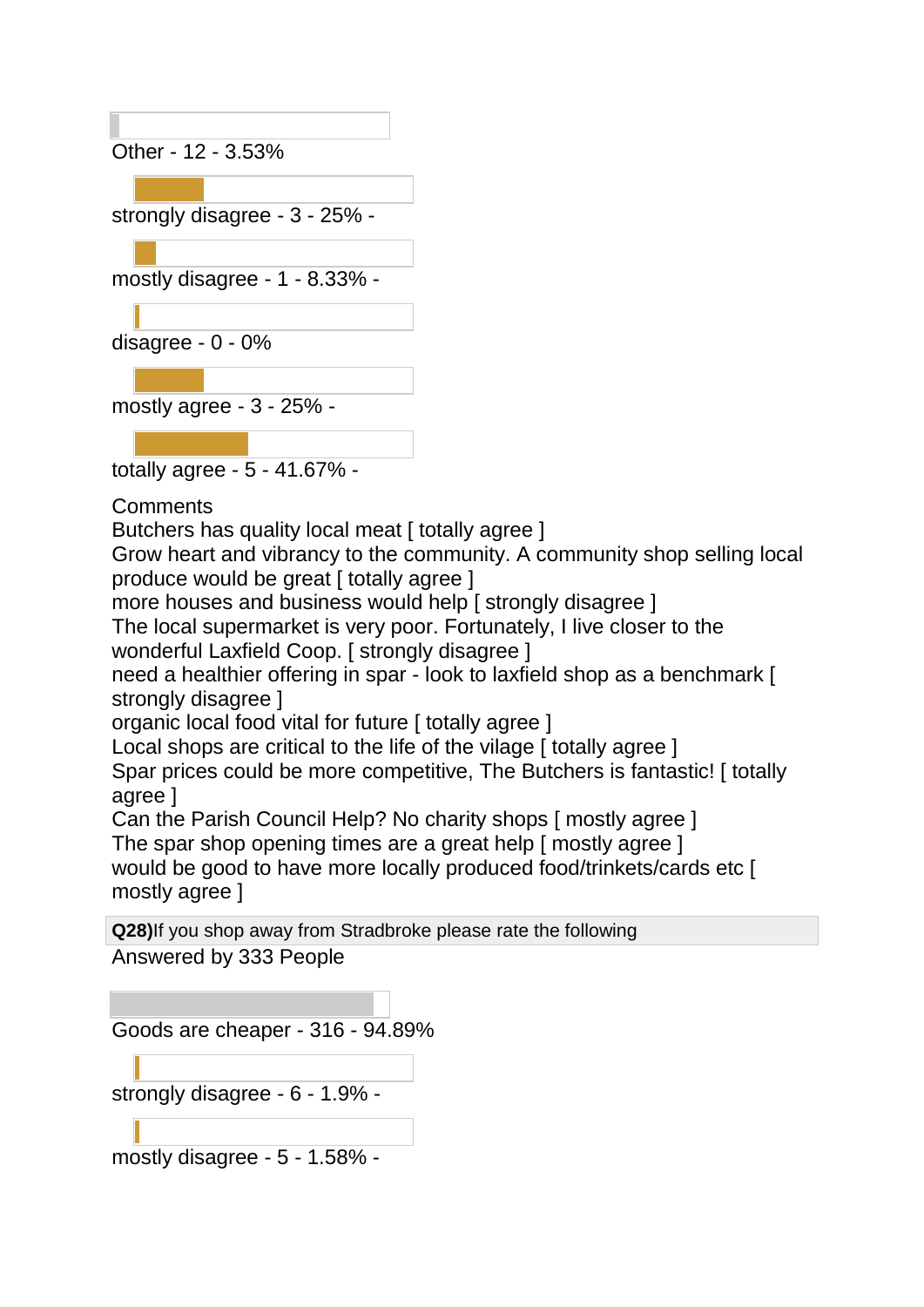| disagree - 28 - 8.86% -                                         |  |
|-----------------------------------------------------------------|--|
|                                                                 |  |
| mostly agree - 151 - 47.78% -                                   |  |
|                                                                 |  |
| totally agree - 126 - 39.87% -                                  |  |
|                                                                 |  |
| You have greater choice there - 322 - 96.7%                     |  |
|                                                                 |  |
| strongly disagree - 2 - 0.62% -                                 |  |
|                                                                 |  |
| mostly disagree - 0 - 0%                                        |  |
|                                                                 |  |
| disagree - 5 - 1.55% -                                          |  |
|                                                                 |  |
| mostly agree - 105 - 32.61% -                                   |  |
|                                                                 |  |
| totally agree - 210 - 65.22% -                                  |  |
|                                                                 |  |
| It is convenient for your place of work - 196 - 58.86%          |  |
|                                                                 |  |
| strongly disagree - 87 - 44.39% -                               |  |
|                                                                 |  |
| mostly disagree - 18 - 9.18% -                                  |  |
|                                                                 |  |
| disagree - 25 - 12.76% -                                        |  |
| mostly agree - 34 - 17.35% -                                    |  |
|                                                                 |  |
| totally agree - 32 - 16.33% -                                   |  |
|                                                                 |  |
| It is convenient for your child's school/nursery - 156 - 46.85% |  |
|                                                                 |  |
| strongly disagree - 118 - 75.64% -                              |  |
|                                                                 |  |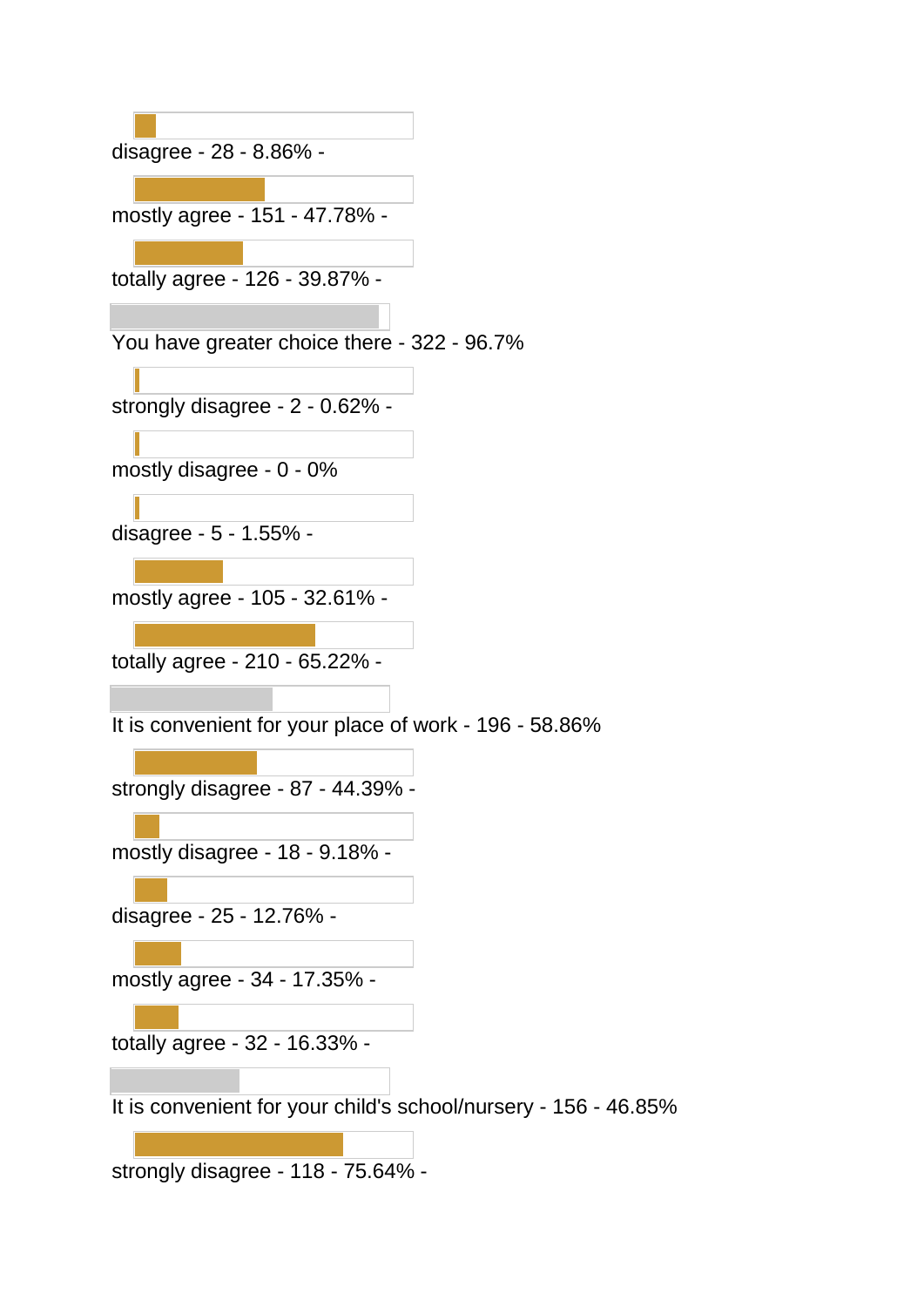| mostly disagree - 14 - 8.97% -   |
|----------------------------------|
|                                  |
| disagree - 21 - 13.46% -         |
|                                  |
| mostly agree - 2 - 1.28% -       |
|                                  |
| totally agree - 1 - 0.64% -      |
|                                  |
| Easy to park - 284 - 85.29%      |
|                                  |
| strongly disagree - 30 - 10.56%  |
|                                  |
| mostly disagree - 8 - 2.82% -    |
|                                  |
| disagree - 17 - 5.99% -          |
| mostly agree - 107 - 37.68% -    |
|                                  |
| totally agree - 122 - 42.96% -   |
|                                  |
| Other - 12 - 3.6%                |
|                                  |
| strongly disagree - 2 - 16.67% - |
|                                  |
| mostly disagree - 0 - 0%         |
|                                  |
| disagree - 2 - 16.67% -          |
|                                  |
| mostly agree - 1 - 8.33% -       |
|                                  |

totally agree - 7 - 58.33% -

## **Comments**

We tie up visiting Diss with using the bank, garden centre and other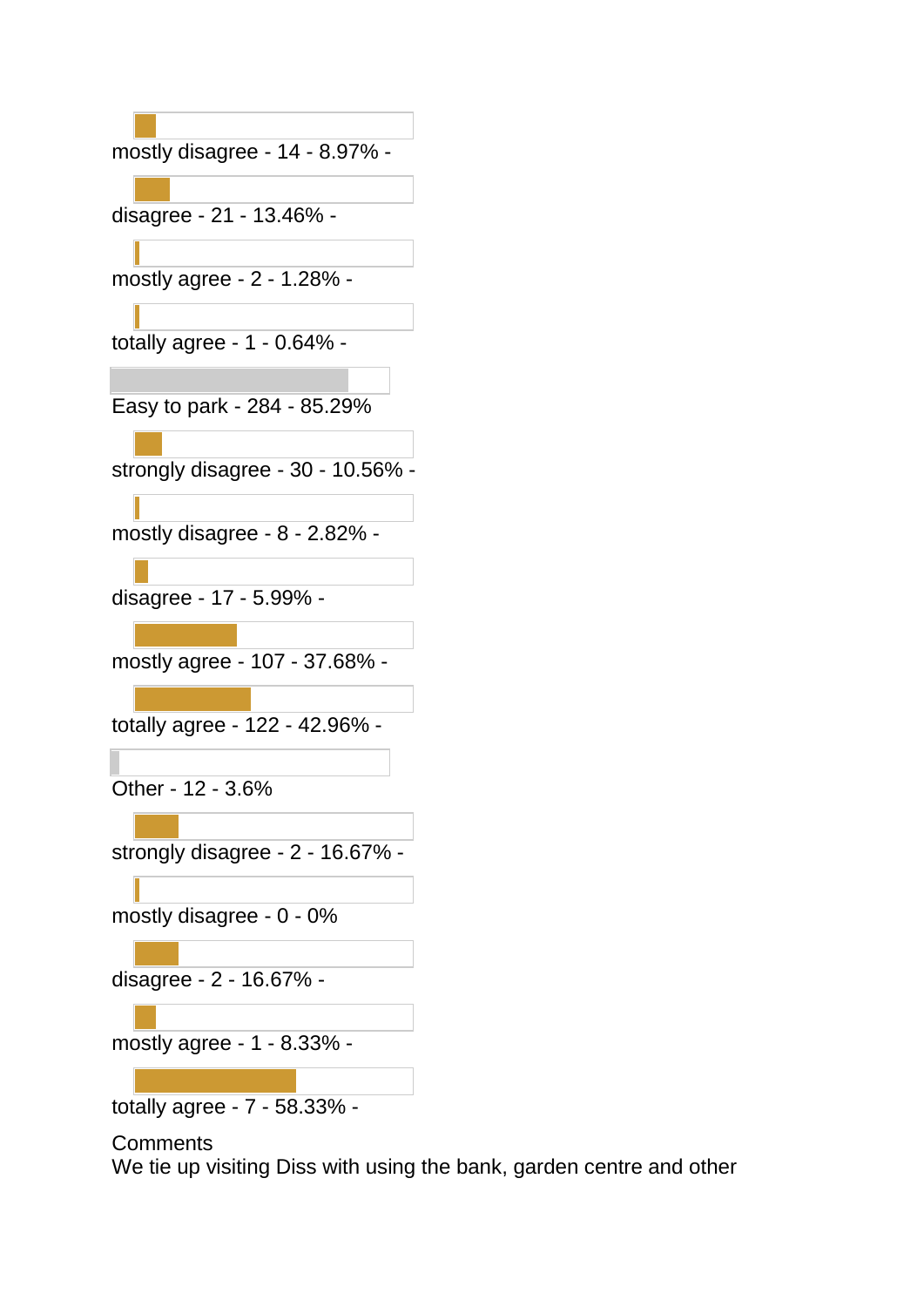facilities. [ totally agree ]

Tie up shopping in Diss with using the bank/hairdresser etc. [ totally agree  $\mathbf{I}$ 

Bread is awful in the village so we got out of the village to stock up and buy other things while we're at it [ mostly agree ]

I have a car so eaier to park [ strongly disagree ]

The local shop offers little choice (except for crisps, fizzy drinks and processed food. Hardly any fresh food. No local produce. It's terrible. [ disagree ]

laxfield and Fressingfield shops have a better offering [ strongly disagree ] There are other facilities not present in the village. Banks, building society, builders merchant, hardware...etc etc [ totally agree ]

Internet delivery [ totally agree ]

Online shoping is convienient as we are a one car household [ totally agree  $\mathbf{I}$ 

convenient for the bank [ totally agree ] i use staff discount [ totally agree ]

**Q29)**What would encourage you to shop more frequently in Stradbroke?

Answered by 215 People

Wider range of products

Nothing I can say. I do shop locally, but do main weekly shop in Diss N/A

MORE SHOPS

more shops

Speciality shops eg.locally grown produce, items not usually available in supermarkets.

Some form of medium sized supermarket.

Lower prices

SMALL / EXPRESS SIZED SUPERMARKET

Better choice of goods and better prices.

Shops other than food shops eg hardware, haberdashery.

**Nothing** 

Cheaper prices

Wider variety of shops including Hardware- Household Goods

Wider Variety of shops

More choice, better value

Better range of fresh produce

more shops and a cafe open every day

different shops and a coffee shop

Baker's goods available for longer.

The availability of a wider range of seasonal salad/vegetables which can be bought on a top up basis to augment main shop in Diss. The Spar shop in Brancaster is a good example of this approach.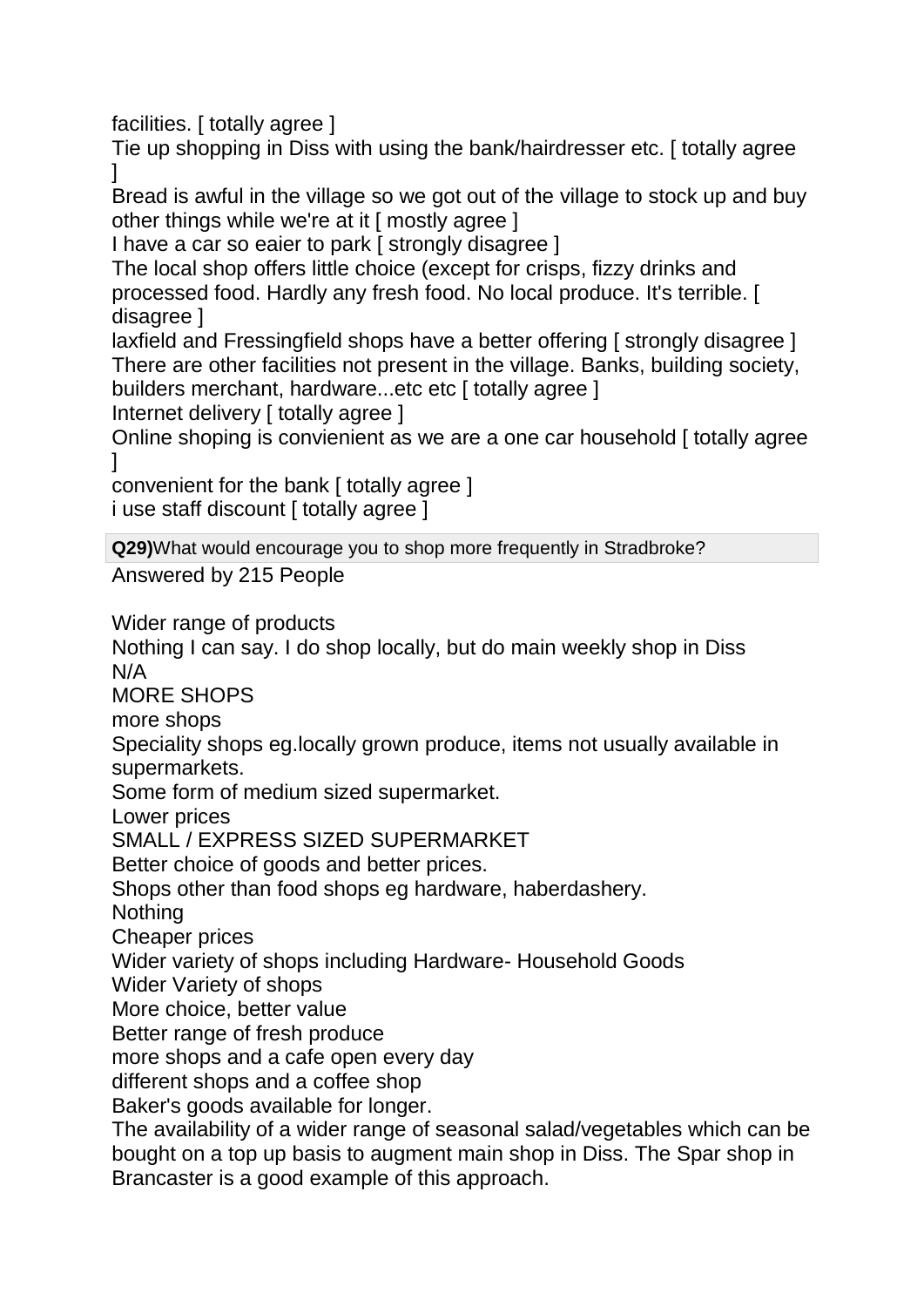The availability of a wider range of seasonal vegetables/salad to be bought on a top up basis to augment main shop.

better choice of products

Greater choice & cheaper prices

A co-op like in Laxfield

A Coop store

Range and quality of shops

More retail outlets, especially eateries

Wider, fresher range of foodstuff

Opening ours to suit people who work office hours

More local goods in the shop (Local farms etc.)

i dont need any encouragement

When unable to drive

hardware store

I don't you'd ever do your weekly shop in Stradbroke unless you had no other option.

A wider selection and availability

Better range at more competitive prices.

I shop in Stradbroke regularly

More choice. Would like more local produce.

Wider choice of products at cheaper prices. Somewhere to serve fuel - we end uphaving to go to Diss to buy petrol so it is then easy to go to

Morrisons etc where prices are cheaper

Better quality store.

wider choice of products

fresh vegtables, locally sourced

Wider choice of local produce.

Much wider choice of goods.

Choice of shops.

More choice other than Spar. Have a Coop like Laxfield

I shop as frequently as I can but a decent shop selling local produce would be great

An independant greengrocer - local person selling local goods

Have more choice other than Spar. Have a Coop

Hardware shop - hand tools etc

Hardware store, fish shop, clothes shop

A wider variety of shops

do not need more encouragement as already use shops but could be

cheaper e.g. in Spar

Farm shop with fresh meat , veg and dairy

cheaper prices

i use the shop on average once a week. more choices and less expensive would encourage me to use it more

A Chemist and Hardware Store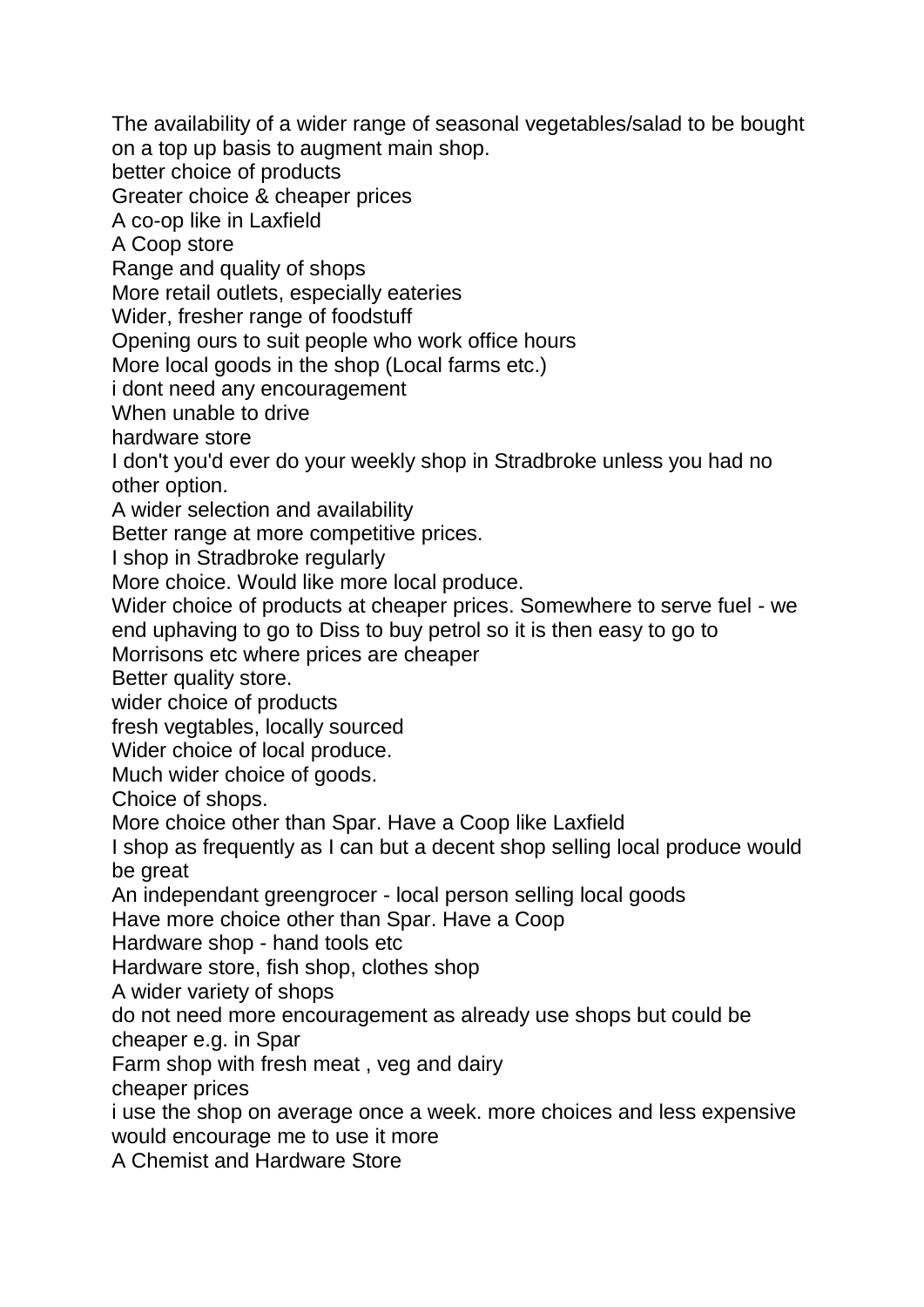More choice especially fruit, vegetables and fish. Lower prices More local produce/ handmade goods

More choice with general groceries, fresh fruit, veg etc. So the proposed farm shop may be of benefit

Nothing would enduce me to shop more frequently in Stradbroke. Bigger variety of goods better prices

bigger variety of goods, better prices

A larger choice of shop: Farm shop, Dog grooming, Dentist and DIY easier parking and more choice in the shop

Easier parking. People not very social

more choice in shops

EASIER PARKING.

A shop which sells something I need

Price and wider choice just don't like Spar really a free sun newspaper really!!

Nil

More choice

More diversity, and more shops

A greater choice of food and local products stocked at the shop in a similar way to the Fressingfield Stores.

Coop

Coop

At this moment in time I do my main shop every other week in Diss. I do rely on the Spar shop a great deal as I get older and I will stop driving and become more dependant in the utilities in Stradbroke

Larger range of items

Local fresh meat, veg and honey

Better Parking

Better Parking

Slighty cheaper. Easier to park

Small cheap supermarket ike Lidl or Aldi

More choice and cheaper prices

Competitive prices

A cafe and the East of England Co-Op which offers quality produce - why was this stopped ?

Value for money goods.

N/A

## COMPETITIVE PRICES

COMPETITIVE PRICES

Provision of a Chemist, Boutique and Shoe Shop!

More variety, greater selection and competition on prices

more choice, lower prices

I do about 60% of my shopping in Stradbroke and the butcher and baker are excellent. Stores could stock more basic cooking ingredients and less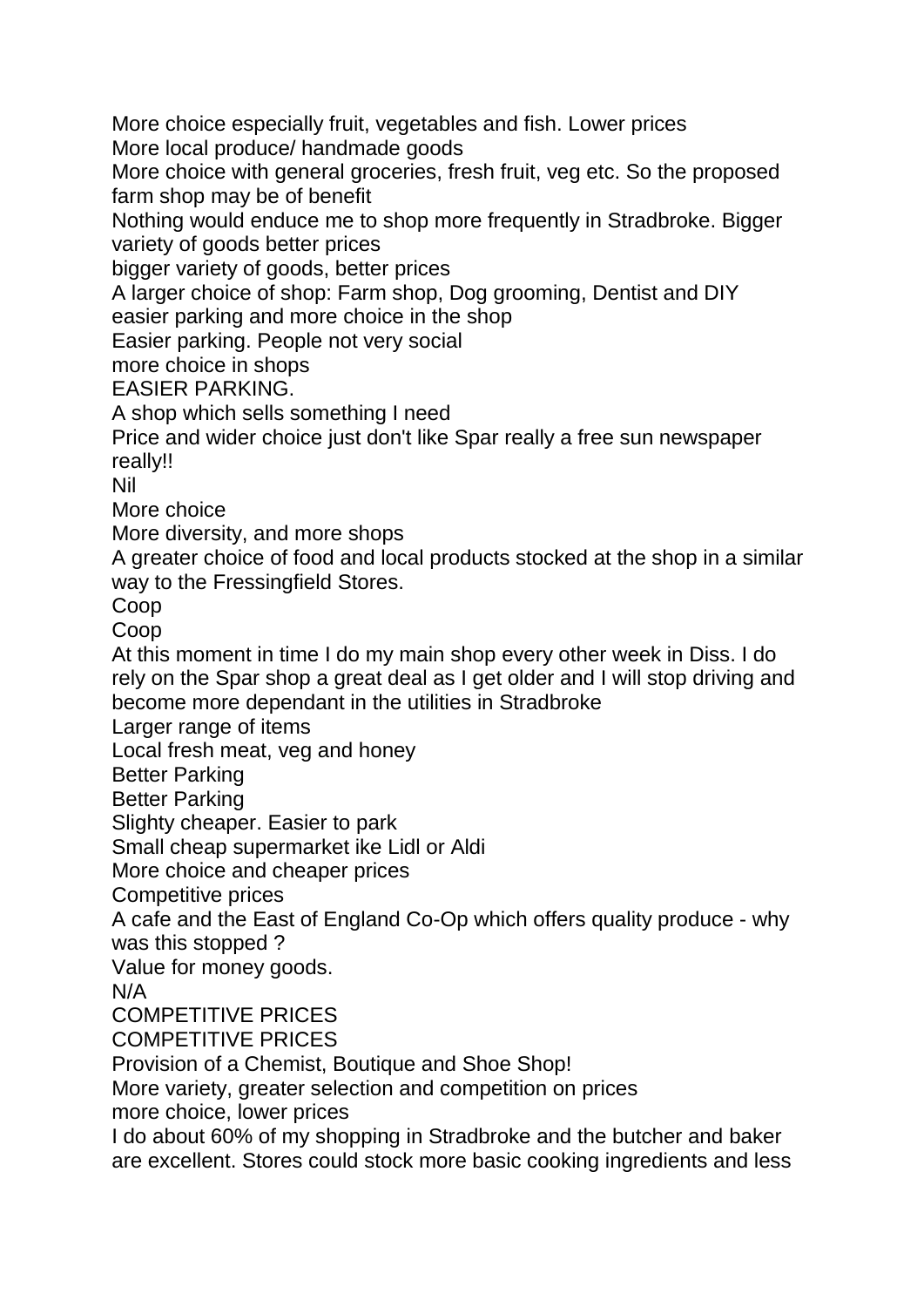ready prepared food.

a return to the range of shops here in 1968 viz 2 butchers, baker, 2 grocers, electrical retailer, hardware shop and ironmonger, carpenter, builder and draper

Another couple of different shops e.g. chemist

a greater selection of consumable goods at lower prices and more parking space. A greengrocery farm shop.

I would buy top quality local produce if available

more local shops. Being able to buy locally grown food in the local shops would be attractive

A couple more shops. Post office open longer with better parking. Petrol station with reasonable prices, chemist

more shops, post office open more hours, petrol station, chemist

Bigger shop and more choice

Bigger choice and range of goods

a better selection of fruit and veg

a larger supermarket

Value for money goods.

more shops

Cost. More choice

more shops and better parking

more shops and better parking

larger range of goods for sale at reasonable proces

Good fresh locally grown fruit and veg!

A Coop store like Laxfield's

Wider range of shops

**Choice** 

Better quality produce in the Spa and an independent gift shop in the parade of shops by the Spa and/or a coffee shop.

Items not available locally and items not available in the village when I am here as I leave home at 7am and return at 6pm

Increased size and greater range

A good green grocer

Samba music, floats, dancing girls... basically I want every purchase I make to be a event similar to attending the carnival in Rio.

Building the Co-OP

A good general store with post office, fresh local produce. Delicatessentype products.

Building the Co-OP

If I was not out at work

Shops to have their shelves full!

larger supermarket

More shops

A local store selling locally grown/reared produce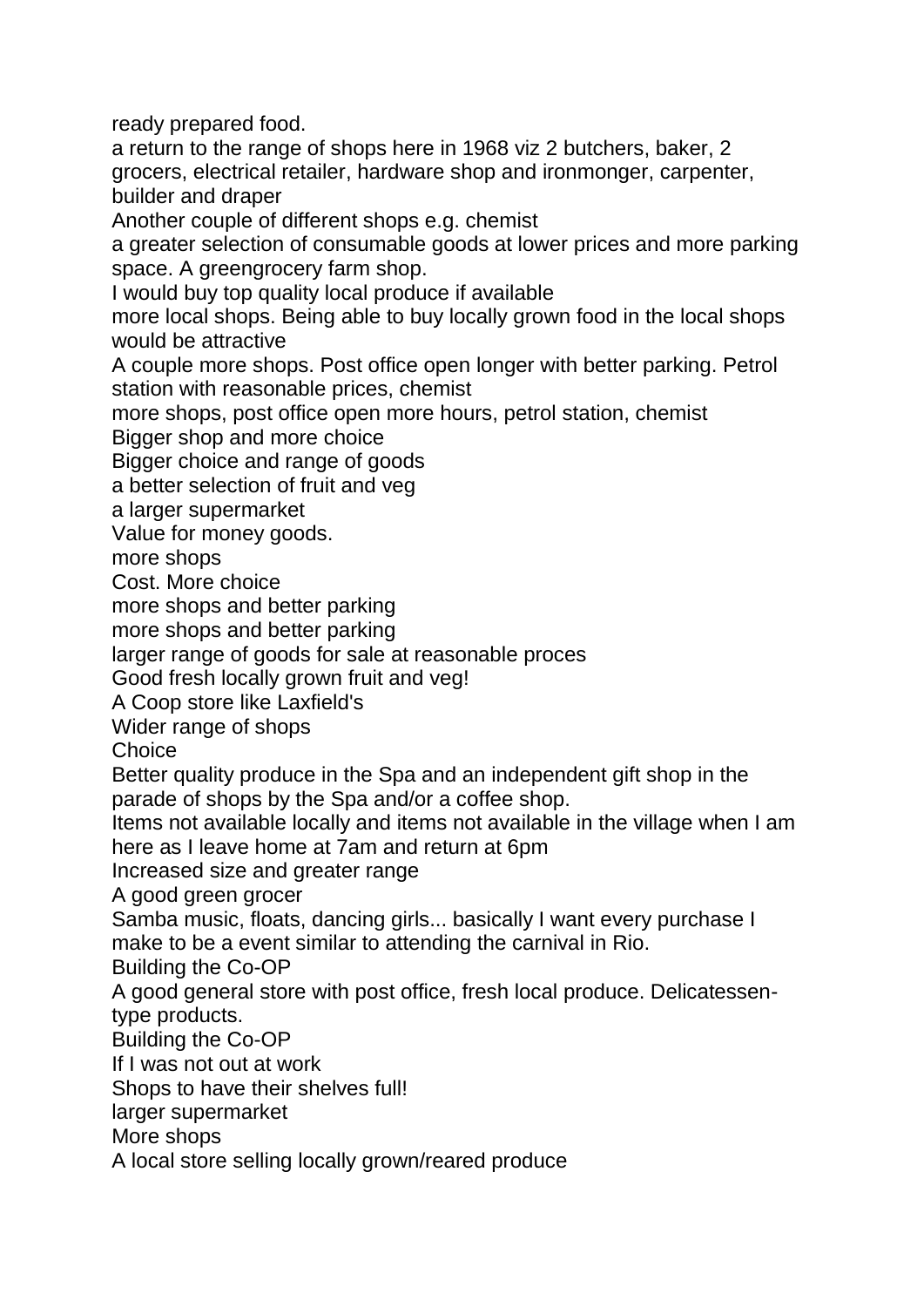Greater range of items.

No car. More variety of shops to make me want to visit the high street Better choice of fresh fruit and veg

Price,selection and locally sourced products

Price and selection

Locally sourced products and selection

A wider range of shops

More fresh, local fruit and veg.

we buy extras every week in spar, bakery and butchers but would like a better offering in spar like laxfield shop

Variety and post office being either stand alone or within main shop open to shop hours

I already shop frequently in Stradbroke. I like it as it is. Do not bring other general stores into the village as it will probably affect the ones already serving Stradbroke. Leave it as it is please

The issue is more about having a single retail area rather than the separate shops we currently enjoy. This of course is an issue for Planning and Use control of buildings. If we are serious about having more shops then we will need a retail area and I for one would like it to be at the heart of the village.....I'm now building my own Nuclear bunker to escape the fallout !!!

A Co-Op that is as good as the one in Laxfield

Greater variety but this would need a larger shop

A greater selection of produce.

Greater choice of produce

nothing

A greater variety of shops. Less traffic.

fresh flowers and gluten/dairy free products

local products at reasonable prices

variety of goods but businesses need to market test what people want and offer them - SPAR will not do this it sells its formula goods

nothing

**Nothing** 

More choice

1) Better quality and choice in a general store, e.g. a Farm Shop 2) Hardware store

the spar not being so expensive and having a wider choice, more local produce, not ncessarily stradbroke but norfolk/suffolk goods, farm shop style products.

1) Farm Shop Style Shop, 2) Shoe shop, 3) Hardware Store, 4) Adult/Children's clothing

I use all the shops

No comment

No comment

More competitive prices. More fresh produce. More local produce sold and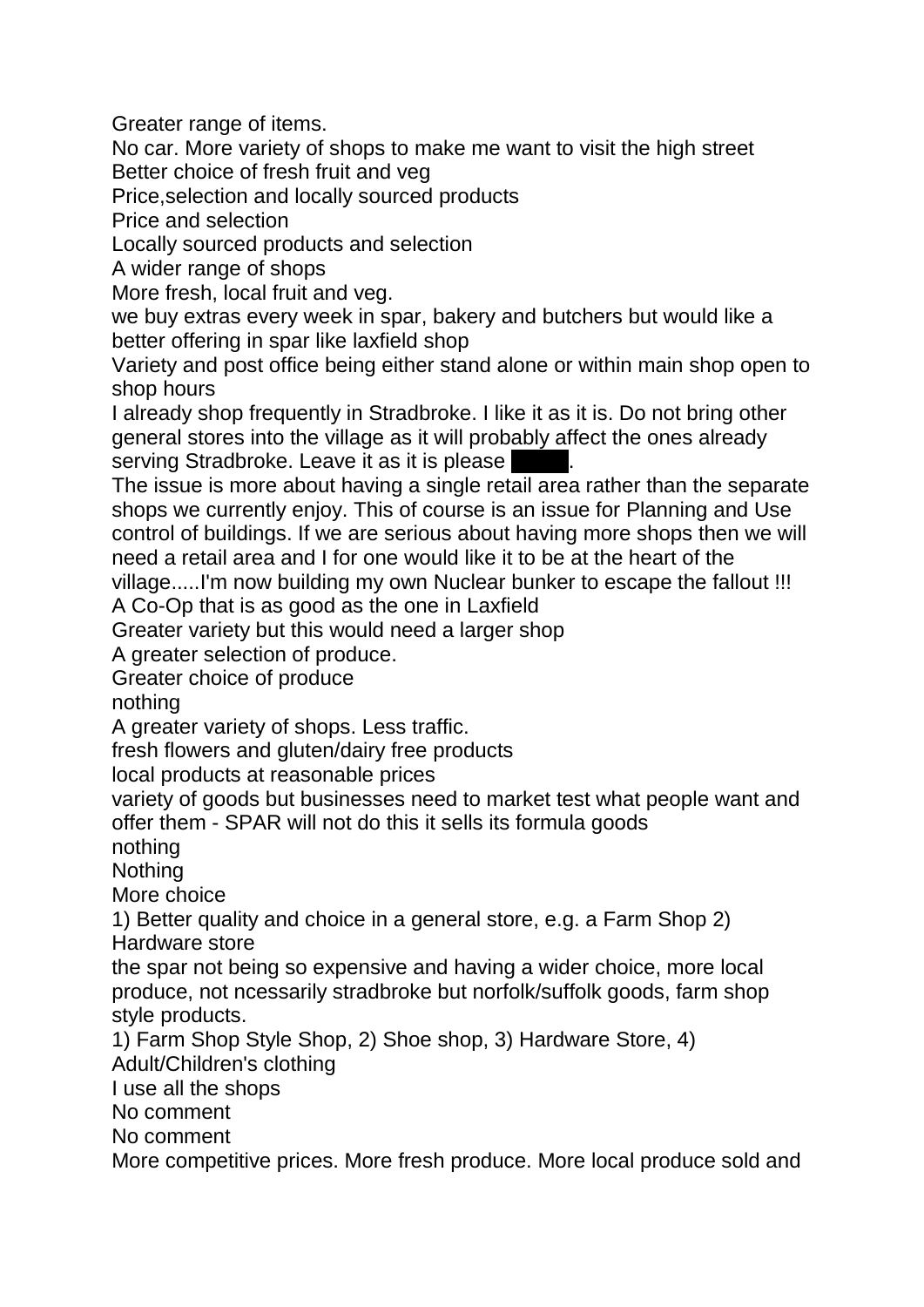clearly promoted as local

Greater variety, less branded goods and more competitive prices. Create variety, less branded goods at more competitive prices

General over the counter items eg cough mixture, tablets, ladies items, ointments, chemists items.

Better prices on soya milk yoghourts etc, more choice for puddings -

special-sweet desserts,- frozen. Better vegetables and fruit equals quality plus selection in Spa

Lower prices and wider choice

Moe Choice, Cheaper Prices

More choice and lower prices

More stock, more price, local products

A choice of shops

Local produce (fruit/veg, eggs, milk, meat)

As I get older I won't have the ability to shop elsewhere so I try to support the village when I can.

Local produce sold in shop.

More variety of shops green grocers , chemist etc

More varied goods

A BIGGER GROCERS FOR MORE SELECTION

A BIGGER GROCERS FOR MORE SELECTION

Prices and choice

Better selection of fresh goods - salad, fruit, vegetables, herbs and bread Wider variety of products available at a good price.

Larger general store/More food on offer

more choice in shops

wider choice, product quality and freshness, value for money

More choice

A small general hardware store in the village would be desirable small general hardware store

More choice and price

A bigger shop

A wider range of frozen meals eg only 3 fridges in Spar but masses of space used for massive range of drinks

Quality in everything. Have quality products at good prices. Keep it as local as possible and try to help local businesses by selling their products

local food produced for sale on wider context. More delicatescent items.

Good quality fruit range. Bakers opening hours, range of products increased. Stradbroke postcards, writing materials etc more choice

cheaper products - more of a range of products - more quality bramds better selection of shops

more competitive prices - bigger choice - more time to shop Greengrocer would help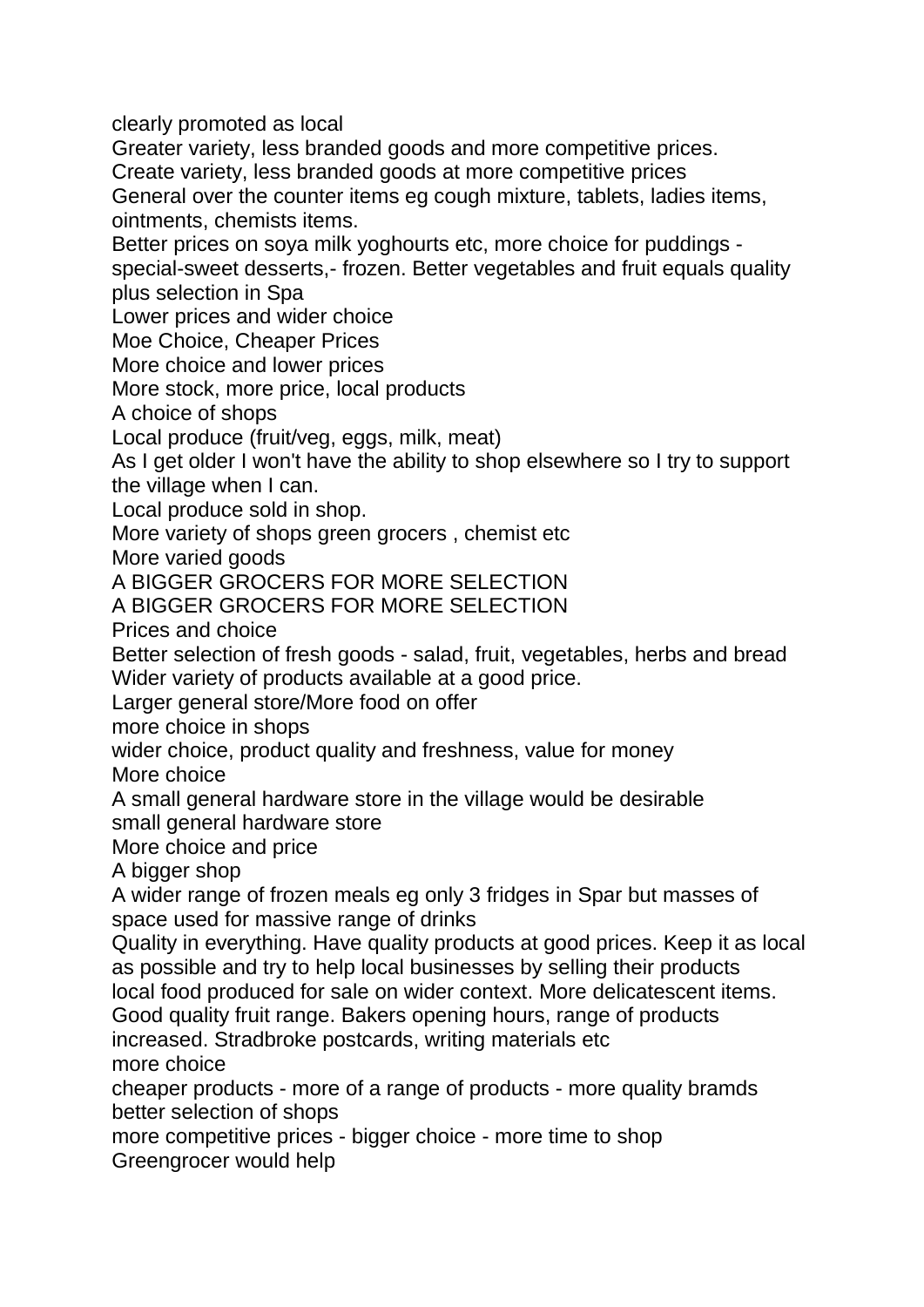More shops please

Better Quality Goods.

More variety in the village shop - sour cream, pitta breads, buttermilk, hoymous, halloumi

Better service in Spar such queues on tills at times. Better confidentiality at open counters in Post Office.

cop op shop for more choice and quality products

It would be good if the Spar stocked fresher fruit and veg. The current options are often of the pre packed and lower quality variety. Locally grown/sourced options would be preferable. The same re the meat on offer there, it would be good if fresher locally sourced meats were available, similar to the meat produce at the Mace shop in Fressingfield.

A WAitrose

More variety and village shopfronts preserved for retial

A fresh produce table perhaps run by Allotment Association with a honesty box to pay for priduce if possible please?

Greater choice of groceries, wider variety, local produce, to match greater diversity in cooking styles. Less ready made meals , more organic items. Better range of fresh produce and higher qulaity - Co-op at Laxfield good example of an excellent village shop

Quality of fresh groceries

Quality of fresh groceries

I would love for the Spa to become a coop. I love the range of produce ams the connection to local businesses

greater choice

We do our main food shop online but would love to buy all fresh seasonal fruit and veg on a local farm shop or grocers. Nice cheeses and things like that too. We haven't visited the butchers yet but intend to buy our meat there.

A co-op. high quality goods

a co-op like in Laxfield

We have walking difficulties so need help to get there

I work full-time and go to Diss to fill my car with fuel. I can get everything in the one shop there including clothes. It's easier for me. However, I do use my local shop whenever I need anything extra and do feel the new shop is good on price.

lower pricing and more parking

more selection of shops even if it charity shops

**Q30)**What additional medical services would you like to see provided in Stradbroke?

Answered by 197 People

**Dentist** None None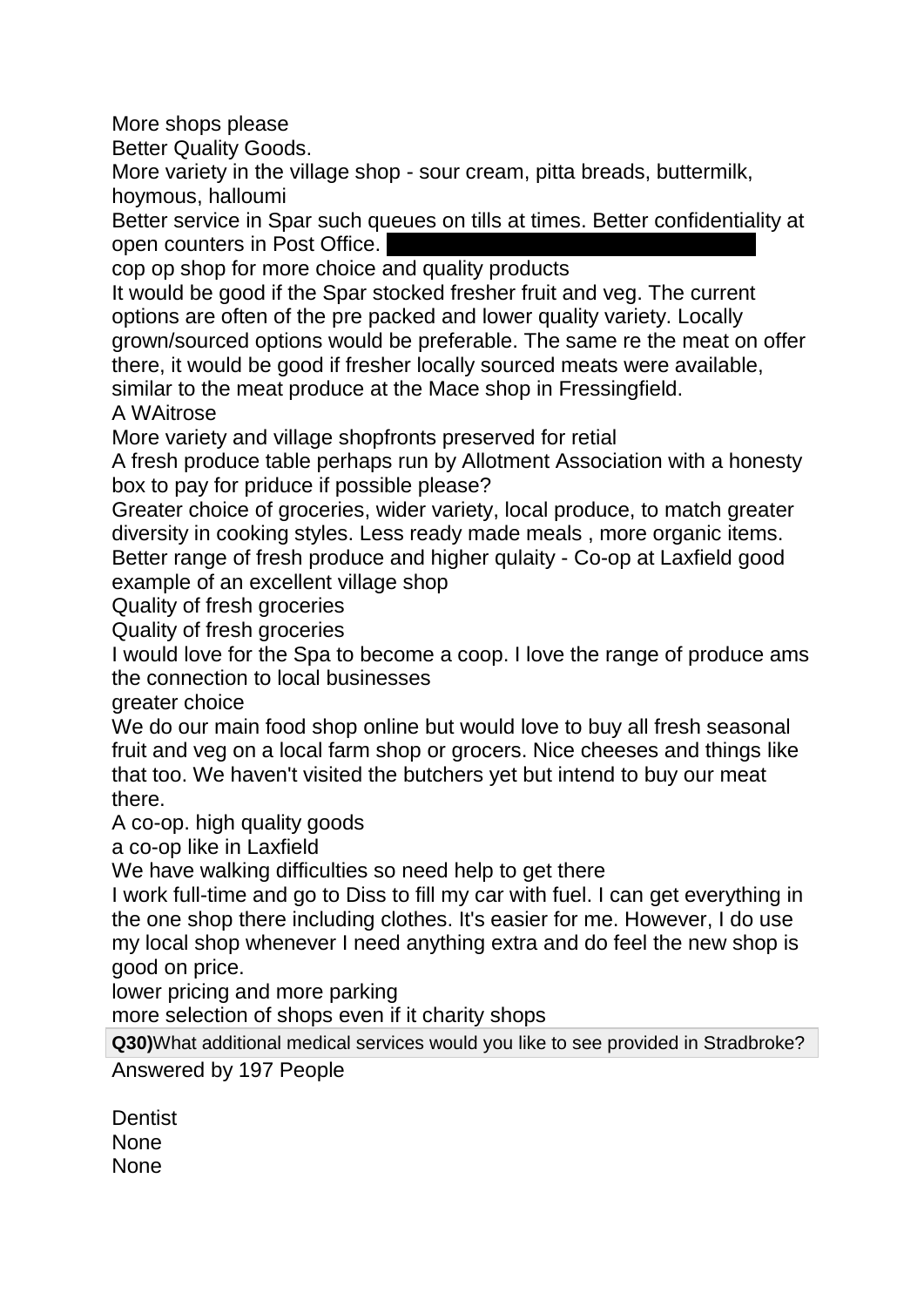Pharmacy - over the counter medication, dentist more local

X RAY

x rays

Diagnostic X-Ray service. Chiropodist.

Greater hours of opening for Stradbroke surgery.

Outreach clinics, NHS Dentist part time

LONGER OPENING HOURS AT THE DOCTORS

A local dentist and better access to doctors in Stradbroke rather than having to journey to Fressingfield.

More doctors who spend their time in Stradbroke Medical Centre rather than Fressingfield.

Surgery open more hours

1.Dental Surgery NHS 2. Additional Doctors and Nurses

Dentist NHS More Doctors

Physio, chiropodist for those that can't travel

**Dentist** 

Dentist, Osteopath/physio, chiropodist but must say how brilliant the surgery is here.

**Dentist** 

Small injuries. Dressings centre so that dressings can be applied correctly and more frequently. Of greater importance is the development of **Hartismere** 

The provision of X Ray facilities as in the med centre in

Riccinghall/Botesdale. The provision of outreach clinics at which

consultants regularly attend, in a similar way to that at the

Riccinghall/Botesdale med centre.

The provision of X Ray facilities as at med centre Botesfield/Rickinghall.

The provision of outreach clinics attended by consultants on a regular basis as at med centre Botesdale/Rickinghall.

**Dentist** 

None

X-ray

Xray, blood tests, physiotherapy

None

Think we are well served in this area

**Dentist** 

dentist

Dentist; chiropodist

none

**None** 

Dentist - Chiropodist

The medical services and facilities provided are excellent

Bloods and samples to be collected for the Norfolk and Norwich hospital instead of having to take to Harleston.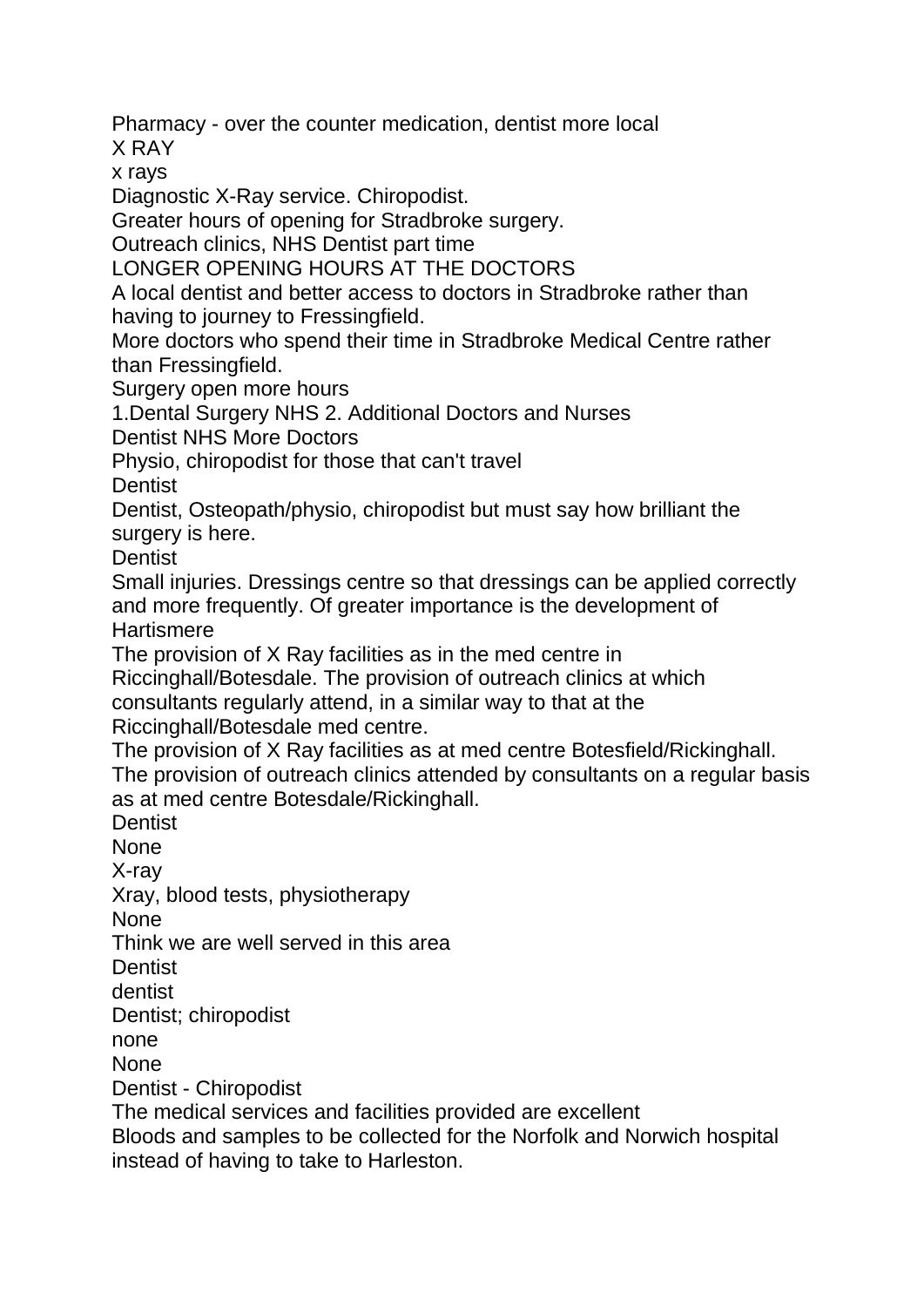Dentist? **Chiropody Dentist Dentist** longer opening hours at the surgery. Dentist. Chiropodist Well being clinics for both men and women More appointment times, chiropodist. physiotherapy, well being clinics More availabilty of Doctor appointments. Adequate at present as long as you can get and appointment Maybe a dentist Ultra Scan Adequate as long as you can get an appointment Everyday morning and afternoon surgery x-ray clinic and minor ops x-ray clinic and minor ops Dentist and a Chemist shop in the surgery 1st class service already. possibly minor surgical procedures **Chemist** service is excellent. minor ops and chiropody Dentist and a Chemist shop in the surgery None our medical facilities are excellent with the addition of Hartismere hospital More appointments available at doctors surgery- BUT I do not expect current doctors to take on more and understand there is a shortage of doctors Chiropody. Appreciate the current service but more hours would make easier to get appointments.With more house and more people it is logical that there will be more pressure on surgery and schools **Chiropodist** chiropodist **Dentist** dentist dentist physiotherapist dentist Dentist. Chiropodist Seems fine Service already very good in my opinion **Dentist** Ambulance service N/A Happpy with things more buses to Eye More buses to eye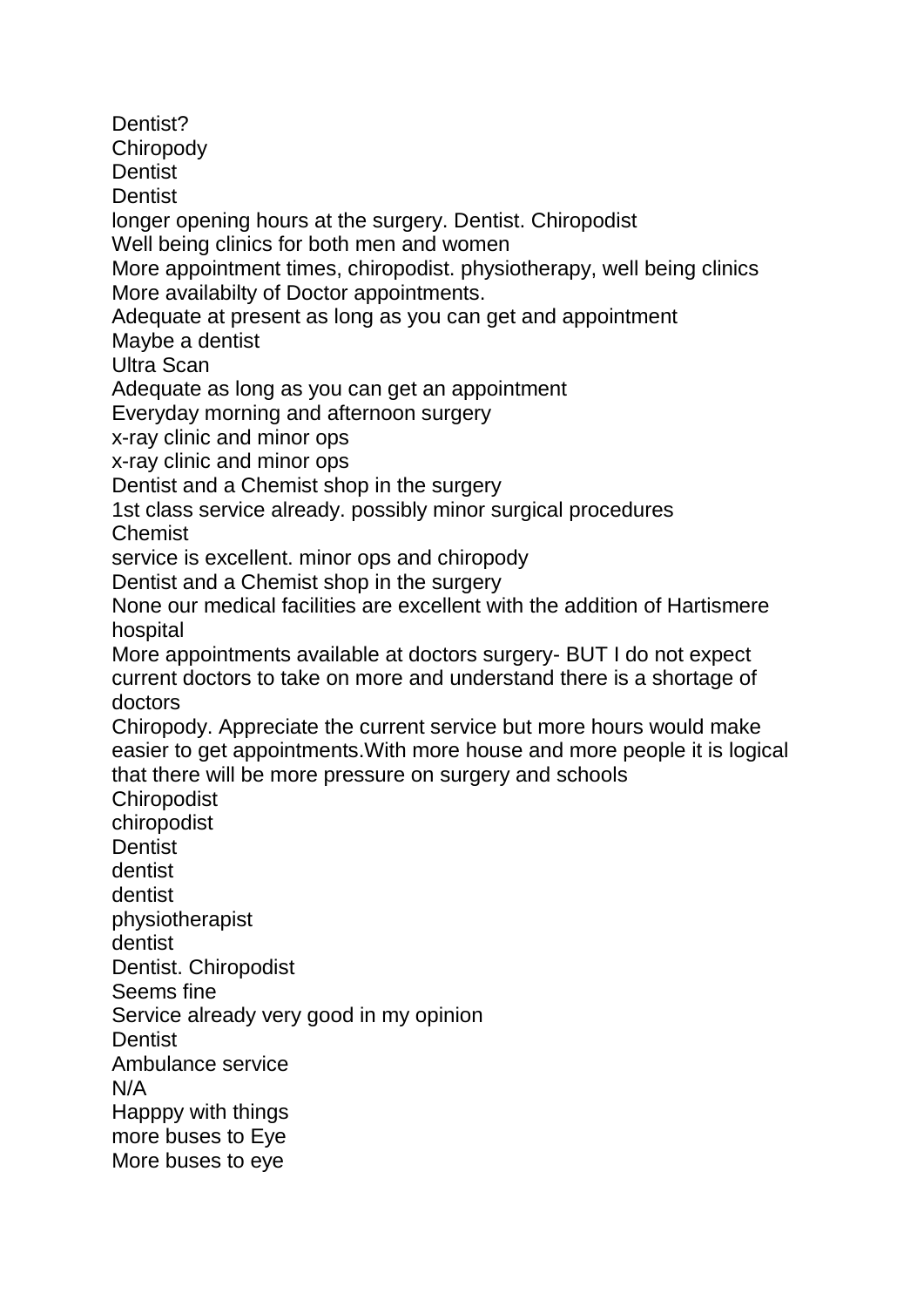Consider we are very fortunate in our services already **Chiropodist** 7 day a week bookings **NONE** Cottage Hospital! **None Dentist** a 3rd evening open longer surgery opening hours and a female GP a dentist offering proper sedation under the NHS chiropodist, dentist, petrol station chiropodist and dentist Dentist and pharmacy Dentist, pharmacy **Dentist** More opening hours at Stradbroke. Well women clinics!- we have men ones More evening sugeries. More Doctors quite satisfied with existing none **Dentist** Very happy with current service I do not use Stradbroke medical services local defribulators Basic first aid taught in High School and poss courses for adults **None** None None, unless you put a pharmacy in the parade of shops which would be very useful. **Dentist** Hearing aids, feet attention, fast response denial - I find the doctors are extremely good but overworked. Surgery delays. I find it ridiculous that there is no hospital in Eye. At 92 I have to find drivers to take me to Ipswich or Norwich - wages/petrol/meals/time. Too long for ambulance - should be local ambulance station in Stradbroke or Diss. In an emergency I feel I would be dead before I got the immediate aid I needed. Recently cut my head open - time it took for response! Doctors very good - poor NHS at hand. All medical services we can have, are much appreciated. Dentist, tinker, tailor, soldier, spy Dental/Physiotherapist A decent tea room/coffee bar aimed at passing business, cyclists, tourists as well as local people

Dental/Physiotherapist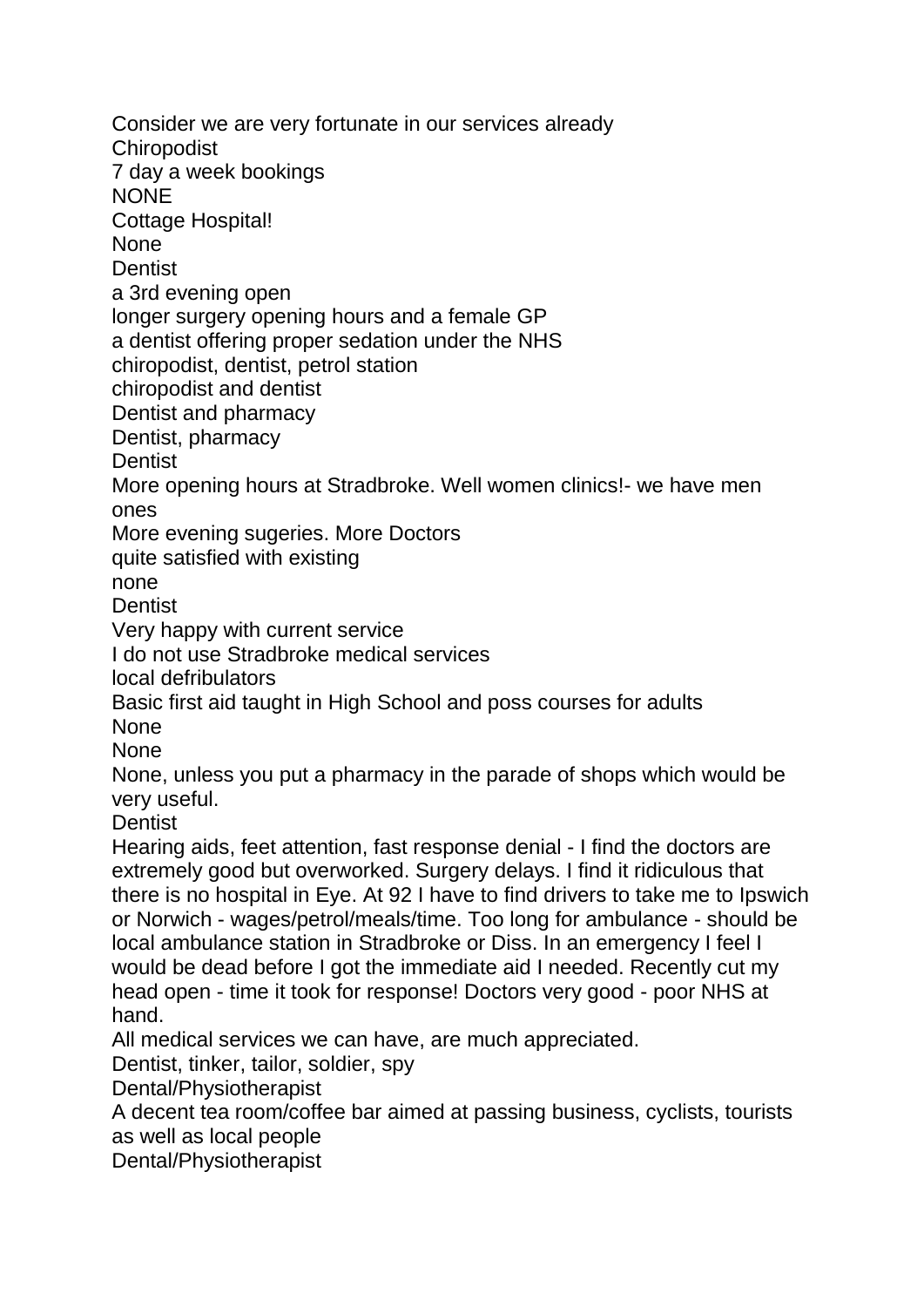NHS dentist

None - we are well served compared to many

breast screening service

All medical services offered to this village are much appreciated.

n/a

Doctors surgry

Doctors surgery

**Dentist** 

extra evening appointments on Tuesday, Wednesday and Thursday Weekend GP service.

dentist

dentist

none

II can not comment as I'm not yet registered there and have not had occasion to use them.

I am very satisfied with the present provision

A dentist

**Dentist** 

Dentist. Outpatient services.

dentist

dentist

none

A Dentist

More doctors

More doctors and more achievable appointment times

Podiatry, radiography, consultant led monthly clinics such as urology I consider the medical services to be adequate.

Increase doctors and a better out of hours service, I have had to travel with poorly children to bury st edmunds, and stowmarket because of a lack of services

A Chiropodist

Wehave a very good medical service

No comment

No comment

Current service seems perfectly adequate

x-ray facilities, it is a distance for all concerned to travel to Ipswich, Bury or Norwich for this when other surgeries like surgery in Botesdale

Dentist. X-ray facilities

BETTER AMBULANCE RESPONSE TIMES. MEET FULLY AGREED NATIONAL RESPONSE TIMES WITHOUT RELYING ON PARAMEDICS OR FIRST RESPONSE VOLUNTEERS

Some chemist items either sold in surgery or at Spa. Physio at Stradbroke one day a week

**Dentist**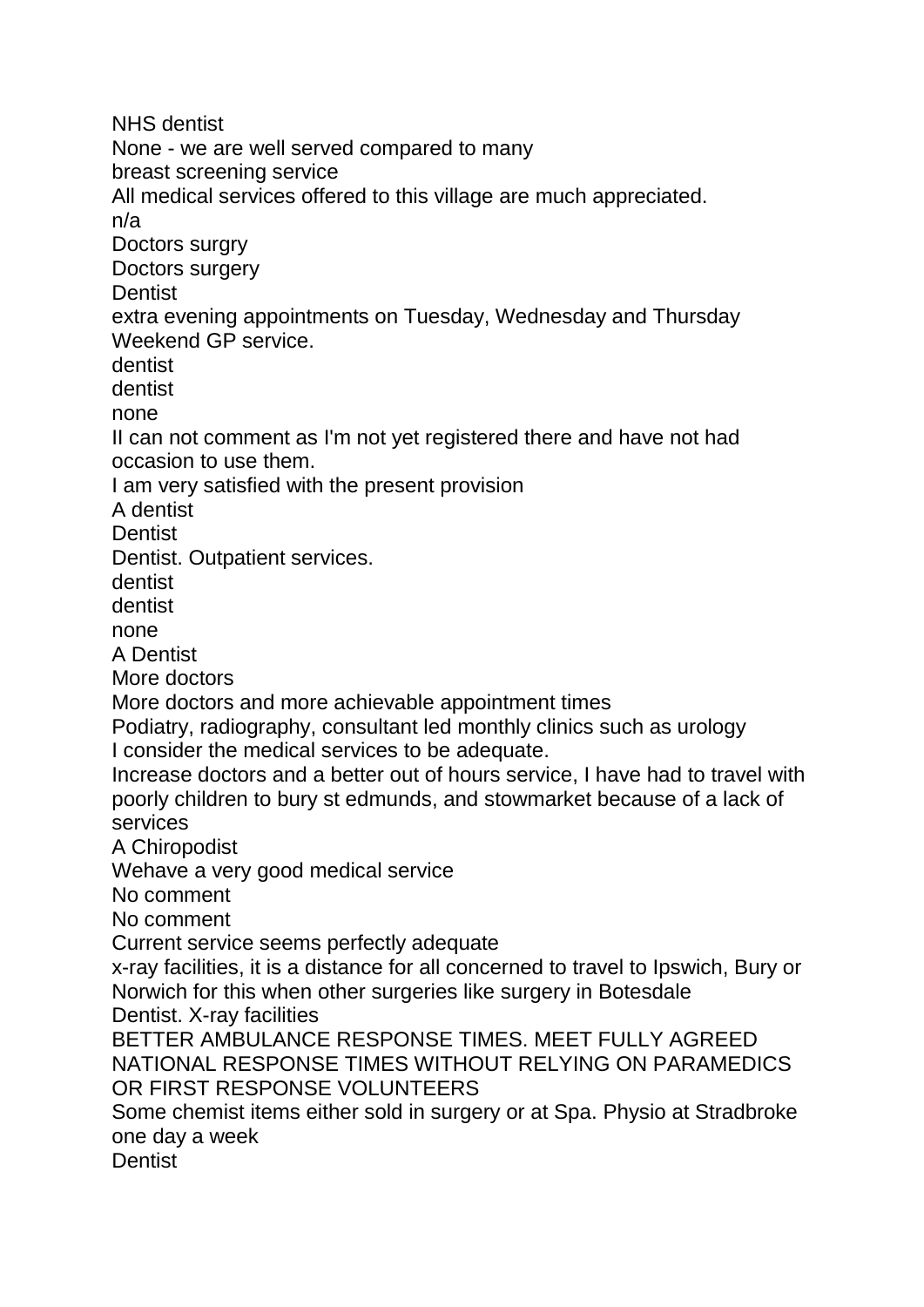**Dentist** Dentist, Female Doctor Dentist and female doctor Evening surgery every day Another doctor, evening surgery, saturday morning surgery Dentist, Chiropodist **Dentist** TREATMENTS THAT COULD AVOID TRAVELLING AND THE TIME SPENT IN HOSPITALS - X-RAYS, SOME CANCER TREATMENTS ? Dentist, More Doctors Doctors open each day, More Doctors More doctors so you can get an appointment when needed Medical services in keeping with a large rural area MAYBE LONGER SURGERY TIMES LONGER MORE CONVENIENT SURGERY TIMES Pharmacy. more doctors if expansion goes ahead more doctors if expansion goes ahead An effective out of hours serfvice Longer periods of time for surgery opticians - chiropodist none....we have a good doctors surgery that is more than adequate x-rays - chiropodist - opticians A Saturday morning surgery, say 8am-1pm Saturday morning doctors None needed I use Eye medical services Dentist/opticians **Dentist** sports injury massage/physio. I think nurses and doctors are aware of the other facilities they cannot offer but we need more of from their records. xray chiropodist optician dentist dentist dentist walk in centre - dentist chemist/pharmacy - dentist surgery open more often **Dentist** Minor emergency clinic Better service for chronic illnesses as very difficult to get long distances to Ipswich or Norwich hospital. This is for Working age peole and old people Hours as for Fressingfield **Dentist**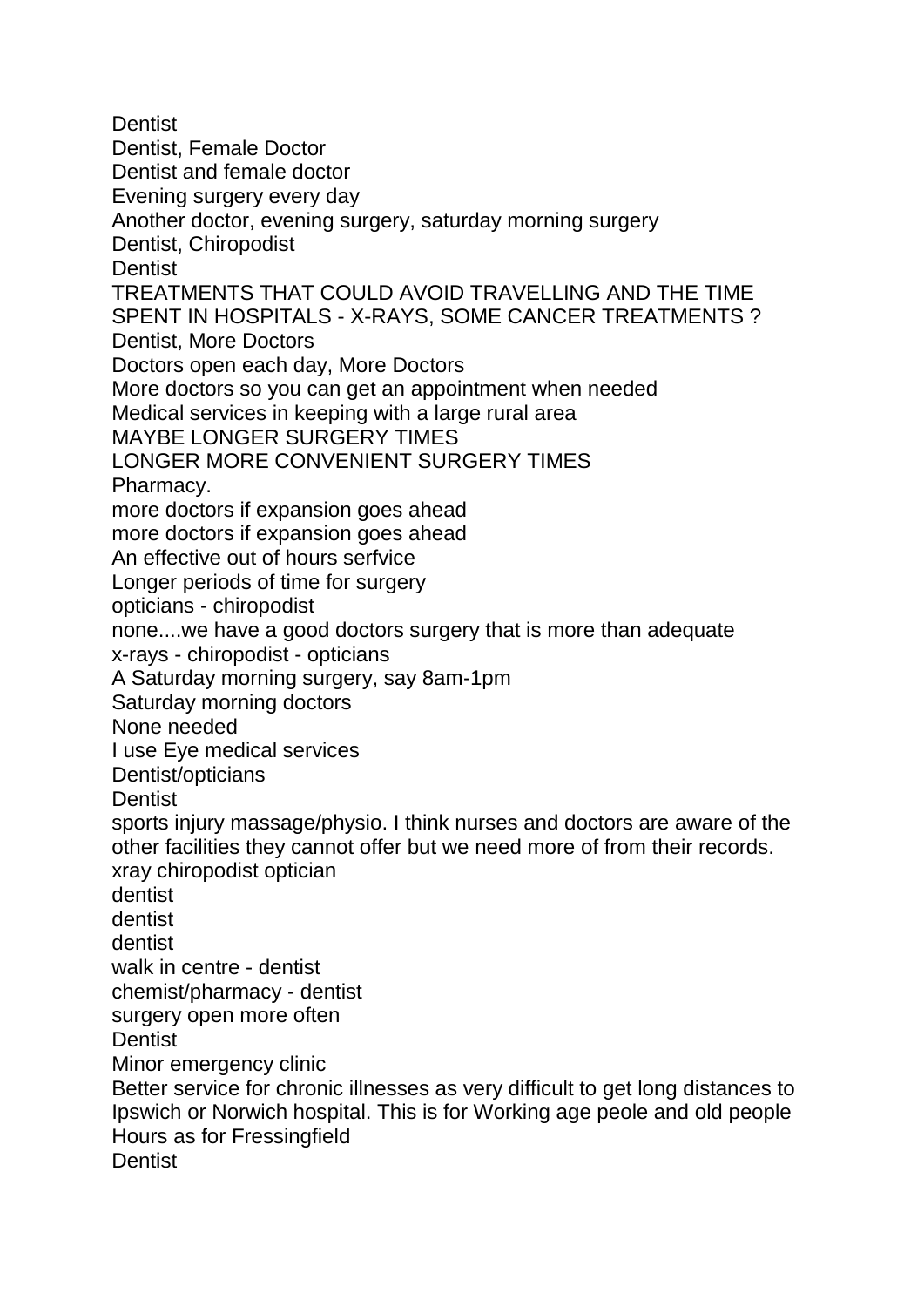longer opening hours of stradbroke surgery All currently adequate All currently adequate **Dentist** dentist Dentist and a vet :) MORE AFTERNOON OPENINGS OF SURGERY dentist dentist An additional doctor. I would like an extension at the surgery at the back dentist rapid response defibrillator machine medical available sat sun even if just morning **Q31)**How far do you have to travel to see your Dentist? Answered by 342 People

Less than 5 miles - 6 - 1.75%-

Between 5 and 12 miles - 250 - 73.1%-

More than 12 miles - 66 - 19.3%-

I don't have a Dentist - 20 - 5.85%-

**Q32)**How can places of faith be better utilised? Please rate the following Answered by 284 People

Providing public toilet facilities - 258 - 90.85%

strongly disagree - 63 - 24.42% -

mostly disagree - 25 - 9.69% -

disagree - 33 - 12.79% -

mostly agree - 82 - 31.78% -

totally agree - 55 - 21.32% -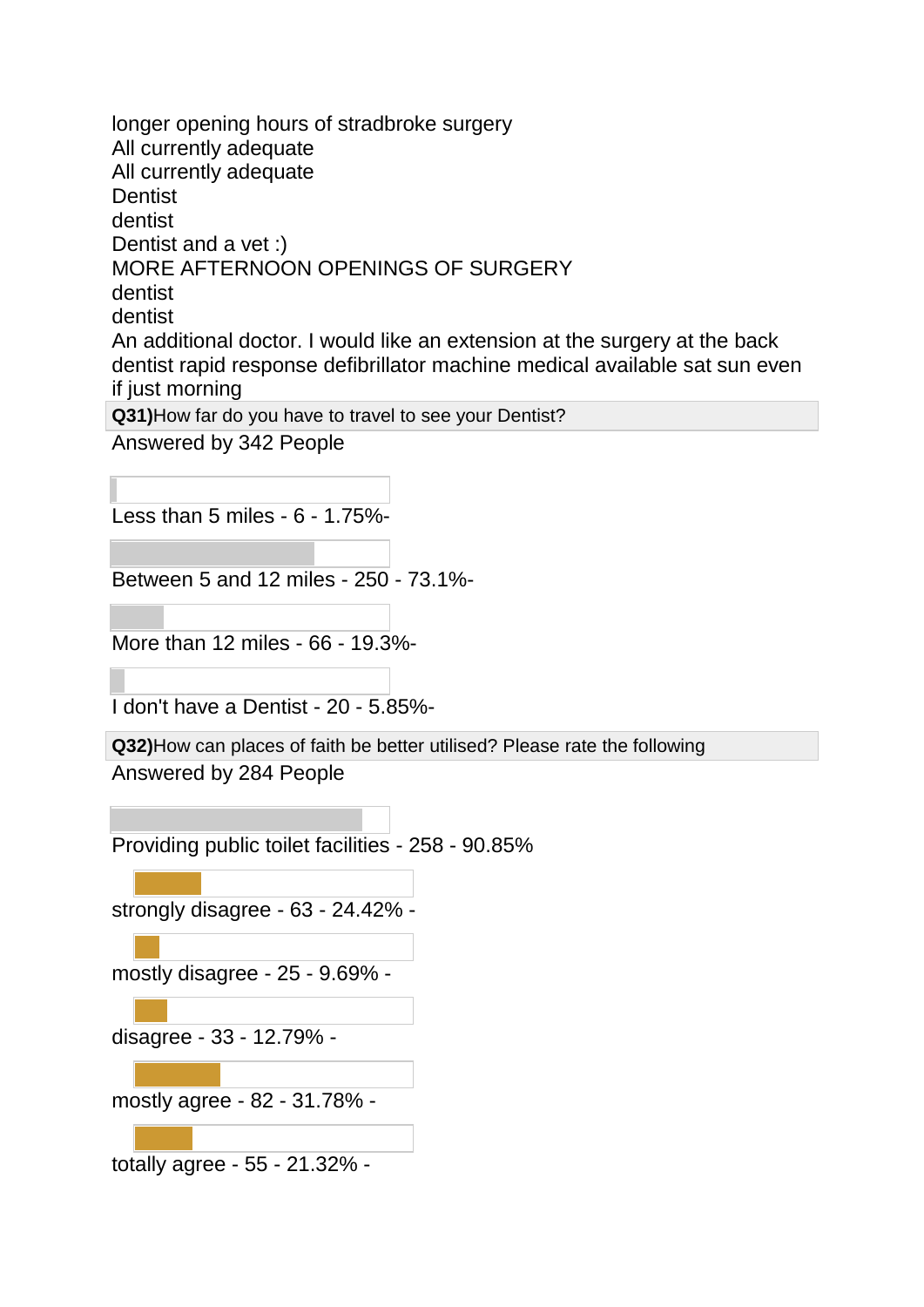Providing space for leisure activities - 246 - 86.62% strongly disagree - 16 - 6.5% mostly disagree - 21 - 8.54% disagree - 38 - 15.45% mostly agree - 127 - 51.63% totally agree - 44 - 17.89% - As a community building offering extra rooms/space - 254 - 89.44% strongly disagree - 14 - 5.51% mostly disagree - 17 - 6.69% disagree - 32 - 12.6% mostly agree - 131 - 51.57% totally agree - 60 - 23.62% - Providing space for commercial/retail opportunities - 242 - 85.21% strongly disagree - 93 - 38.43% mostly disagree - 32 - 13.22% disagree - 61 - 25.21% -

mostly agree - 44 - 18.18% -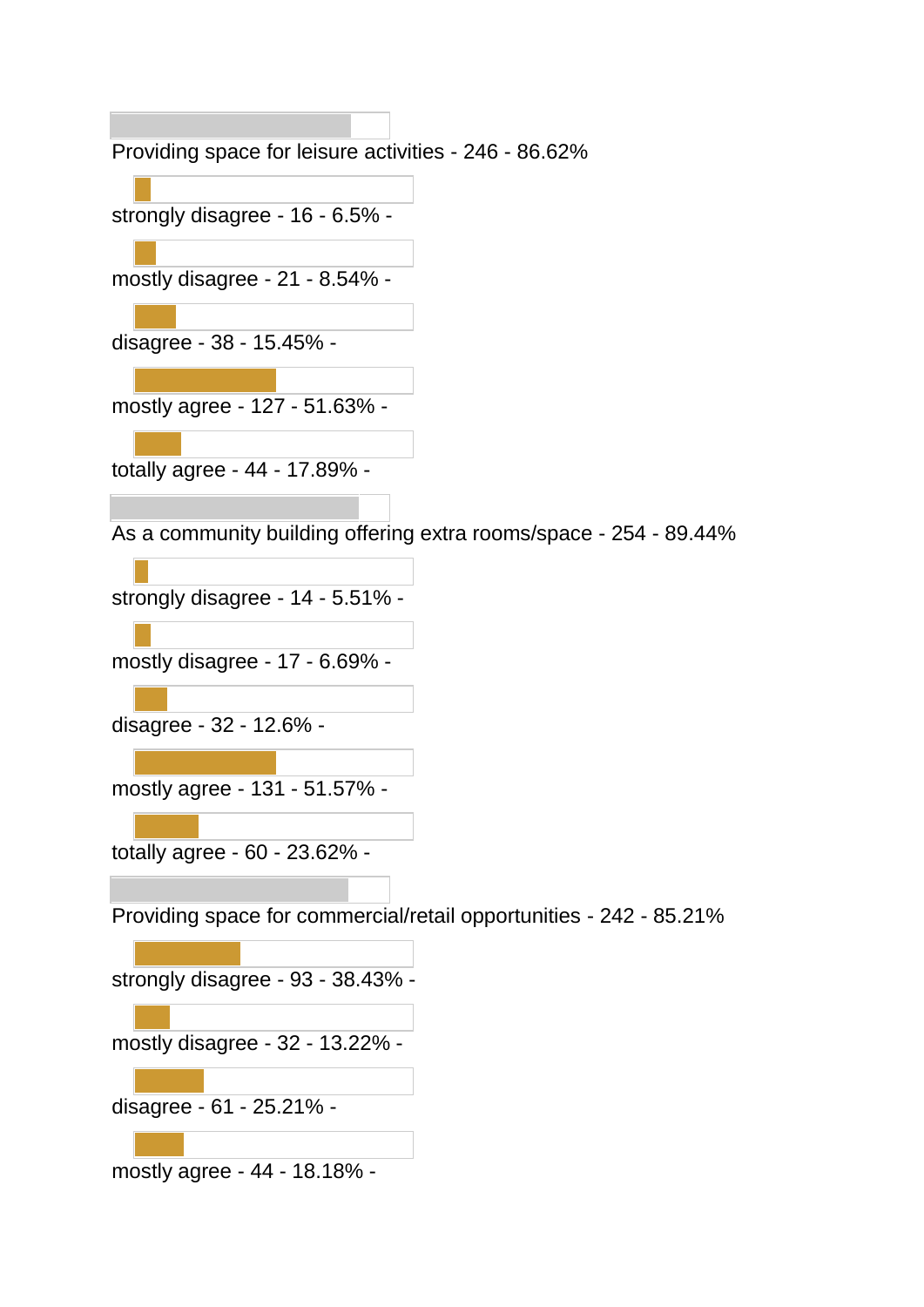

**Comments** 

support groups; social groups; archive/historical records of the village [ totally agree ]

I don't really understand the point of this question. We have two places of faith; one is not conducive to any of these options, the other is already used for some of them, and trust deeds are likely to prohibit some of the other proposed options [ mostly disagree ]

Increase use for arts/craft/theatre [ mostly agree ]

Church should remain a place of worship [ totally agree ]

catholic so not used [ strongly disagree ]

The church needs a parking area for its needs like the chapel [ strongly disagree ]

we need public toilts wih clearners please. Both churches already provide facilities for various things [ disagree ]

Modernise or die [ totally agree ]

REMOVAL OF PEWS AND FIXED FURNITURE I totally agree 1 Use space inside moveable [ totally agree ]

more welcoming to new residents and more open community [ strongly disagree ]

Places of faith? You mean the churches right? Or is there a mosque hiding somewhere I haven't noticed... The churches are not community facilities they should focus on proclaiming Christ which is, after all, what they are supposed to be doing... If they want to offer their buildings for other uses that's great but not clear on what the parish council has to do with it... [ totally agree ]

Flower shows, Art shows, Book review club [ mostly agree ]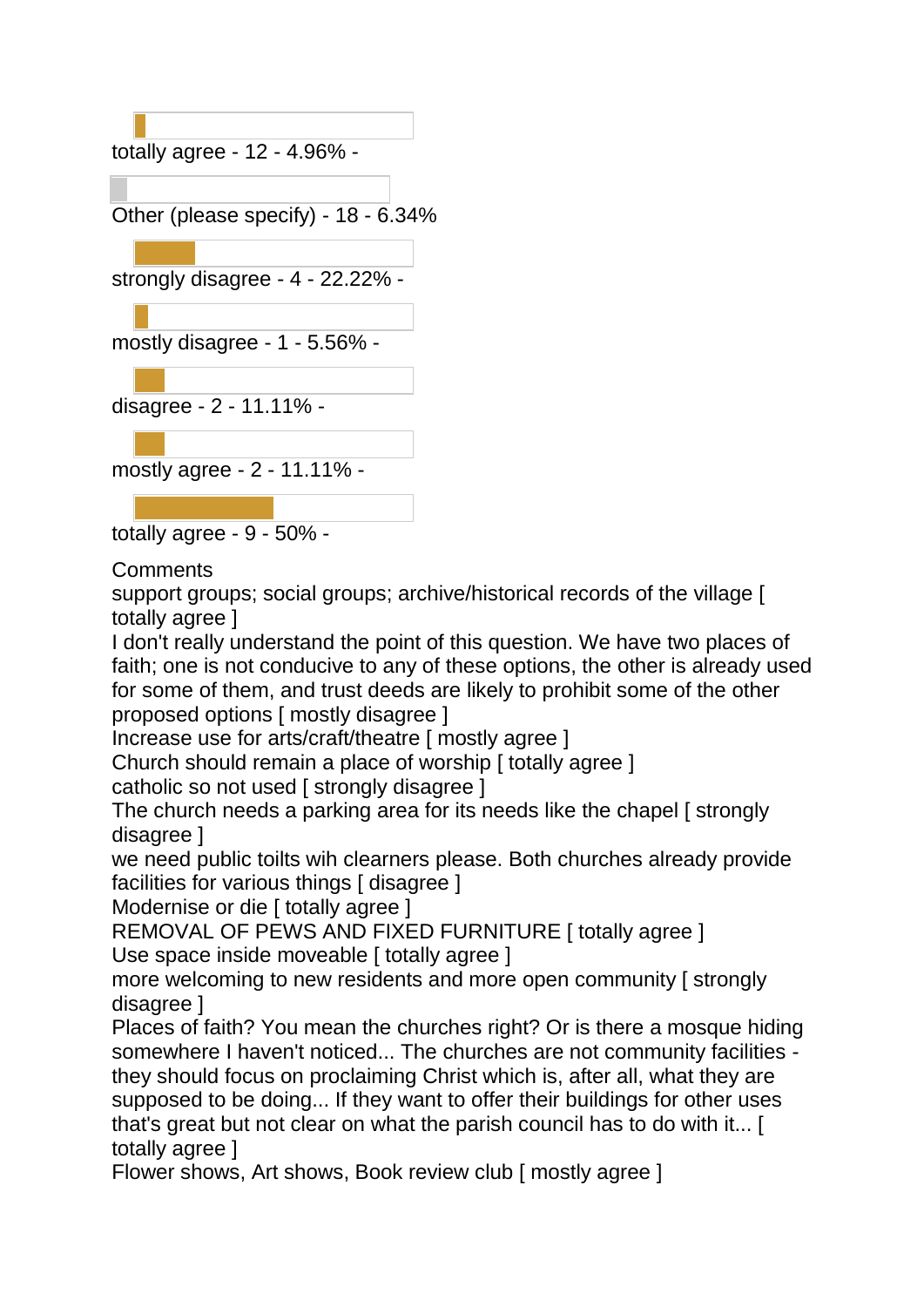music venues [ totally agree ]

Quite satisfied with how these places are being used I disagree 1 Quite satisfied with how these places are being used [ strongly disagree ] convert hall/ practice area for musicians/drama/wedding dress exhibitions/ fashion shows/easteregg hunts/ craft exhibitions/working areas (inside and out) - local crafts produce sales on the regular basis - school huistory projects - and of course all religious based events [ totally agree ] provide children's and youth club activities [ totally agree ]

**Q33)**How important is the presence of the following amenities in Stradbroke to you? Answered by 340 People

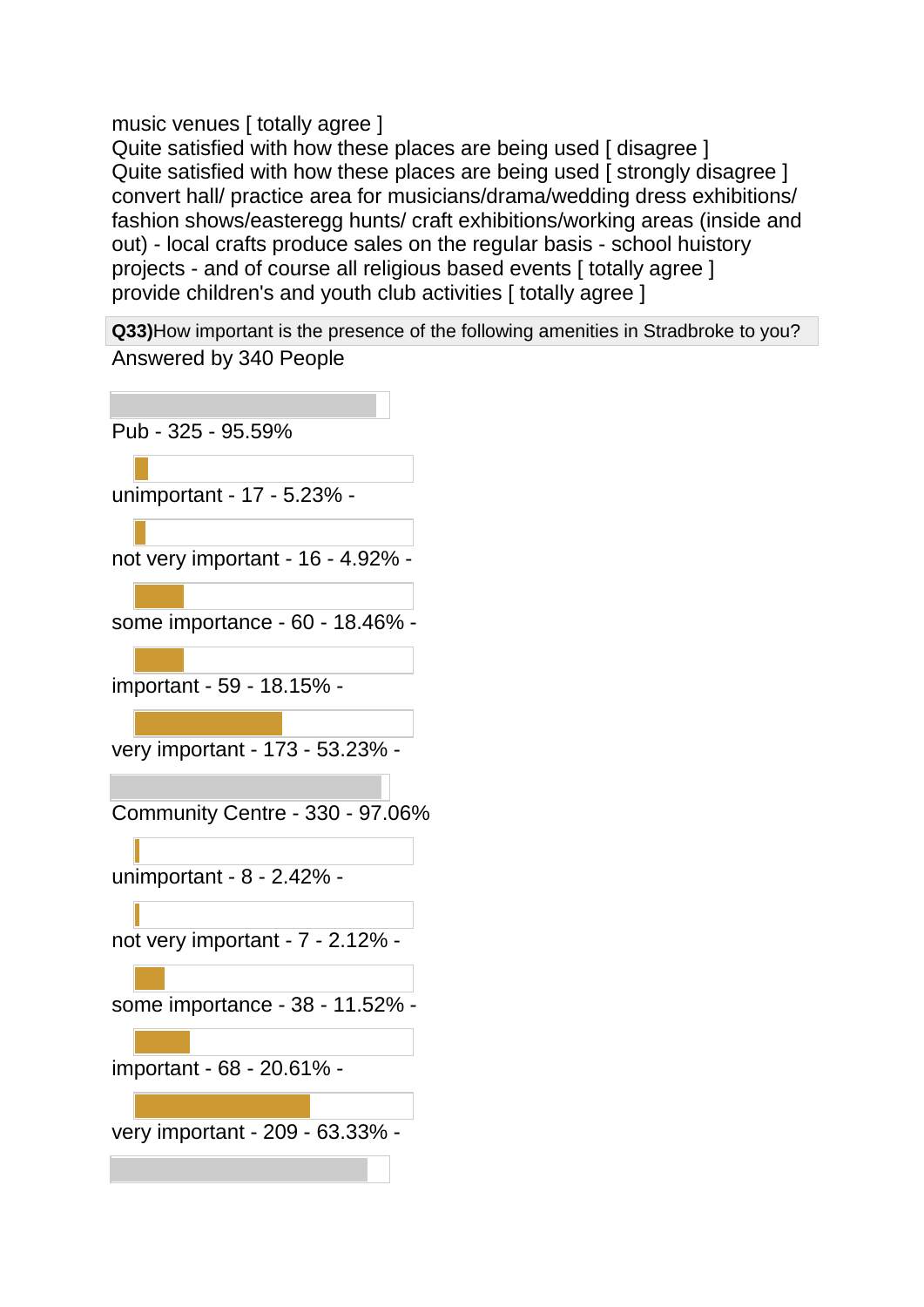Courthouse - 316 - 92.94%

unimportant - 38 - 12.03% -

not very important - 31 - 9.81% -

some importance - 50 - 15.82% -

important - 76 - 24.05% -

very important - 121 - 38.29% -

All Saints Church - 315 - 92.65%

unimportant - 40 - 12.7% -

not very important - 25 - 7.94% -

some importance - 73 - 23.17% -

important - 80 - 25.4% -

very important - 97 - 30.79% -

Baptist Church - 306 - 90%

unimportant - 69 - 22.55% -

not very important - 54 - 17.65% -

some importance - 60 - 19.61% -

important - 62 - 20.26% -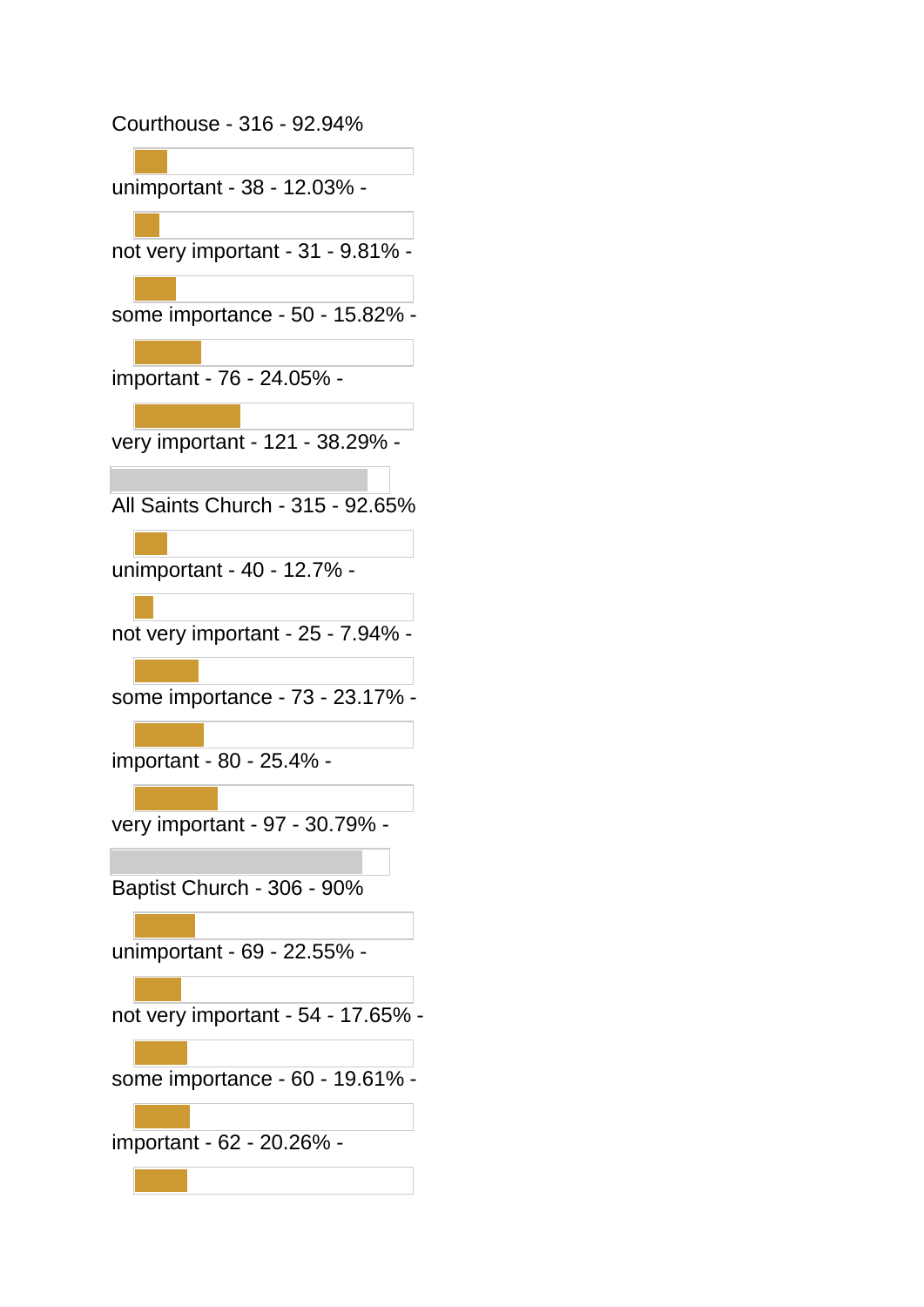| very important - 61 - 19.93% -     |
|------------------------------------|
| Bowls Green - 309 - 90.88%         |
| unimportant - 59 - 19.09% -        |
| not very important - 57 - 18.45% - |
| some importance - 73 - 23.62%      |
| important - 60 - 19.42% -          |
| very important - 60 - 19.42% -     |
| Tennis Courts - 308 - 90.59%       |
| unimportant - 49 - 15.91% -        |
| not very important - 48 - 15.58% - |
| some importance - 70 - 22.73% -    |
| important - 69 - 22.4% -           |
| very important - 72 - 23.38% -     |
| Playing field - 316 - 92.94%       |
| unimportant - 22 - 6.96% -         |
| not very important - 22 - 6.96%    |
| some importance - 28 - 8.86% -     |
|                                    |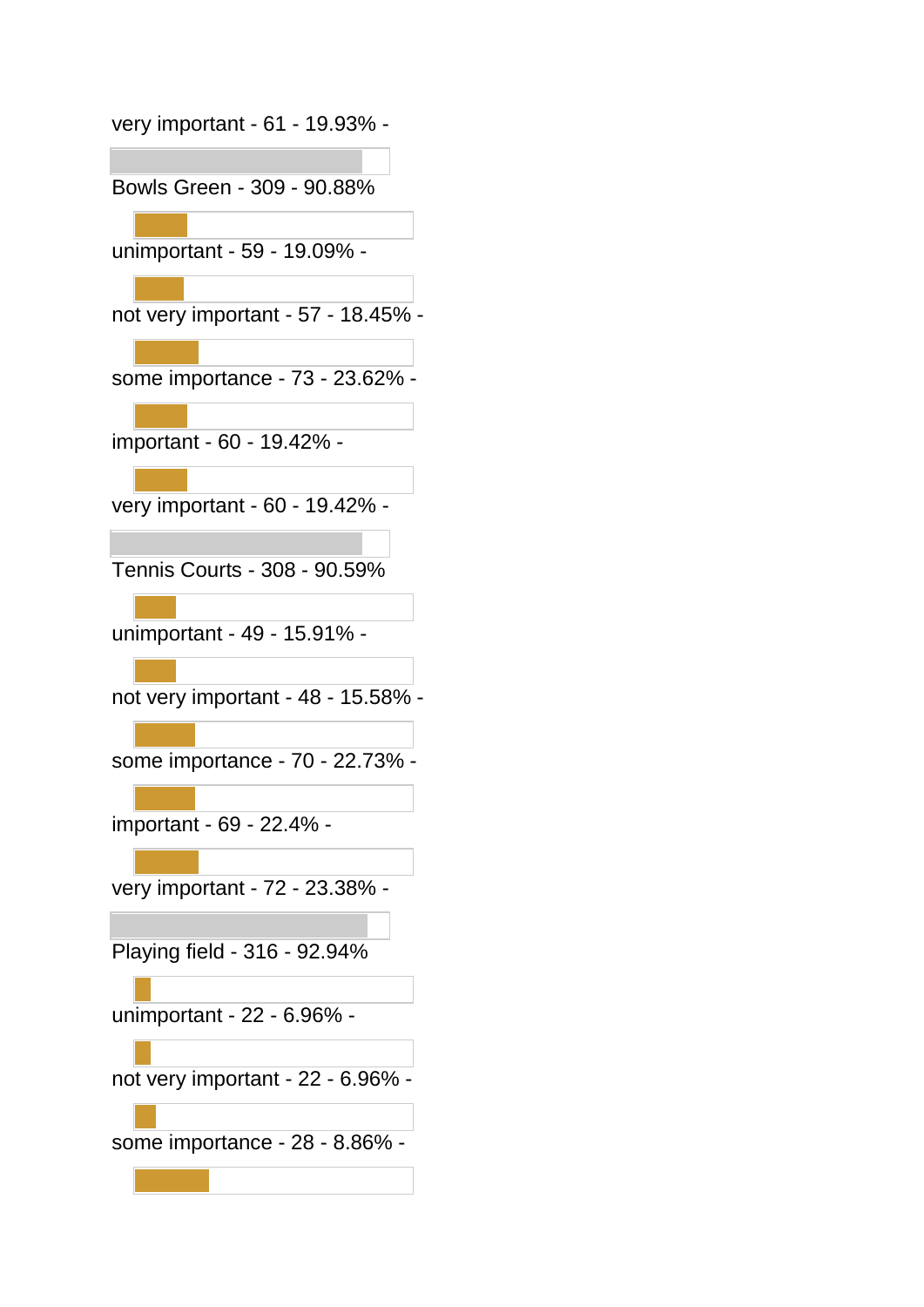important - 86 - 27.22% -

very important - 158 - 50% -

Leisure centre and pool - 320 - 94.12%

unimportant - 11 - 3.44% -

not very important - 10 - 3.13% -

some importance - 26 - 8.13% -

important - 67 - 20.94% -

very important - 206 - 64.38% -

Village Gardens (Community orchard, woodland and allotments) - 314 - 92.35%

unimportant - 24 - 7.64% -

not very important - 31 - 9.87% -

some importance - 68 - 21.66% -

important - 78 - 24.84% -

very important - 113 - 35.99% -

Library - 327 - 96.18%

unimportant - 26 - 7.95% -

not very important - 12 - 3.67% -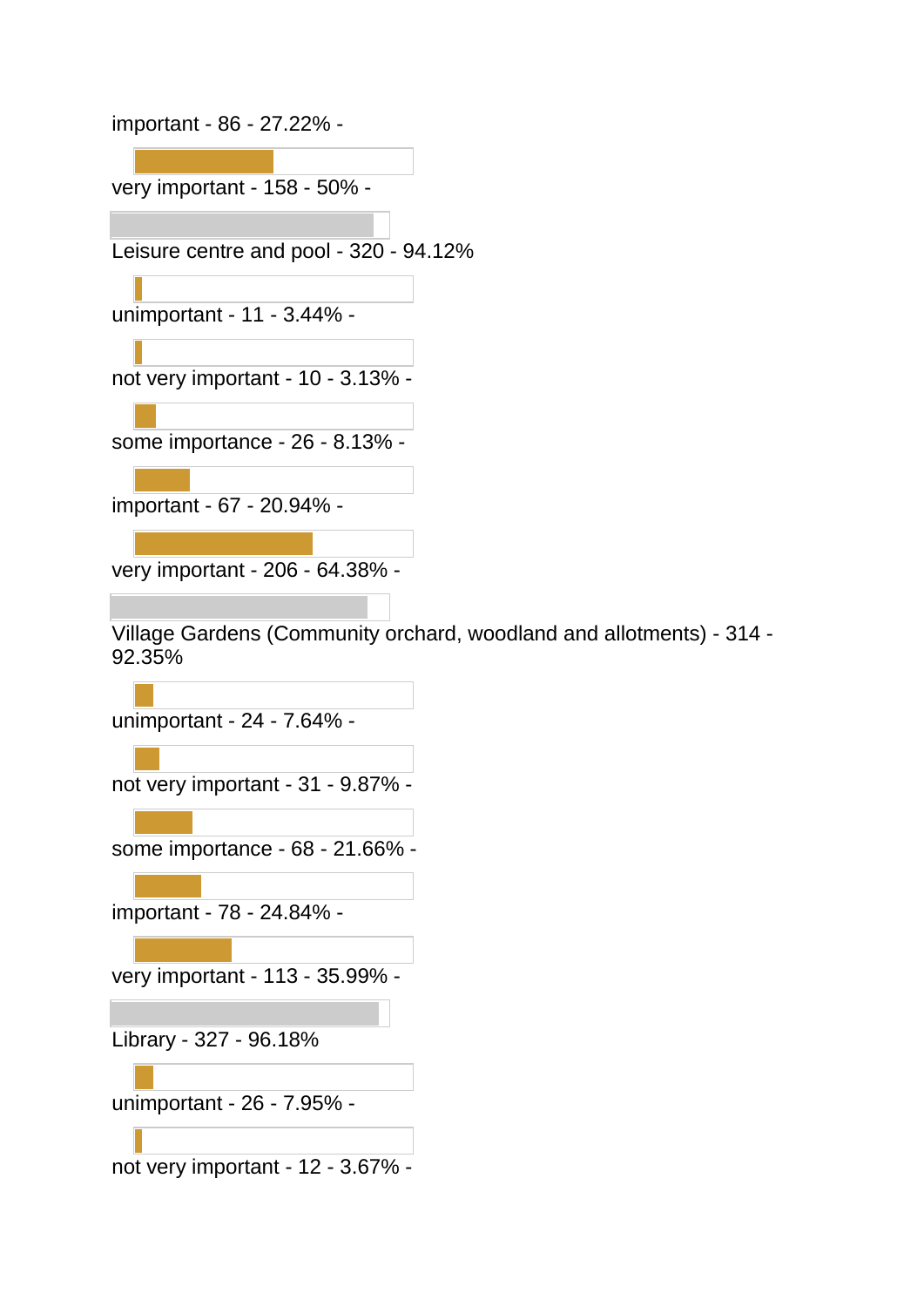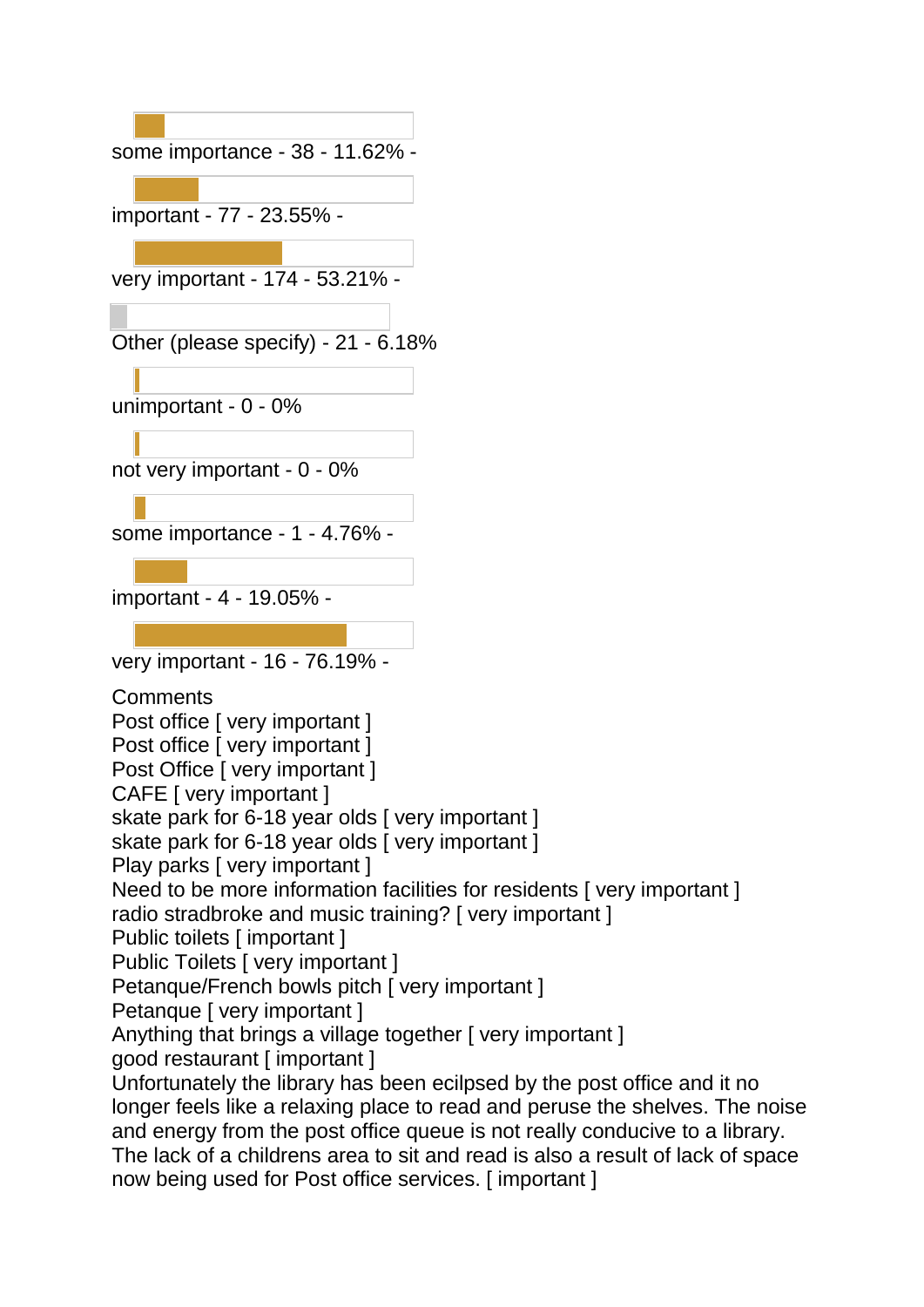Being near open countryside, un mown verges, more made of wild flower planting. [ very important ]

We love that there is a butchers and a bakery too [very important]

**Q34)**Please rate the level of interest you would have in the following existing and possible activities in Stradbroke?

Answered by 320 People

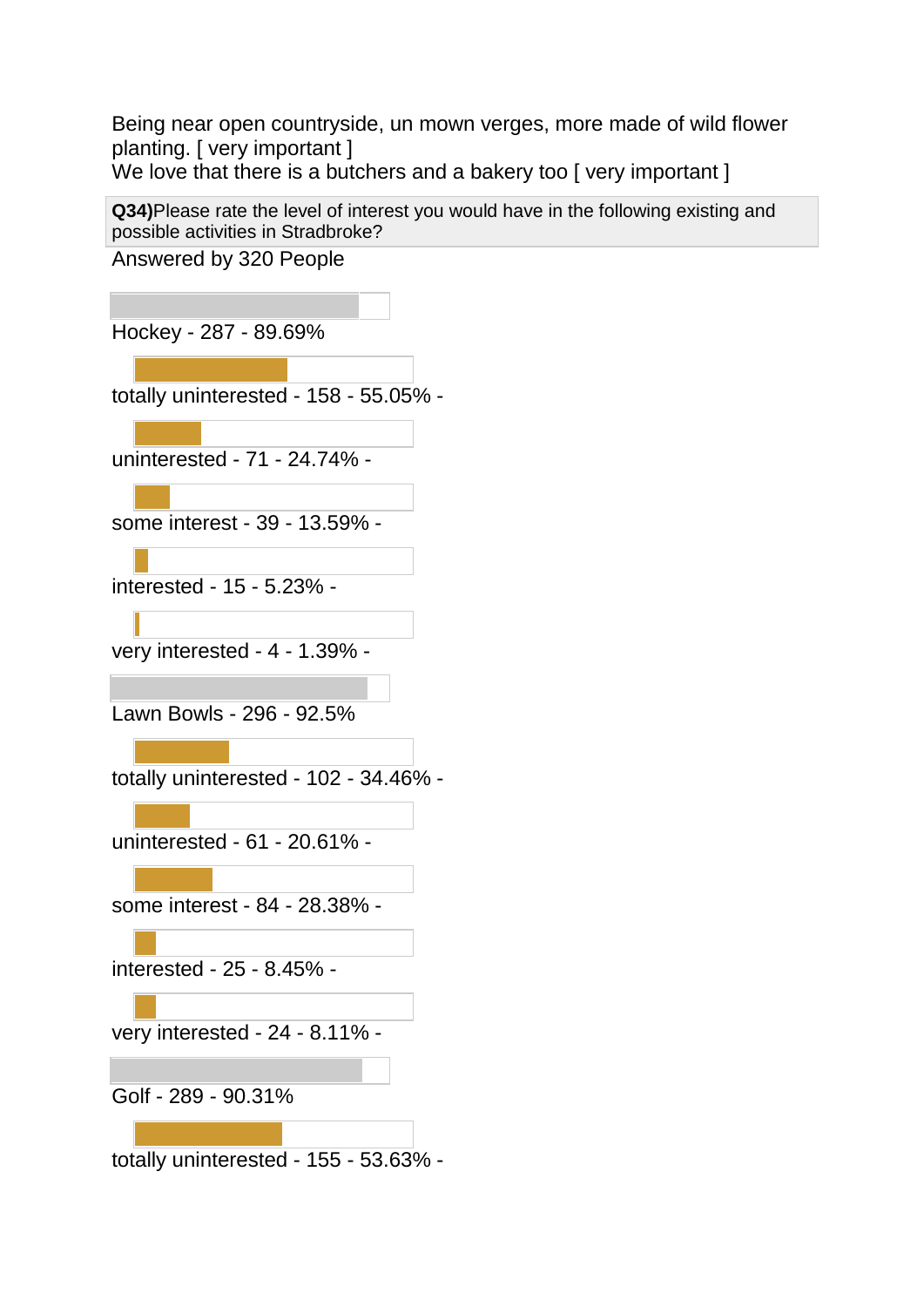| uninterested - 73 - 25.26% -          |
|---------------------------------------|
| some interest - 30 - 10.38% -         |
| interested - 19 - 6.57% -             |
| very interested - 12 - 4.15% -        |
| Rugby - 288 - 90%                     |
| totally uninterested - 139 - 48.26% - |
| uninterested - 70 - 24.31% -          |
| some interest - 51 - 17.71% -         |
| interested - 24 - 8.33% -             |
| very interested - 4 - 1.39% -         |
| Pool - 291 - 90.94%                   |
| totally uninterested - 105 - 36.08% - |
| uninterested - 39 - 13.4% -           |
| some interest - 63 - 21.65% -         |
| interested - 33 - 11.34% -            |
| very interested - 51 - 17.53% -       |
|                                       |

Cricket - 290 - 90.63%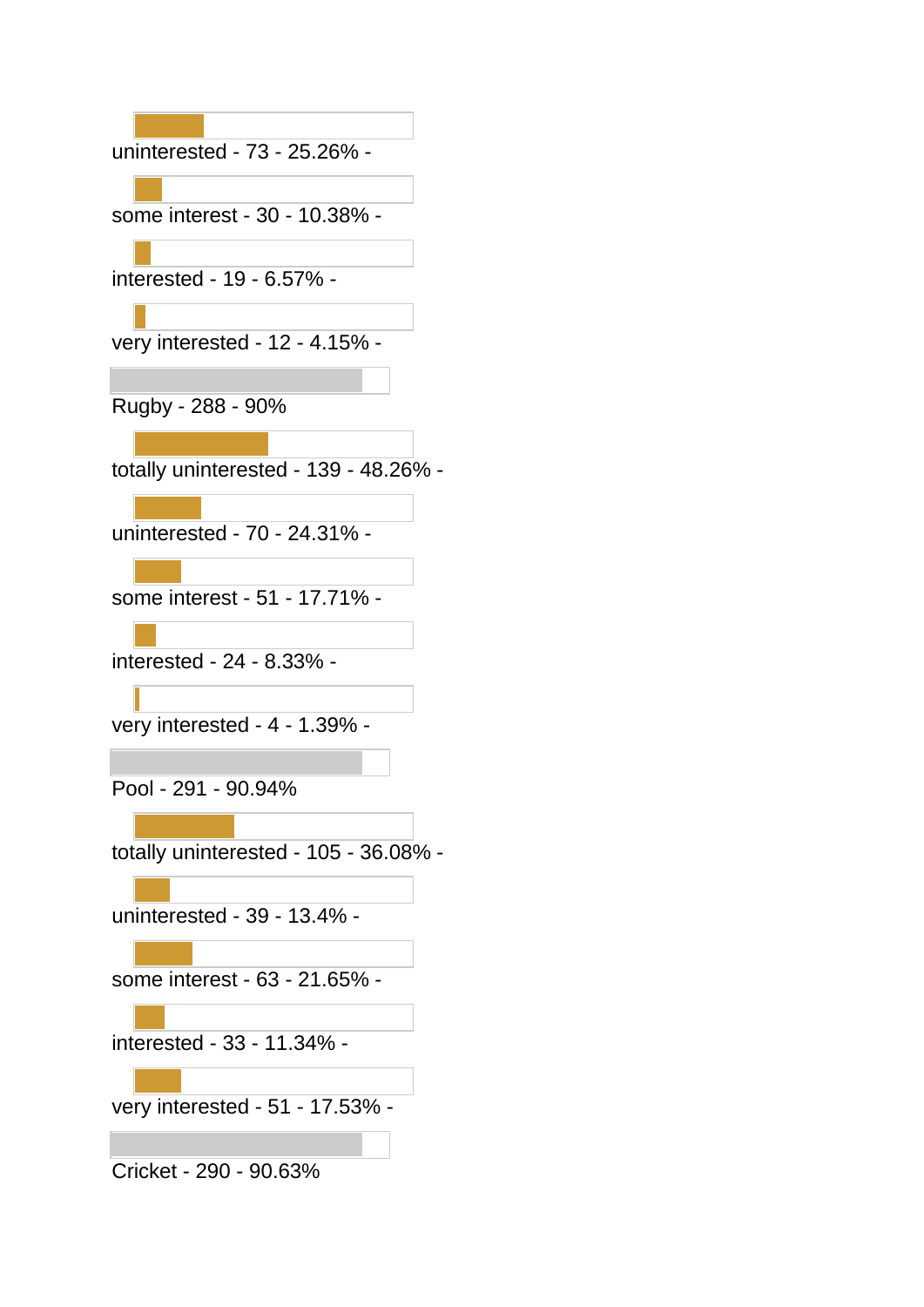| totally uninterested - 120 - 41.38% - |
|---------------------------------------|
|                                       |
| uninterested - 54 - 18.62% -          |
| some interest - 58 - 20% -            |
| interested - 37 - 12.76% -            |
| very interested - 21 - 7.24% -        |
| Football - 291 - 90.94%               |
| totally uninterested - 128 - 43.99% - |
| uninterested - 46 - 15.81% -          |
| some interest - 41 - 14.09% -         |
| interested - 41 - 14.09% -            |
| very interested - 35 - 12.03% -       |
| Dance - 295 - 92.19%                  |
| totally uninterested - 88 - 29.83% -  |
| uninterested - 45 - 15.25% -          |
| some interest - 66 - 22.37% -         |
| interested - 61 - 20.68% -            |
| very interested - 35 - 11.86% -       |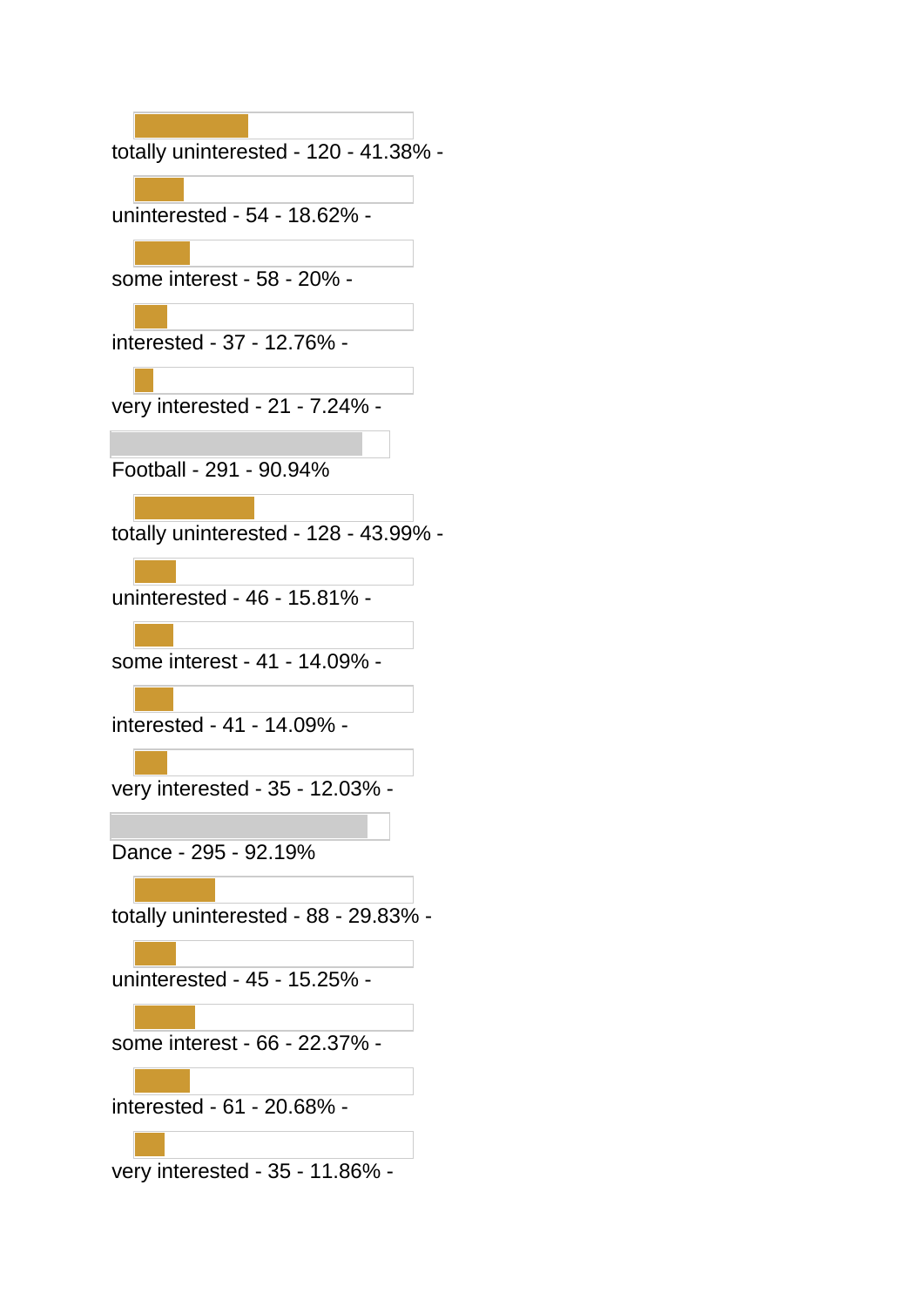Yoga - 293 - 91.56%

totally uninterested - 100 - 34.13% -

uninterested - 59 - 20.14% -

some interest - 59 - 20.14% -

interested - 44 - 15.02% -

very interested - 31 - 10.58% -

Pilates - 292 - 91.25%

totally uninterested - 108 - 36.99% -

uninterested - 49 - 16.78% -

some interest - 65 - 22.26% -

interested - 34 - 11.64% -

very interested - 36 - 12.33% -

Drama - 289 - 90.31%

totally uninterested - 104 - 35.99% -

uninterested - 57 - 19.72% -

some interest - 56 - 19.38% -

interested - 47 - 16.26% -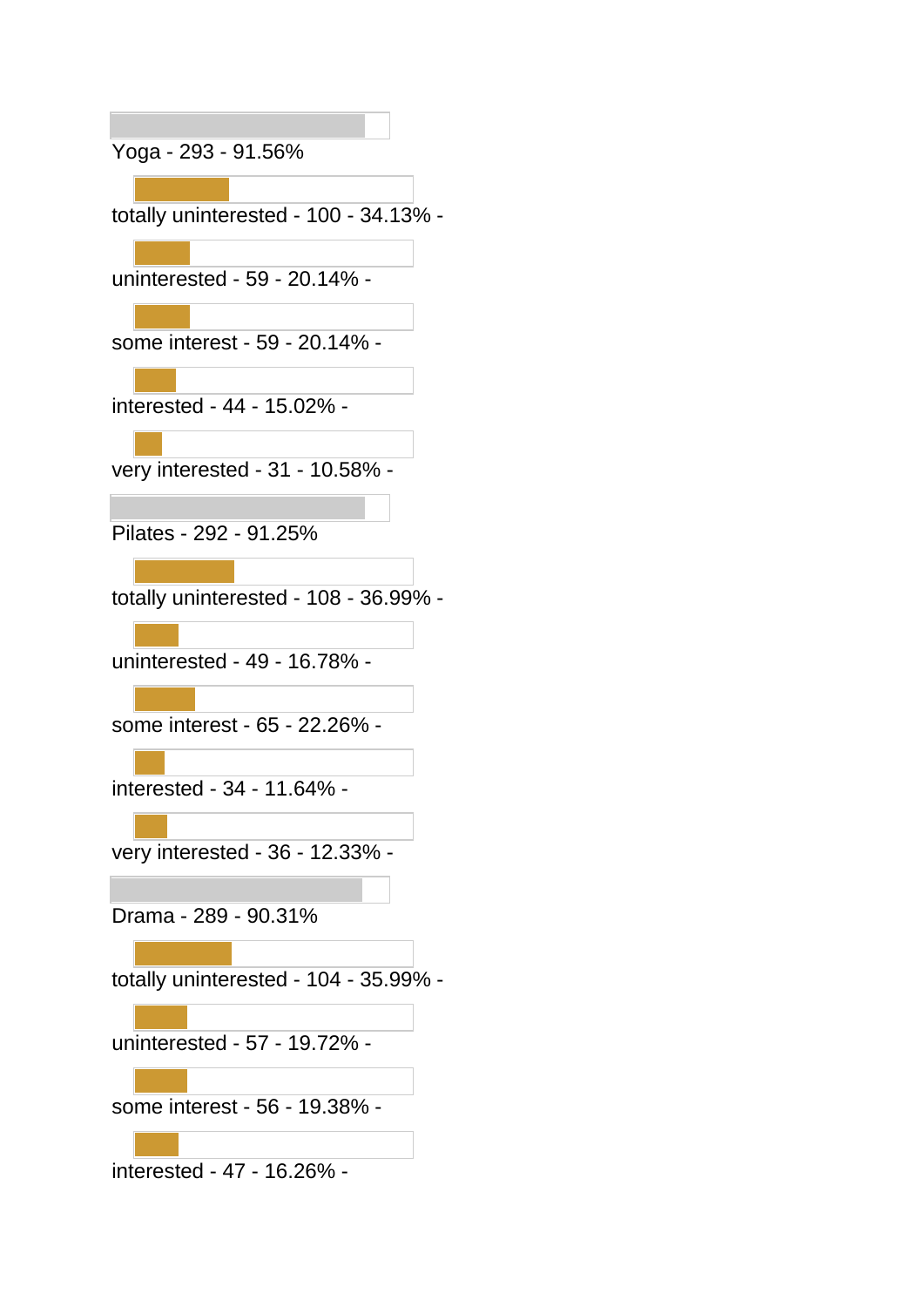very interested - 25 - 8.65% -

Music e.g. singing group - 288 - 90%

totally uninterested - 97 - 33.68% -

uninterested - 51 - 17.71% -

some interest - 43 - 14.93% -

interested - 59 - 20.49% -

very interested - 38 - 13.19% -

Other (please specify) - 25 - 7.81%

totally uninterested - 1 - 4% -

uninterested - 1 - 4% -

some interest - 6 - 24% -

interested - 4 - 16% -

very interested - 13 - 52% -

**Comments** Clay pigeon shooting club [ very interested ] walking [ very interested ] Cardio fitness classes [ very interested ] tennis [ interested ] tennis [ interested ] T/tennis [ very interested ] Maybe sea fishing club for Stradbroke [ some interest ] Spinning [ very interested ] Tai Chi [ very interested ]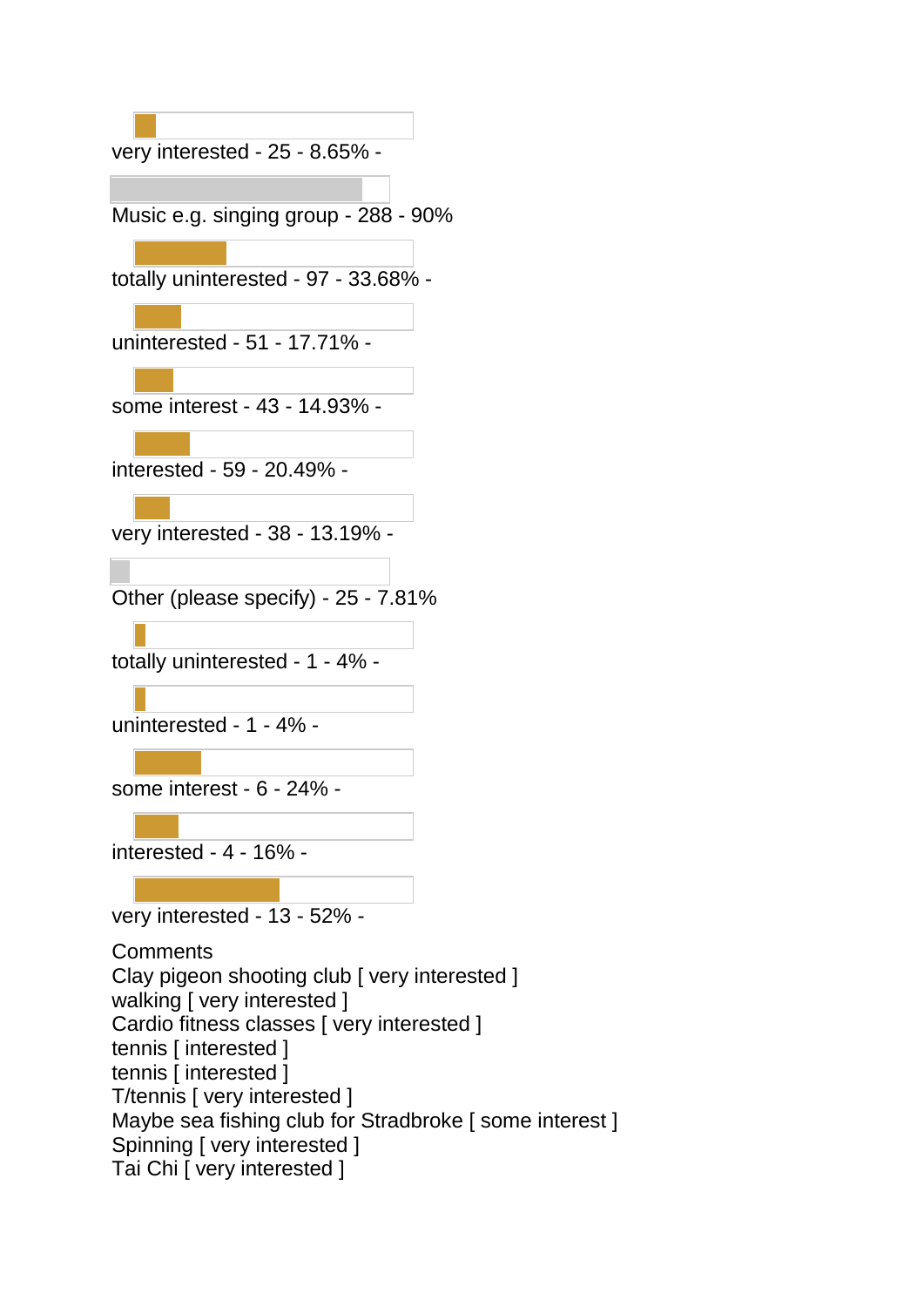Touch rugby [ very interested ] Social groups for the elderly [ very interested ] life drawing classes [ very interested ] Badminton - but you need a high ceilined hall - maybe in the school? [ some interest ] Netball [ some interest ] Netball [ some interest ] Petanque [ very interested ] Petanque [ some interest ] Indoor Bowls [ some interest ] Craft Club [ very interested ] wakling club [ very interested ] swimming [ interested ] dog training [ interested ]

**Q35)**How do you find out what is going on in Stradbroke? Answered by 339 People

Stradbroke Monthly Magazine - 318 - 93.81%-

Village website - 110 - 32.45%-

Word of mouth - 255 - 75.22%-

Notice boards - 191 - 56.34%-

Local newspaper - 73 - 21.53%-

Local free paper - 62 - 18.29%-

Text message - 15 - 4.42%-

Social networking - 68 - 20.06%-

I am not interested in finding out - 4 - 1.18%-

Other (please specify) - 10 - 2.95%-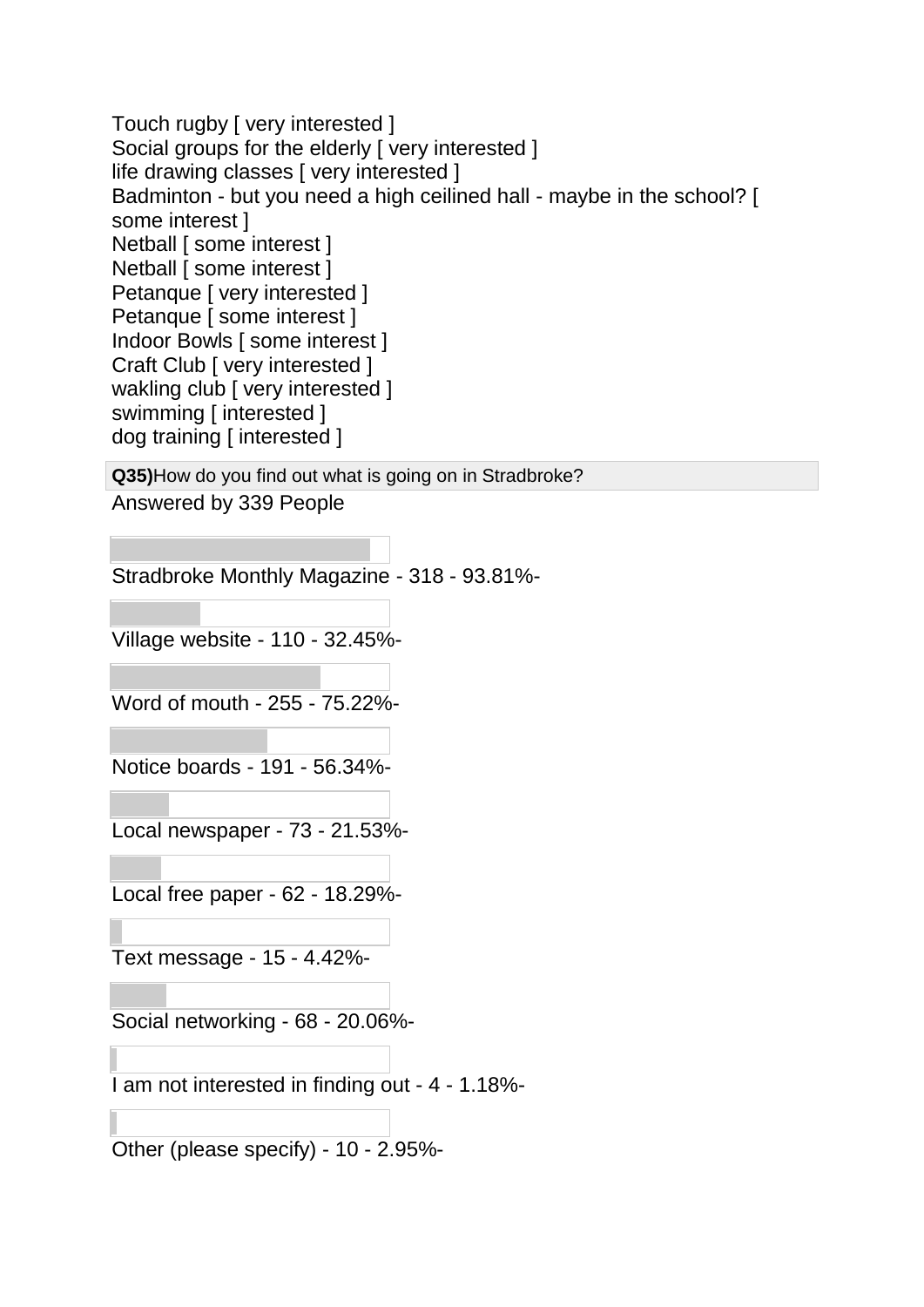**Comments** 

I find it very difficult especially deaths, funerals Nwever seen local newspaper and free paper no longer delivered never seen local paper and local free paper no longer delivered The local free paper was stopped before Christmas banner outside spar Library and posters Pub events at high school e.g. cafe, carnival, through information sent fro school

I would like our magazine to report on births, marriages and deaths as this keeps contact within our community

**Q36)**Please use the space provided below to make any further comments about how you would like Stradbroke to develop as a community?

Answered by 124 People

None

CAREFUL NOT TO EXPAND BUILDING TOO MUCH TOO QUICKLY. NEW HOUSING NEEDS TO BE SUPPORTED BY CAREFUL INFRASTRUCTURE PLANNING; ROADS, DOCTORS ETC I would like Stradbroke to maintain it's village "feel" by not growing too large and stretching the village resources to the detriment of those already living here.

If Stradbroke grows it will need a better infrastructure to accommodate the growth e.g. roads by-passing the centre and more robust utilities.

With careful planning,less cramming in of properties on small plots. With careful planning - less cramming in of houses on small plots I think it's very important to the long term viability of Stradbroke as a community to do everything possible to encourage young people to live here.

If/when Stradbroke expands the general infrastructure - roads, schools, doctors, transport - must be upgraded to meet the additional head count Any expansion to be supported with additional infrastructure to meet needs of village

Accessible housing be 'accessible' to local people and to enable the young and old of local people to to take up these opportunities.

IF WE ARE GOING TO EXPAND EXPAND HOUSING IN THE VILLAGE THE ROADS TO EYE & DISS NEED MAJOR IMPROVEMENT

the parish council to be more pro-active and have strategies for the future and engaging young people much more in planning. Development of more gym facilities - the use of the community centre is full - we need to expand it.

Greater cohesion, more dynamic PC, more interesting magazine, local drama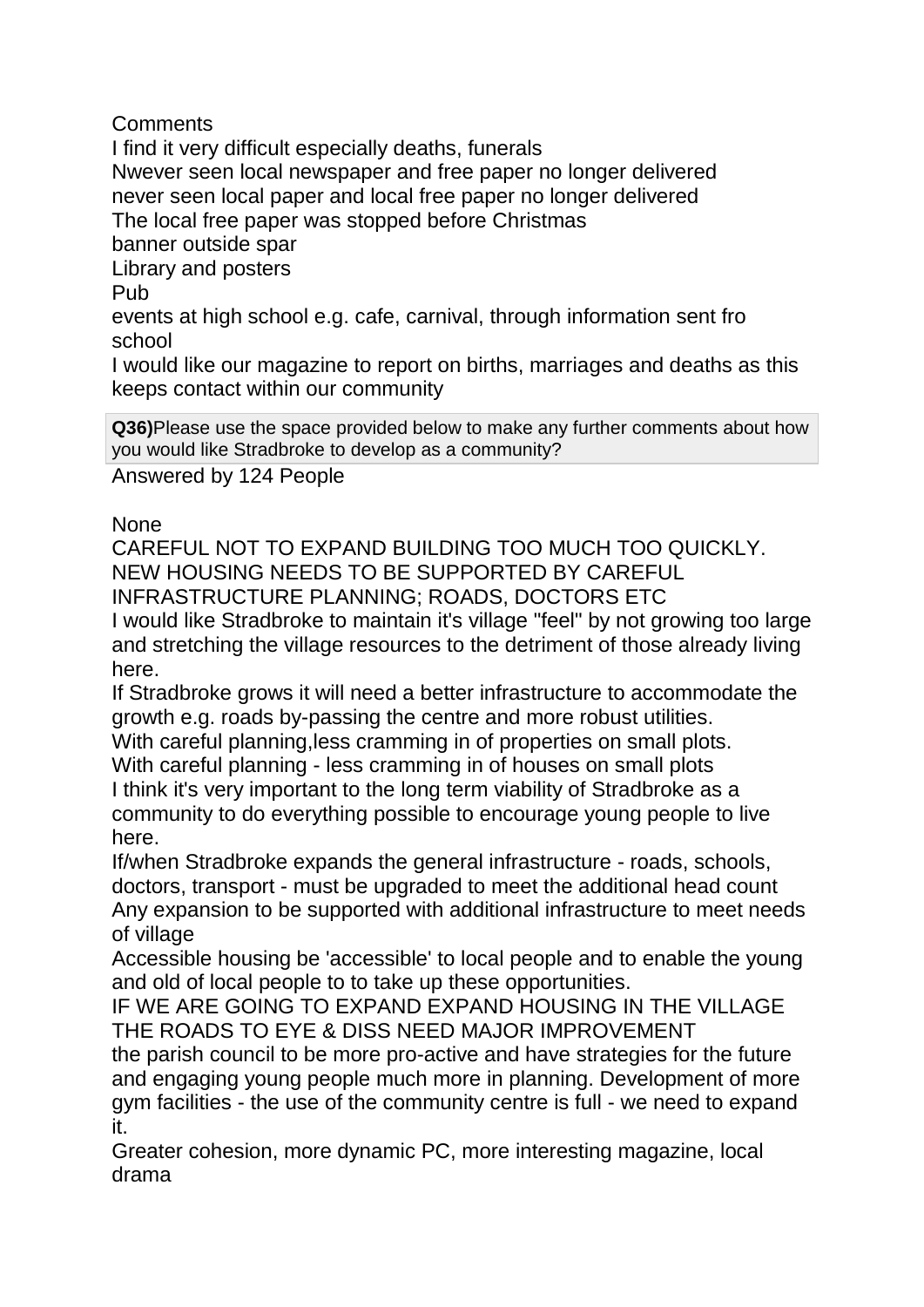Measured growth

We need a take away fish and chip shop - the van is great and people congregate and chat on Thursdays. This would happen more often if we had a permanent premises

Ensure development is tailored for development of a 'community' and local needs, not a London/Essex overspill. Development should should recognise this is a rural village in Suffolk and not allow it to turn into an urban-like place. The centre of any village is it's pub(s) and shops, these need protecting and promoting.

Would like to see the parks updated and improved for the children The major existing factor which impacts negatively on the life of the village is traffic; speed and size. The future impact can only get progressively worse. There exists a fundamental disregard for the speed limits. Small housing developments would bring in more families with young children which would support the Primary School.

I applaud any attempt to create / develop the community / community spirit. I would like to be involved. But the reality is that I do not have any time to commit and am seldom seen supporting village events. I mentioned it earlier but I suspect that the absence of a gareage to supply fuel and a bank causes people to go out of the village and take all their other business to Diss / Harleston / Framlingham etc. And could I mention that I cocked up q5, partly because the map was too small and partly because I didn't understand what I was being asked. Now that I do understand I would answer 2,3,3,2,3,3,1,2,3.

A couple of wind turbines on the outskirts of the vilage, so as not to couse noise problems for nearby inhabitants. Encourage householders to cut back their hedges thereby freeing up pavements for pedestrians. Have gas piped into the village. Their are supply pipes on the outskirts of the village. Encourage newcomers to the village to involve themselves in village activities to improve the sense of village community spirit.

Retain the sense of community, but unfortunately this tends to decrease as the population of the village grows.

More available work opportunity.

Would like to see a limit on the number of builders on the PC. Currently there is unacceptable bias. Would the community meeting be during the daytime thne I could attend. Would like to see the Grove Farm development much smaller

Where my answers appear negative please take inot account that I am 89. I hardly feel justified in expressing views on the future of Stradbroke Get rid of incompetent know it alls. You know who I mean

Traffic speed is an issue. Dog poo

Stradbroke is a kind, caring and friendly community. There are many opportunities to meet people and take part in activities in the village. I wish for this to continue. However, traffic needs to be slowed at the village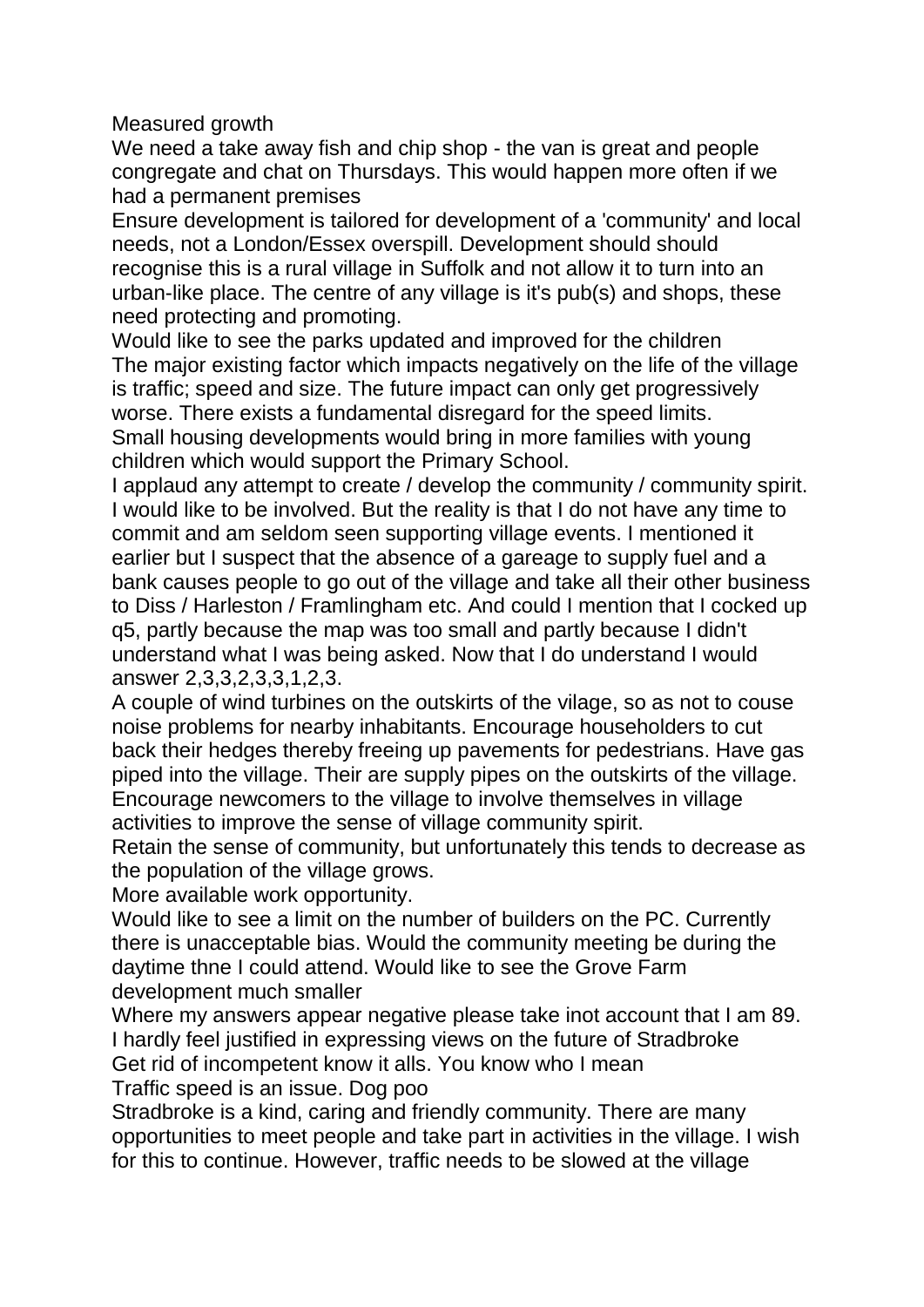entrances and exits. On New Street fast cars and lorries often endanger pedestrians as there are no footpaths. Elderly walkers are loath to walk here and therefore cannot enjoy the walks accessed via New Street and Valley Farm.

More activities for lonely, elderly people to get together (other than church activities). More interaction between school and people in the community with experience/expertise to share on voluntary basis

Speed limit needs monitoring on Laxfield Rd, very few vehicles keep to 30mph, very soon there will be a serious accident.

speed limit needs monitoring on Laxfield Road. very few vehicles keep to 30mph. very soon there will be a serious accident. in 3 years I have never seen anyone keep to this speed.

More affordable housing and developing local shops and business Parish Council need to be more sociable and stop arguing among themselves. They/

Parish Council need to be more sociable and stop arguing among themselves. They've got a bad name

Stradbroke seems to be a snobbish village whereas Laxfield is a more friendly village. We prefer to go to Laxfield

To grow a bit but slowly and not too much.

Leave things alone

Better bus service

Having a pub where younger people are made to feel welcome would be great! We do not feel welcome in the other pubs in Stradbroke since The Queen has closed. Houses are few and far between here; we are reluctant to move from the village in the future and love our home which we bought here but feel that is things remain as they are, there will be limited opportunities for us here in the future.

We've recently moved to Stradbroke and are very excited to be able to get involved in the community. So far we are impressed with what Stradbroke has to offer

Bigger population from more houses with good parking. More events at daytime hours

Would be nice to see the Queens Head turned into a fast food outlet like chinese, fish and chips, etc. Ideal off road parking at the rear of the SUffolk Room. Also Fibre broadband for all the village not just a select few would be nice. Surely in this age BT should be capable of providing fibreroad band for those of us that live close to the exchange at the north of the village

To many lorries and tractors coming through the village now all day and late evening. The drains in the road are blocked becausee straw and muck from cow sheds, something has to be done about this problem now not later

The Parish Council to stop in-fighting and start improving facilities and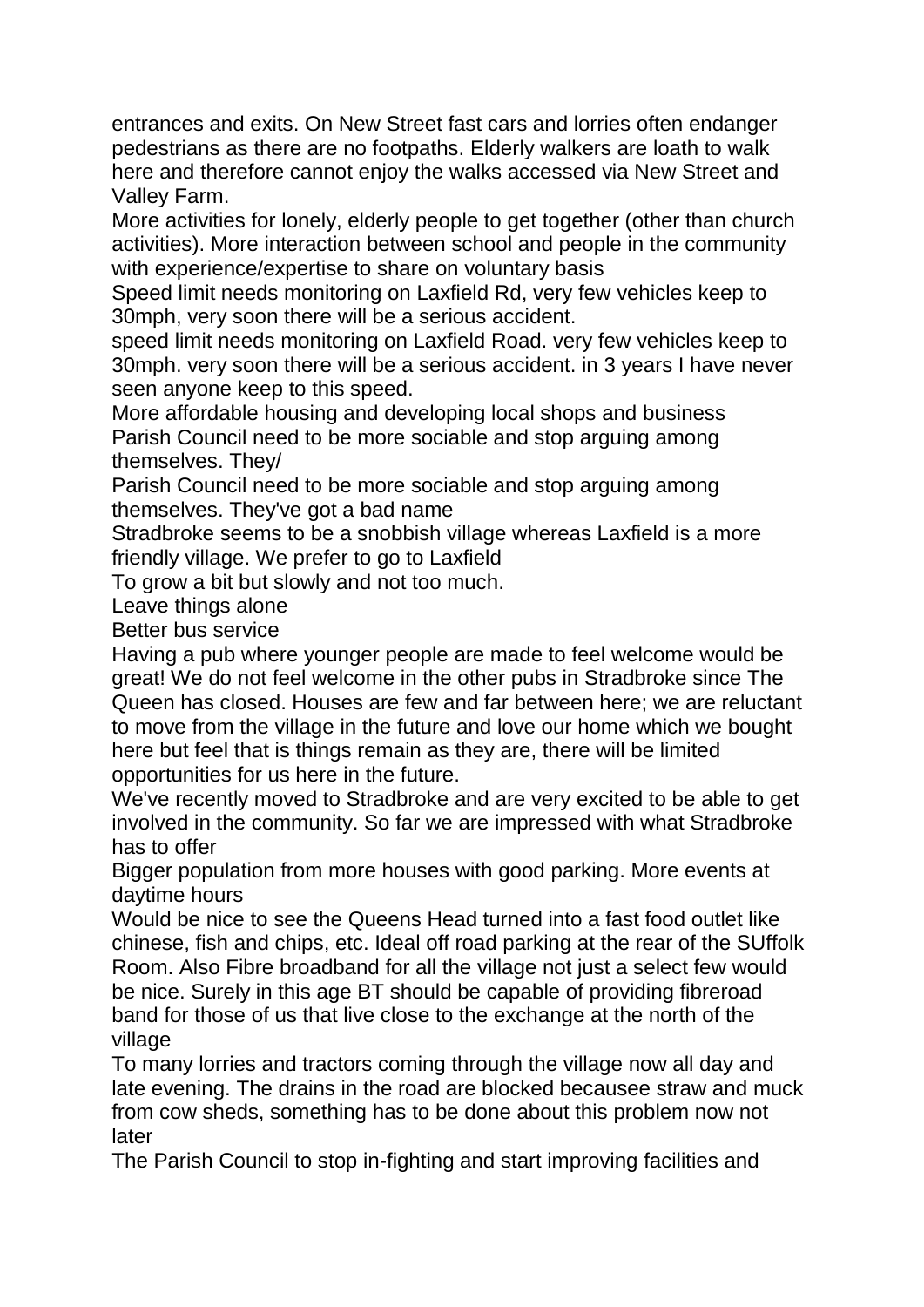quality of life in Stradbroke. The PC is currently achieving nothing for the local community. The children's play areas are a disgrace - what has happened - nothing !!

To develop in a limited and controlled way.

POSSIBLE MARKET STALL TYPE SHOPS, EG GREEN GROCER DURING THE WEEK

Let it grow as a workaday village with a happy mix of houses, leisure facilities and and shops.

I think yellow lines round corners near the memorial before there is a bad accident.

I think yellow lines round corners near the memorial before there is a bad accident. A bus to Harleston would be helpful as several people got to the dentist

General happy with current development apart from allowing developers to cram mean housing however many bedrooms onto parcels of land too close together and with totally inadequate gardens

new development is far too dense more appropriate to an urban environment than rural. Housing dentist of new builds should not exceed 1 dwelling per 1/2 acre

I would like to see an new developments to take place outside the settlement boundary rather than within it

I would like people to keep their front tidy. Cutting back overgrown bushes that are over the pavement. Stone drives with stones, if theyre going to have stones sweep them back. I have hurt my foot more than ones when I have trod on them

Parking on pavements, the pavements are not for cars, there should be some form of policing or traffic warden and when are we ghoing to get the speed camera back. I think it's needed before there's a death on our streets Stop the parking outside the school and by the jcn opp the shops. Open the pub which is closed for teens to use as a none alcholic pub. Make a youth club for young people to use (This is very important). Keep people like yourself doing good work for Stradbroke - Thank you. Invest in our young people, that's where our future is, give themsupport nd somewhere to go in the evenings

More low key events that don't require too much organising but get people together, especially in the summer months.

quite happy as things are

To develop in a limited and controlled way.

More community activities joining all age groups. Groups made more welcoming and not so insular.

We used to have many more "get togethers" like summer fairs, talent nights etc but with all the new housing there is far less of a village coming together socially...

Slowly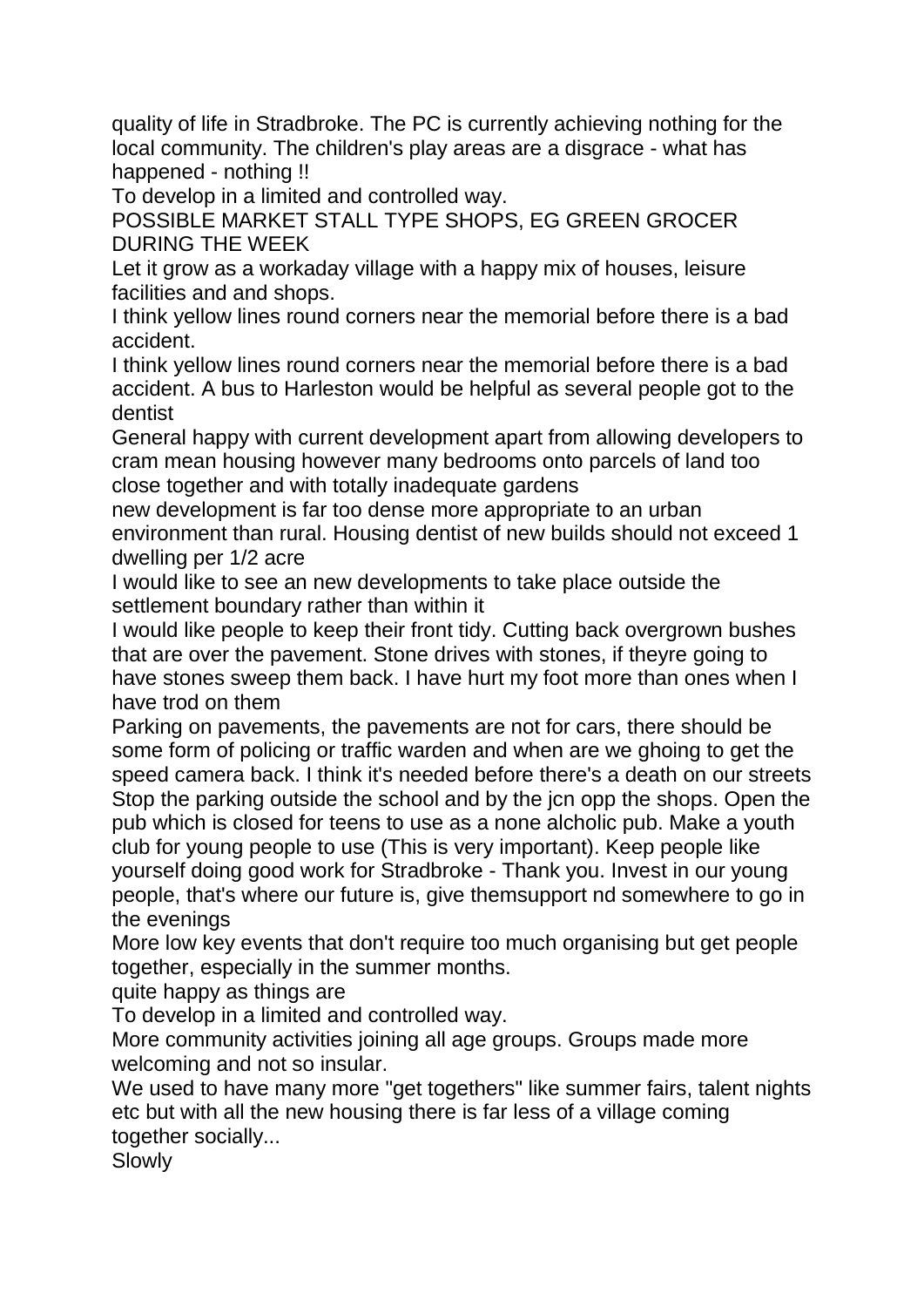Gas supply

The playground is in major need of an update and expansion. Hoxne playground is a good model of what it could look like with a bit of investment.

Just to be a happy and harmonious place to live

I consider it is vital for Stradbroke to remain rural in nature and of a size to retain the community "glue" that we currently enjoy.

aged 93. I would like to give the Council a good quality wooden seat to be erected at the junction of Wilby Road and New Street. If location not agreed I withdraw offer. My wife and I used to watch people carrying often heavy shopping up either street and felt the oldies would like a sit down. My

I have made verbal approach without success!

telephone number, if the Council is interested, if the  $\alpha$ Better retail + go after tourist business Building the Co-OP

Villages must change to survive. There must be local employment opportunities for young people and villages cannot become a staging place for old people. Unless we attract families into the area the schools will die. With the increase of properties in the village, I would like to see better cats eyes on the roads in and out of the village, like the excellent ones Hoxne have.

Slowly in line with the provision and development of the required infrastructure

to keep doing village activities to create a community feel - fete, stradisphere, sports day

Small housing developments over time of 2 - 4 bed housing in keeping with the village. I would like to see the essential character and charm of Stradbroke kept, not destroyed in an effort to modernise it.

Firstly - Development should be slow and deliberate. Secondly, conservation areas are ther for a purpose - we will be much the poorer if they are built on - we NEED some untouched areas. Thirdly we need a shopping area/high street or we will fail to attract more retail. Fourthly, Area 10 could be used for light industry provided that safe vehicular access point/s is/are provided

Slowly, with no sudden large changes.

Organic growth, not explosive development.

double yellow lines opposite spar as very dangerous at times pulling out of the junction. swimming pool open earlier for before work. free from range in spar and bakers. thankyou for this opportunity. As a whole Stradbroke is a fantastic village

The village needs more local family housing

Text /email alerts would be good for me to prompt more involvement. The plans for development for areas 1,4, 9 and 10 especially 10 are unacceptable. If the farm of 40 homes cmes forward the other sites will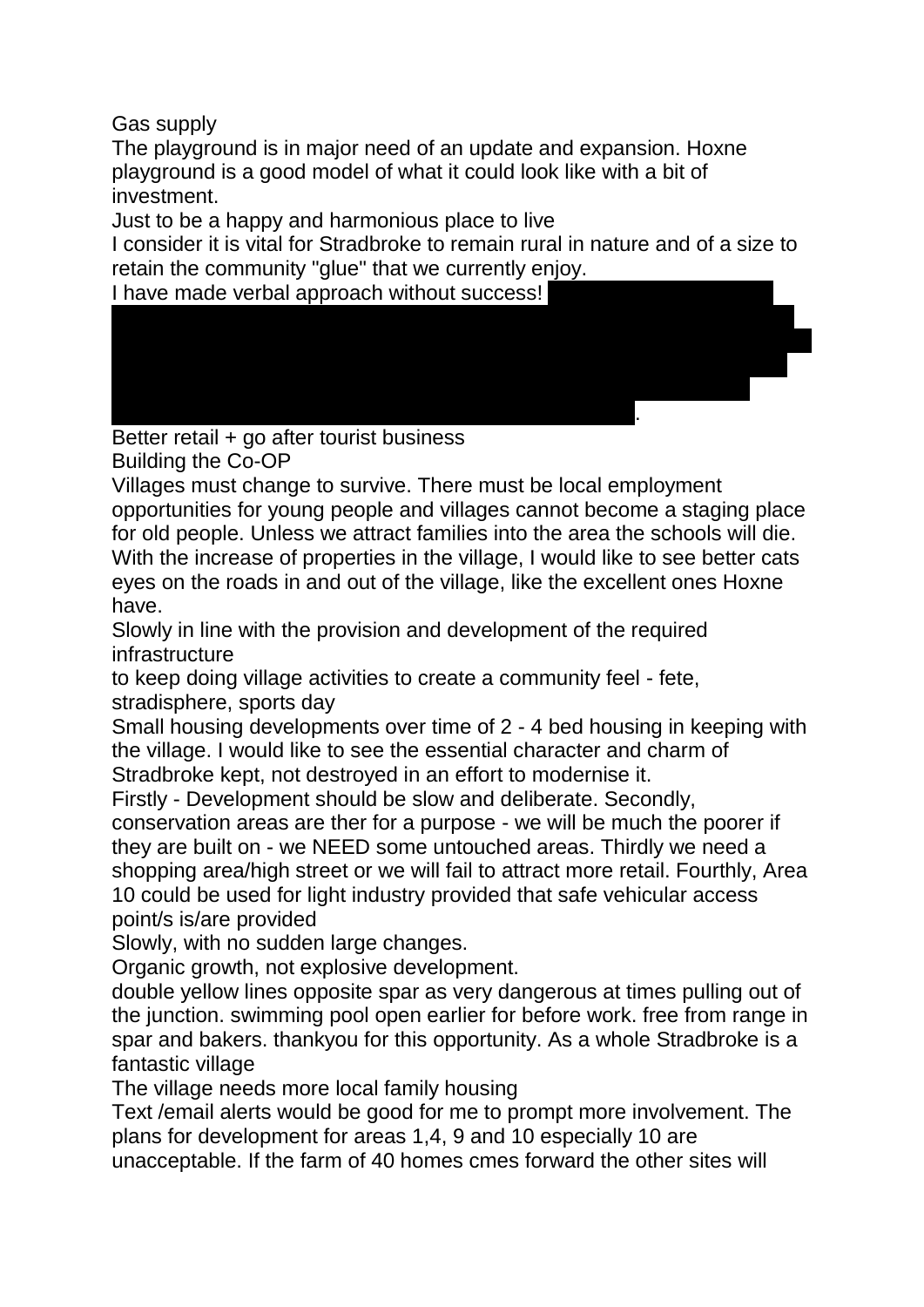provide enough housing to grow the village by 10% over 6 years which is sustainable. Building to the edge of the settlement beofre bul;ing out the centre of the village as with 4 9 and 10 especially is poor planning.Look at Weybread! the village needs to maintain a focus

The village at present has a good balance of housing and amenities. Any future housing large scale housing developments would have a detrimental effect on this pleasant village.

I would not want to see any large scale development as it would alter the character of the village. I feel that there needs to be traffic calming along Queens street to stop speeding and to slow down the speed of lorries. It would be better to have lorries directed away from the village but realise this is unlikely so slowing them down and maybe restricting the hours they can use the route, such as not during school drop off and pick up as its dangerous. I don;t have children but would worry about this if I did. Could the community centre open the bar on a Friday and Saturday evening to give people a place to socialise.

Doctors surgery and/ or schools would gave to increase in size to accommodate more residents

a) Our trees need to be protected and new planting must be implemented,

b) Public Open Space required (with trees !) c) Look after our hedges etc for wildlife (the farmer behind Skinners has vandalised the hedges !)

1) A Singing Group, 2) Dancing classes/ dances

I think we ar very lucky to have what we have

With reference to Q20(3) - Reduce the width of the footpath/pavement outside the White Hart to its former width.

With reference to Q20(3) - Reduce the width of the footpath/pavement outside the White Hart to its former width. 2) With reference to Q14 we think there is plenty going on and scope for expansion should any organisers so wish.

Encourage families to support the community and school

I DO NOT WISH IT TO DEVELOP ANYMORE AS A "RETIREMENT VILLAGE" NEED TO FURTHER ENCOURAGE FAMILIES, YOUNG PEOPLE, TO COME AND LIVE HERE (MORE LOCAL EMPLOYMENT OPPORTUNITIES OR SELF EMPLOYED AT HOME) AND CONTRIBUTE TO COMMUNITY ACTIVITY POSITIVELY

VILLAGE IS BECOMING A RETIREMENT VILLAGE WITH MANY OF THE EVENTS GEARED TO RETIRED EG COURTHOUSE COFFEE, SOME PEOPLE IN THIS VILLAGE STILL COMMUTE TO WORK. NO MORE HOUSING GIVEN PLANNING PERMISSION UNTIL GROVE FARM BUILT AND THOSE AGREED SITES NEED TO TAKE INTO CONSIDERATION EFFECTS ON SERVICES EG SURGERY, ALREADY DIFFICULT GETTING APPOINTMENTS, SHORTAGE OF GPS UK WIDE. Although it is good to have local facilities, and events, people in the 21st century do travel and visit other places. One cannot be too embroiled in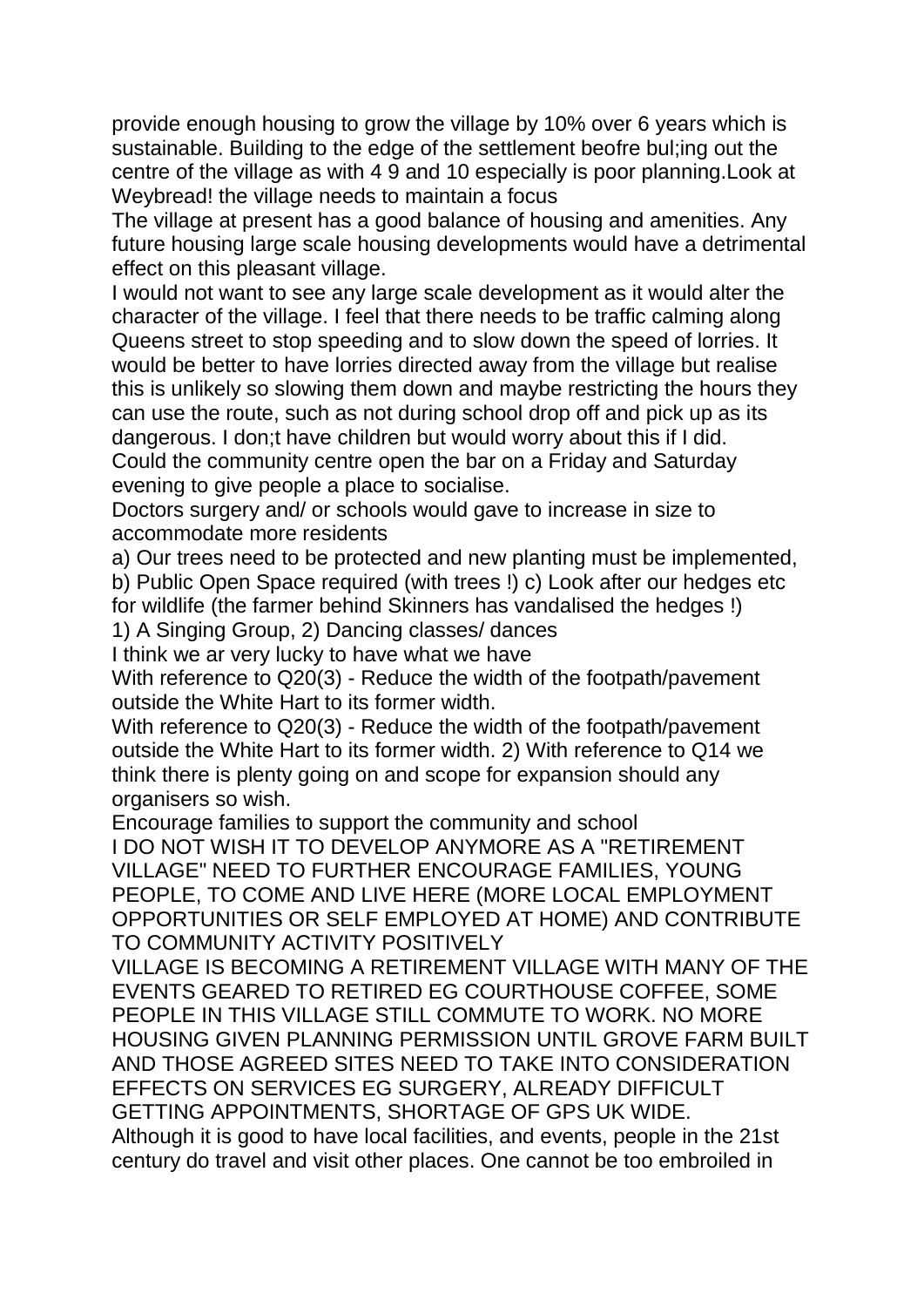everything in the village for residents. More healthy to be outward looking and adventurous than insular. Why is everything run by the same people We need buses/coaches on a regular basis, daily. Some of either, drama groups, plays, concerts, musical evenings, dances

Stradbroke is an active village, it is not a 'dead' village of retired people and weekenders. It is important to keep it thriving. Bring back the carnival parade

Sheltered Housing to include Nursing Home for Respite Care,/ Recovering from operation / even after childbirth (Like the old fashioned Nursing Homes)

PARKING ON OR CLOSE TO JUNCTION, QUEEN STREET/CHURCH STREET. ON JUNCTION AT THE TOP OF DOCTORS LANE AND OUTSIDE FIR COTTAGE..

ANSWER TO MOBILE PHONE MAST (Q24) DEPENDS ON LOCATION. More activites for local children and adults to do. Less large housing Getting every one and all groups working to gether for the good of the village as a whole so we are all proud of our community

The village looks generally tatty- need proper road and pavement sweeping - plants flowers ad shrubs could all be used to make the village loojk more attractive - smell from skinners can be awful - check on filtration - the new road surface from Skinners up to the Fressingfield road is awful with loose stones all over the place - traffioc noise is also dreadful, made worse by the road surface - speeding is an issue with people often overtaking wihtin the 30mph limit.

At school leaving time outside the primary school, parked cars belonging to parents cause even more narrowing of the road making the progress of lorries etc and other cars more difficult. Perhaps the building plot opposite could somehow be used to eleviate the problem, although one understands the cost compared to houses!

I like the friendliness of the community and the fact that it is "big enough, but not too big" and we have a good range of facilities available.

public transport is non-existent in area 1 - myself and other elderly people find it difficult to walk to the church area to catch the bus and is too far to walk with shopping coming back home

School parking is a total pain getting through the village at morning and afternoon

It's a smashing place to live. It must not be spoilt

Can the medical facilities cope with further enlarged community? Can the primary and high schools support considerably more development? We already have no 6th form. Congratulations to all who are putting in time and effort into future plans for this fine village. I found the rating system very confusing and time consuming. Please issue larger maps in any future documents. I have spent 4 hours on this and have tried to answer as best as I could. Good luck!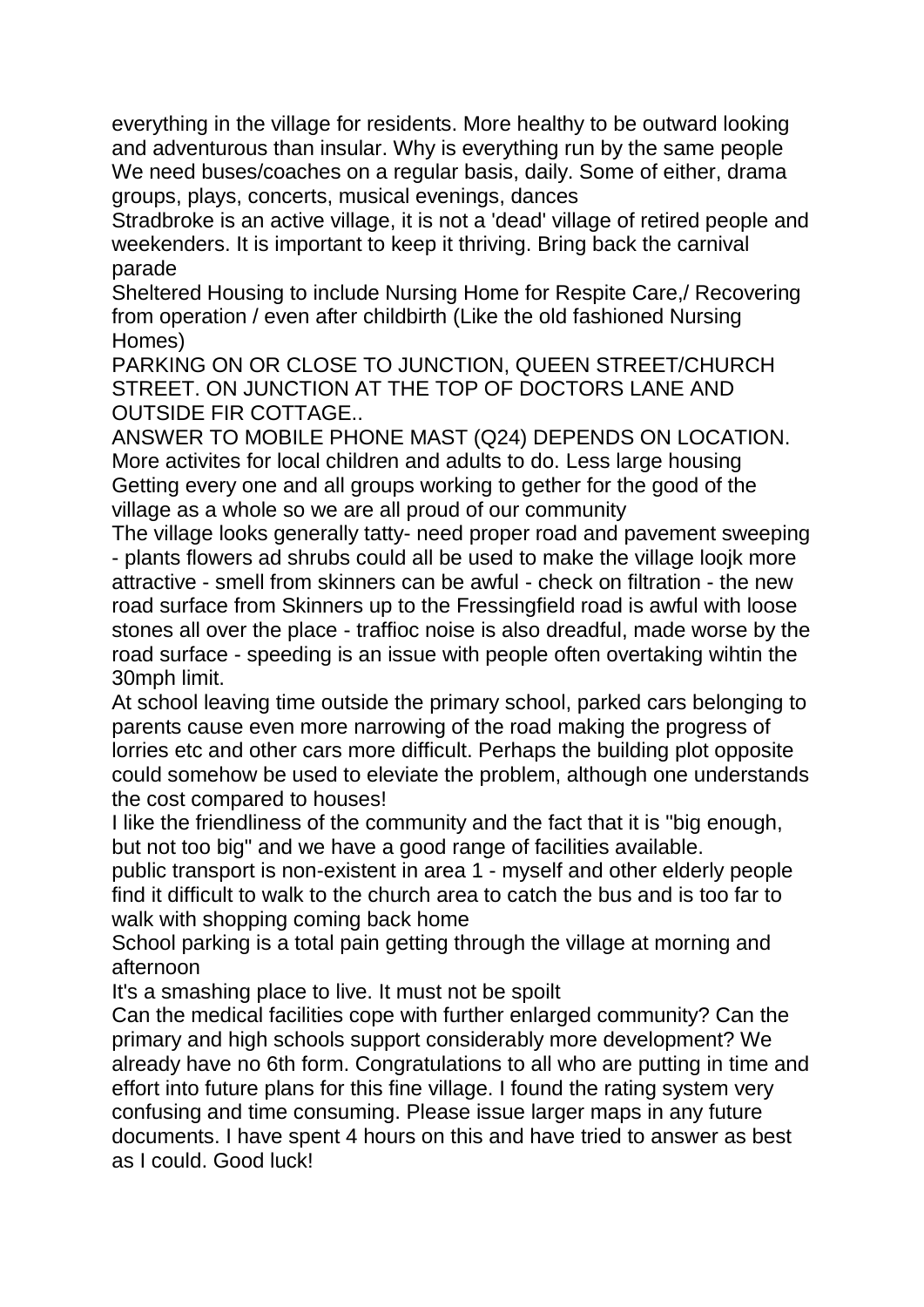Improvement of parks/play areas. Something for teenagers. More bins on Westhall Park

More footpaths

Stradbroke, a large spread village, with an attractive heartland, has the capacity to develop to stead unhinged evoloution - a village with a rural identity with social conhesion (and maintain and working and retired population) - new affordable housing is required, but why not in Pixy Green, Laxfield Rd, and other outlying areas for small developments - why cram in the centre? - maintain breathing holes near the centre - it is vandlism to build all over the area and irrisponsble for future generations - we need areas of quiet for nature in a rural village - avai;able land more centrally may be needed for extension of surgery and so forth - traffic will also be reduced with outlying developments - central car parking is essential for residents and visitors - the garage site near the school needs some tree felling but would make ideal housing - farmers should look at cross field routes and not damage the road edges, ditches and hedges - tax payers money could be better spent than paying for road repairs - ditches need to be protected so we have effective drainage.

public transport is non existent in area 4 - as i am elderly I fid it difficult to walk up to the village to catch the bus - on the way back it is a job to carry all your shopping back.

Give the houses in Stradbroke street numbers ot make it easier for postmen/delivery drivers/visitors

Queens Head to remain as a pub, not anything else - more busses to Diss etc = more things for kids to do - crossing at Westhall for kids crossing the road

Need better bus services

The schools will close unless families move in. "In Fill" housing is uneconomical so we must accept larger developments. The Single biggest issue affecting my business is lack of a decent mobile phone signal.

We live in Pixey Green and most days it is like living on a motorway. Speed restrictions ar needed. 60MPH is way, way too fast. We have grandchildren , who could nip out of the gate. Motorbikes use Pixey Green as a race track. s so ALL lorries, tractors in fact anything with wheels and an engine. We have horses in field opposite us and sometimes you do take your life in your hands. There needs to be something done before somebody is killed. At the end of the day this is the country not the M25. Because there are no street lights the speed limit is 60MPH....CRAZY.

We live in Pixey Green and most days it is like living on a motorway. Speed restrictions ar needed. 60MPH is way, way too fast. We have grandchildren , who could nip out of the gate. Motorbikes use Pixey Green as a race track. s so ALL lorries, tractors in fact anything with wheels and an engine. We have horses in field opposite us and sometimes you do take your life in your hands. There needs to be something done before somebody is killed.